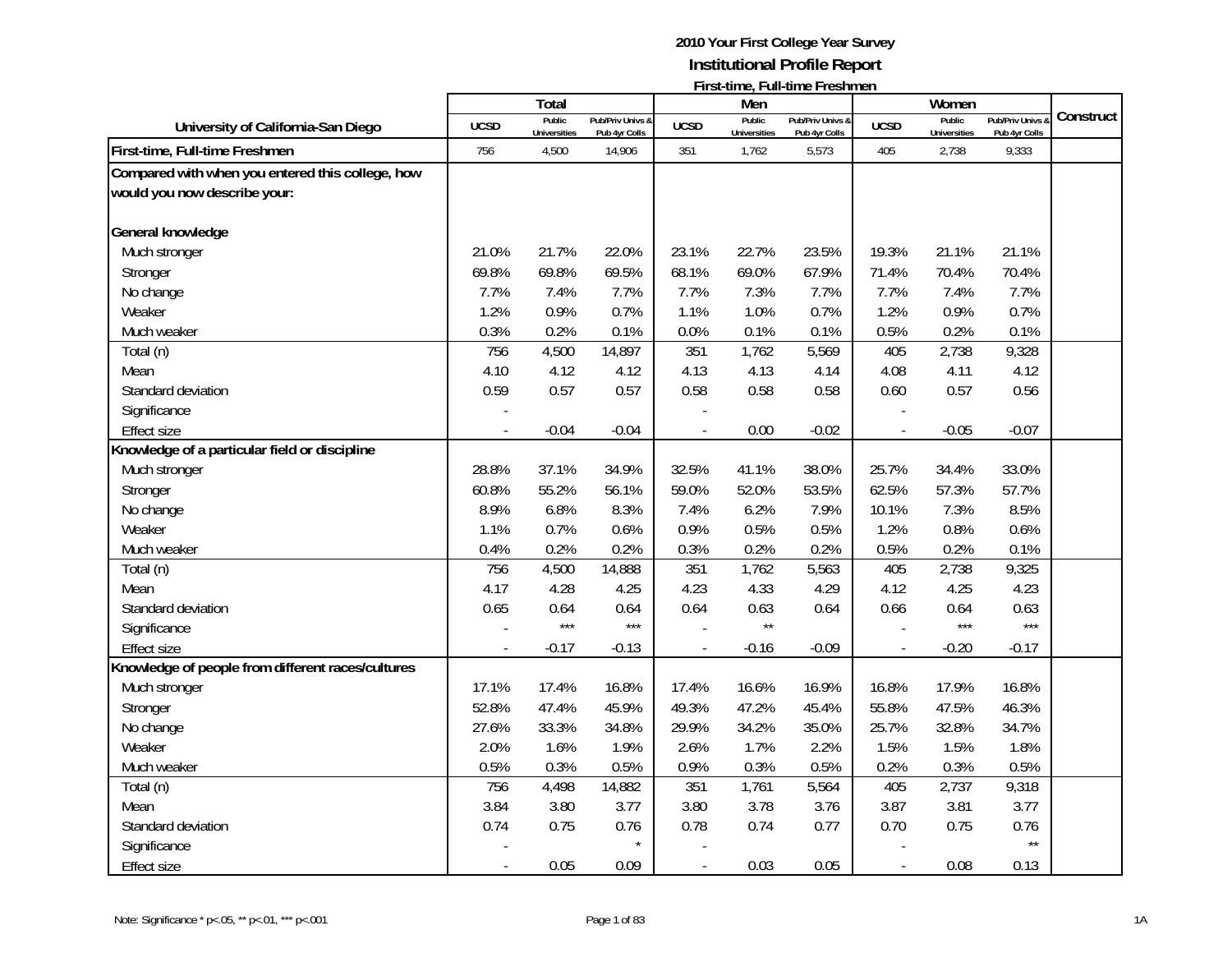|                                                     |             | <b>Total</b>        |                  |             | Men                 | 1 11 3 t-tillity, T Gill-tillity T T estiment |                          | Women               |                             |           |
|-----------------------------------------------------|-------------|---------------------|------------------|-------------|---------------------|-----------------------------------------------|--------------------------|---------------------|-----------------------------|-----------|
|                                                     |             | Public              | Pub/Priv Univs & |             | Public              | Pub/Priv Univs &                              |                          | Public              | <b>Pub/Priv Univs &amp;</b> | Construct |
| University of California-San Diego                  | <b>UCSD</b> | <b>Universities</b> | Pub 4yr Colls    | <b>UCSD</b> | <b>Universities</b> | Pub 4yr Colls                                 | <b>UCSD</b>              | <b>Universities</b> | Pub 4yr Colls               |           |
| Compared with when you entered this college, how    |             |                     |                  |             |                     |                                               |                          |                     |                             |           |
| would you now describe your:                        |             |                     |                  |             |                     |                                               |                          |                     |                             |           |
| Understanding of the problems facing your community |             |                     |                  |             |                     |                                               |                          |                     |                             |           |
| Much stronger                                       | 13.6%       | 12.4%               | 13.1%            | 12.3%       | 11.6%               | 13.2%                                         | 14.8%                    | 12.9%               | 13.1%                       |           |
| Stronger                                            | 52.5%       | 47.2%               | 47.5%            | 51.6%       | 45.3%               | 45.6%                                         | 53.3%                    | 48.4%               | 48.7%                       |           |
| No change                                           | 30.7%       | 37.7%               | 36.8%            | 33.0%       | 40.7%               | 38.6%                                         | 28.6%                    | 35.8%               | 35.8%                       |           |
| Weaker                                              | 2.4%        | 2.3%                | 2.1%             | 2.0%        | 1.9%                | 2.1%                                          | 2.7%                     | 2.5%                | 2.1%                        | Civic     |
| Much weaker                                         | 0.8%        | 0.4%                | 0.5%             | 1.1%        | 0.5%                | 0.6%                                          | 0.5%                     | 0.4%                | 0.4%                        | Awareness |
| Total (n)                                           | 756         | 4,500               | 14,888           | 351         | 1,762               | 5,565                                         | 405                      | 2,738               | 9,323                       |           |
| Mean                                                | 3.76        | 3.69                | 3.71             | 3.72        | 3.66                | 3.69                                          | 3.79                     | 3.71                | 3.72                        |           |
| Standard deviation                                  | 0.74        | 0.73                | 0.73             | 0.75        | 0.72                | 0.75                                          | 0.74                     | 0.73                | 0.73                        |           |
| Significance                                        |             | $\star$             |                  |             |                     |                                               |                          | $\star$             |                             |           |
| <b>Effect size</b>                                  |             | 0.10                | 0.07             |             | 0.08                | 0.04                                          | $\blacksquare$           | 0.11                | 0.10                        |           |
| Understanding of national issues                    |             |                     |                  |             |                     |                                               |                          |                     |                             |           |
| Much stronger                                       | 7.8%        | 10.0%               | 11.2%            | 8.3%        | 10.6%               | 12.7%                                         | 7.4%                     | 9.7%                | 10.3%                       |           |
| Stronger                                            | 42.9%       | 41.3%               | 43.8%            | 44.4%       | 42.2%               | 45.3%                                         | 41.5%                    | 40.7%               | 43.0%                       |           |
| No change                                           | 42.3%       | 41.0%               | 38.3%            | 40.2%       | 39.4%               | 35.9%                                         | 44.2%                    | 42.1%               | 39.7%                       |           |
| Weaker                                              | 5.4%        | 6.6%                | 5.8%             | 5.1%        | 6.6%                | 5.1%                                          | 5.7%                     | 6.6%                | 6.2%                        | Civic     |
| Much weaker                                         | 1.6%        | 1.1%                | 0.9%             | 2.0%        | 1.3%                | 1.1%                                          | 1.2%                     | 0.9%                | 0.8%                        | Awareness |
| Total (n)                                           | 756         | 4,500               | 14,885           | 351         | 1,762               | 5,564                                         | 405                      | 2,738               | 9,321                       |           |
| Mean                                                | 3.50        | 3.53                | 3.59             | 3.52        | 3.54                | 3.63                                          | 3.48                     | 3.52                | 3.56                        |           |
| Standard deviation                                  | 0.78        | 0.80                | 0.80             | 0.80        | 0.82                | 0.81                                          | 0.77                     | 0.79                | 0.79                        |           |
| Significance                                        |             |                     | $\star\star$     |             |                     | $\star$                                       |                          |                     | $\star$                     |           |
| <b>Effect size</b>                                  |             | $-0.04$             | $-0.11$          |             | $-0.02$             | $-0.14$                                       |                          | $-0.05$             | $-0.10$                     |           |
| Understanding of global issues                      |             |                     |                  |             |                     |                                               |                          |                     |                             |           |
| Much stronger                                       | 9.3%        | 11.8%               | 12.7%            | 10.0%       | 12.8%               | 14.5%                                         | 8.6%                     | 11.1%               | 11.7%                       |           |
| Stronger                                            | 46.2%       | 42.5%               | 44.7%            | 48.4%       | 42.7%               | 45.4%                                         | 44.2%                    | 42.4%               | 44.3%                       |           |
| No change                                           | 38.1%       | 38.5%               | 36.2%            | 34.8%       | 37.1%               | 34.1%                                         | 41.0%                    | 39.5%               | 37.5%                       |           |
| Weaker                                              | 5.0%        | 5.9%                | 5.3%             | 5.1%        | 5.9%                | 4.8%                                          | 4.9%                     | 5.8%                | 5.6%                        | Civic     |
| Much weaker                                         | 1.5%        | 1.3%                | 1.0%             | 1.7%        | 1.5%                | 1.2%                                          | 1.2%                     | 1.1%                | 0.9%                        | Awareness |
| Total (n)                                           | 756         | 4,499               | 14,882           | 351         | 1,762               | 5,562                                         | 405                      | 2,737               | 9,320                       |           |
| Mean                                                | 3.57        | 3.58                | 3.63             | 3.60        | 3.59                | 3.67                                          | 3.54                     | 3.57                | 3.60                        |           |
| Standard deviation                                  | 0.79        | 0.82                | 0.81             | 0.80        | 0.84                | 0.82                                          | 0.77                     | 0.81                | 0.80                        |           |
| Significance                                        |             |                     | $\star$          |             |                     |                                               |                          |                     |                             |           |
| <b>Effect size</b>                                  |             | $-0.01$             | $-0.07$          |             | 0.01                | $-0.09$                                       | $\overline{\phantom{a}}$ | $-0.04$             | $-0.08$                     |           |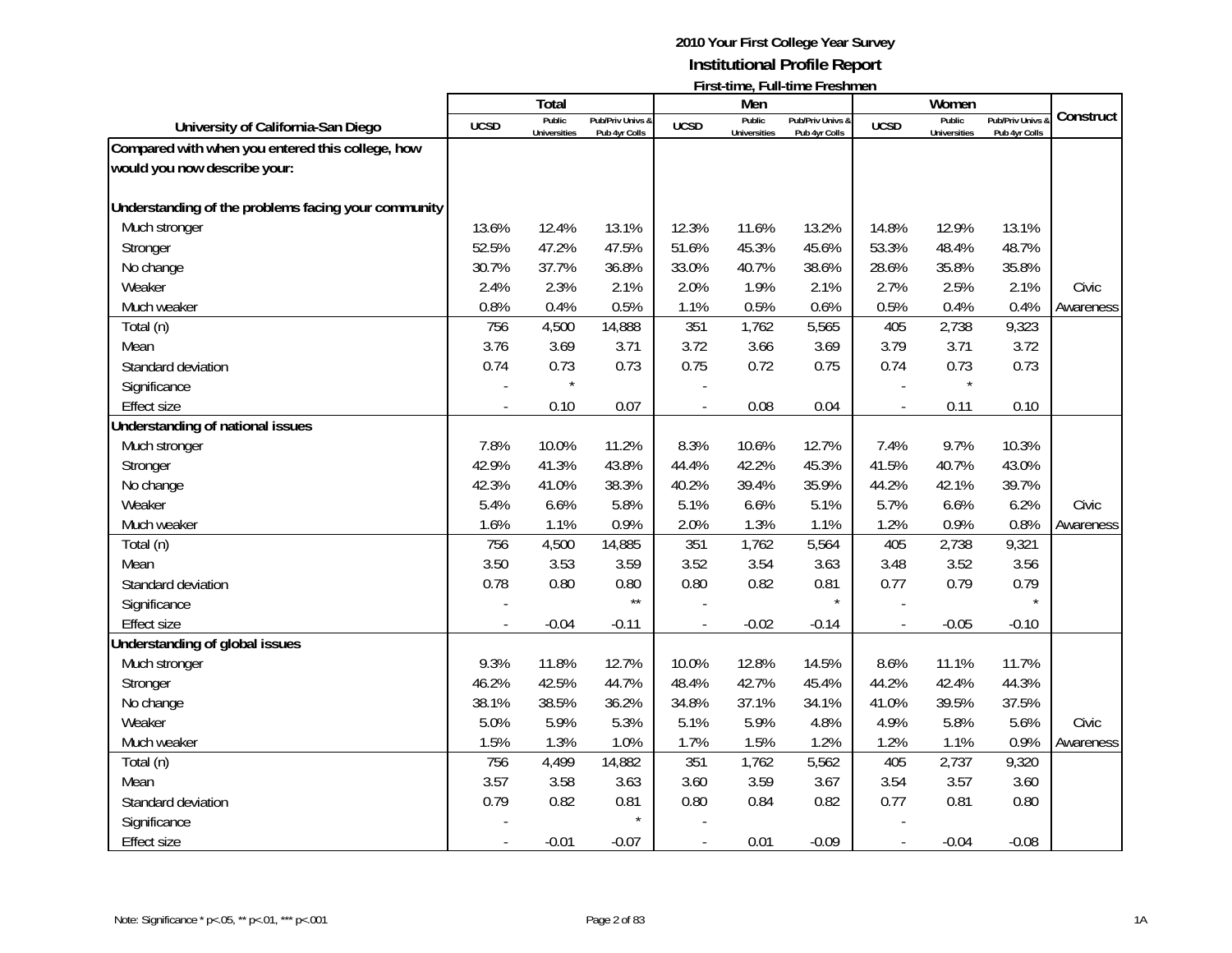|                                                                                                           |                              | <b>Total</b>                          |                                        |                                     | Men                                   | 1 11 3 t-111 1 1 2 1 2 1 1 2 1 1 1 2 3 1 1 1 1 2 1 1 1 2 1 1 1 2 1 1 1 2 1 1 2 1 1 2 1 1 2 1 2 1 2 1 2 1 2 1 2 |                                     | Women                                 |                                                |           |
|-----------------------------------------------------------------------------------------------------------|------------------------------|---------------------------------------|----------------------------------------|-------------------------------------|---------------------------------------|----------------------------------------------------------------------------------------------------------------|-------------------------------------|---------------------------------------|------------------------------------------------|-----------|
| University of California-San Diego                                                                        | <b>UCSD</b>                  | Public<br><b>Universities</b>         | Pub/Priv Univs &<br>Pub 4yr Colls      | <b>UCSD</b>                         | Public<br><b>Universities</b>         | Pub/Priv Univs &<br>Pub 4yr Colls                                                                              | <b>UCSD</b>                         | Public<br><b>Universities</b>         | Pub/Priv Univs &<br>Pub 4yr Colls              | Construct |
| Compared with when you entered this college, how                                                          |                              |                                       |                                        |                                     |                                       |                                                                                                                |                                     |                                       |                                                |           |
| would you now describe your:                                                                              |                              |                                       |                                        |                                     |                                       |                                                                                                                |                                     |                                       |                                                |           |
|                                                                                                           |                              |                                       |                                        |                                     |                                       |                                                                                                                |                                     |                                       |                                                |           |
| Ability to conduct research                                                                               |                              |                                       |                                        |                                     |                                       |                                                                                                                |                                     |                                       |                                                |           |
| Much stronger                                                                                             | 9.3%                         | 13.4%                                 | 14.3%                                  | 8.5%                                | 15.0%                                 | 15.9%                                                                                                          | 9.9%                                | 12.3%                                 | 13.3%                                          |           |
| Stronger                                                                                                  | 35.6%                        | 43.1%                                 | 47.3%                                  | 38.5%                               | 44.0%                                 | 48.2%                                                                                                          | 33.1%                               | 42.5%                                 | 46.8%                                          |           |
| No change                                                                                                 | 52.9%                        | 42.1%                                 | 36.8%                                  | 49.9%                               | 39.4%                                 | 34.0%                                                                                                          | 55.6%                               | 43.9%                                 | 38.5%                                          |           |
| Weaker                                                                                                    | 1.7%                         | 1.1%                                  | 1.3%                                   | 2.6%                                | 1.2%                                  | 1.5%                                                                                                           | 1.0%                                | 1.0%                                  | 1.2%                                           |           |
| Much weaker                                                                                               | 0.5%                         | 0.3%                                  | 0.3%                                   | 0.6%                                | 0.3%                                  | 0.3%                                                                                                           | 0.5%                                | 0.3%                                  | 0.2%                                           |           |
| Total (n)                                                                                                 | 756                          | 4,499                                 | 14,884                                 | 351                                 | 1,762                                 | 5,562                                                                                                          | 405                                 | 2,737                                 | 9,322                                          |           |
| Mean                                                                                                      | 3.51                         | 3.68                                  | 3.74                                   | 3.52                                | 3.72                                  | 3.78                                                                                                           | 3.51                                | 3.65                                  | 3.72                                           |           |
| Standard deviation                                                                                        | 0.71                         | 0.72                                  | 0.72                                   | 0.71                                | 0.74                                  | 0.74                                                                                                           | 0.71                                | 0.71                                  | 0.71                                           |           |
| Significance                                                                                              |                              | $***$                                 | $***$                                  |                                     | $***$                                 | $***$                                                                                                          | $\sim$                              | $***$                                 | $***$                                          |           |
| <b>Effect size</b>                                                                                        |                              | $-0.24$                               | $-0.32$                                |                                     | $-0.27$                               | $-0.35$                                                                                                        | $\overline{a}$                      | $-0.20$                               | $-0.30$                                        |           |
| Ability to work as part of a team                                                                         |                              |                                       |                                        |                                     |                                       |                                                                                                                |                                     |                                       |                                                |           |
| Much stronger                                                                                             | 8.1%                         | 12.3%                                 | 13.8%                                  | 9.4%                                | 14.1%                                 | 15.7%                                                                                                          | 6.9%                                | 11.1%                                 | 12.6%                                          |           |
| Stronger                                                                                                  | 39.7%                        | 41.6%                                 | 44.6%                                  | 41.3%                               | 42.7%                                 | 45.5%                                                                                                          | 38.3%                               | 40.9%                                 | 44.0%                                          |           |
| No change                                                                                                 | 47.9%                        | 43.6%                                 | 39.6%                                  | 44.4%                               | 40.1%                                 | 36.3%                                                                                                          | 50.9%                               | 45.8%                                 | 41.6%                                          |           |
| Weaker                                                                                                    | 3.3%                         | 2.2%                                  | 1.8%                                   | 4.0%                                | 2.6%                                  | 2.1%                                                                                                           | 2.7%                                | 1.9%                                  | 1.6%                                           |           |
| Much weaker                                                                                               | 1.1%                         | 0.4%                                  | 0.2%                                   | 0.9%                                | 0.5%                                  | 0.3%                                                                                                           | 1.2%                                | 0.3%                                  | 0.2%                                           |           |
| Total (n)                                                                                                 | 756                          | 4,498                                 | 14,888                                 | 351                                 | 1,760                                 | 5,562                                                                                                          | 405                                 | 2,738                                 | 9,326                                          |           |
| Mean                                                                                                      | 3.50                         | 3.63                                  | 3.70                                   | 3.54                                | 3.67                                  | 3.74                                                                                                           | 3.47                                | 3.61                                  | 3.67                                           |           |
| Standard deviation                                                                                        | 0.74                         | 0.74                                  | 0.73                                   | 0.75                                | 0.76                                  | 0.75                                                                                                           | 0.72                                | 0.72                                  | 0.72                                           |           |
| Significance                                                                                              |                              | ***                                   | $***$                                  |                                     | $\star\star$                          | $***$                                                                                                          |                                     | ***                                   | $***$                                          |           |
| <b>Effect size</b>                                                                                        |                              | $-0.18$                               | $-0.27$                                | $\overline{\phantom{a}}$            | $-0.17$                               | $-0.27$                                                                                                        | $\frac{1}{2}$                       | $-0.19$                               | $-0.28$                                        |           |
| Critical thinking skills                                                                                  |                              |                                       |                                        |                                     |                                       |                                                                                                                |                                     |                                       |                                                |           |
| Much stronger                                                                                             | 16.1%                        | 18.3%                                 | 18.7%                                  | 17.7%                               | 20.9%                                 | 21.4%                                                                                                          | 14.8%                               | 16.6%                                 | 17.1%                                          |           |
| Stronger                                                                                                  | 59.7%                        | 59.6%                                 | 59.4%                                  | 59.8%                               | 59.9%                                 | 58.4%                                                                                                          | 59.5%                               | 59.4%                                 | 60.0%                                          |           |
|                                                                                                           | 21.7%                        | 20.7%                                 | 20.8%                                  | 19.4%                               | 17.4%                                 | 18.8%                                                                                                          | 23.7%                               | 22.8%                                 |                                                |           |
| Weaker                                                                                                    |                              |                                       |                                        |                                     |                                       |                                                                                                                |                                     |                                       |                                                |           |
|                                                                                                           |                              |                                       |                                        |                                     |                                       |                                                                                                                |                                     |                                       |                                                |           |
|                                                                                                           | 756                          |                                       |                                        |                                     |                                       |                                                                                                                |                                     |                                       |                                                |           |
|                                                                                                           |                              |                                       |                                        |                                     |                                       |                                                                                                                |                                     |                                       |                                                |           |
|                                                                                                           |                              |                                       |                                        |                                     |                                       |                                                                                                                |                                     |                                       |                                                |           |
|                                                                                                           |                              |                                       |                                        |                                     |                                       | $\star$                                                                                                        |                                     |                                       |                                                |           |
|                                                                                                           |                              | $-0.07$                               | $-0.09$                                | $\overline{\phantom{a}}$            | $-0.13$                               | $-0.13$                                                                                                        | $\overline{\phantom{a}}$            | $-0.06$                               | $-0.09$                                        |           |
| No change<br>Much weaker<br>Total (n)<br>Mean<br>Standard deviation<br>Significance<br><b>Effect size</b> | 2.0%<br>0.5%<br>3.89<br>0.70 | 1.1%<br>0.4%<br>4,499<br>3.94<br>0.68 | 0.9%<br>0.2%<br>14,881<br>3.95<br>0.67 | 2.3%<br>0.9%<br>351<br>3.91<br>0.73 | 1.1%<br>0.6%<br>1,762<br>4.00<br>0.69 | 1.0%<br>0.4%<br>5,560<br>4.00<br>0.69                                                                          | 1.7%<br>0.2%<br>405<br>3.87<br>0.68 | 1.1%<br>0.3%<br>2,737<br>3.91<br>0.67 | 22.0%<br>0.8%<br>0.2%<br>9,321<br>3.93<br>0.66 |           |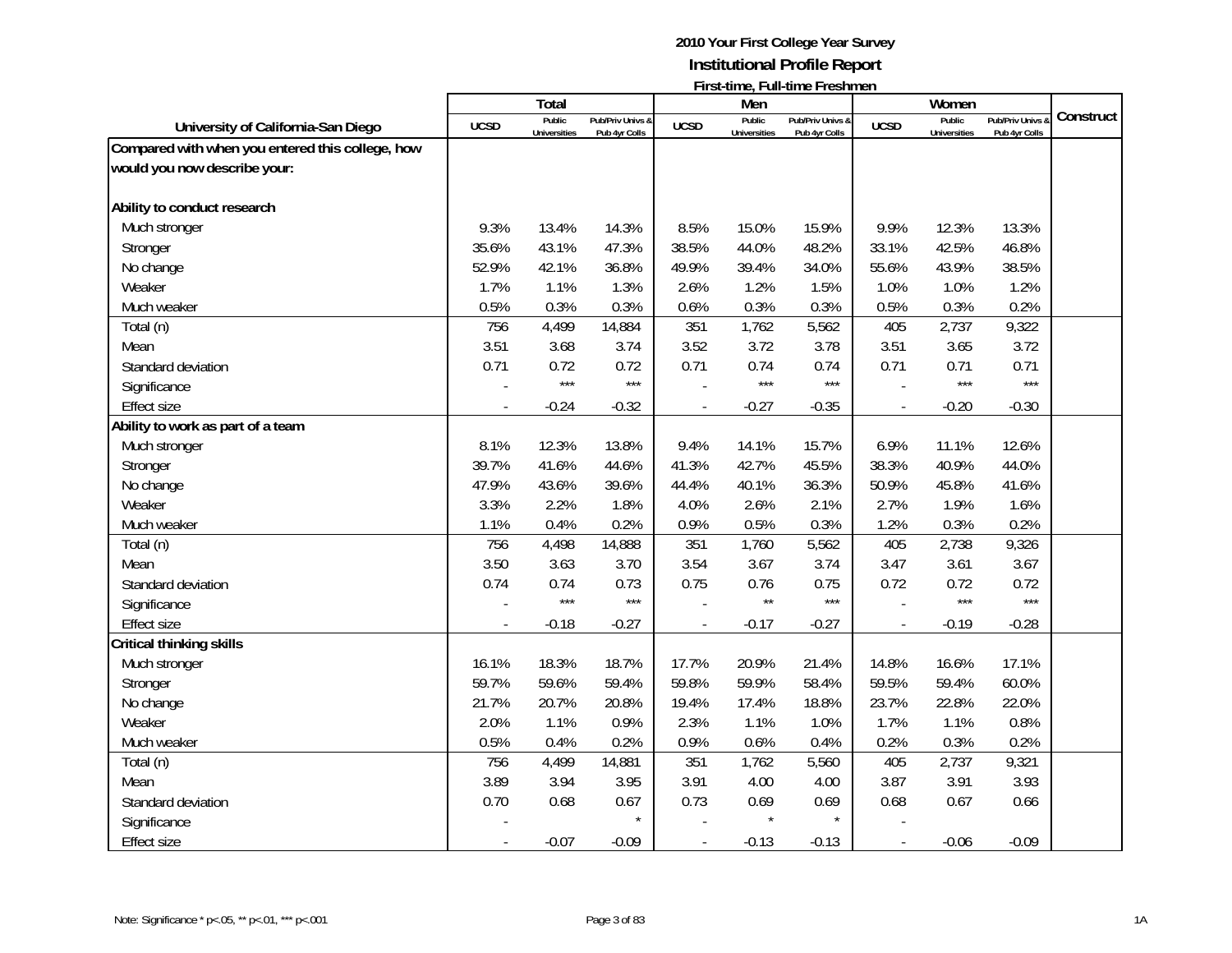|                                                  |             | <b>Total</b>                  |                                   |             | Men                           | LILOGRAFILM $\mathsf{L}_1$ Lilografilm $\mathsf{L}_2$ Lilografilm $\mathsf{L}_3$ |                          | Women                         |                                   |            |
|--------------------------------------------------|-------------|-------------------------------|-----------------------------------|-------------|-------------------------------|----------------------------------------------------------------------------------|--------------------------|-------------------------------|-----------------------------------|------------|
| University of California-San Diego               | <b>UCSD</b> | Public<br><b>Universities</b> | Pub/Priv Univs &<br>Pub 4yr Colls | <b>UCSD</b> | Public<br><b>Universities</b> | Pub/Priv Univs &<br>Pub 4yr Colls                                                | <b>UCSD</b>              | Public<br><b>Universities</b> | Pub/Priv Univs &<br>Pub 4yr Colls | Construct  |
| Compared with when you entered this college, how |             |                               |                                   |             |                               |                                                                                  |                          |                               |                                   |            |
| would you now describe your:                     |             |                               |                                   |             |                               |                                                                                  |                          |                               |                                   |            |
| Problem-solving skills                           |             |                               |                                   |             |                               |                                                                                  |                          |                               |                                   |            |
| Much stronger                                    | 15.9%       | 18.2%                         | 18.1%                             | 19.4%       | 21.8%                         | 21.4%                                                                            | 12.8%                    | 15.9%                         | 16.2%                             |            |
| Stronger                                         | 59.4%       | 58.4%                         | 58.5%                             | 60.7%       | 59.3%                         | 57.4%                                                                            | 58.3%                    | 57.8%                         | 59.2%                             |            |
| No change                                        | 22.8%       | 22.0%                         | 22.2%                             | 17.9%       | 17.5%                         | 20.0%                                                                            | 26.9%                    | 24.9%                         | 23.5%                             |            |
| Weaker                                           | 1.5%        | 1.0%                          | 0.9%                              | 1.1%        | 0.9%                          | 0.9%                                                                             | 1.7%                     | 1.1%                          | 1.0%                              |            |
| Much weaker                                      | 0.5%        | 0.4%                          | 0.2%                              | 0.9%        | 0.6%                          | 0.3%                                                                             | 0.2%                     | 0.3%                          | 0.2%                              |            |
| Total (n)                                        | 756         | 4,500                         | 14,886                            | 351         | 1,762                         | 5,562                                                                            | 405                      | 2,738                         | 9,324                             |            |
| Mean                                             | 3.89        | 3.93                          | 3.93                              | 3.97        | 4.01                          | 3.99                                                                             | 3.82                     | 3.88                          | 3.90                              |            |
| Standard deviation                               | 0.69        | 0.69                          | 0.67                              | 0.70        | 0.69                          | 0.69                                                                             | 0.68                     | 0.68                          | 0.66                              |            |
| Significance                                     |             |                               |                                   |             |                               |                                                                                  |                          |                               |                                   |            |
| <b>Effect size</b>                               |             | $-0.06$                       | $-0.06$                           |             | $-0.06$                       | $-0.03$                                                                          | $\overline{\phantom{a}}$ | $-0.09$                       | $-0.12$                           |            |
| Leadership ability                               |             |                               |                                   |             |                               |                                                                                  |                          |                               |                                   |            |
| Much stronger                                    | 10.1%       | 16.0%                         | 18.1%                             | 9.7%        | 16.8%                         | 19.4%                                                                            | 10.4%                    | 15.5%                         | 17.3%                             |            |
| Stronger                                         | 36.4%       | 42.5%                         | 45.2%                             | 38.5%       | 41.9%                         | 44.8%                                                                            | 34.6%                    | 42.8%                         | 45.4%                             |            |
| No change                                        | 46.6%       | 37.4%                         | 33.4%                             | 46.2%       | 37.6%                         | 32.7%                                                                            | 46.9%                    | 37.3%                         | 33.9%                             |            |
| Weaker                                           | 6.0%        | 3.5%                          | 2.9%                              | 5.1%        | 3.2%                          | 2.7%                                                                             | 6.7%                     | 3.8%                          | 3.0%                              |            |
| Much weaker                                      | 1.1%        | 0.5%                          | 0.4%                              | 0.6%        | 0.5%                          | 0.4%                                                                             | 1.5%                     | 0.5%                          | 0.4%                              | Leadership |
| Total (n)                                        | 756         | 4,499                         | 14,885                            | 351         | 1,761                         | 5,560                                                                            | 405                      | 2,738                         | 9,325                             |            |
| Mean                                             | 3.48        | 3.70                          | 3.78                              | 3.52        | 3.71                          | 3.80                                                                             | 3.46                     | 3.69                          | 3.76                              |            |
| Standard deviation                               | 0.80        | 0.80                          | 0.79                              | 0.76        | 0.80                          | 0.79                                                                             | 0.82                     | 0.80                          | 0.78                              |            |
| Significance                                     |             | ***                           | $***$                             |             | $***$                         | ***                                                                              |                          | $***$                         | $***$                             |            |
| <b>Effect size</b>                               |             | $-0.28$                       | $-0.38$                           |             | $-0.24$                       | $-0.35$                                                                          |                          | $-0.29$                       | $-0.38$                           |            |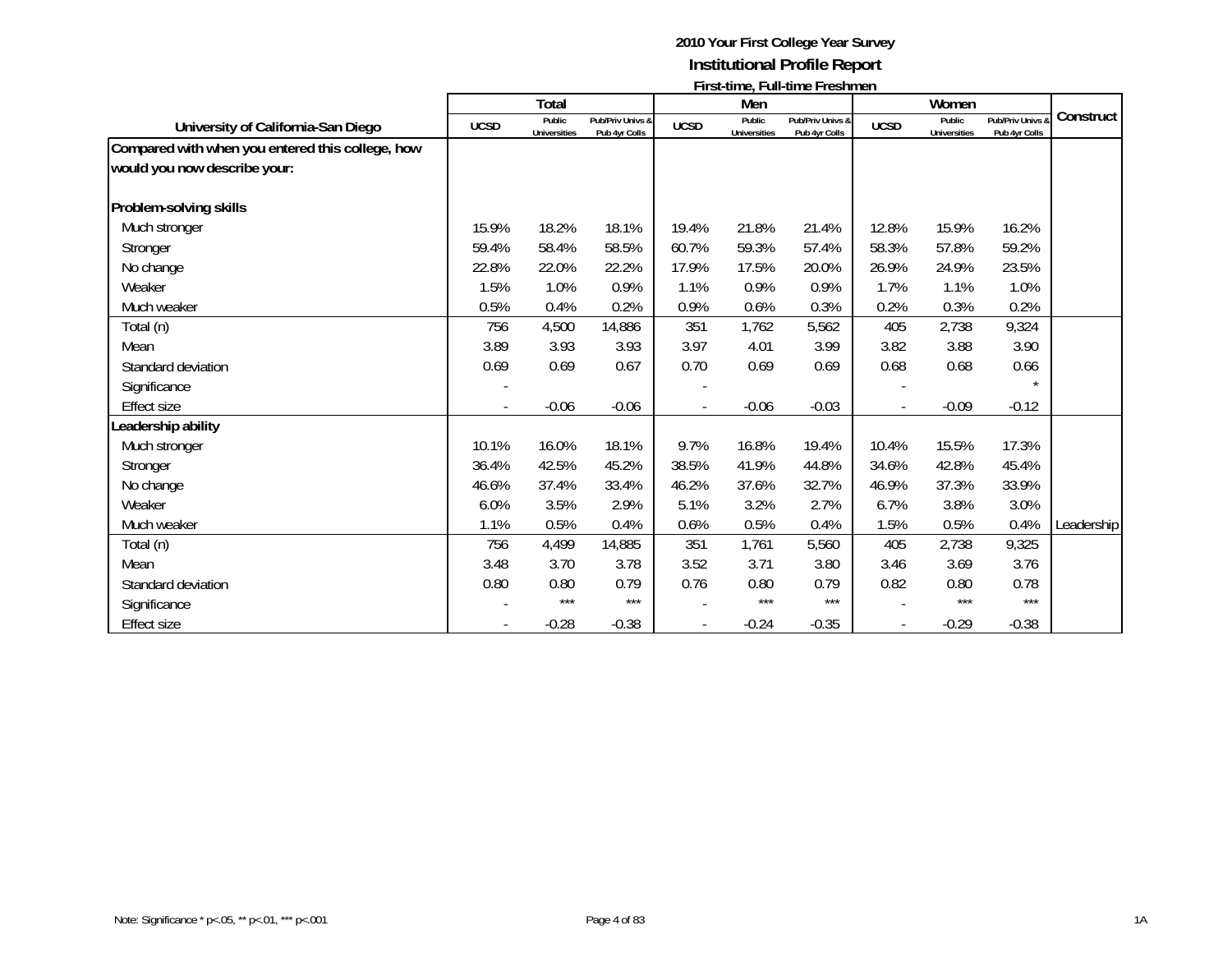|                                                       |                          |                     |                   |                |                     | <b>FILSI-ULIIC, FUII-ULIIC FIESIIIIICII</b> |                          |                     |                |             |
|-------------------------------------------------------|--------------------------|---------------------|-------------------|----------------|---------------------|---------------------------------------------|--------------------------|---------------------|----------------|-------------|
|                                                       |                          | Total<br>Public     | Pub/Priv Univs &  |                | Men<br>Public       | Pub/Priv Univs &                            |                          | Women<br>Public     | Pub/Priv Univs | Construct   |
| University of California-San Diego                    | <b>UCSD</b>              | <b>Universities</b> | Pub 4yr Colls     | <b>UCSD</b>    | <b>Universities</b> | Pub 4yr Colls                               | <b>UCSD</b>              | <b>Universities</b> | Pub 4yr Colls  |             |
| Since entering college, how often have you interacted |                          |                     |                   |                |                     |                                             |                          |                     |                |             |
| with the following people:                            |                          |                     |                   |                |                     |                                             |                          |                     |                |             |
|                                                       |                          |                     |                   |                |                     |                                             |                          |                     |                |             |
| Faculty during office hours                           |                          |                     |                   |                |                     |                                             |                          |                     |                |             |
| Daily                                                 | 0.5%                     | 1.2%                | 2.4%              | 0.6%           | 1.9%                | 2.9%                                        | 0.5%                     | 0.8%                | 2.1%           |             |
| 2 or 3 times per week                                 | 5.4%                     | 5.1%                | 6.6%              | 6.0%           | 6.0%                | 7.4%                                        | 4.9%                     | 4.6%                | 6.2%           |             |
| Once a week                                           | 13.9%                    | 12.6%               | 13.2%             | 16.5%          | 14.1%               | 15.0%                                       | 11.6%                    | 11.6%               | 12.1%          |             |
| 1 or 2 times per month                                | 20.5%                    | 25.9%               | 27.3%             | 19.1%          | 26.1%               | 26.7%                                       | 21.7%                    | 25.8%               | 27.6%          | Student     |
| 1 or 2 times per term                                 | 38.6%                    | 39.4%               | 39.0%             | 35.6%          | 35.1%               | 35.8%                                       | 41.2%                    | 42.1%               | 40.8%          | Faculty     |
| Never                                                 | 21.0%                    | 15.8%               | 11.5%             | 22.2%          | 16.9%               | 12.1%                                       | 20.0%                    | 15.1%               | 11.2%          | Interaction |
| Total (n)                                             | 756                      | 4,500               | 14,888            | 351            | 1,762               | 5,567                                       | 405                      | 2,738               | 9,321          |             |
| Mean                                                  | 2.46                     | 2.56                | 2.72              | 2.50           | 2.63                | 2.79                                        | 2.42                     | 2.51                | 2.67           |             |
| Standard deviation                                    | 1.16                     | 1.13                | 1.18              | 1.21           | 1.20                | 1.23                                        | 1.11                     | 1.08                | 1.14           |             |
| Significance                                          |                          |                     | $***$             |                |                     | $***$                                       |                          |                     | ***            |             |
| <b>Effect size</b>                                    |                          | $-0.09$             | $-0.22$           |                | $-0.11$             | $-0.24$                                     |                          | $-0.08$             | $-0.22$        |             |
| Faculty outside of class or office hours              |                          |                     |                   |                |                     |                                             |                          |                     |                |             |
| Daily                                                 | 0.5%                     | 0.9%                | 1.8%              | 0.6%           | 1.3%                | 2.1%                                        | 0.5%                     | 0.7%                | 1.5%           |             |
| 2 or 3 times per week                                 | 3.2%                     | 4.4%                | 5.8%              | 4.3%           | 5.0%                | 6.6%                                        | 2.2%                     | 4.1%                | 5.3%           |             |
| Once a week                                           | 6.5%                     | 8.8%                | 11.6%             | 6.8%           | 9.6%                | 13.2%                                       | 6.2%                     | 8.4%                | 10.6%          |             |
| 1 or 2 times per month                                | 12.6%                    | 18.4%               | 20.8%             | 14.8%          | 19.0%               | 20.5%                                       | 10.6%                    | 18.0%               | 20.9%          | Student     |
| 1 or 2 times per term                                 | 28.2%                    | 30.2%               | 30.5%             | 26.8%          | 27.9%               | 29.3%                                       | 29.4%                    | 31.7%               | 31.3%          | Faculty     |
| Never                                                 | 49.1%                    | 37.2%               | 29.5%             | 46.7%          | 37.3%               | 28.2%                                       | 51.1%                    | 37.1%               | 30.3%          | Interaction |
| Total (n)                                             | 756                      | 4,499               | 14,875            | 351            | 1,761               | 5,558                                       | 405                      | 2,738               | 9,317          |             |
| Mean                                                  | 1.88                     | 2.16                | 2.39              | 1.97           | 2.21                | 2.47                                        | 1.80                     | 2.13                | 2.34           |             |
| Standard deviation                                    | 1.11                     | 1.20                | 1.27              | 1.17           | 1.25                | 1.31                                        | 1.05                     | 1.16                | 1.24           |             |
| Significance                                          |                          | $***$               | $***$             |                | $***$               | $***$                                       |                          | $***$               | $***$          |             |
| <b>Effect size</b>                                    |                          | $-0.23$             | 0.40              |                | 0.19                | 0.38                                        |                          | 0.28                | 0.44           |             |
| Academic advisors/counselors                          |                          |                     |                   |                |                     |                                             |                          |                     |                |             |
| Daily                                                 | 0.4%                     | 0.6%                | 0.9%              | 0.3%           | 0.7%                | 1.2%                                        | 0.5%                     | 0.6%                | 0.8%           |             |
| 2 or 3 times per week                                 | 1.9%                     | 1.5%                | 2.1%              | 1.7%           | 1.4%                | 2.6%                                        | 2.0%                     | 1.5%                | 1.8%           |             |
| Once a week                                           | 2.8%                     | 3.8%                | 5.4%              | 4.0%           | 4.0%                | 6.6%                                        | 1.7%                     | 3.7%                | 4.7%           |             |
| 1 or 2 times per month                                | 14.3%                    | 19.6%               | 23.2%             | 14.5%          | 19.5%               | 24.6%                                       | 14.1%                    | 19.7%               | 22.3%          |             |
| 1 or 2 times per term                                 | 60.0%                    | 68.0%               | 63.3%             | 58.7%          | 67.0%               | 59.3%                                       | 61.1%                    | 68.7%               | 65.7%          |             |
| Never                                                 | 20.7%                    | 6.5%                | 5.1%              | 20.8%          | 7.4%                | 5.7%                                        | 20.5%                    | 5.9%                | 4.7%           |             |
| Total (n)                                             | 755                      | 4,499               | 14,876            | 351            | 1,762               | 5,559                                       | 404                      | 2,737               | 9,317          |             |
| Mean                                                  | 2.06                     | 2.28                | 2.39              | 2.08           | 2.27                | 2.45                                        | 2.05                     | 2.28                | 2.36           |             |
| Standard deviation                                    | 0.83                     | 0.75                | 0.83              | 0.84           | 0.77                | 0.89                                        | 0.82                     | 0.74                | 0.79           |             |
| Significance                                          |                          | $***$               | $\star\star\star$ |                | $\star\star\star$   | $***$                                       |                          | $***$               | $***$          |             |
| Effect size                                           | $\overline{\phantom{a}}$ | $-0.29$             | $-0.40$           | $\blacksquare$ | $-0.25$             | $-0.42$                                     | $\overline{\phantom{a}}$ | $-0.31$             | $-0.39$        |             |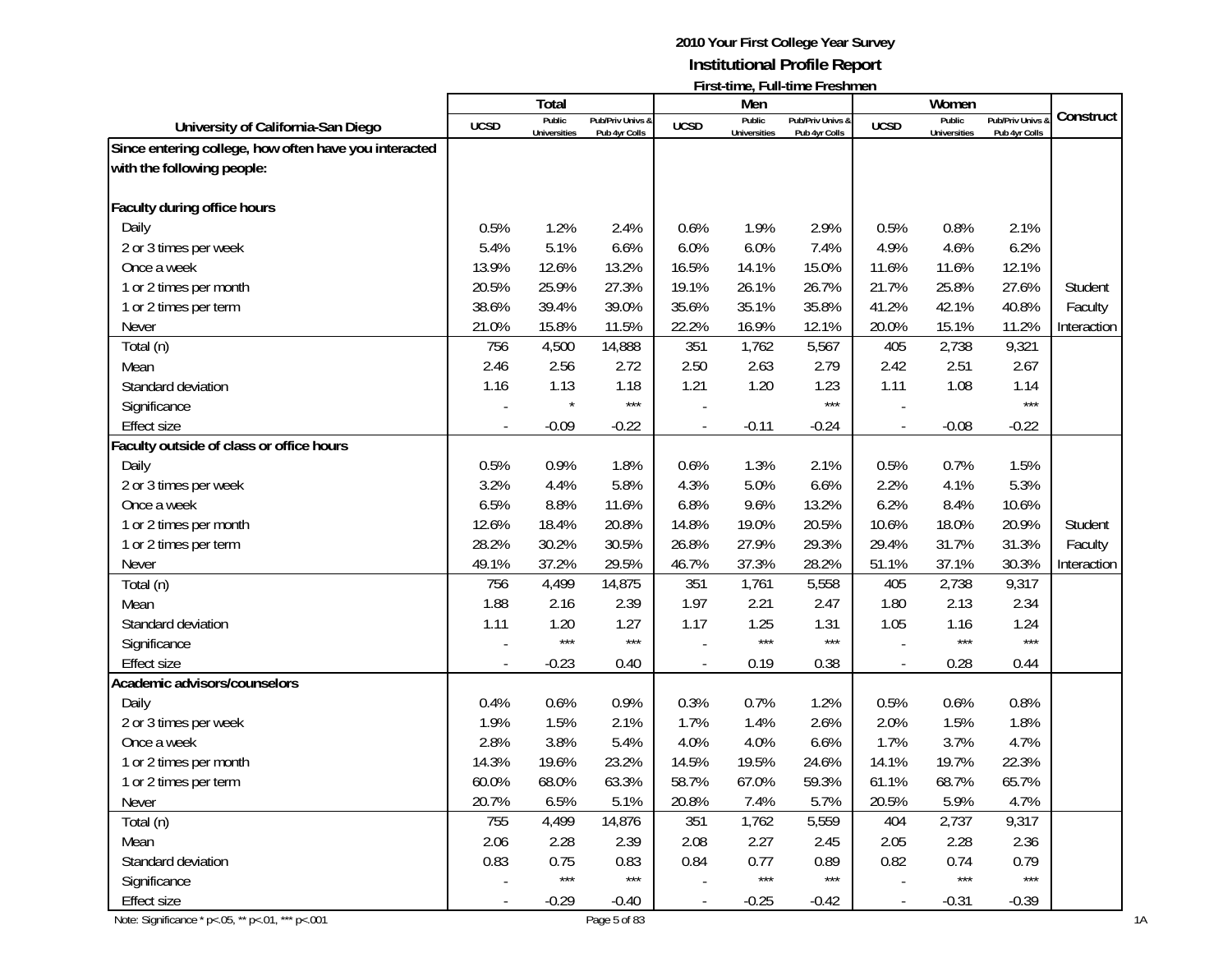|                                                       |                | Total               |                   |                          | Men                 | <b>FILSI-ULLIC, FULL-ULLIC FILESITILICIT</b> |                          | Women               |                   |           |
|-------------------------------------------------------|----------------|---------------------|-------------------|--------------------------|---------------------|----------------------------------------------|--------------------------|---------------------|-------------------|-----------|
|                                                       | <b>UCSD</b>    | Public              | Pub/Priv Univs &  | <b>UCSD</b>              | Public              | Pub/Priv Univs &                             | <b>UCSD</b>              | Public              | Pub/Priv Univs    | Construct |
| University of California-San Diego                    |                | <b>Universities</b> | Pub 4yr Colls     |                          | <b>Universities</b> | Pub 4yr Colls                                |                          | <b>Universities</b> | Pub 4yr Colls     |           |
| Since entering college, how often have you interacted |                |                     |                   |                          |                     |                                              |                          |                     |                   |           |
| with the following people:                            |                |                     |                   |                          |                     |                                              |                          |                     |                   |           |
| Other college personnel                               |                |                     |                   |                          |                     |                                              |                          |                     |                   |           |
| Daily                                                 | 2.8%           | 4.8%                | 6.6%              | 3.1%                     | 5.5%                | 7.5%                                         | 2.5%                     | 4.4%                | 6.1%              |           |
| 2 or 3 times per week                                 | 5.7%           | 5.1%                | 5.9%              | 5.1%                     | 5.8%                | 6.9%                                         | 6.2%                     | 4.7%                | 5.3%              |           |
| Once a week                                           | 9.3%           | 10.2%               | 11.3%             | 10.0%                    | 11.2%               | 12.5%                                        | 8.6%                     | 9.5%                | 10.6%             |           |
| 1 or 2 times per month                                | 15.5%          | 18.7%               | 19.0%             | 18.8%                    | 19.6%               | 19.9%                                        | 12.6%                    | 18.0%               | 18.5%             |           |
| 1 or 2 times per term                                 | 31.5%          | 34.8%               | 33.5%             | 29.9%                    | 33.1%               | 31.8%                                        | 32.8%                    | 35.9%               | 34.6%             |           |
| Never                                                 | 35.3%          | 26.4%               | 23.6%             | 33.0%                    | 24.8%               | 21.4%                                        | 37.3%                    | 27.5%               | 24.9%             |           |
| Total (n)                                             | 756            | 4,493               | 14,832            | 351                      | 1,761               | 5,544                                        | 405                      | 2,732               | 9,288             |           |
| Mean                                                  | 2.27           | 2.47                | 2.62              | 2.34                     | 2.57                | 2.74                                         | 2.21                     | 2.41                | 2.55              |           |
| Standard deviation                                    | 1.33           | 1.36                | 1.44              | 1.33                     | 1.40                | 1.48                                         | 1.32                     | 1.34                | 1.42              |           |
| Significance                                          |                | $***$               | $***$             |                          | $\star\star$        | $***$                                        |                          | $\star\star$        | $***$             |           |
| <b>Effect size</b>                                    |                | $-0.15$             | $-0.24$           |                          | $-0.16$             | $-0.27$                                      | $\overline{\phantom{a}}$ | $-0.15$             | $-0.24$           |           |
| Close friends at this institution                     |                |                     |                   |                          |                     |                                              |                          |                     |                   |           |
| Daily                                                 | 69.6%          | 76.0%               | 79.9%             | 68.7%                    | 73.4%               | 77.2%                                        | 70.4%                    | 77.7%               | 81.5%             |           |
| 2 or 3 times per week                                 | 13.9%          | 12.7%               | 10.5%             | 16.2%                    | 14.2%               | 11.1%                                        | 11.9%                    | 11.8%               | 10.2%             |           |
| Once a week                                           | 8.6%           | 6.2%                | 4.8%              | 8.8%                     | 6.9%                | 5.8%                                         | 8.4%                     | 5.7%                | 4.1%              |           |
| 1 or 2 times per month                                | 2.4%           | 2.0%                | 2.1%              | 2.6%                     | 2.4%                | 2.5%                                         | 2.2%                     | 1.7%                | 1.8%              |           |
| 1 or 2 times per term                                 | 2.6%           | 1.3%                | 1.3%              | 1.7%                     | 1.3%                | 1.6%                                         | 3.5%                     | 1.3%                | 1.1%              |           |
| Never                                                 | 2.9%           | 1.8%                | 1.4%              | 2.0%                     | 1.8%                | 1.7%                                         | 3.7%                     | 1.8%                | 1.3%              |           |
| Total (n)                                             | 756            | 4,500               | 14,877            | 351                      | 1,762               | 5,563                                        | 405                      | 2,738               | 9,314             |           |
| Mean                                                  | 5.37           | 5.55                | 5.61              | 5.42                     | 5.51                | 5.55                                         | 5.32                     | 5.58                | 5.65              |           |
| Standard deviation                                    | 1.20           | 1.00                | 0.95              | 1.09                     | 1.02                | 1.03                                         | 1.30                     | 0.99                | 0.90              |           |
| Significance                                          |                | $***$               | $***$             |                          |                     |                                              |                          | $***$               | $***$             |           |
| <b>Effect size</b>                                    |                | $-0.18$             | $-0.25$           |                          | $-0.09$             | $-0.13$                                      |                          | $-0.26$             | $-0.37$           |           |
| Close friends not at this institution                 |                |                     |                   |                          |                     |                                              |                          |                     |                   |           |
| Daily                                                 | 22.2%          | 25.5%               | 28.2%             | 21.4%                    | 22.7%               | 23.4%                                        | 23.0%                    | 27.2%               | 31.1%             |           |
| 2 or 3 times per week                                 | 25.0%          | 25.2%               | 26.0%             | 26.5%                    | 22.8%               | 24.8%                                        | 23.7%                    | 26.8%               | 26.6%             |           |
| Once a week                                           | 16.5%          | 16.8%               | 16.7%             | 14.5%                    | 17.4%               | 17.5%                                        | 18.3%                    | 16.4%               | 16.2%             |           |
| 1 or 2 times per month                                | 17.3%          | 18.2%               | 16.9%             | 17.9%                    | 20.4%               | 19.1%                                        | 16.8%                    | 16.8%               | 15.6%             |           |
| 1 or 2 times per term                                 | 13.8%          | 11.2%               | 9.5%              | 13.7%                    | 12.4%               | 11.4%                                        | 13.8%                    | 10.4%               | 8.4%              |           |
| Never                                                 | 5.2%           | 3.1%                | 2.8%              | 6.0%                     | 4.3%                | 3.8%                                         | 4.4%                     | 2.4%                | 2.2%              |           |
| Total (n)                                             | 756            | 4,495               | 14,872            | 351                      | 1,760               | 5,562                                        | 405                      | 2,735               | 9,310             |           |
| Mean                                                  | 4.09           | 4.26                | 4.38              | 4.06                     | 4.10                | 4.19                                         | 4.12                     | 4.37                | 4.50              |           |
| Standard deviation                                    | 1.52           | 1.45                | 1.43              | 1.55                     | 1.49                | 1.46                                         | 1.51                     | 1.42                | 1.40              |           |
| Significance                                          |                | $^{\star\star}$     | $\star\star\star$ |                          |                     |                                              |                          | $\star\star$        | $\star\star\star$ |           |
| Effect size                                           | $\blacksquare$ | $-0.12$             | $-0.20$           | $\overline{\phantom{a}}$ | $-0.03$             | $-0.09$                                      | $\overline{\phantom{a}}$ | $-0.18$             | $-0.27$           |           |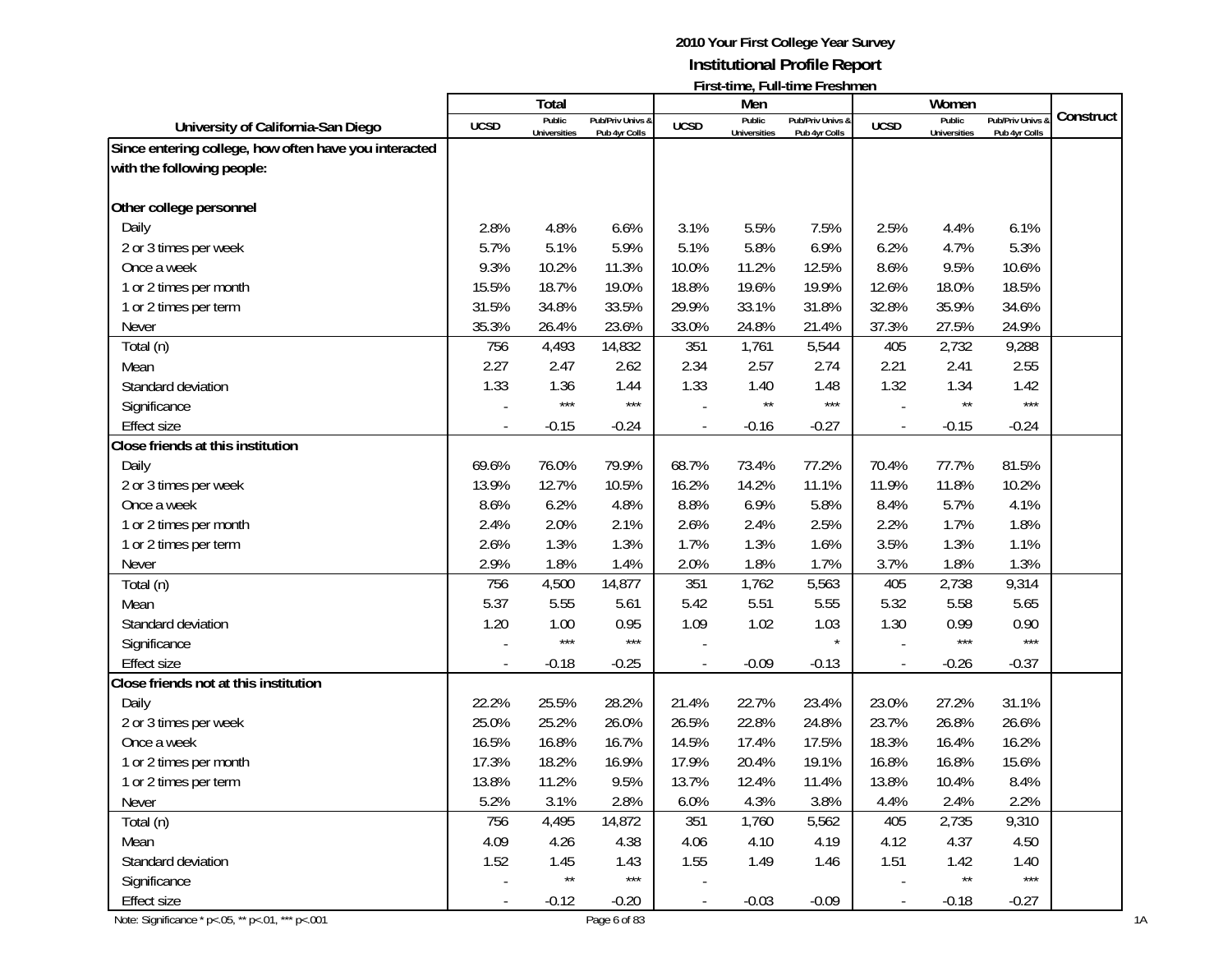| Construct |
|-----------|
|           |
|           |
|           |
|           |
|           |
|           |
|           |
|           |
|           |
|           |
|           |
|           |
|           |
|           |
|           |
|           |
|           |
|           |
|           |
|           |
|           |
|           |
|           |
|           |
|           |
|           |
|           |
|           |
|           |
|           |
|           |
|           |
|           |
|           |
|           |
|           |
|           |
|           |
|           |
|           |
|           |
|           |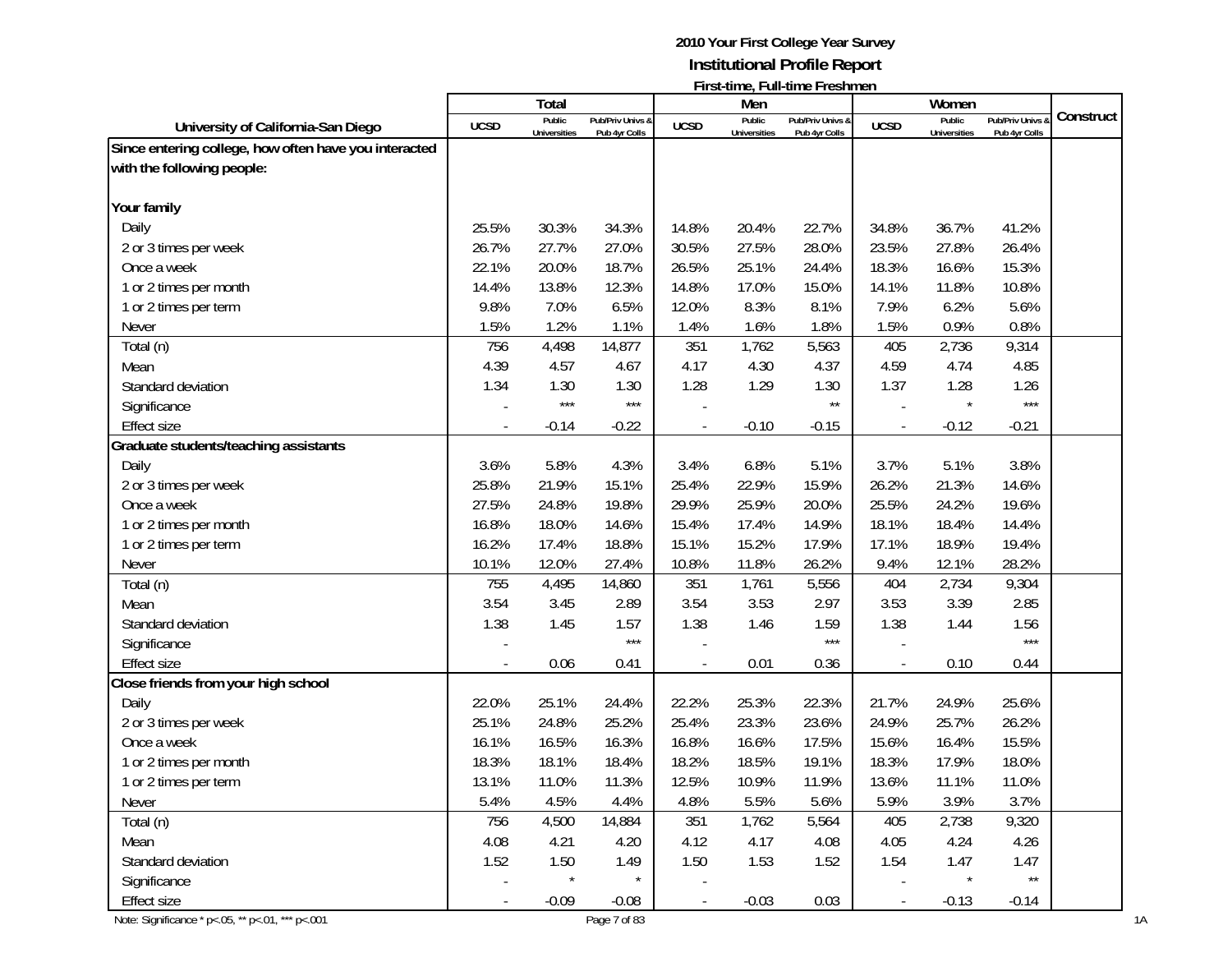|                                                         |             | Total                         |                                   |             | Men                           | <b>FILSI-ULIIE, FUII-ULIIE FIESIILIEII</b> |                          | Women                         |                                 |           |
|---------------------------------------------------------|-------------|-------------------------------|-----------------------------------|-------------|-------------------------------|--------------------------------------------|--------------------------|-------------------------------|---------------------------------|-----------|
| University of California-San Diego                      | <b>UCSD</b> | Public<br><b>Universities</b> | Pub/Priv Univs &<br>Pub 4yr Colls | <b>UCSD</b> | Public<br><b>Universities</b> | Pub/Priv Univs &<br>Pub 4yr Colls          | <b>UCSD</b>              | Public<br><b>Universities</b> | Pub/Priv Univs<br>Pub 4yr Colls | Construct |
| Do you have any concern about your ability to finance   |             |                               |                                   |             |                               |                                            |                          |                               |                                 |           |
| your college education?                                 |             |                               |                                   |             |                               |                                            |                          |                               |                                 |           |
| Major (not sure I will have enough funds to complete)   | 22.8%       | 17.9%                         | 17.0%                             | 22.8%       | 16.5%                         | 15.4%                                      | 22.7%                    | 18.8%                         | 17.9%                           |           |
| Some (but I probably will have enough funds)            | 60.1%       | 57.9%                         | 55.3%                             | 56.7%       | 53.9%                         | 52.1%                                      | 63.0%                    | 60.4%                         | 57.3%                           |           |
| None (I am confident that I will have sufficient funds) | 17.2%       | 24.2%                         | 27.7%                             | 20.5%       | 29.6%                         | 32.5%                                      | 14.3%                    | 20.8%                         | 24.8%                           |           |
| Total (n)                                               | 756         | 4,499                         | 14,848                            | 351         | 1,761                         | 5,544                                      | 405                      | 2,738                         | 9,304                           |           |
| Mean                                                    | 2.06        | 1.94                          | 1.89                              | 2.02        | 1.87                          | 1.83                                       | 2.08                     | 1.98                          | 1.93                            |           |
| Standard deviation                                      | 0.63        | 0.65                          | 0.66                              | 0.66        | 0.67                          | 0.67                                       | 0.60                     | 0.63                          | 0.65                            |           |
| Significance                                            |             | $***$                         | $***$                             |             | $***$                         | $***$                                      |                          | $\star\star$                  | $***$                           |           |
| <b>Effect size</b>                                      |             | 0.18                          | 0.26                              |             | 0.22                          | 0.28                                       | $\overline{\phantom{a}}$ | 0.16                          | 0.23                            |           |
| Since entering this college, indicate how often have    |             |                               |                                   |             |                               |                                            |                          |                               |                                 |           |
| you felt:                                               |             |                               |                                   |             |                               |                                            |                          |                               |                                 |           |
|                                                         |             |                               |                                   |             |                               |                                            |                          |                               |                                 |           |
| Lonely or homesick                                      |             |                               |                                   |             |                               |                                            |                          |                               |                                 |           |
| Frequently                                              | 15.3%       | 12.9%                         | 11.0%                             | 10.0%       | 8.5%                          | 6.7%                                       | 20.0%                    | 15.7%                         | 13.5%                           |           |
| Occasionally                                            | 54.5%       | 53.5%                         | 53.9%                             | 51.0%       | 46.9%                         | 45.6%                                      | 57.5%                    | 57.8%                         | 58.9%                           |           |
| Not at all                                              | 30.2%       | 33.6%                         | 35.1%                             | 39.0%       | 44.6%                         | 47.7%                                      | 22.5%                    | 26.5%                         | 27.6%                           |           |
| Total (n)                                               | 756         | 4,499                         | 14,891                            | 351         | 1,761                         | 5,564                                      | 405                      | 2,738                         | 9,327                           |           |
| Mean                                                    | 1.85        | 1.79                          | 1.76                              | 1.71        | 1.64                          | 1.59                                       | 1.98                     | 1.89                          | 1.86                            |           |
| Standard deviation                                      | 0.66        | 0.65                          | 0.63                              | 0.64        | 0.63                          | 0.61                                       | 0.65                     | 0.64                          | 0.63                            |           |
| Significance                                            |             | $\star$                       | $***$                             |             |                               | $***$                                      |                          | $\star\star$                  | $***$                           |           |
| <b>Effect size</b>                                      |             | 0.09                          | 0.14                              |             | 0.11                          | 0.20                                       | $\overline{\phantom{a}}$ | 0.14                          | 0.19                            |           |
| Isolated from campus life                               |             |                               |                                   |             |                               |                                            |                          |                               |                                 |           |
| Frequently                                              | 18.4%       | 13.6%                         | 10.4%                             | 14.8%       | 11.7%                         | 8.7%                                       | 21.5%                    | 14.8%                         | 11.4%                           |           |
| Occasionally                                            | 48.7%       | 43.0%                         | 40.4%                             | 48.4%       | 42.3%                         | 38.8%                                      | 48.9%                    | 43.4%                         | 41.3%                           |           |
| Not at all                                              | 32.9%       | 43.5%                         | 49.2%                             | 36.8%       | 46.0%                         | 52.4%                                      | 29.6%                    | 41.8%                         | 47.2%                           |           |
| Total (n)                                               | 756         | 4,499                         | 14,885                            | 351         | 1,761                         | 5,561                                      | 405                      | 2,738                         | 9,324                           |           |
| Mean                                                    | 1.85        | 1.70                          | 1.61                              | 1.78        | 1.66                          | 1.56                                       | 1.92                     | 1.73                          | 1.64                            |           |
| Standard deviation                                      | 0.70        | 0.69                          | 0.67                              | 0.68        | 0.68                          | 0.65                                       | 0.71                     | 0.70                          | 0.68                            |           |
| Significance                                            |             | ***                           | $***$                             |             | $\star\star$                  | $***$                                      |                          | $***$                         | $***$                           |           |
| <b>Effect size</b>                                      |             | 0.22                          | 0.36                              |             | 0.18                          | 0.34                                       | $\blacksquare$           | 0.27                          | 0.41                            |           |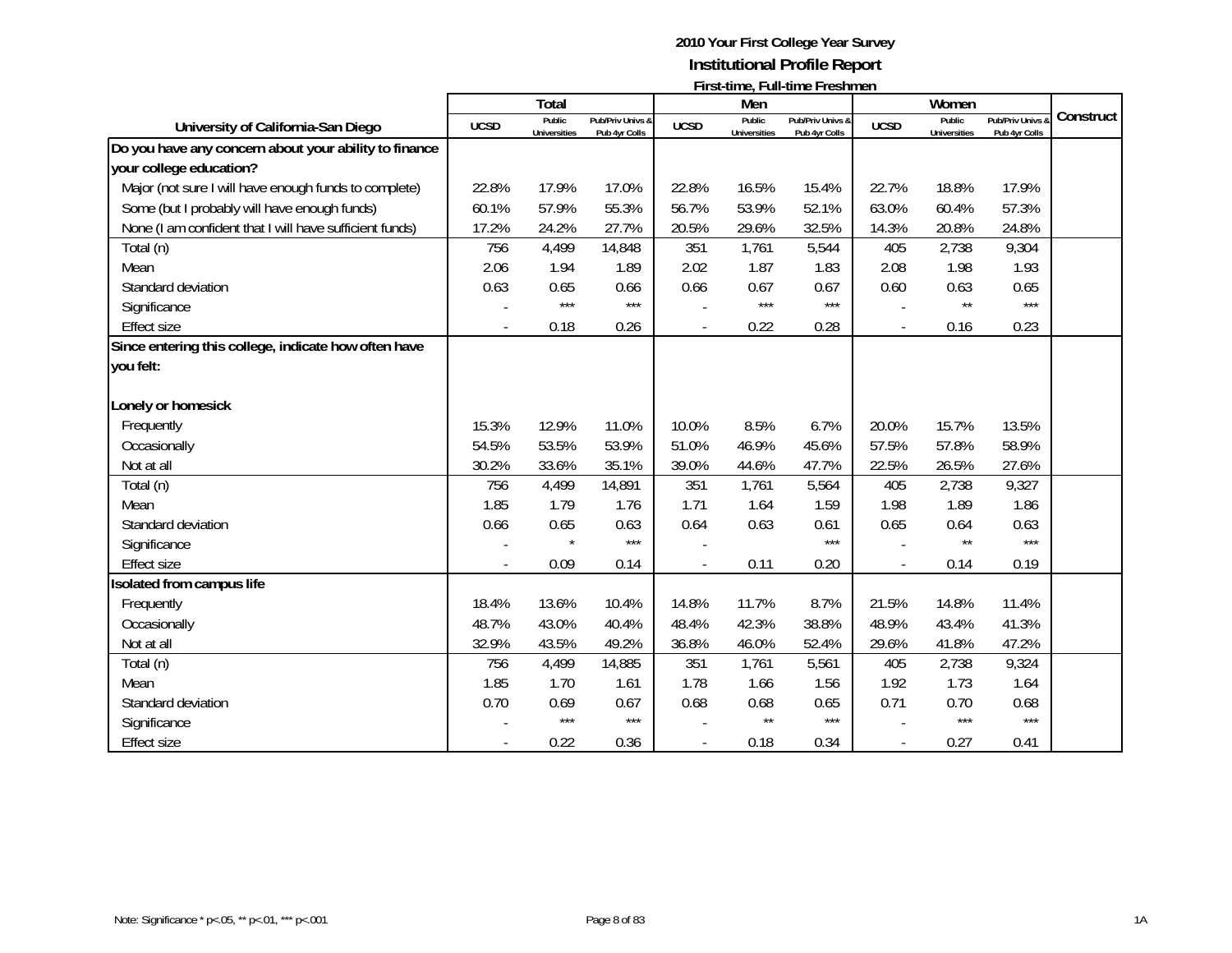|                                                      |             | Total                         |                                   |             | Men                           | $\mathbf{1}$ ii st-time, i un-time i resument |             | Women                         |                                              |           |
|------------------------------------------------------|-------------|-------------------------------|-----------------------------------|-------------|-------------------------------|-----------------------------------------------|-------------|-------------------------------|----------------------------------------------|-----------|
| University of California-San Diego                   | <b>UCSD</b> | Public<br><b>Universities</b> | Pub/Priv Univs &<br>Pub 4yr Colls | <b>UCSD</b> | Public<br><b>Universities</b> | Pub/Priv Univs &<br>Pub 4yr Colls             | <b>UCSD</b> | Public<br><b>Universities</b> | <b>Pub/Priv Univs &amp;</b><br>Pub 4yr Colls | Construct |
| Since entering this college, indicate how often have |             |                               |                                   |             |                               |                                               |             |                               |                                              |           |
| you felt:                                            |             |                               |                                   |             |                               |                                               |             |                               |                                              |           |
| Unsafe on this campus                                |             |                               |                                   |             |                               |                                               |             |                               |                                              |           |
| Frequently                                           | 1.7%        | 3.0%                          | 2.2%                              | 2.3%        | 1.9%                          | 2.2%                                          | 1.2%        | 3.7%                          | 2.2%                                         |           |
| Occasionally                                         | 24.4%       | 30.8%                         | 22.7%                             | 15.7%       | 18.6%                         | 13.9%                                         | 31.9%       | 38.7%                         | 28.0%                                        |           |
| Not at all                                           | 73.9%       | 66.2%                         | 75.1%                             | 82.1%       | 79.6%                         | 83.9%                                         | 66.8%       | 57.7%                         | 69.7%                                        |           |
| Total (n)                                            | 755         | 4,496                         | 14,871                            | 351         | 1,761                         | 5,557                                         | 404         | 2,735                         | 9,314                                        |           |
| Mean                                                 | 1.28        | 1.37                          | 1.27                              | 1.20        | 1.22                          | 1.18                                          | 1.34        | 1.46                          | 1.32                                         |           |
| Standard deviation                                   | 0.49        | 0.54                          | 0.49                              | 0.46        | 0.46                          | 0.44                                          | 0.50        | 0.57                          | 0.51                                         |           |
| Significance                                         |             | $***$                         |                                   |             |                               |                                               |             | $***$                         |                                              |           |
| <b>Effect size</b>                                   |             | $-0.17$                       | 0.02                              |             | $-0.04$                       | 0.05                                          |             | $-0.21$                       | 0.04                                         |           |
| Worried about your health                            |             |                               |                                   |             |                               |                                               |             |                               |                                              |           |
| Frequently                                           | 8.9%        | 7.7%                          | 6.8%                              | 5.4%        | 4.7%                          | 4.4%                                          | 11.9%       | 9.7%                          | 8.3%                                         |           |
| Occasionally                                         | 45.8%       | 41.5%                         | 39.2%                             | 41.0%       | 33.4%                         | 32.3%                                         | 49.9%       | 46.7%                         | 43.3%                                        |           |
| Not at all                                           | 45.4%       | 50.8%                         | 54.0%                             | 53.6%       | 61.9%                         | 63.3%                                         | 38.3%       | 43.6%                         | 48.4%                                        |           |
| Total (n)                                            | 756         | 4,498                         | 14,822                            | 351         | 1,760                         | 5,526                                         | 405         | 2,738                         | 9,296                                        |           |
| Mean                                                 | 1.63        | 1.57                          | 1.53                              | 1.52        | 1.43                          | 1.41                                          | 1.74        | 1.66                          | 1.60                                         |           |
| Standard deviation                                   | 0.64        | 0.63                          | 0.62                              | 0.60        | 0.58                          | 0.57                                          | 0.66        | 0.65                          | 0.64                                         |           |
| Significance                                         |             |                               | $***$                             |             | $\star\star$                  | ***                                           |             |                               | $***$                                        |           |
| <b>Effect size</b>                                   |             | 0.10                          | 0.16                              |             | 0.16                          | 0.19                                          |             | 0.12                          | 0.22                                         |           |
| That your courses inspired you to think in new ways  |             |                               |                                   |             |                               |                                               |             |                               |                                              |           |
| Frequently                                           | 28.6%       | 35.0%                         | 34.2%                             | 25.6%       | 31.0%                         | 29.9%                                         | 31.1%       | 37.6%                         | 36.7%                                        |           |
| Occasionally                                         | 57.3%       | 53.6%                         | 54.1%                             | 58.7%       | 56.0%                         | 55.5%                                         | 56.0%       | 52.0%                         | 53.3%                                        |           |
| Not at all                                           | 14.2%       | 11.4%                         | 11.8%                             | 15.7%       | 13.0%                         | 14.6%                                         | 12.8%       | 10.4%                         | 10.0%                                        |           |
| Total (n)                                            | 756         | 4,497                         | 14,872                            | 351         | 1,760                         | 5,556                                         | 405         | 2,737                         | 9,316                                        |           |
| Mean                                                 | 2.14        | 2.24                          | 2.22                              | 2.10        | 2.18                          | 2.15                                          | 2.18        | 2.27                          | 2.27                                         |           |
| Standard deviation                                   | 0.64        | 0.64                          | 0.64                              | 0.64        | 0.64                          | 0.65                                          | 0.64        | 0.64                          | 0.63                                         |           |
| Significance                                         |             | $***$                         | $***$                             |             |                               |                                               |             | $\star\star$                  | $\star\star$                                 |           |
| Effect size                                          |             | 0.16                          | 0.13                              |             | 0.13                          | 0.08                                          |             | 0.14                          | 0.14                                         |           |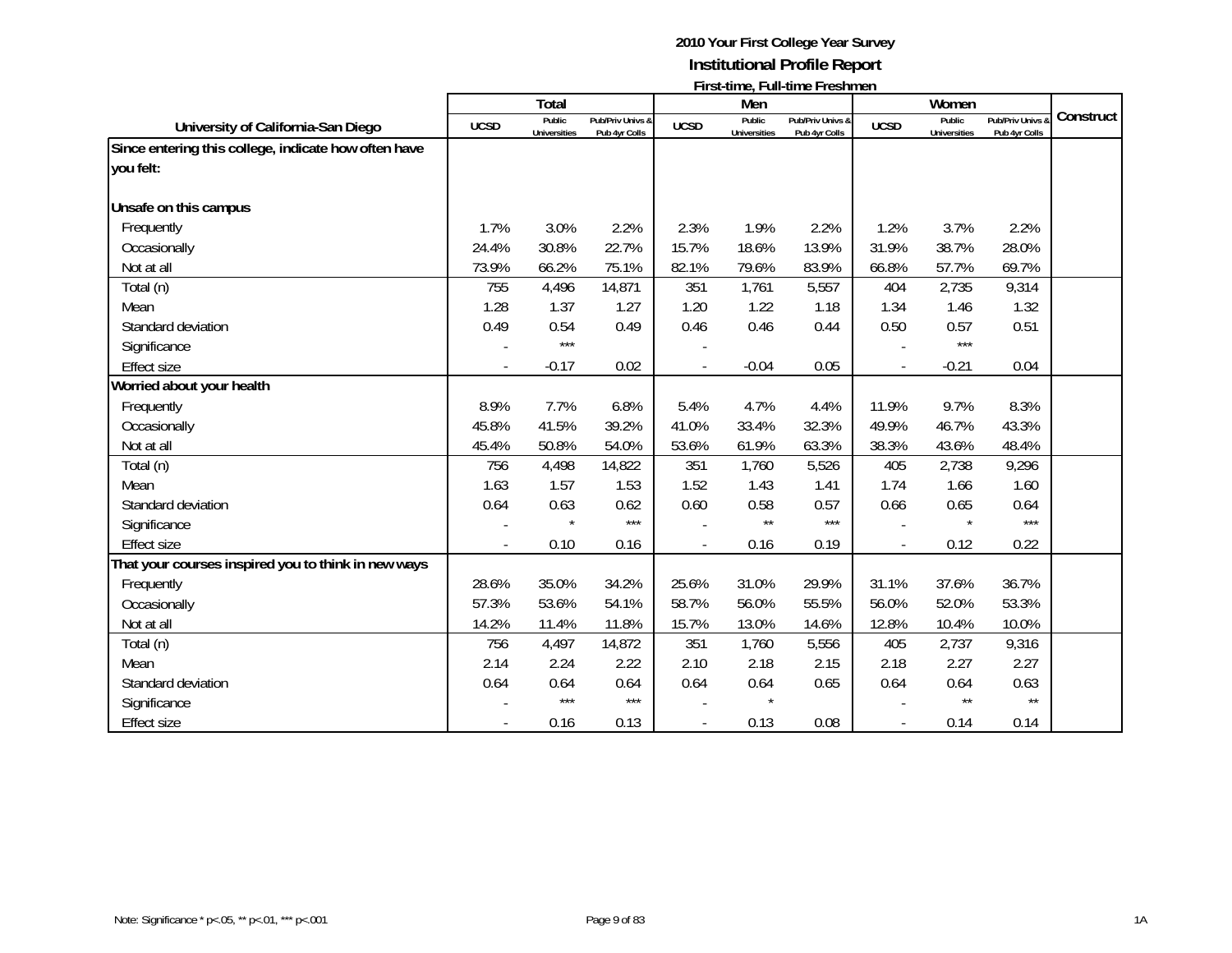|                                                                   |             | Total                         |                                   |             | Men                           |                                   |             | Women                         |                                 |           |
|-------------------------------------------------------------------|-------------|-------------------------------|-----------------------------------|-------------|-------------------------------|-----------------------------------|-------------|-------------------------------|---------------------------------|-----------|
| University of California-San Diego                                | <b>UCSD</b> | Public<br><b>Universities</b> | Pub/Priv Univs &<br>Pub 4yr Colls | <b>UCSD</b> | Public<br><b>Universities</b> | Pub/Priv Univs &<br>Pub 4yr Colls | <b>UCSD</b> | Public<br><b>Universities</b> | Pub/Priv Univs<br>Pub 4yr Colls | Construct |
| Since entering this college, indicate how often have              |             |                               |                                   |             |                               |                                   |             |                               |                                 |           |
| you felt:                                                         |             |                               |                                   |             |                               |                                   |             |                               |                                 |           |
| That your job responsibilities interfered with your<br>schoolwork |             |                               |                                   |             |                               |                                   |             |                               |                                 |           |
| Frequently                                                        | 6.6%        | 6.2%                          | 6.4%                              | 7.7%        | 5.6%                          | 6.0%                              | 5.7%        | 6.7%                          | 6.6%                            |           |
| Occasionally                                                      | 22.4%       | 22.5%                         | 23.1%                             | 19.9%       | 20.7%                         | 22.1%                             | 24.6%       | 23.7%                         | 23.8%                           |           |
| Not at all                                                        | 70.9%       | 71.3%                         | 70.5%                             | 72.4%       | 73.8%                         | 71.9%                             | 69.7%       | 69.7%                         | 69.6%                           |           |
| Total (n)                                                         | 753         | 4,494                         | 14,869                            | 351         | 1,760                         | 5,558                             | 402         | 2,734                         | 9,311                           |           |
| Mean                                                              | 1.36        | 1.35                          | 1.36                              | 1.35        | 1.32                          | 1.34                              | 1.36        | 1.37                          | 1.37                            |           |
| Standard deviation                                                | 0.60        | 0.59                          | 0.60                              | 0.62        | 0.57                          | 0.59                              | 0.59        | 0.61                          | 0.61                            |           |
| Significance                                                      |             |                               |                                   |             |                               |                                   |             |                               |                                 |           |
| <b>Effect size</b>                                                |             | 0.02                          | 0.00                              |             | 0.05                          | 0.02                              |             | $-0.02$                       | $-0.02$                         |           |
| That your schoolwork interfered with your job                     |             |                               |                                   |             |                               |                                   |             |                               |                                 |           |
| responsibilities                                                  |             |                               |                                   |             |                               |                                   |             |                               |                                 |           |
| Frequently                                                        | 6.6%        | 4.7%                          | 4.6%                              | 5.7%        | 4.5%                          | 4.6%                              | 7.4%        | 4.8%                          | 4.5%                            |           |
| Occasionally                                                      | 20.6%       | 19.9%                         | 20.3%                             | 20.5%       | 19.0%                         | 19.4%                             | 20.6%       | 20.5%                         | 20.9%                           |           |
| Not at all                                                        | 72.8%       | 75.4%                         | 75.1%                             | 73.8%       | 76.5%                         | 76.0%                             | 72.0%       | 74.6%                         | 74.6%                           |           |
| Total (n)                                                         | 754         | 4,497                         | 14,869                            | 351         | 1,761                         | 5,560                             | 403         | 2,736                         | 9,309                           |           |
| Mean                                                              | 1.34        | 1.29                          | 1.29                              | 1.32        | 1.28                          | 1.29                              | 1.35        | 1.30                          | 1.30                            |           |
| Standard deviation                                                | 0.60        | 0.55                          | 0.55                              | 0.58        | 0.54                          | 0.54                              | 0.62        | 0.55                          | 0.55                            |           |
| Significance                                                      |             |                               |                                   |             |                               |                                   |             |                               |                                 |           |
| <b>Effect size</b>                                                |             | 0.09                          | 0.09                              |             | 0.07                          | 0.06                              |             | 0.09                          | 0.09                            |           |
| That your family responsibilities interfered with your            |             |                               |                                   |             |                               |                                   |             |                               |                                 |           |
| schoolwork                                                        |             |                               |                                   |             |                               |                                   |             |                               |                                 |           |
| Frequently                                                        | 7.4%        | 4.8%                          | 4.7%                              | 6.0%        | 3.5%                          | 3.4%                              | 8.7%        | 5.7%                          | 5.4%                            |           |
| Occasionally                                                      | 33.3%       | 28.1%                         | 27.3%                             | 30.2%       | 27.1%                         | 25.0%                             | 36.0%       | 28.8%                         | 28.7%                           |           |
| Not at all                                                        | 59.3%       | 67.1%                         | 68.0%                             | 63.8%       | 69.4%                         | 71.6%                             | 55.3%       | 65.6%                         | 65.9%                           |           |
| Total (n)                                                         | 754         | 4,496                         | 14,878                            | 351         | 1,761                         | 5,559                             | 403         | 2,735                         | 9,319                           |           |
| Mean                                                              | 1.48        | 1.38                          | 1.37                              | 1.42        | 1.34                          | 1.32                              | 1.53        | 1.40                          | 1.40                            |           |
| Standard deviation                                                | 0.63        | 0.58                          | 0.57                              | 0.60        | 0.54                          | 0.53                              | 0.65        | 0.59                          | 0.59                            |           |
| Significance                                                      |             | $***$                         | $***$                             |             |                               | $***$                             |             | $***$                         | $***$                           |           |
| <b>Effect size</b>                                                |             | 0.17                          | 0.19                              |             | 0.15                          | 0.19                              |             | 0.22                          | 0.22                            |           |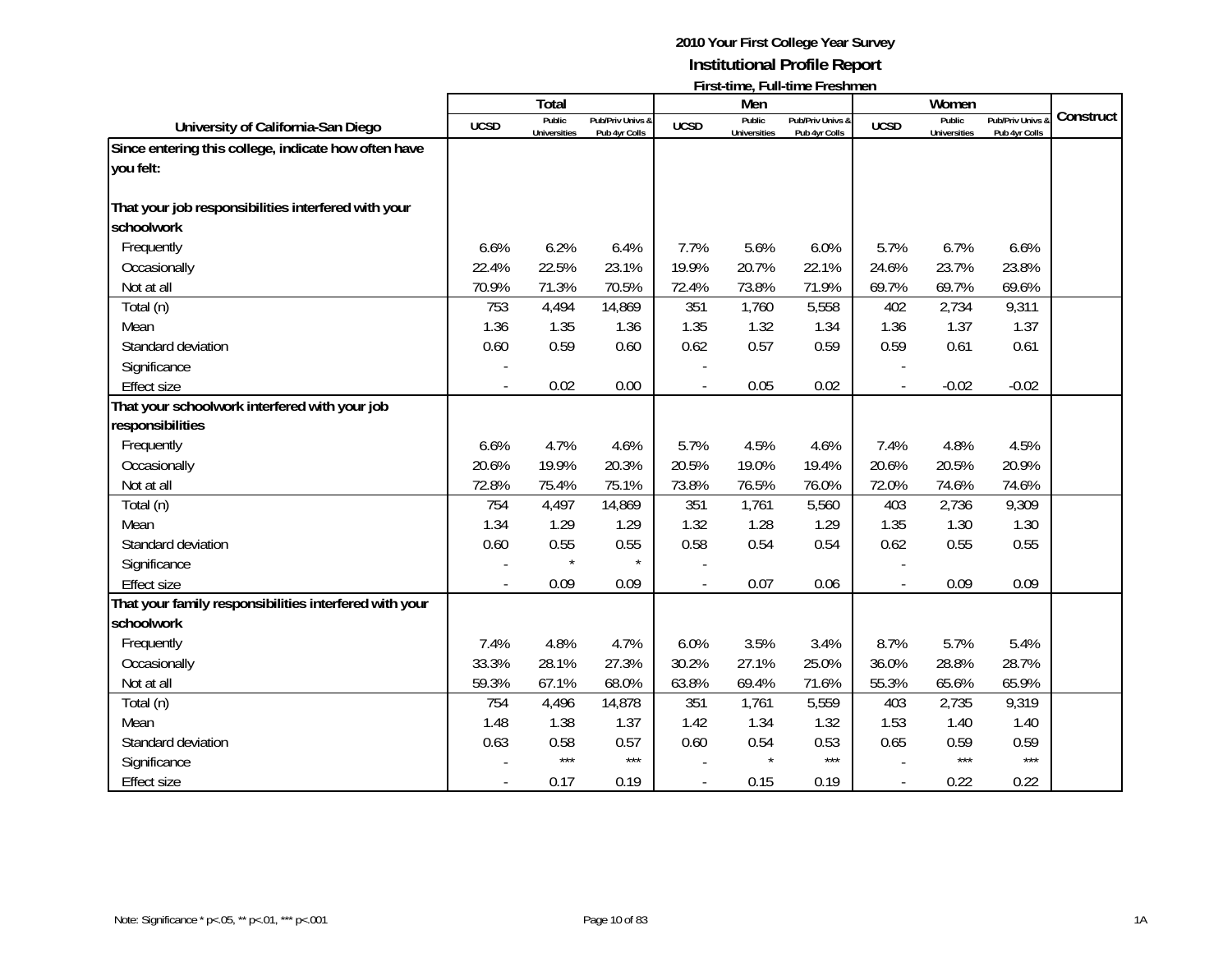|                                                       |             | Total                         |                                   |             | Men                           |                                   |             | Women                         |                                 |           |
|-------------------------------------------------------|-------------|-------------------------------|-----------------------------------|-------------|-------------------------------|-----------------------------------|-------------|-------------------------------|---------------------------------|-----------|
| University of California-San Diego                    | <b>UCSD</b> | Public<br><b>Universities</b> | Pub/Priv Univs &<br>Pub 4yr Colls | <b>UCSD</b> | Public<br><b>Universities</b> | Pub/Priv Univs &<br>Pub 4yr Colls | <b>UCSD</b> | Public<br><b>Universities</b> | Pub/Priv Univs<br>Pub 4yr Colls | Construct |
| Since entering this college, indicate how often have  |             |                               |                                   |             |                               |                                   |             |                               |                                 |           |
| you felt:                                             |             |                               |                                   |             |                               |                                   |             |                               |                                 |           |
| That your social life interfered with your schoolwork |             |                               |                                   |             |                               |                                   |             |                               |                                 |           |
| Frequently                                            | 20.2%       | 16.2%                         | 15.9%                             | 20.8%       | 17.9%                         | 17.1%                             | 19.8%       | 15.0%                         | 15.2%                           |           |
| Occasionally                                          | 51.9%       | 52.7%                         | 53.7%                             | 49.6%       | 50.5%                         | 52.0%                             | 53.8%       | 54.1%                         | 54.8%                           |           |
| Not at all                                            | 27.9%       | 31.1%                         | 30.4%                             | 29.6%       | 31.6%                         | 30.9%                             | 26.4%       | 30.9%                         | 30.0%                           |           |
| Total (n)                                             | 756         | 4,499                         | 14,879                            | 351         | 1,761                         | 5,561                             | 405         | 2,738                         | 9,318                           |           |
| Mean                                                  | 1.92        | 1.85                          | 1.86                              | 1.91        | 1.86                          | 1.86                              | 1.93        | 1.84                          | 1.85                            |           |
| Standard deviation                                    | 0.69        | 0.67                          | 0.66                              | 0.71        | 0.69                          | 0.68                              | 0.68        | 0.66                          | 0.66                            |           |
| Significance                                          |             | $\star\star$                  | $\star$                           |             |                               |                                   |             |                               | $\star$                         |           |
| <b>Effect size</b>                                    |             | 0.10                          | 0.09                              |             | 0.07                          | 0.07                              |             | 0.14                          | 0.12                            |           |
| Family support to succeed                             |             |                               |                                   |             |                               |                                   |             |                               |                                 |           |
| Frequently                                            | 50.1%       | 61.4%                         | 62.9%                             | 45.6%       | 54.9%                         | 55.8%                             | 54.0%       | 65.6%                         | 67.1%                           |           |
| Occasionally                                          | 37.7%       | 29.7%                         | 27.7%                             | 41.0%       | 33.8%                         | 31.5%                             | 34.9%       | 27.1%                         | 25.4%                           |           |
| Not at all                                            | 12.2%       | 8.9%                          | 9.4%                              | 13.4%       | 11.4%                         | 12.7%                             | 11.1%       | 7.3%                          | 7.4%                            |           |
| Total (n)                                             | 755         | 4,496                         | 14,858                            | 351         | 1,760                         | 5,551                             | 404         | 2,736                         | 9,307                           |           |
| Mean                                                  | 2.38        | 2.53                          | 2.53                              | 2.32        | 2.44                          | 2.43                              | 2.43        | 2.58                          | 2.60                            |           |
| Standard deviation                                    | 0.69        | 0.65                          | 0.66                              | 0.70        | 0.69                          | 0.71                              | 0.68        | 0.62                          | 0.62                            |           |
| Significance                                          |             | $***$                         | $***$                             |             | $\star\star$                  | $\star\star$                      |             | ***                           | $***$                           |           |
| <b>Effect size</b>                                    |             | $-0.23$                       | $-0.23$                           |             | $-0.17$                       | $-0.15$                           |             | $-0.24$                       | $-0.27$                         |           |
| How would you characterize your political views?      |             |                               |                                   |             |                               |                                   |             |                               |                                 |           |
| Far left                                              | 3.0%        | 3.0%                          | 2.8%                              | 3.4%        | 3.6%                          | 3.6%                              | 2.7%        | 2.6%                          | 2.3%                            |           |
| Liberal                                               | 38.7%       | 32.3%                         | 28.4%                             | 35.3%       | 28.2%                         | 25.0%                             | 41.6%       | 34.9%                         | 30.5%                           |           |
| Middle-of-the-road                                    | 45.0%       | 42.2%                         | 42.6%                             | 45.6%       | 43.2%                         | 42.7%                             | 44.6%       | 41.6%                         | 42.5%                           |           |
| Conservative                                          | 12.6%       | 21.1%                         | 24.5%                             | 15.1%       | 22.9%                         | 26.1%                             | 10.4%       | 20.0%                         | 23.5%                           |           |
| Far right                                             | 0.7%        | 1.3%                          | 1.8%                              | 0.6%        | 2.1%                          | 2.6%                              | 0.7%        | 0.9%                          | 1.2%                            |           |
| Total (n)                                             | 755         | 4,483                         | 14,730                            | 351         | 1,754                         | 5,499                             | 404         | 2,729                         | 9,231                           |           |
| Mean                                                  | 3.31        | 3.14                          | 3.06                              | 3.26        | 3.08                          | 3.01                              | 3.35        | 3.18                          | 3.09                            |           |
| Standard deviation                                    | 0.75        | 0.83                          | 0.84                              | 0.77        | 0.85                          | 0.87                              | 0.73        | 0.81                          | 0.82                            |           |
| Significance                                          |             | $***$                         | $***$                             |             | $***$                         | $***$                             |             | $***$                         | $***$                           |           |
| <b>Effect size</b>                                    |             | 0.20                          | 0.30                              |             | 0.21                          | 0.29                              |             | 0.21                          | 0.32                            |           |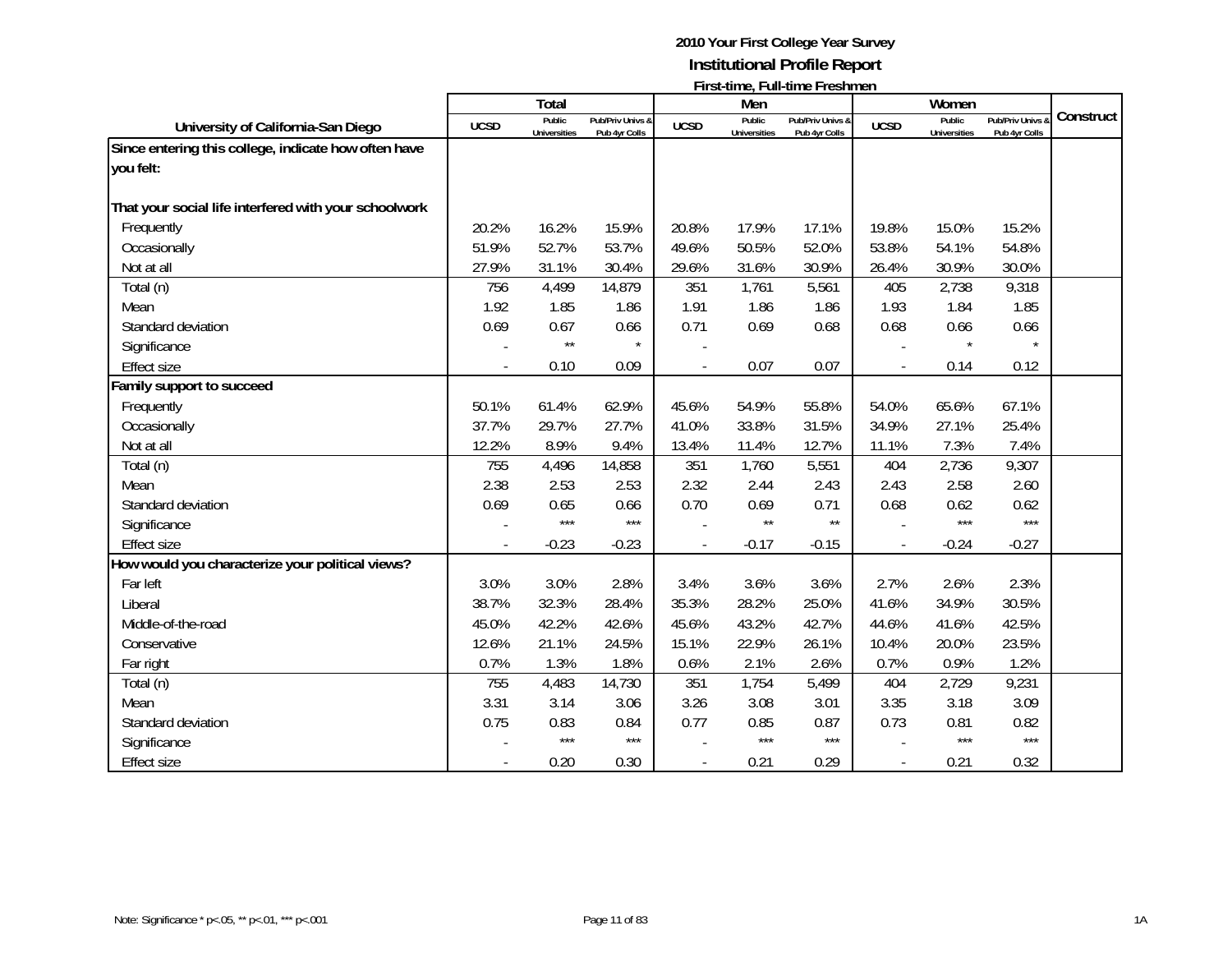|                                                        |             | Total                         |                                   |             | Men                           | <u>I II SUUILLE, LUILLUILLE LI ESIIILIEIT</u> |                | Women                         |                                              |              |
|--------------------------------------------------------|-------------|-------------------------------|-----------------------------------|-------------|-------------------------------|-----------------------------------------------|----------------|-------------------------------|----------------------------------------------|--------------|
| University of California-San Diego                     | <b>UCSD</b> | Public<br><b>Universities</b> | Pub/Priv Univs &<br>Pub 4yr Colls | <b>UCSD</b> | Public<br><b>Universities</b> | Pub/Priv Univs &<br>Pub 4yr Colls             | <b>UCSD</b>    | Public<br><b>Universities</b> | <b>Pub/Priv Univs &amp;</b><br>Pub 4yr Colls | Construct    |
| Please rate your satisfaction with this institution on |             |                               |                                   |             |                               |                                               |                |                               |                                              |              |
| each of the aspects of college life listed below:      |             |                               |                                   |             |                               |                                               |                |                               |                                              |              |
|                                                        |             |                               |                                   |             |                               |                                               |                |                               |                                              |              |
| General education and core curriculum courses          |             |                               |                                   |             |                               |                                               |                |                               |                                              |              |
| Very satisfied                                         | 8.8%        | 15.7%                         | 18.1%                             | 9.1%        | 15.8%                         | 18.3%                                         | 8.4%           | 15.6%                         | 18.0%                                        |              |
| Satisfied                                              | 53.0%       | 57.8%                         | 56.3%                             | 48.6%       | 55.7%                         | 53.8%                                         | 56.8%          | 59.2%                         | 57.8%                                        |              |
| Neutral                                                | 21.6%       | 17.6%                         | 17.9%                             | 22.9%       | 17.4%                         | 18.7%                                         | 20.6%          | 17.7%                         | 17.4%                                        | Satisfaction |
| <b>Dissatisfied</b>                                    | 11.7%       | 6.9%                          | 5.9%                              | 12.6%       | 7.8%                          | 6.7%                                          | 10.9%          | 6.3%                          | 5.5%                                         | with         |
| Very dissatisfied                                      | 4.9%        | 2.0%                          | 1.7%                              | 6.9%        | 3.2%                          | 2.4%                                          | 3.2%           | 1.2%                          | 1.3%                                         | Courses      |
| Total (n)                                              | 753         | 4,483                         | 14,831                            | 350         | 1,755                         | 5,535                                         | 403            | 2,728                         | 9,296                                        |              |
| Mean                                                   | 3.49        | 3.78                          | 3.83                              | 3.41        | 3.73                          | 3.79                                          | 3.56           | 3.82                          | 3.86                                         |              |
| Standard deviation                                     | 0.98        | 0.86                          | 0.85                              | 1.04        | 0.93                          | 0.90                                          | 0.91           | 0.81                          | 0.82                                         |              |
| Significance                                           |             | $***$                         | $***$                             |             | $***$                         | $***$                                         |                | $***$                         | $***$                                        |              |
| <b>Effect size</b>                                     |             | $-0.34$                       | $-0.40$                           |             | $-0.34$                       | $-0.42$                                       | $\blacksquare$ | $-0.32$                       | $-0.37$                                      |              |
| Your overall academic experience                       |             |                               |                                   |             |                               |                                               |                |                               |                                              |              |
| Very satisfied                                         | 9.8%        | 20.6%                         | 23.8%                             | 10.8%       | 20.4%                         | 23.1%                                         | 8.9%           | 20.7%                         | 24.3%                                        |              |
| Satisfied                                              | 58.3%       | 58.1%                         | 56.8%                             | 57.5%       | 58.1%                         | 56.0%                                         | 58.9%          | 58.1%                         | 57.3%                                        |              |
| Neutral                                                | 25.2%       | 16.1%                         | 14.9%                             | 24.5%       | 16.0%                         | 15.9%                                         | 25.7%          | 16.2%                         | 14.3%                                        |              |
| <b>Dissatisfied</b>                                    | 6.1%        | 4.4%                          | 3.6%                              | 6.3%        | 4.4%                          | 3.7%                                          | 5.9%           | 4.4%                          | 3.6%                                         | Overall      |
| Very dissatisfied                                      | 0.7%        | 0.8%                          | 0.8%                              | 0.9%        | 1.1%                          | 1.2%                                          | 0.5%           | 0.6%                          | 0.5%                                         | Satisfaction |
| Total (n)                                              | 755         | 4,495                         | 14,865                            | 351         | 1,761                         | 5,551                                         | 404            | 2,734                         | 9,314                                        |              |
| Mean                                                   | 3.70        | 3.93                          | 3.99                              | 3.71        | 3.92                          | 3.96                                          | 3.70           | 3.94                          | 4.01                                         |              |
| Standard deviation                                     | 0.75        | 0.78                          | 0.78                              | 0.77        | 0.80                          | 0.80                                          | 0.73           | 0.77                          | 0.76                                         |              |
| Significance                                           |             | $***$                         | $***$                             |             | $***$                         | ***                                           |                | $***$                         | $***$                                        |              |
| <b>Effect size</b>                                     |             | $-0.29$                       | $-0.37$                           |             | $-0.26$                       | $-0.31$                                       |                | $-0.31$                       | $-0.41$                                      |              |
| <b>Classroom facilities</b>                            |             |                               |                                   |             |                               |                                               |                |                               |                                              |              |
| Very satisfied                                         | 7.5%        | 13.6%                         | 18.0%                             | 8.9%        | 15.2%                         | 18.9%                                         | 6.2%           | 12.6%                         | 17.5%                                        |              |
| Satisfied                                              | 56.8%       | 57.0%                         | 55.7%                             | 53.2%       | 55.2%                         | 54.2%                                         | 60.0%          | 58.1%                         | 56.6%                                        |              |
| Neutral                                                | 29.1%       | 23.4%                         | 21.0%                             | 30.2%       | 22.2%                         | 20.9%                                         | 28.1%          | 24.1%                         | 21.1%                                        |              |
| <b>Dissatisfied</b>                                    | 6.4%        | 5.4%                          | 4.6%                              | 7.8%        | 6.4%                          | 5.1%                                          | 5.2%           | 4.7%                          | 4.3%                                         |              |
| Very dissatisfied                                      | 0.3%        | 0.7%                          | 0.7%                              | 0.0%        | 1.0%                          | 0.9%                                          | 0.5%           | 0.5%                          | 0.6%                                         |              |
| Total (n)                                              | 750         | 4,488                         | 14,825                            | 348         | 1,758                         | 5,536                                         | 402            | 2,730                         | 9,289                                        |              |
| Mean                                                   | 3.65        | 3.77                          | 3.86                              | 3.63        | 3.77                          | 3.85                                          | 3.66           | 3.78                          | 3.86                                         |              |
| Standard deviation                                     | 0.72        | 0.77                          | 0.78                              | 0.75        | 0.82                          | 0.81                                          | 0.70           | 0.74                          | 0.77<br>$***$                                |              |
| Significance                                           |             | $***$                         | $***$                             |             | $\star\star$                  | $***$                                         |                | $\star\star$                  |                                              |              |
| <b>Effect size</b>                                     |             | $-0.16$                       | $-0.27$                           |             | $-0.17$                       | $-0.27$                                       |                | $-0.16$                       | $-0.26$                                      |              |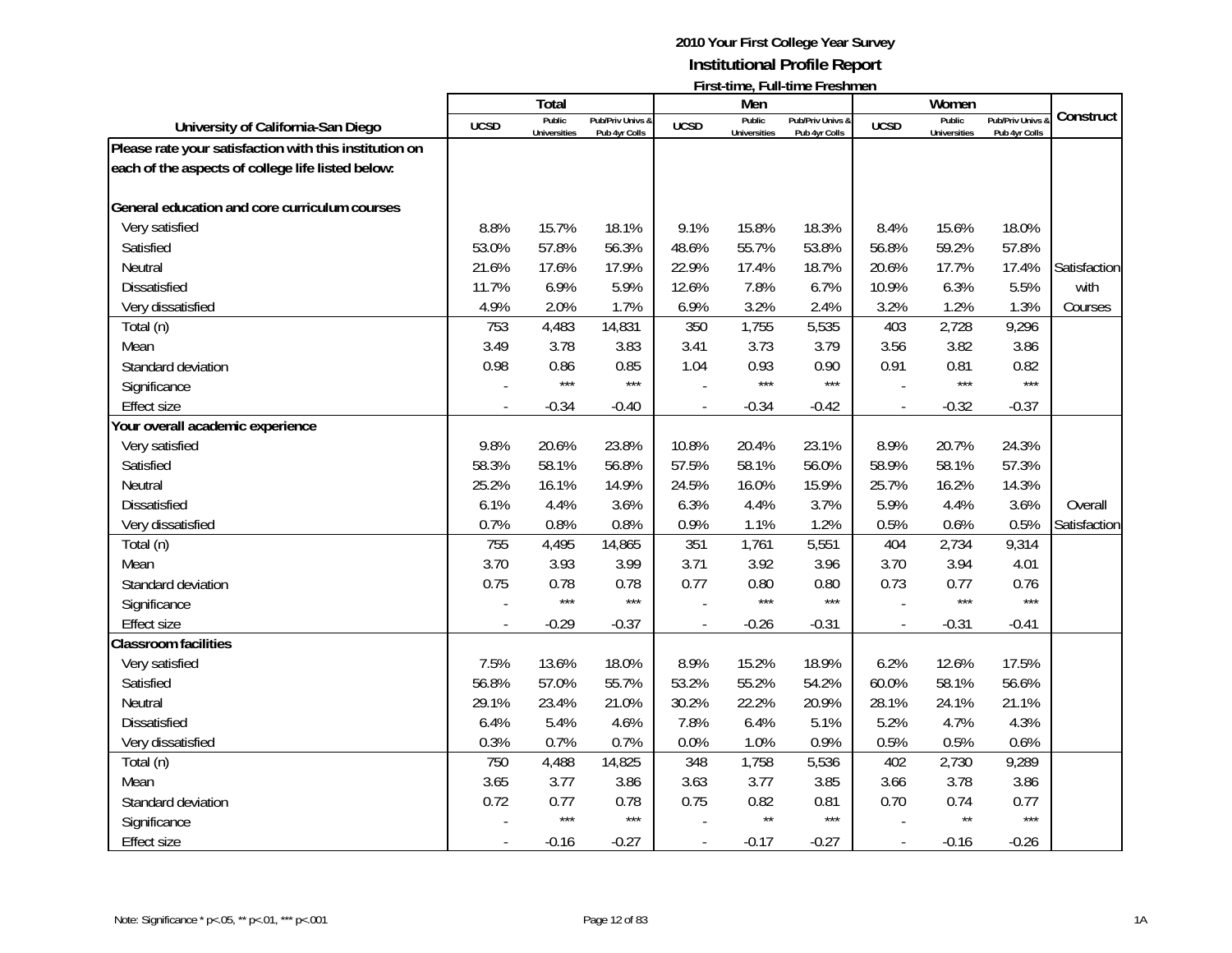|                                                        |             | <b>Total</b>                  |                                   |             | Men                           |                                   |                          | Women                         |                                 |           |
|--------------------------------------------------------|-------------|-------------------------------|-----------------------------------|-------------|-------------------------------|-----------------------------------|--------------------------|-------------------------------|---------------------------------|-----------|
| University of California-San Diego                     | <b>UCSD</b> | Public<br><b>Universities</b> | Pub/Priv Univs &<br>Pub 4yr Colls | <b>UCSD</b> | Public<br><b>Universities</b> | Pub/Priv Univs &<br>Pub 4yr Colls | <b>UCSD</b>              | Public<br><b>Universities</b> | Pub/Priv Univs<br>Pub 4yr Colls | Construct |
| Please rate your satisfaction with this institution on |             |                               |                                   |             |                               |                                   |                          |                               |                                 |           |
| each of the aspects of college life listed below:      |             |                               |                                   |             |                               |                                   |                          |                               |                                 |           |
|                                                        |             |                               |                                   |             |                               |                                   |                          |                               |                                 |           |
| <b>Computer facilities/labs</b>                        |             |                               |                                   |             |                               |                                   |                          |                               |                                 |           |
| Very satisfied                                         | 18.6%       | 27.2%                         | 26.0%                             | 18.7%       | 30.7%                         | 27.1%                             | 18.5%                    | 24.9%                         | 25.4%                           |           |
| Satisfied                                              | 55.8%       | 52.8%                         | 51.4%                             | 54.6%       | 50.0%                         | 48.7%                             | 56.8%                    | 54.7%                         | 53.0%                           |           |
| Neutral                                                | 22.4%       | 16.8%                         | 18.6%                             | 22.4%       | 15.9%                         | 19.7%                             | 22.4%                    | 17.4%                         | 17.9%                           |           |
| <b>Dissatisfied</b>                                    | 2.8%        | 2.8%                          | 3.4%                              | 3.7%        | 3.0%                          | 3.5%                              | 2.0%                     | 2.7%                          | 3.3%                            |           |
| Very dissatisfied                                      | 0.4%        | 0.4%                          | 0.6%                              | 0.6%        | 0.5%                          | 1.0%                              | 0.3%                     | 0.2%                          | 0.4%                            |           |
| Total (n)                                              | 678         | 4,246                         | 14,168                            | 326         | 1,689                         | 5,334                             | 352                      | 2,557                         | 8,834                           |           |
| Mean                                                   | 3.89        | 4.04                          | 3.99                              | 3.87        | 4.07                          | 3.97                              | 3.91                     | 4.01                          | 4.00                            |           |
| Standard deviation                                     | 0.74        | 0.76                          | 0.80                              | 0.77        | 0.79                          | 0.83                              | 0.71                     | 0.74                          | 0.77                            |           |
| Significance                                           |             | $***$                         | $\star\star$                      |             | $***$                         | $\star$                           |                          |                               | $\star$                         |           |
| <b>Effect size</b>                                     |             | $-0.20$                       | $-0.13$                           |             | $-0.25$                       | $-0.12$                           | $\blacksquare$           | $-0.14$                       | $-0.12$                         |           |
| Library facilities                                     |             |                               |                                   |             |                               |                                   |                          |                               |                                 |           |
| Very satisfied                                         | 25.5%       | 37.2%                         | 34.4%                             | 25.8%       | 40.4%                         | 34.7%                             | 25.2%                    | 35.1%                         | 34.2%                           |           |
| Satisfied                                              | 57.0%       | 49.5%                         | 47.9%                             | 54.3%       | 46.1%                         | 46.5%                             | 59.4%                    | 51.7%                         | 48.8%                           |           |
| Neutral                                                | 15.0%       | 10.9%                         | 13.7%                             | 16.6%       | 10.9%                         | 15.0%                             | 13.6%                    | 10.9%                         | 12.9%                           |           |
| <b>Dissatisfied</b>                                    | 1.7%        | 1.9%                          | 3.2%                              | 2.1%        | 1.9%                          | 2.8%                              | 1.3%                     | 1.9%                          | 3.4%                            |           |
| Very dissatisfied                                      | 0.8%        | 0.6%                          | 0.8%                              | 1.2%        | 0.7%                          | 0.9%                              | 0.5%                     | 0.5%                          | 0.7%                            |           |
| Total (n)                                              | 726         | 4,371                         | 14,532                            | 337         | 1,702                         | 5,410                             | 389                      | 2,669                         | 9,122                           |           |
| Mean                                                   | 4.05        | 4.21                          | 4.12                              | 4.01        | 4.24                          | 4.11                              | 4.07                     | 4.19                          | 4.12                            |           |
| Standard deviation                                     | 0.74        | 0.75                          | 0.82                              | 0.78        | 0.77                          | 0.82                              | 0.69                     | 0.74                          | 0.81                            |           |
| Significance                                           |             | $***$                         | $\star$                           |             | $***$                         | $\star$                           |                          | $\star\star$                  |                                 |           |
| <b>Effect size</b>                                     |             | $-0.21$                       | $-0.09$                           |             | $-0.30$                       | $-0.12$                           |                          | $-0.16$                       | $-0.06$                         |           |
| aboratory facilities and equipment                     |             |                               |                                   |             |                               |                                   |                          |                               |                                 |           |
| Very satisfied                                         | 16.1%       | 20.5%                         | 22.0%                             | 16.5%       | 22.1%                         | 22.2%                             | 15.6%                    | 19.4%                         | 21.8%                           |           |
| Satisfied                                              | 54.1%       | 50.9%                         | 50.0%                             | 54.1%       | 48.8%                         | 48.4%                             | 54.1%                    | 52.3%                         | 51.0%                           |           |
| Neutral                                                | 26.0%       | 22.2%                         | 22.7%                             | 24.1%       | 21.4%                         | 23.6%                             | 28.0%                    | 22.7%                         | 22.1%                           |           |
| <b>Dissatisfied</b>                                    | 3.4%        | 5.2%                          | 4.4%                              | 4.5%        | 6.1%                          | 4.5%                              | 2.3%                     | 4.6%                          | 4.3%                            |           |
| Very dissatisfied                                      | 0.4%        | 1.3%                          | 1.0%                              | 0.8%        | 1.6%                          | 1.2%                              | 0.0%                     | 1.1%                          | 0.8%                            |           |
| Total (n)                                              | 523         | 3,611                         | 11,963                            | 266         | 1,472                         | 4,566                             | 257                      | 2,139                         | 7,397                           |           |
| Mean                                                   | 3.82        | 3.84                          | 3.88                              | 3.81        | 3.84                          | 3.86                              | 3.83                     | 3.84                          | 3.89                            |           |
| Standard deviation                                     | 0.75        | 0.85                          | 0.83                              | 0.79        | 0.89                          | 0.86                              | 0.71                     | 0.82                          | 0.82                            |           |
| Significance                                           |             |                               |                                   |             |                               |                                   |                          |                               |                                 |           |
| Effect size                                            |             | $-0.02$                       | $-0.07$                           |             | $-0.03$                       | $-0.06$                           | $\overline{\phantom{a}}$ | $-0.01$                       | $-0.07$                         |           |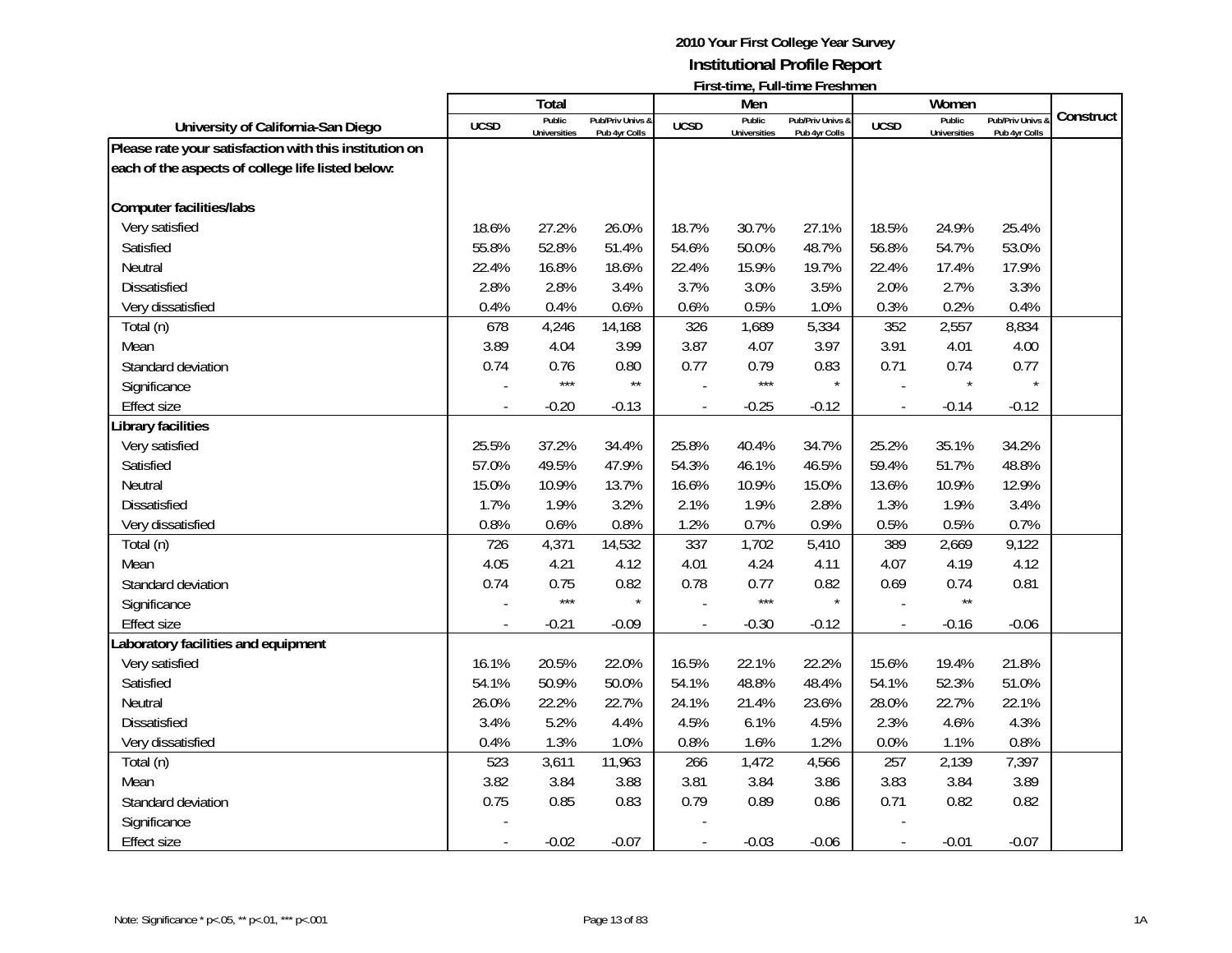|                                                        |             | <b>Total</b>                  |                                   |                | Men                           |                                   |                          | Women                         |                                 |           |
|--------------------------------------------------------|-------------|-------------------------------|-----------------------------------|----------------|-------------------------------|-----------------------------------|--------------------------|-------------------------------|---------------------------------|-----------|
| University of California-San Diego                     | <b>UCSD</b> | Public<br><b>Universities</b> | Pub/Priv Univs &<br>Pub 4yr Colls | <b>UCSD</b>    | Public<br><b>Universities</b> | Pub/Priv Univs &<br>Pub 4yr Colls | <b>UCSD</b>              | Public<br><b>Universities</b> | Pub/Priv Univs<br>Pub 4yr Colls | Construct |
| Please rate your satisfaction with this institution on |             |                               |                                   |                |                               |                                   |                          |                               |                                 |           |
| each of the aspects of college life listed below:      |             |                               |                                   |                |                               |                                   |                          |                               |                                 |           |
|                                                        |             |                               |                                   |                |                               |                                   |                          |                               |                                 |           |
| Computer assistance                                    |             |                               |                                   |                |                               |                                   |                          |                               |                                 |           |
| Very satisfied                                         | 11.6%       | 16.9%                         | 17.9%                             | 12.2%          | 18.6%                         | 18.5%                             | 10.9%                    | 15.8%                         | 17.5%                           |           |
| Satisfied                                              | 46.3%       | 47.8%                         | 45.5%                             | 40.9%          | 44.4%                         | 43.1%                             | 51.5%                    | 50.0%                         | 46.9%                           |           |
| Neutral                                                | 36.1%       | 29.6%                         | 30.1%                             | 40.6%          | 31.2%                         | 30.6%                             | 31.7%                    | 28.5%                         | 29.8%                           |           |
| <b>Dissatisfied</b>                                    | 4.7%        | 4.2%                          | 4.8%                              | 4.5%           | 3.8%                          | 5.6%                              | 4.8%                     | 4.4%                          | 4.4%                            |           |
| Very dissatisfied                                      | 1.4%        | 1.5%                          | 1.7%                              | 1.7%           | 2.0%                          | 2.2%                              | 1.0%                     | 1.3%                          | 1.3%                            |           |
| Total (n)                                              | 579         | 3,681                         | 12,500                            | 286            | 1,481                         | 4,773                             | 293                      | 2,200                         | 7,727                           |           |
| Mean                                                   | 3.62        | 3.74                          | 3.73                              | 3.57           | 3.74                          | 3.70                              | 3.67                     | 3.75                          | 3.75                            |           |
| Standard deviation                                     | 0.80        | 0.84                          | 0.87                              | 0.83           | 0.87                          | 0.91                              | 0.77                     | 0.82                          | 0.84                            |           |
| Significance                                           |             | $\star\star$                  | $\star\star$                      |                | $\star\star$                  | $\star$                           |                          |                               |                                 |           |
| <b>Effect size</b>                                     |             | $-0.14$                       | $-0.13$                           |                | $-0.20$                       | $-0.14$                           | $\overline{a}$           | $-0.10$                       | $-0.10$                         |           |
| Academic advising                                      |             |                               |                                   |                |                               |                                   |                          |                               |                                 |           |
| Very satisfied                                         | 10.1%       | 22.8%                         | 24.2%                             | 11.1%          | 21.2%                         | 23.3%                             | 9.2%                     | 23.8%                         | 24.7%                           |           |
| Satisfied                                              | 45.0%       | 43.5%                         | 42.1%                             | 44.6%          | 43.7%                         | 42.5%                             | 45.4%                    | 43.4%                         | 41.9%                           |           |
| Neutral                                                | 31.9%       | 20.8%                         | 21.2%                             | 29.9%          | 21.9%                         | 21.9%                             | 33.5%                    | 20.2%                         | 20.9%                           |           |
| Dissatisfied                                           | 10.2%       | 9.6%                          | 9.0%                              | 11.5%          | 9.6%                          | 8.6%                              | 9.2%                     | 9.7%                          | 9.2%                            |           |
| Very dissatisfied                                      | 2.8%        | 3.3%                          | 3.5%                              | 2.9%           | 3.7%                          | 3.7%                              | 2.7%                     | 3.0%                          | 3.4%                            |           |
| Total (n)                                              | 684         | 4,356                         | 14,555                            | 314            | 1,691                         | 5,416                             | 370                      | 2,665                         | 9,139                           |           |
| Mean                                                   | 3.49        | 3.73                          | 3.74                              | 3.50           | 3.69                          | 3.73                              | 3.49                     | 3.75                          | 3.75                            |           |
| Standard deviation                                     | 0.91        | 1.02                          | 1.03                              | 0.94           | 1.02                          | 1.03                              | 0.88                     | 1.02                          | 1.03                            |           |
| Significance                                           |             | $***$                         | $***$                             |                | $\star\star$                  | $***$                             |                          | $***$                         | $***$                           |           |
| <b>Effect size</b>                                     |             | $-0.24$                       | $-0.24$                           |                | $-0.19$                       | $-0.22$                           |                          | $-0.25$                       | $-0.25$                         |           |
| Tutoring or other academic assistance                  |             |                               |                                   |                |                               |                                   |                          |                               |                                 |           |
| Very satisfied                                         | 12.2%       | 18.0%                         | 19.3%                             | 14.3%          | 18.9%                         | 19.4%                             | 10.3%                    | 17.4%                         | 19.3%                           |           |
| Satisfied                                              | 45.3%       | 45.6%                         | 43.8%                             | 41.4%          | 43.2%                         | 41.9%                             | 48.9%                    | 47.2%                         | 44.9%                           |           |
| Neutral                                                | 36.1%       | 30.3%                         | 30.9%                             | 36.8%          | 32.3%                         | 32.8%                             | 35.5%                    | 29.0%                         | 29.8%                           |           |
| <b>Dissatisfied</b>                                    | 5.7%        | 4.8%                          | 4.6%                              | 6.8%           | 4.2%                          | 4.4%                              | 4.6%                     | 5.2%                          | 4.7%                            |           |
| Very dissatisfied                                      | 0.7%        | 1.3%                          | 1.4%                              | 0.8%           | 1.5%                          | 1.5%                              | 0.7%                     | 1.2%                          | 1.3%                            |           |
| Total (n)                                              | 548         | 3,280                         | 11,370                            | 266            | 1,300                         | 4,271                             | 282                      | 1,980                         | 7,099                           |           |
| Mean                                                   | 3.63        | 3.74                          | 3.75                              | 3.62           | 3.74                          | 3.73                              | 3.63                     | 3.74                          | 3.76                            |           |
| Standard deviation                                     | 0.80        | 0.85                          | 0.86                              | 0.84           | 0.86                          | 0.87                              | 0.76                     | 0.85                          | 0.86                            |           |
| Significance                                           |             | $\star\star$                  | $\star\star$                      |                |                               | $\star$                           |                          |                               |                                 |           |
| <b>Effect size</b>                                     |             | $-0.13$                       | $-0.14$                           | $\overline{a}$ | $-0.14$                       | $-0.13$                           | $\overline{\phantom{a}}$ | $-0.13$                       | $-0.15$                         |           |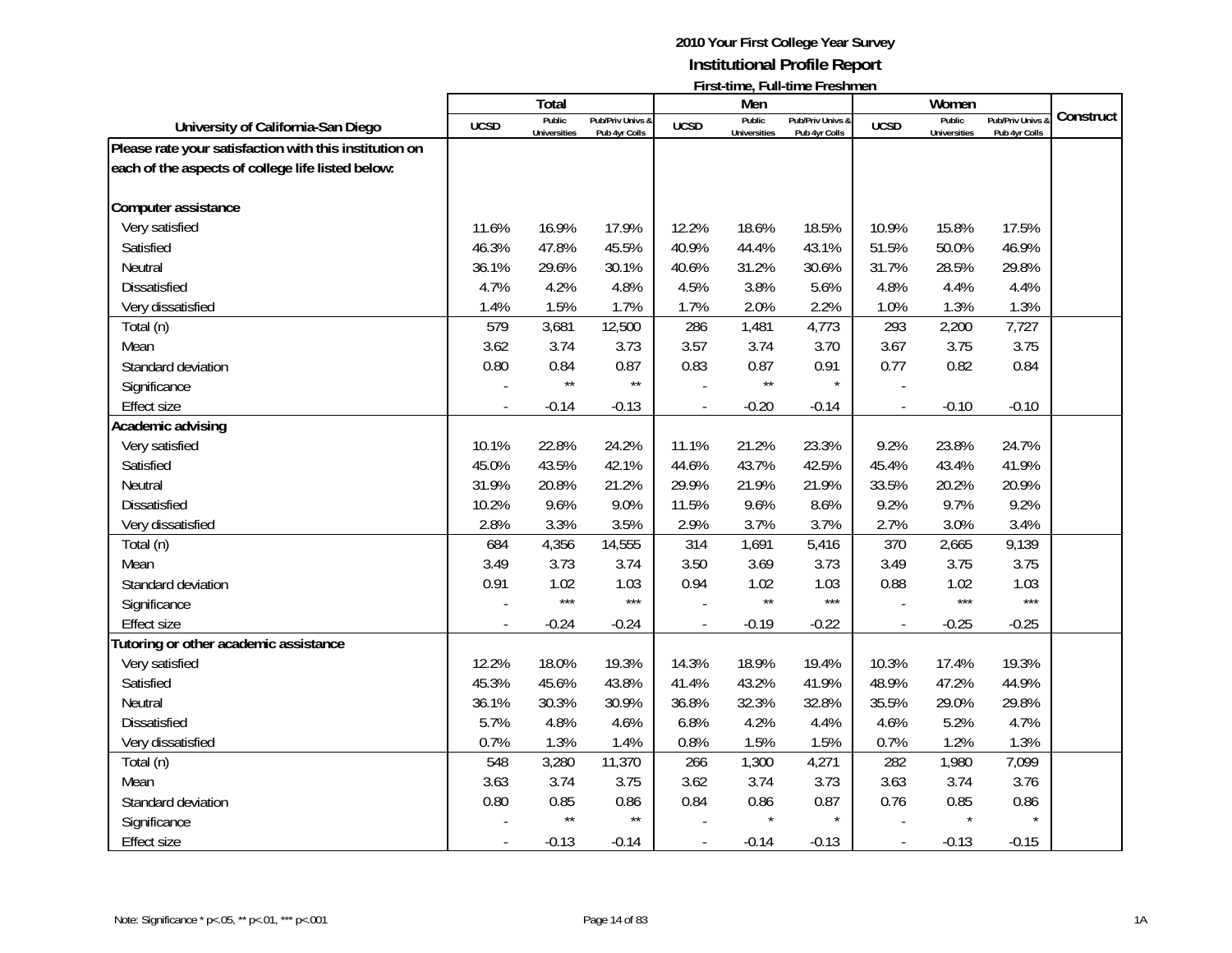|                                                        |                          | <b>Total</b>                  |                                   |             | Men                           |                                   |                          | Women                         |                                 |           |
|--------------------------------------------------------|--------------------------|-------------------------------|-----------------------------------|-------------|-------------------------------|-----------------------------------|--------------------------|-------------------------------|---------------------------------|-----------|
| University of California-San Diego                     | <b>UCSD</b>              | Public<br><b>Universities</b> | Pub/Priv Univs &<br>Pub 4yr Colls | <b>UCSD</b> | Public<br><b>Universities</b> | Pub/Priv Univs &<br>Pub 4yr Colls | <b>UCSD</b>              | Public<br><b>Universities</b> | Pub/Priv Univs<br>Pub 4yr Colls | Construct |
| Please rate your satisfaction with this institution on |                          |                               |                                   |             |                               |                                   |                          |                               |                                 |           |
| each of the aspects of college life listed below:      |                          |                               |                                   |             |                               |                                   |                          |                               |                                 |           |
|                                                        |                          |                               |                                   |             |                               |                                   |                          |                               |                                 |           |
| Student housing (e.g., res. halls)                     |                          |                               |                                   |             |                               |                                   |                          |                               |                                 |           |
| Very satisfied                                         | 12.8%                    | 16.9%                         | 18.7%                             | 14.2%       | 17.0%                         | 18.5%                             | 11.5%                    | 16.9%                         | 18.9%                           |           |
| Satisfied                                              | 41.7%                    | 44.4%                         | 42.4%                             | 39.5%       | 41.4%                         | 40.7%                             | 43.7%                    | 46.4%                         | 43.5%                           |           |
| Neutral                                                | 22.6%                    | 21.0%                         | 21.7%                             | 22.9%       | 21.9%                         | 22.9%                             | 22.3%                    | 20.5%                         | 21.0%                           |           |
| <b>Dissatisfied</b>                                    | 15.0%                    | 12.3%                         | 11.5%                             | 16.9%       | 14.1%                         | 11.9%                             | 13.4%                    | 11.2%                         | 11.2%                           |           |
| Very dissatisfied                                      | 7.9%                     | 5.3%                          | 5.7%                              | 6.6%        | 5.6%                          | 6.0%                              | 9.1%                     | 5.1%                          | 5.5%                            |           |
| Total (n)                                              | 705                      | 4,135                         | 13,806                            | 332         | 1,610                         | 5,187                             | 373                      | 2,525                         | 8,619                           |           |
| Mean                                                   | 3.36                     | 3.55                          | 3.57                              | 3.38        | 3.50                          | 3.54                              | 3.35                     | 3.59                          | 3.59                            |           |
| Standard deviation                                     | 1.13                     | 1.07                          | 1.09                              | 1.12        | 1.10                          | 1.10                              | 1.13                     | 1.05                          | 1.08                            |           |
| Significance                                           |                          | $***$                         | $***$                             |             |                               | $\star$                           |                          | $***$                         | $***$                           |           |
| <b>Effect size</b>                                     | $\overline{\phantom{a}}$ | $-0.18$                       | $-0.19$                           |             | $-0.11$                       | $-0.15$                           | $\overline{\phantom{a}}$ | $-0.23$                       | $-0.22$                         |           |
| Student housing office                                 |                          |                               |                                   |             |                               |                                   |                          |                               |                                 |           |
| Very satisfied                                         | 7.8%                     | 9.8%                          | 11.1%                             | 6.1%        | 9.9%                          | 11.2%                             | 9.3%                     | 9.8%                          | 11.0%                           |           |
| Satisfied                                              | 47.2%                    | 42.6%                         | 39.3%                             | 46.4%       | 41.2%                         | 37.6%                             | 48.0%                    | 43.6%                         | 40.2%                           |           |
| Neutral                                                | 37.6%                    | 38.3%                         | 37.6%                             | 39.2%       | 38.8%                         | 39.0%                             | 36.1%                    | 38.0%                         | 36.7%                           |           |
| Dissatisfied                                           | 4.7%                     | 6.6%                          | 7.9%                              | 4.3%        | 7.0%                          | 7.6%                              | 5.0%                     | 6.3%                          | 8.1%                            |           |
| Very dissatisfied                                      | 2.8%                     | 2.7%                          | 4.2%                              | 4.0%        | 3.1%                          | 4.5%                              | 1.7%                     | 2.4%                          | 4.0%                            |           |
| Total (n)                                              | 580                      | 3,081                         | 11,077                            | 278         | 1,208                         | 4,111                             | 302                      | 1,873                         | 6,966                           |           |
| Mean                                                   | 3.53                     | 3.50                          | 3.45                              | 3.46        | 3.48                          | 3.44                              | 3.58                     | 3.52                          | 3.46                            |           |
| Standard deviation                                     | 0.82                     | 0.86                          | 0.94                              | 0.84        | 0.88                          | 0.94                              | 0.79                     | 0.85                          | 0.93                            |           |
| Significance                                           |                          |                               | $\star$                           |             |                               |                                   |                          |                               | $\star$                         |           |
| <b>Effect size</b>                                     |                          | 0.03                          | 0.09                              |             | $-0.02$                       | 0.02                              |                          | 0.07                          | 0.13                            |           |
| Financial aid office                                   |                          |                               |                                   |             |                               |                                   |                          |                               |                                 |           |
| Very satisfied                                         | 9.9%                     | 10.5%                         | 11.8%                             | 9.2%        | 11.1%                         | 12.7%                             | 10.5%                    | 10.1%                         | 11.3%                           |           |
| Satisfied                                              | 43.2%                    | 39.5%                         | 39.1%                             | 41.0%       | 37.7%                         | 37.0%                             | 45.1%                    | 40.7%                         | 40.4%                           |           |
| Neutral                                                | 37.4%                    | 38.9%                         | 37.0%                             | 41.0%       | 40.3%                         | 38.4%                             | 34.3%                    | 38.0%                         | 36.2%                           |           |
| <b>Dissatisfied</b>                                    | 7.8%                     | 8.2%                          | 8.5%                              | 7.2%        | 7.8%                          | 8.1%                              | 8.4%                     | 8.6%                          | 8.8%                            |           |
| Very dissatisfied                                      | 1.7%                     | 2.8%                          | 3.5%                              | 1.6%        | 3.1%                          | 3.8%                              | 1.7%                     | 2.6%                          | 3.3%                            |           |
| Total (n)                                              | 537                      | 3,141                         | 11,196                            | 251         | 1,225                         | 4,154                             | 286                      | 1,916                         | 7,042                           |           |
| Mean                                                   | 3.52                     | 3.47                          | 3.47                              | 3.49        | 3.46                          | 3.47                              | 3.54                     | 3.47                          | 3.47                            |           |
| Standard deviation                                     | 0.84                     | 0.89                          | 0.93                              | 0.82        | 0.90                          | 0.94                              | 0.86                     | 0.88                          | 0.92                            |           |
| Significance                                           |                          |                               |                                   |             |                               |                                   |                          |                               |                                 |           |
| <b>Effect size</b>                                     |                          | 0.06                          | 0.05                              |             | 0.03                          | 0.02                              |                          | 0.08                          | 0.08                            |           |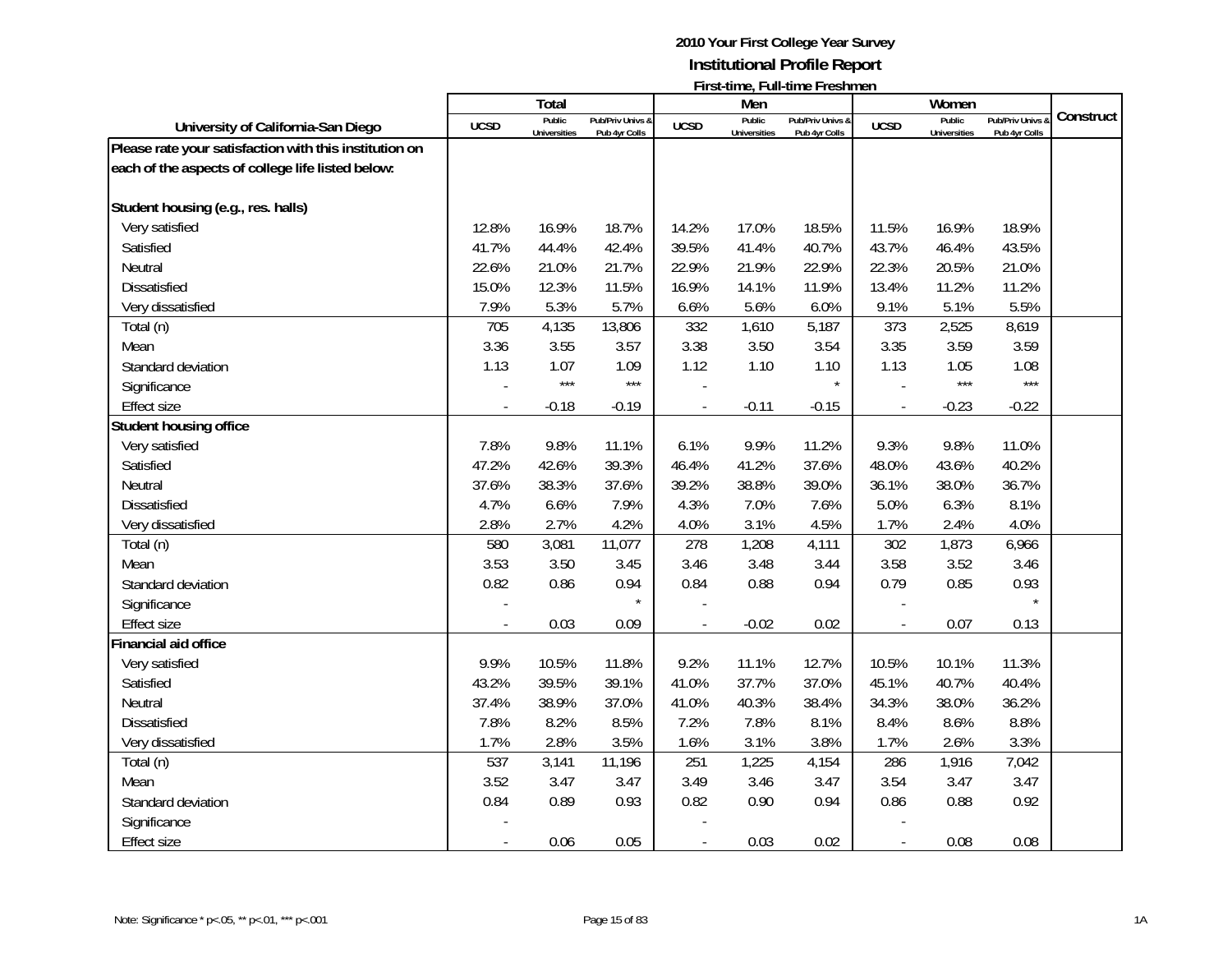|                                                        |             | <b>Total</b>                  |                                   |             | Men                           | <u> 1 11 Julie – Milia III ali culture i i comune i i</u> |                          | Women                         |                                 |           |
|--------------------------------------------------------|-------------|-------------------------------|-----------------------------------|-------------|-------------------------------|-----------------------------------------------------------|--------------------------|-------------------------------|---------------------------------|-----------|
| University of California-San Diego                     | <b>UCSD</b> | Public<br><b>Universities</b> | Pub/Priv Univs &<br>Pub 4yr Colls | <b>UCSD</b> | Public<br><b>Universities</b> | Pub/Priv Univs &<br>Pub 4yr Colls                         | <b>UCSD</b>              | Public<br><b>Universities</b> | Pub/Priv Univs<br>Pub 4yr Colls | Construct |
| Please rate your satisfaction with this institution on |             |                               |                                   |             |                               |                                                           |                          |                               |                                 |           |
| each of the aspects of college life listed below:      |             |                               |                                   |             |                               |                                                           |                          |                               |                                 |           |
|                                                        |             |                               |                                   |             |                               |                                                           |                          |                               |                                 |           |
| Financial aid package                                  |             |                               |                                   |             |                               |                                                           |                          |                               |                                 |           |
| Very satisfied                                         | 11.2%       | 13.7%                         | 15.9%                             | 10.1%       | 15.6%                         | 18.0%                                                     | 12.2%                    | 12.5%                         | 14.7%                           |           |
| Satisfied                                              | 32.1%       | 30.0%                         | 32.8%                             | 31.4%       | 28.1%                         | 31.6%                                                     | 32.8%                    | 31.1%                         | 33.6%                           |           |
| Neutral                                                | 31.0%       | 30.5%                         | 31.0%                             | 32.5%       | 31.2%                         | 31.3%                                                     | 29.6%                    | 30.1%                         | 30.9%                           |           |
| <b>Dissatisfied</b>                                    | 17.5%       | 17.5%                         | 13.8%                             | 18.1%       | 16.1%                         | 12.4%                                                     | 17.0%                    | 18.4%                         | 14.7%                           |           |
| Very dissatisfied                                      | 8.2%        | 8.3%                          | 6.4%                              | 7.9%        | 9.1%                          | 6.7%                                                      | 8.4%                     | 7.9%                          | 6.1%                            |           |
| Total (n)                                              | 588         | 3,493                         | 11,950                            | 277         | 1,348                         | 4,451                                                     | 311                      | 2,145                         | 7,499                           |           |
| Mean                                                   | 3.21        | 3.23                          | 3.38                              | 3.18        | 3.25                          | 3.42                                                      | 3.23                     | 3.22                          | 3.36                            |           |
| Standard deviation                                     | 1.11        | 1.14                          | 1.10                              | 1.09        | 1.17                          | 1.12                                                      | 1.13                     | 1.12                          | 1.09                            |           |
| Significance                                           |             |                               | $***$                             |             |                               | $***$                                                     |                          |                               | $\star$                         |           |
| <b>Effect size</b>                                     |             | $-0.02$                       | $-0.15$                           |             | $-0.06$                       | $-0.21$                                                   | $\blacksquare$           | 0.01                          | $-0.12$                         |           |
| <b>Student health services</b>                         |             |                               |                                   |             |                               |                                                           |                          |                               |                                 |           |
| Very satisfied                                         | 10.6%       | 14.6%                         | 16.0%                             | 9.5%        | 15.8%                         | 17.3%                                                     | 11.6%                    | 13.9%                         | 15.3%                           |           |
| Satisfied                                              | 43.7%       | 43.7%                         | 41.9%                             | 43.2%       | 42.8%                         | 41.7%                                                     | 44.0%                    | 44.2%                         | 42.0%                           |           |
| Neutral                                                | 32.5%       | 27.8%                         | 27.6%                             | 31.7%       | 29.7%                         | 29.8%                                                     | 33.2%                    | 26.7%                         | 26.4%                           |           |
| Dissatisfied                                           | 9.8%        | 10.4%                         | 10.1%                             | 10.3%       | 8.1%                          | 7.4%                                                      | 9.4%                     | 11.7%                         | 11.6%                           |           |
| Very dissatisfied                                      | 3.5%        | 3.5%                          | 4.3%                              | 5.3%        | 3.6%                          | 3.8%                                                      | 1.8%                     | 3.5%                          | 4.6%                            |           |
| Total (n)                                              | 520         | 3,358                         | 11,760                            | 243         | 1,269                         | 4,330                                                     | 277                      | 2,089                         | 7,430                           |           |
| Mean                                                   | 3.48        | 3.55                          | 3.55                              | 3.41        | 3.59                          | 3.61                                                      | 3.54                     | 3.53                          | 3.52                            |           |
| Standard deviation                                     | 0.93        | 0.98                          | 1.01                              | 0.98        | 0.97                          | 0.98                                                      | 0.88                     | 0.99                          | 1.03                            |           |
| Significance                                           |             |                               |                                   |             | $\star\star$                  | $\star\star$                                              |                          |                               |                                 |           |
| <b>Effect size</b>                                     |             | $-0.07$                       | $-0.07$                           |             | $-0.19$                       | $-0.20$                                                   |                          | 0.01                          | 0.02                            |           |
| Psychological counseling services                      |             |                               |                                   |             |                               |                                                           |                          |                               |                                 |           |
| Very satisfied                                         | 8.5%        | 11.7%                         | 13.0%                             | 8.8%        | 10.8%                         | 12.9%                                                     | 8.2%                     | 12.4%                         | 13.0%                           |           |
| Satisfied                                              | 30.5%       | 30.5%                         | 30.0%                             | 27.7%       | 27.6%                         | 29.3%                                                     | 33.6%                    | 32.5%                         | 30.4%                           |           |
| Neutral                                                | 55.6%       | 52.6%                         | 52.0%                             | 57.7%       | 57.1%                         | 53.2%                                                     | 53.3%                    | 49.6%                         | 51.2%                           |           |
| <b>Dissatisfied</b>                                    | 3.9%        | 3.6%                          | 3.3%                              | 3.6%        | 2.7%                          | 2.8%                                                      | 4.1%                     | 4.3%                          | 3.7%                            |           |
| Very dissatisfied                                      | 1.5%        | 1.5%                          | 1.7%                              | 2.2%        | 1.7%                          | 1.7%                                                      | 0.8%                     | 1.3%                          | 1.7%                            |           |
| Total (n)                                              | 259         | 1,575                         | 6,152                             | 137         | 637                           | 2,466                                                     | 122                      | 938                           | 3,686                           |           |
| Mean                                                   | 3.41        | 3.47                          | 3.49                              | 3.37        | 3.43                          | 3.49                                                      | 3.44                     | 3.50                          | 3.49                            |           |
| Standard deviation                                     | 0.76        | 0.80                          | 0.82                              | 0.79        | 0.79                          | 0.82                                                      | 0.74                     | 0.81                          | 0.83                            |           |
| Significance                                           |             |                               |                                   |             |                               |                                                           |                          |                               |                                 |           |
| <b>Effect size</b>                                     |             | $-0.08$                       | $-0.10$                           |             | $-0.08$                       | $-0.15$                                                   | $\overline{\phantom{a}}$ | $-0.07$                       | $-0.06$                         |           |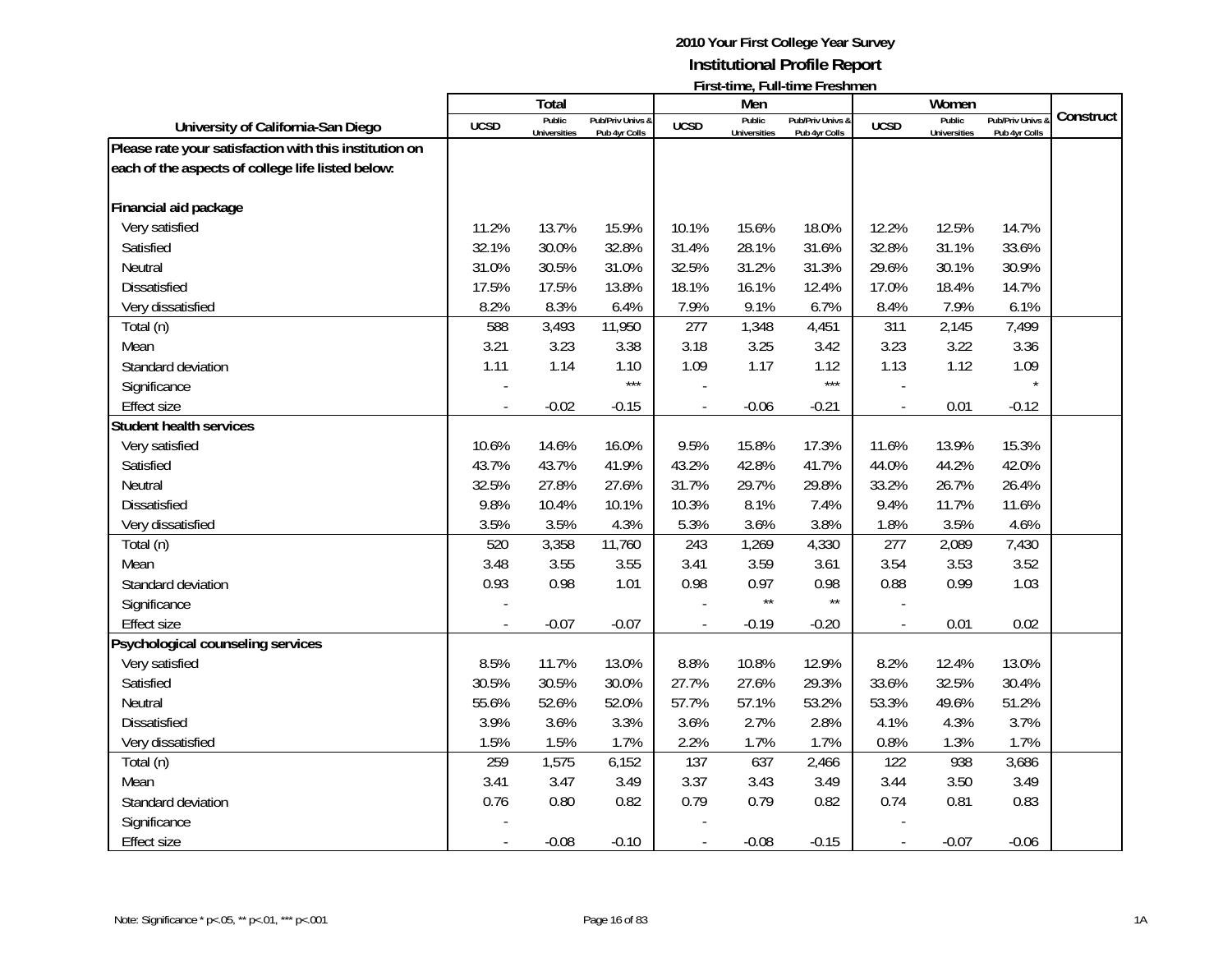|                                                        |             | <b>Total</b>                  |                                   |                | Men                           | <u> 1 11 Julie – Milia III ali culture i i comune i i</u> |                          | Women                         |                                 |           |
|--------------------------------------------------------|-------------|-------------------------------|-----------------------------------|----------------|-------------------------------|-----------------------------------------------------------|--------------------------|-------------------------------|---------------------------------|-----------|
| University of California-San Diego                     | <b>UCSD</b> | Public<br><b>Universities</b> | Pub/Priv Univs &<br>Pub 4yr Colls | <b>UCSD</b>    | Public<br><b>Universities</b> | Pub/Priv Univs &<br>Pub 4yr Colls                         | <b>UCSD</b>              | Public<br><b>Universities</b> | Pub/Priv Univs<br>Pub 4yr Colls | Construct |
| Please rate your satisfaction with this institution on |             |                               |                                   |                |                               |                                                           |                          |                               |                                 |           |
| each of the aspects of college life listed below:      |             |                               |                                   |                |                               |                                                           |                          |                               |                                 |           |
|                                                        |             |                               |                                   |                |                               |                                                           |                          |                               |                                 |           |
| Orientation for new students                           |             |                               |                                   |                |                               |                                                           |                          |                               |                                 |           |
| Very satisfied                                         | 15.1%       | 16.0%                         | 19.6%                             | 14.9%          | 15.7%                         | 19.2%                                                     | 15.3%                    | 16.2%                         | 19.9%                           |           |
| Satisfied                                              | 43.2%       | 46.4%                         | 44.6%                             | 43.2%          | 44.6%                         | 42.8%                                                     | 43.2%                    | 47.5%                         | 45.6%                           |           |
| Neutral                                                | 28.6%       | 26.5%                         | 25.2%                             | 29.5%          | 27.8%                         | 26.0%                                                     | 27.9%                    | 25.7%                         | 24.7%                           |           |
| <b>Dissatisfied</b>                                    | 9.4%        | 8.3%                          | 7.6%                              | 8.0%           | 8.8%                          | 8.3%                                                      | 10.6%                    | 8.0%                          | 7.1%                            |           |
| Very dissatisfied                                      | 3.7%        | 2.8%                          | 3.0%                              | 4.5%           | 3.1%                          | 3.7%                                                      | 3.0%                     | 2.6%                          | 2.6%                            |           |
| Total (n)                                              | 734         | 4,390                         | 14,539                            | 336            | 1,701                         | 5,407                                                     | 398                      | 2,689                         | 9,132                           |           |
| Mean                                                   | 3.57        | 3.65                          | 3.70                              | 3.56           | 3.61                          | 3.65                                                      | 3.57                     | 3.67                          | 3.73                            |           |
| Standard deviation                                     | 0.98        | 0.94                          | 0.97                              | 0.99           | 0.95                          | 1.00                                                      | 0.97                     | 0.93                          | 0.95                            |           |
| Significance                                           |             |                               | $***$                             |                |                               |                                                           |                          | $\star$                       | $\star\star$                    |           |
| <b>Effect size</b>                                     |             | $-0.09$                       | $-0.13$                           |                | $-0.05$                       | $-0.09$                                                   | $\overline{\phantom{a}}$ | $-0.11$                       | $-0.17$                         |           |
| Opportunities for community service                    |             |                               |                                   |                |                               |                                                           |                          |                               |                                 |           |
| Very satisfied                                         | 8.0%        | 17.7%                         | 21.6%                             | 7.3%           | 15.2%                         | 19.7%                                                     | 8.6%                     | 19.1%                         | 22.7%                           |           |
| Satisfied                                              | 32.2%       | 42.8%                         | 41.8%                             | 34.6%          | 41.7%                         | 41.0%                                                     | 30.4%                    | 43.4%                         | 42.2%                           |           |
| Neutral                                                | 47.7%       | 31.8%                         | 30.1%                             | 45.3%          | 35.5%                         | 33.8%                                                     | 49.5%                    | 29.7%                         | 28.1%                           |           |
| Dissatisfied                                           | 10.2%       | 6.5%                          | 5.4%                              | 9.8%           | 5.7%                          | 4.3%                                                      | 10.6%                    | 6.9%                          | 6.0%                            |           |
| Very dissatisfied                                      | 1.9%        | 1.3%                          | 1.1%                              | 3.0%           | 1.8%                          | 1.3%                                                      | 1.0%                     | 0.9%                          | 1.0%                            |           |
| Total (n)                                              | 537         | 3,571                         | 12,321                            | 234            | 1,305                         | 4,456                                                     | 303                      | 2,266                         | 7,865                           |           |
| Mean                                                   | 3.34        | 3.69                          | 3.77                              | 3.33           | 3.63                          | 3.74                                                      | 3.35                     | 3.73                          | 3.80                            |           |
| Standard deviation                                     | 0.84        | 0.88                          | 0.88                              | 0.86           | 0.87                          | 0.87                                                      | 0.82                     | 0.88                          | 0.89                            |           |
| Significance                                           |             | $***$                         | $***$                             |                | $***$                         | $***$                                                     |                          | ***                           | $***$                           |           |
| <b>Effect size</b>                                     |             | $-0.40$                       | $-0.49$                           |                | $-0.34$                       | $-0.47$                                                   |                          | $-0.43$                       | $-0.51$                         |           |
| Registrar's office                                     |             |                               |                                   |                |                               |                                                           |                          |                               |                                 |           |
| Very satisfied                                         | 7.2%        | 10.1%                         | 11.9%                             | 6.6%           | 11.1%                         | 12.3%                                                     | 7.8%                     | 9.4%                          | 11.7%                           |           |
| Satisfied                                              | 37.7%       | 44.0%                         | 42.9%                             | 37.9%          | 41.4%                         | 41.0%                                                     | 37.5%                    | 45.7%                         | 44.1%                           |           |
| Neutral                                                | 49.2%       | 40.0%                         | 39.3%                             | 49.3%          | 41.5%                         | 40.6%                                                     | 49.1%                    | 39.0%                         | 38.6%                           |           |
| <b>Dissatisfied</b>                                    | 4.4%        | 4.5%                          | 4.4%                              | 4.0%           | 4.1%                          | 4.3%                                                      | 4.7%                     | 4.8%                          | 4.4%                            |           |
| Very dissatisfied                                      | 1.5%        | 1.4%                          | 1.4%                              | 2.2%           | 1.9%                          | 1.8%                                                      | 0.9%                     | 1.1%                          | 1.2%                            |           |
| Total (n)                                              | 459         | 3,099                         | 11,048                            | 227            | 1,214                         | 4,195                                                     | 232                      | 1,885                         | 6,853                           |           |
| Mean                                                   | 3.45        | 3.57                          | 3.59                              | 3.43           | 3.56                          | 3.58                                                      | 3.47                     | 3.58                          | 3.60                            |           |
| Standard deviation                                     | 0.76        | 0.79                          | 0.81                              | 0.77           | 0.82                          | 0.83                                                      | 0.74                     | 0.77                          | 0.80                            |           |
| Significance                                           |             | $\star\star$                  | $***$                             |                |                               | $\star\star$                                              |                          |                               |                                 |           |
| <b>Effect size</b>                                     |             | $-0.15$                       | $-0.17$                           | $\overline{a}$ | $-0.16$                       | $-0.18$                                                   | $\blacksquare$           | $-0.14$                       | $-0.16$                         |           |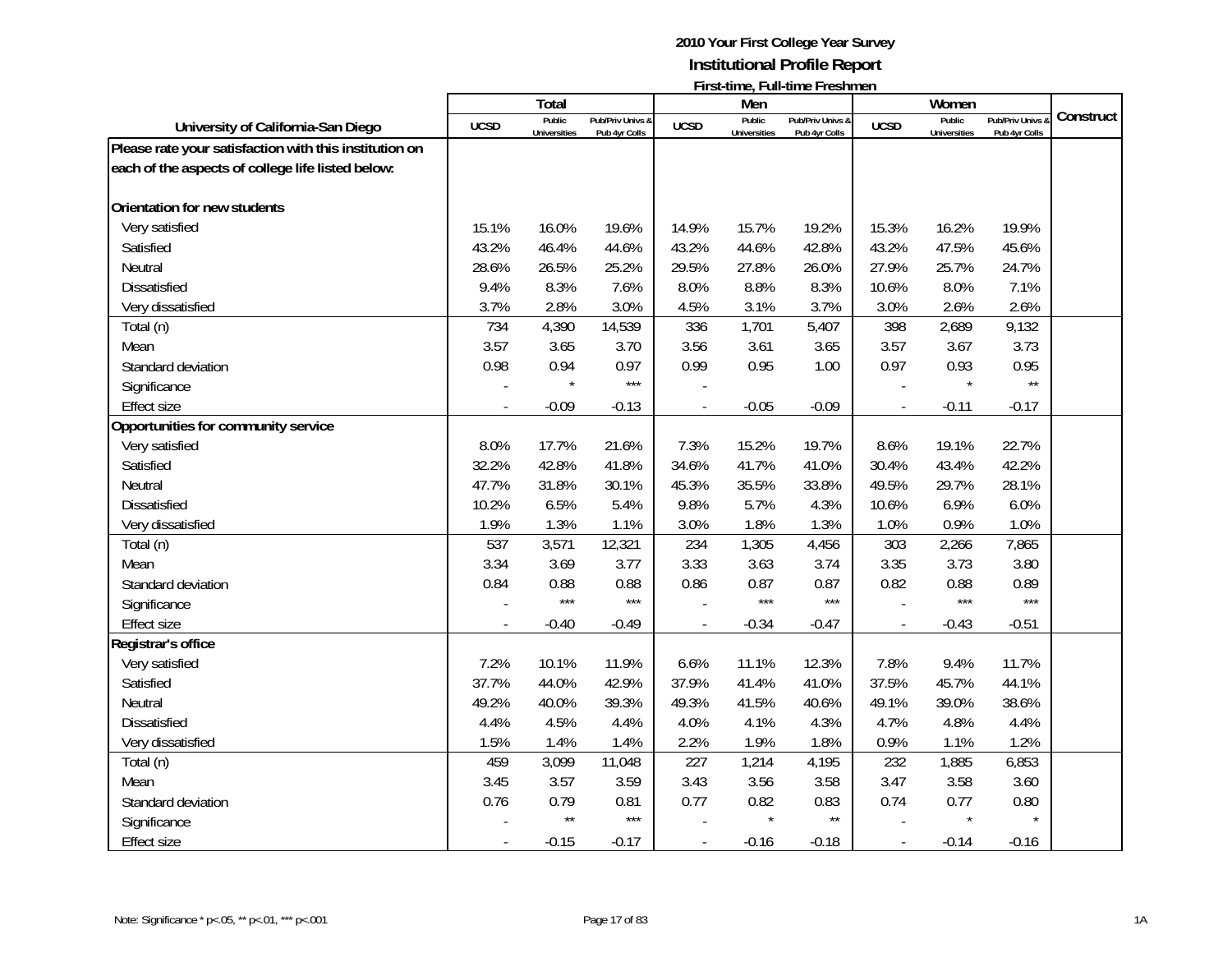|                                                         |             |                               |                                   |             |                        | $1.031$ and $7.1$ and and $1.031$ and $0.1$ |             |                               |                                   |              |
|---------------------------------------------------------|-------------|-------------------------------|-----------------------------------|-------------|------------------------|---------------------------------------------|-------------|-------------------------------|-----------------------------------|--------------|
|                                                         |             | Total                         |                                   |             | Men                    |                                             |             | Women                         |                                   |              |
| University of California-San Diego                      | <b>UCSD</b> | Public<br><b>Universities</b> | Pub/Priv Univs &<br>Pub 4yr Colls | <b>UCSD</b> | Public<br>Universities | Pub/Priv Univs &<br>Pub 4yr Colls           | <b>UCSD</b> | Public<br><b>Universities</b> | Pub/Priv Univs &<br>Pub 4yr Colls | Construct    |
| Please rate your satisfaction with this institution on  |             |                               |                                   |             |                        |                                             |             |                               |                                   |              |
| each of the aspects of college life listed below:       |             |                               |                                   |             |                        |                                             |             |                               |                                   |              |
| First-year programs (e.g., first-year seminar, learning |             |                               |                                   |             |                        |                                             |             |                               |                                   |              |
| community, linked courses)                              |             |                               |                                   |             |                        |                                             |             |                               |                                   |              |
| Very satisfied                                          | 11.3%       | 16.3%                         | 18.8%                             | 10.7%       | 15.4%                  | 18.0%                                       | 11.9%       | 16.9%                         | 19.2%                             |              |
| Satisfied                                               | 44.5%       | 41.1%                         | 40.2%                             | 43.5%       | 39.4%                  | 38.8%                                       | 45.5%       | 42.2%                         | 41.0%                             |              |
| Neutral                                                 | 34.9%       | 31.9%                         | 30.5%                             | 35.9%       | 33.2%                  | 31.9%                                       | 33.9%       | 31.1%                         | 29.7%                             | Satisfaction |
| <b>Dissatisfied</b>                                     | 7.3%        | 8.0%                          | 7.7%                              | 7.3%        | 8.5%                   | 7.8%                                        | 7.3%        | 7.6%                          | 7.6%                              | with         |
| Very dissatisfied                                       | 2.0%        | 2.6%                          | 2.8%                              | 2.7%        | 3.5%                   | 3.4%                                        | 1.4%        | 2.1%                          | 2.5%                              | Courses      |
| Total (n)                                               | 548         | 3,628                         | 12,735                            | 262         | 1,405                  | 4,797                                       | 286         | 2,223                         | 7,938                             |              |
| Mean                                                    | 3.56        | 3.61                          | 3.64                              | 3.52        | 3.55                   | 3.60                                        | 3.59        | 3.64                          | 3.67                              |              |
| Standard deviation                                      | 0.86        | 0.94                          | 0.96                              | 0.88        | 0.97                   | 0.98                                        | 0.84        | 0.92                          | 0.95                              |              |
| Significance                                            |             |                               |                                   |             |                        |                                             |             |                               |                                   |              |
| Effect size                                             |             | $-0.05$                       | $-0.08$                           |             | $-0.03$                | $-0.08$                                     |             | $-0.05$                       | $-0.08$                           |              |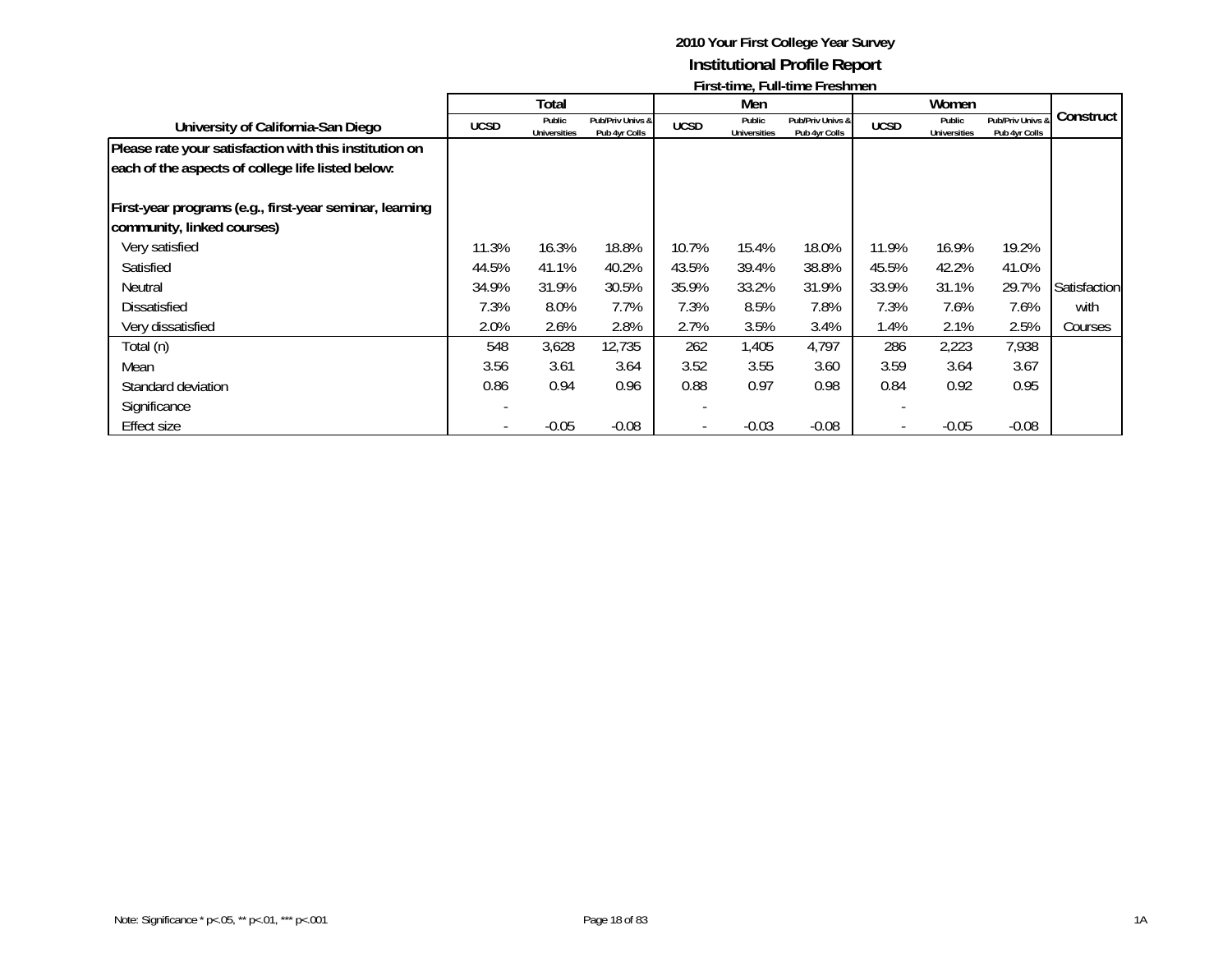|                                                  |             | Total               |                  |                          | Men                 | <u>ı il semne, Fun-mile Fleshineli</u> |                | Women               |                  |           |
|--------------------------------------------------|-------------|---------------------|------------------|--------------------------|---------------------|----------------------------------------|----------------|---------------------|------------------|-----------|
| University of California-San Diego               | <b>UCSD</b> | Public              | Pub/Priv Univs & | <b>UCSD</b>              | Public              | Pub/Priv Univs &                       | <b>UCSD</b>    | Public              | Pub/Priv Univs & | Construct |
| Rate yourself on each of the following traits as |             | <b>Universities</b> | Pub 4yr Colls    |                          | <b>Universities</b> | Pub 4yr Colls                          |                | <b>Universities</b> | Pub 4yr Colls    |           |
| compared with the average person your age.       |             |                     |                  |                          |                     |                                        |                |                     |                  |           |
|                                                  |             |                     |                  |                          |                     |                                        |                |                     |                  |           |
| Academic ability                                 |             |                     |                  |                          |                     |                                        |                |                     |                  |           |
| Highest 10%                                      | 17.7%       | 23.5%               | 22.5%            | 21.4%                    | 31.2%               | 29.1%                                  | 14.6%          | 18.5%               | 18.6%            |           |
| Above average                                    | 48.3%       | 50.5%               | 49.5%            | 48.4%                    | 47.2%               | 47.4%                                  | 48.1%          | 52.6%               | 50.8%            |           |
| Average                                          | 30.2%       | 23.6%               | 26.0%            | 26.8%                    | 19.5%               | 21.6%                                  | 33.1%          | 26.3%               | 28.6%            | Academic  |
| Below average                                    | 3.6%        | 2.3%                | 1.9%             | 3.1%                     | 2.0%                | 1.8%                                   | 4.0%           | 2.5%                | 1.9%             | Self-     |
| Lowest 10%                                       | 0.3%        | 0.1%                | 0.1%             | 0.3%                     | 0.1%                | 0.1%                                   | 0.2%           | 0.1%                | 0.1%             | Concept   |
| Total (n)                                        | 756         | 4,499               | 14,845           | 351                      | 1,761               | 5,544                                  | 405            | 2,738               | 9,301            |           |
| Mean                                             | 3.80        | 3.95                | 3.92             | 3.87                     | 4.07                | 4.03                                   | 3.73           | 3.87                | 3.86             |           |
| Standard deviation                               | 0.78        | 0.75                | 0.75             | 0.79                     | 0.77                | 0.77                                   | 0.76           | 0.73                | 0.73             |           |
| Significance                                     |             | $***$               | $***$            |                          | $***$               | $***$                                  |                | $***$               | $***$            |           |
| <b>Effect size</b>                               |             | $-0.20$             | $-0.16$          | $\blacksquare$           | $-0.26$             | $-0.21$                                | $\sim$         | $-0.19$             | $-0.18$          |           |
| Artistic ability                                 |             |                     |                  |                          |                     |                                        |                |                     |                  |           |
| Highest 10%                                      | 5.6%        | 6.7%                | 6.9%             | 6.0%                     | 6.7%                | 7.9%                                   | 5.2%           | 6.7%                | 6.2%             |           |
| Above average                                    | 26.6%       | 25.1%               | 25.0%            | 22.2%                    | 22.5%               | 22.7%                                  | 30.4%          | 26.8%               | 26.3%            |           |
| Average                                          | 38.9%       | 36.0%               | 36.5%            | 33.9%                    | 33.0%               | 33.3%                                  | 43.3%          | 37.9%               | 38.3%            |           |
| Below average                                    | 24.1%       | 26.5%               | 25.9%            | 31.3%                    | 30.4%               | 28.3%                                  | 17.8%          | 24.0%               | 24.6%            |           |
| Lowest 10%                                       | 4.8%        | 5.6%                | 5.8%             | 6.6%                     | 7.3%                | 7.7%                                   | 3.2%           | 4.6%                | 4.6%             |           |
| Total (n)                                        | 755         | 4,497               | 14,855           | 351                      | 1,761               | 5,548                                  | 404            | 2,736               | 9,307            |           |
| Mean                                             | 3.04        | 3.01                | 3.01             | 2.90                     | 2.91                | 2.95                                   | 3.17           | 3.07                | 3.05             |           |
| Standard deviation                               | 0.96        | 1.01                | 1.01             | 1.01                     | 1.04                | 1.07                                   | 0.89           | 0.98                | 0.97             |           |
| Significance                                     |             |                     |                  |                          |                     |                                        |                |                     | $\star$          |           |
| <b>Effect size</b>                               |             | 0.03                | 0.03             | $\overline{\phantom{a}}$ | $-0.01$             | $-0.05$                                | $\frac{1}{2}$  | 0.10                | 0.12             |           |
| Competitiveness                                  |             |                     |                  |                          |                     |                                        |                |                     |                  |           |
| Highest 10%                                      | 13.5%       | 16.6%               | 18.5%            | 17.7%                    | 23.8%               | 27.2%                                  | 9.9%           | 12.0%               | 13.4%            |           |
| Above average                                    | 39.9%       | 39.6%               | 37.8%            | 41.9%                    | 41.2%               | 39.4%                                  | 38.3%          | 38.6%               | 36.9%            |           |
| Average                                          | 36.2%       | 33.7%               | 34.6%            | 29.6%                    | 26.5%               | 26.7%                                  | 42.0%          | 38.3%               | 39.3%            |           |
| Below average                                    | 9.4%        | 9.1%                | 8.0%             | 9.4%                     | 7.7%                | 5.8%                                   | 9.4%           | 10.0%               | 9.3%             |           |
| Lowest 10%                                       | 0.9%        | 1.0%                | 1.0%             | 1.4%                     | 0.8%                | 0.9%                                   | 0.5%           | 1.1%                | 1.1%             |           |
| Total (n)                                        | 756         | 4,498               | 14,853           | 351                      | 1,762               | 5,548                                  | 405            | 2,736               | 9,305            |           |
| Mean                                             | 3.56        | 3.62                | 3.65             | 3.65                     | 3.79                | 3.86                                   | 3.48           | 3.50                | 3.52             |           |
| Standard deviation                               | 0.87        | 0.90                | 0.91             | 0.93                     | 0.92                | 0.91                                   | 0.82           | 0.87                | 0.88             |           |
| Significance                                     |             |                     | $\star\star$     |                          | $\star\star$        | $***$                                  |                |                     |                  |           |
| <b>Effect size</b>                               |             | $-0.07$             | $-0.10$          | $\blacksquare$           | $-0.15$             | $-0.23$                                | $\overline{a}$ | $-0.02$             | $-0.05$          |           |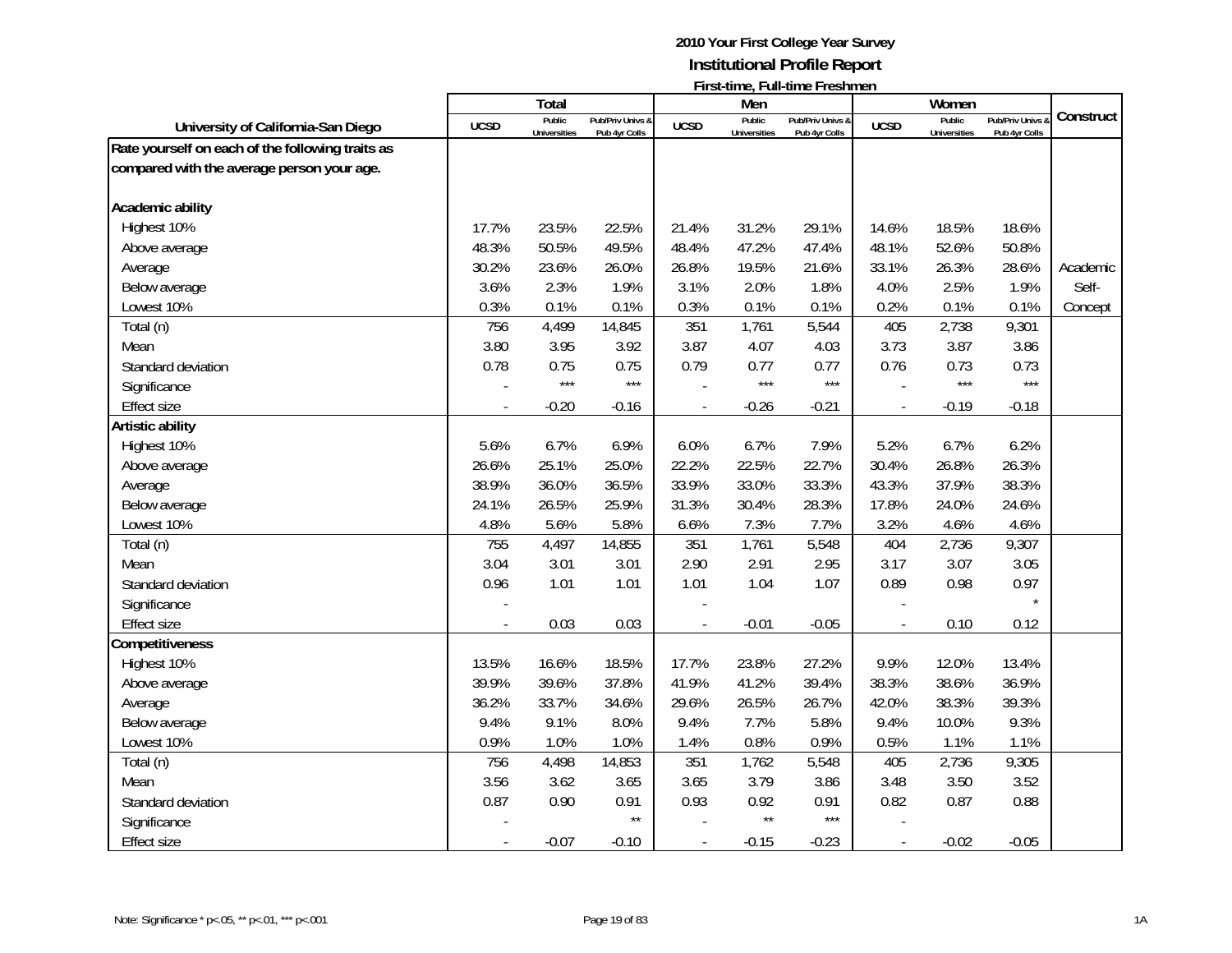|                                                  |             | Total                         |                                   |                | Men                           |                                   |                | Women                         |                                   |           |
|--------------------------------------------------|-------------|-------------------------------|-----------------------------------|----------------|-------------------------------|-----------------------------------|----------------|-------------------------------|-----------------------------------|-----------|
| University of California-San Diego               | <b>UCSD</b> | Public<br><b>Universities</b> | Pub/Priv Univs &<br>Pub 4yr Colls | <b>UCSD</b>    | Public<br><b>Universities</b> | Pub/Priv Univs &<br>Pub 4yr Colls | <b>UCSD</b>    | Public<br><b>Universities</b> | Pub/Priv Univs &<br>Pub 4yr Colls | Construct |
| Rate yourself on each of the following traits as |             |                               |                                   |                |                               |                                   |                |                               |                                   |           |
| compared with the average person your age.       |             |                               |                                   |                |                               |                                   |                |                               |                                   |           |
|                                                  |             |                               |                                   |                |                               |                                   |                |                               |                                   |           |
| <b>Computer skills</b>                           |             |                               |                                   |                |                               |                                   |                |                               |                                   |           |
| Highest 10%                                      | 9.7%        | 8.1%                          | 7.6%                              | 15.7%          | 14.7%                         | 13.5%                             | 4.4%           | 3.8%                          | 4.1%                              |           |
| Above average                                    | 36.1%       | 35.0%                         | 34.7%                             | 42.2%          | 43.6%                         | 41.4%                             | 30.9%          | 29.5%                         | 30.7%                             |           |
| Average                                          | 43.9%       | 48.3%                         | 49.4%                             | 34.5%          | 35.6%                         | 38.7%                             | 52.1%          | 56.5%                         | 55.8%                             |           |
| Below average                                    | 9.1%        | 8.0%                          | 7.6%                              | 6.3%           | 5.6%                          | 5.7%                              | 11.6%          | 9.5%                          | 8.7%                              |           |
| Lowest 10%                                       | 1.2%        | 0.7%                          | 0.7%                              | 1.4%           | 0.6%                          | 0.7%                              | 1.0%           | 0.7%                          | 0.7%                              |           |
| Total (n)                                        | 756         | 4,500                         | 14,865                            | 351            | 1,762                         | 5,554                             | 405            | 2,738                         | 9,311                             |           |
| Mean                                             | 3.44        | 3.42                          | 3.41                              | 3.64           | 3.66                          | 3.61                              | 3.26           | 3.26                          | 3.29                              |           |
| Standard deviation                               | 0.83        | 0.78                          | 0.77                              | 0.87           | 0.81                          | 0.81                              | 0.76           | 0.71                          | 0.71                              |           |
| Significance                                     |             |                               |                                   |                |                               |                                   |                |                               |                                   |           |
| <b>Effect size</b>                               |             | 0.03                          | 0.04                              |                | $-0.02$                       | 0.04                              | $\blacksquare$ | 0.00                          | $-0.04$                           |           |
| Cooperativeness                                  |             |                               |                                   |                |                               |                                   |                |                               |                                   |           |
| Highest 10%                                      | 24.2%       | 24.1%                         | 23.3%                             | 23.4%          | 26.2%                         | 25.6%                             | 24.9%          | 22.8%                         | 21.9%                             |           |
| Above average                                    | 47.2%       | 50.4%                         | 50.0%                             | 48.7%          | 49.3%                         | 48.5%                             | 45.9%          | 51.2%                         | 50.9%                             |           |
| Average                                          | 25.8%       | 23.3%                         | 24.9%                             | 25.1%          | 22.1%                         | 23.7%                             | 26.4%          | 24.1%                         | 25.6%                             |           |
| Below average                                    | 2.2%        | 1.9%                          | 1.6%                              | 2.3%           | 2.2%                          | 2.0%                              | 2.2%           | 1.7%                          | 1.4%                              |           |
| Lowest 10%                                       | 0.5%        | 0.2%                          | 0.1%                              | 0.6%           | 0.3%                          | 0.2%                              | 0.5%           | 0.1%                          | 0.1%                              |           |
| Total (n)                                        | 756         | 4,500                         | 14,859                            | 351            | 1,762                         | 5,554                             | 405            | 2,738                         | 9,305                             |           |
| Mean                                             | 3.92        | 3.96                          | 3.95                              | 3.92           | 3.99                          | 3.97                              | 3.93           | 3.95                          | 3.93                              |           |
| Standard deviation                               | 0.80        | 0.75                          | 0.75                              | 0.79           | 0.77                          | 0.77                              | 0.80           | 0.74                          | 0.73                              |           |
| Significance                                     |             |                               |                                   |                |                               |                                   |                |                               |                                   |           |
| <b>Effect size</b>                               |             | $-0.05$                       | $-0.04$                           |                | $-0.09$                       | $-0.06$                           |                | $-0.03$                       | 0.00                              |           |
| Creativity                                       |             |                               |                                   |                |                               |                                   |                |                               |                                   |           |
| Highest 10%                                      | 12.8%       | 14.3%                         | 15.0%                             | 12.5%          | 15.5%                         | 16.9%                             | 13.1%          | 13.5%                         | 13.9%                             |           |
| Above average                                    | 35.6%       | 40.3%                         | 40.9%                             | 39.3%          | 40.1%                         | 40.2%                             | 32.3%          | 40.4%                         | 41.4%                             |           |
| Average                                          | 41.0%       | 36.8%                         | 35.8%                             | 34.8%          | 35.4%                         | 34.0%                             | 46.4%          | 37.7%                         | 36.9%                             |           |
| Below average                                    | 9.9%        | 8.0%                          | 7.6%                              | 12.5%          | 8.5%                          | 8.2%                              | 7.7%           | 7.6%                          | 7.2%                              |           |
| Lowest 10%                                       | 0.7%        | 0.7%                          | 0.6%                              | 0.9%           | 0.6%                          | 0.7%                              | 0.5%           | 0.7%                          | 0.5%                              |           |
| Total (n)                                        | 756         | 4,499                         | 14,861                            | 351            | 1,762                         | 5,551                             | 405            | 2,737                         | 9,310                             |           |
| Mean                                             | 3.50        | 3.60                          | 3.62                              | 3.50           | 3.61                          | 3.64                              | 3.50           | 3.58                          | 3.61                              |           |
| Standard deviation                               | 0.86        | 0.85                          | 0.85                              | 0.90           | 0.87                          | 0.88                              | 0.83           | 0.84                          | 0.83                              |           |
| Significance                                     |             | $\star\star$                  | $***$                             |                | $\star$                       | $\star\star$                      |                |                               | $\star\star$                      |           |
| <b>Effect size</b>                               |             | $-0.12$                       | $-0.14$                           | $\overline{a}$ | $-0.13$                       | $-0.16$                           | $\blacksquare$ | $-0.10$                       | $-0.13$                           |           |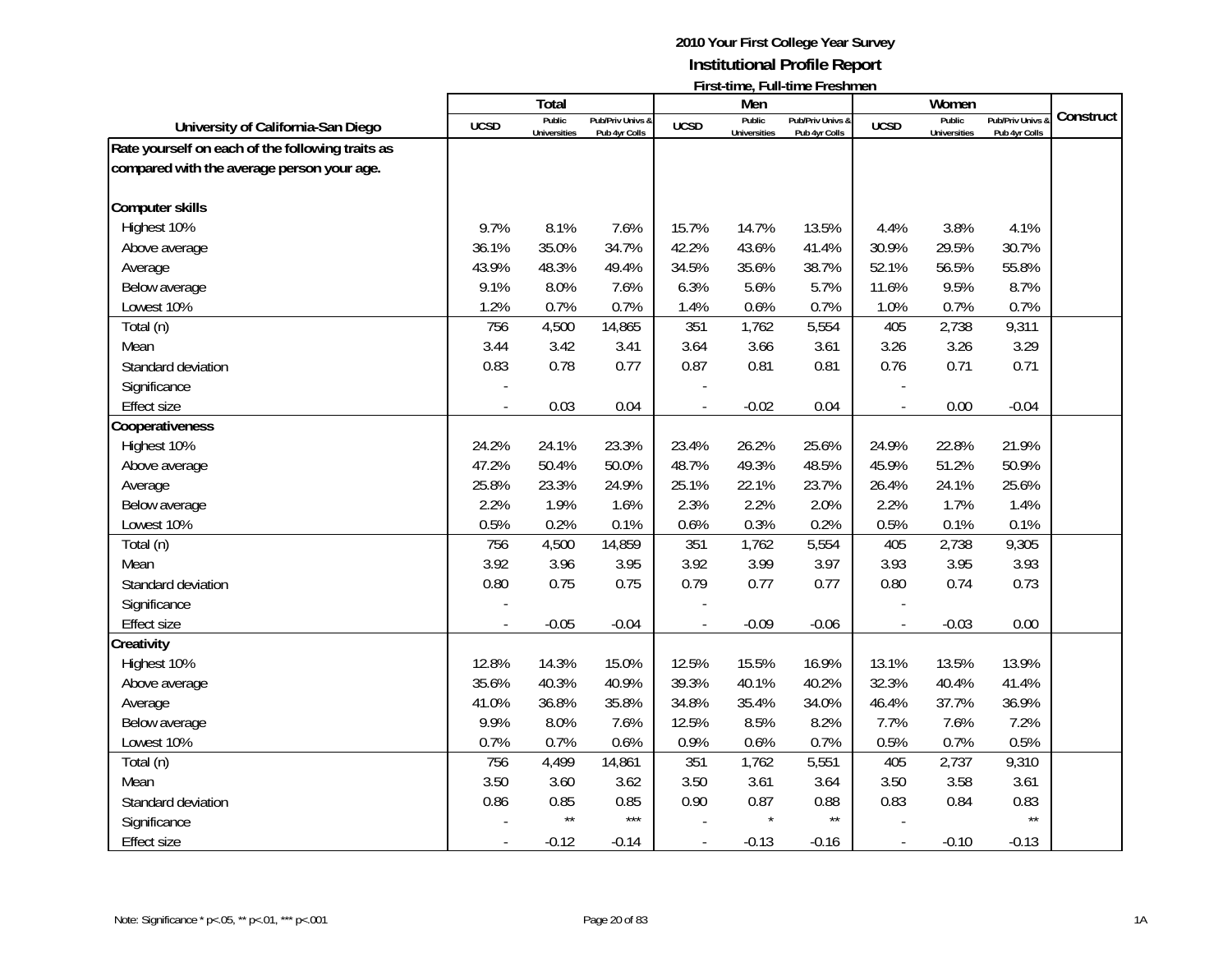|                                                  |             | Total                         |                                   |                          | Men                           |                                   |                          | Women                         |                                   |            |
|--------------------------------------------------|-------------|-------------------------------|-----------------------------------|--------------------------|-------------------------------|-----------------------------------|--------------------------|-------------------------------|-----------------------------------|------------|
| University of California-San Diego               | <b>UCSD</b> | Public<br><b>Universities</b> | Pub/Priv Univs &<br>Pub 4yr Colls | <b>UCSD</b>              | Public<br><b>Universities</b> | Pub/Priv Univs &<br>Pub 4yr Colls | <b>UCSD</b>              | Public<br><b>Universities</b> | Pub/Priv Univs &<br>Pub 4yr Colls | Construct  |
| Rate yourself on each of the following traits as |             |                               |                                   |                          |                               |                                   |                          |                               |                                   |            |
| compared with the average person your age.       |             |                               |                                   |                          |                               |                                   |                          |                               |                                   |            |
|                                                  |             |                               |                                   |                          |                               |                                   |                          |                               |                                   |            |
| Drive to achieve                                 |             |                               |                                   |                          |                               |                                   |                          |                               |                                   |            |
| Highest 10%                                      | 23.9%       | 30.5%                         | 31.5%                             | 24.8%                    | 31.3%                         | 32.9%                             | 23.2%                    | 30.0%                         | 30.6%                             |            |
| Above average                                    | 45.4%       | 43.8%                         | 42.8%                             | 43.3%                    | 42.5%                         | 39.9%                             | 47.2%                    | 44.6%                         | 44.5%                             |            |
| Average                                          | 25.1%       | 21.8%                         | 22.2%                             | 24.5%                    | 20.1%                         | 22.0%                             | 25.7%                    | 22.9%                         | 22.4%                             | Academic   |
| Below average                                    | 4.9%        | 3.5%                          | 3.1%                              | 6.8%                     | 5.4%                          | 4.5%                              | 3.2%                     | 2.2%                          | 2.3%                              | Self-      |
| Lowest 10%                                       | 0.7%        | 0.4%                          | 0.4%                              | 0.6%                     | 0.7%                          | 0.6%                              | 0.7%                     | 0.3%                          | 0.2%                              | Concept    |
| Total (n)                                        | 756         | 4,499                         | 14,858                            | 351                      | 1,761                         | 5,546                             | 405                      | 2,738                         | 9,312                             |            |
| Mean                                             | 3.87        | 4.00                          | 4.02                              | 3.85                     | 3.98                          | 4.00                              | 3.89                     | 4.02                          | 4.03                              |            |
| Standard deviation                               | 0.85        | 0.84<br>$***$                 | 0.83<br>$***$                     | 0.89                     | 0.89                          | 0.89<br>$\star\star$              | 0.82                     | 0.80<br>$\star\star$          | 0.80<br>$***$                     |            |
| Significance                                     |             |                               |                                   |                          |                               |                                   | $\sim$                   |                               |                                   |            |
| Effect size                                      |             | $-0.15$                       | $-0.18$                           |                          | $-0.15$                       | $-0.17$                           | $\overline{\phantom{a}}$ | $-0.16$                       | $-0.18$                           |            |
| <b>Emotional health</b>                          |             |                               |                                   |                          |                               |                                   |                          |                               |                                   |            |
| Highest 10%                                      | 16.4%       | 17.4%                         | 18.2%                             | 18.8%                    | 23.2%                         | 24.0%                             | 14.3%                    | 13.7%                         | 14.8%                             |            |
| Above average                                    | 33.6%       | 34.3%                         | 34.1%                             | 33.6%                    | 33.8%                         | 34.3%                             | 33.6%                    | 34.7%                         | 33.9%                             |            |
| Average                                          | 36.4%       | 35.0%                         | 36.2%                             | 34.8%                    | 30.6%                         | 32.1%                             | 37.8%                    | 37.8%                         | 38.7%                             |            |
| Below average                                    | 11.6%       | 11.7%                         | 10.1%                             | 10.5%                    | 10.5%                         | 8.2%                              | 12.6%                    | 12.5%                         | 11.2%                             |            |
| Lowest 10%                                       | 2.0%        | 1.5%                          | 1.4%                              | 2.3%                     | 1.9%                          | 1.5%                              | 1.7%                     | 1.2%                          | 1.4%                              |            |
| Total (n)                                        | 756         | 4,499                         | 14,861                            | 351                      | 1,761                         | 5,552                             | 405                      | 2,738                         | 9,309                             |            |
| Mean                                             | 3.51        | 3.55                          | 3.58                              | 3.56                     | 3.66                          | 3.71                              | 3.46                     | 3.47                          | 3.50                              |            |
| Standard deviation                               | 0.96        | 0.96                          | 0.95                              | 0.99                     | 1.01                          | 0.97                              | 0.94                     | 0.92                          | 0.92                              |            |
| Significance                                     |             |                               | $\star$                           |                          |                               | $\star\star$                      |                          |                               |                                   |            |
| <b>Effect size</b>                               |             | $-0.04$                       | $-0.07$                           |                          | $-0.10$                       | $-0.15$                           | $\overline{\phantom{a}}$ | $-0.01$                       | $-0.04$                           |            |
| Leadership ability                               |             |                               |                                   |                          |                               |                                   |                          |                               |                                   |            |
| Highest 10%                                      | 14.4%       | 18.6%                         | 19.9%                             | 16.0%                    | 23.3%                         | 25.5%                             | 13.1%                    | 15.5%                         | 16.5%                             | Social     |
| Above average                                    | 37.2%       | 40.8%                         | 40.7%                             | 37.9%                    | 40.1%                         | 40.3%                             | 36.5%                    | 41.2%                         | 40.9%                             | Self-      |
| Average                                          | 35.3%       | 32.2%                         | 32.1%                             | 33.9%                    | 28.5%                         | 27.7%                             | 36.5%                    | 34.6%                         | 34.7%                             | Concept    |
| Below average                                    | 11.5%       | 7.6%                          | 6.7%                              | 10.3%                    | 7.3%                          | 6.0%                              | 12.6%                    | 7.8%                          | 7.1%                              |            |
| Lowest 10%                                       | 1.6%        | 0.9%                          | 0.7%                              | 2.0%                     | 0.8%                          | 0.6%                              | 1.2%                     | 0.9%                          | 0.8%                              | Leadership |
| Total (n)                                        | 756         | 4,500                         | 14,852                            | 351                      | 1,762                         | 5,552                             | 405                      | 2,738                         | 9,300                             |            |
| Mean                                             | 3.51        | 3.69                          | 3.72                              | 3.56                     | 3.78                          | 3.84                              | 3.48                     | 3.63                          | 3.65                              |            |
| Standard deviation                               | 0.93        | 0.89                          | 0.88                              | 0.95                     | 0.91                          | 0.89                              | 0.92                     | 0.87                          | 0.86                              |            |
| Significance                                     |             | $***$                         | $***$                             |                          | $***$                         | $***$                             |                          | $\star\star$                  | $***$                             |            |
| Effect size                                      |             | $-0.20$                       | $-0.24$                           | $\overline{\phantom{a}}$ | $-0.24$                       | $-0.31$                           | $\overline{\phantom{a}}$ | $-0.17$                       | $-0.20$                           |            |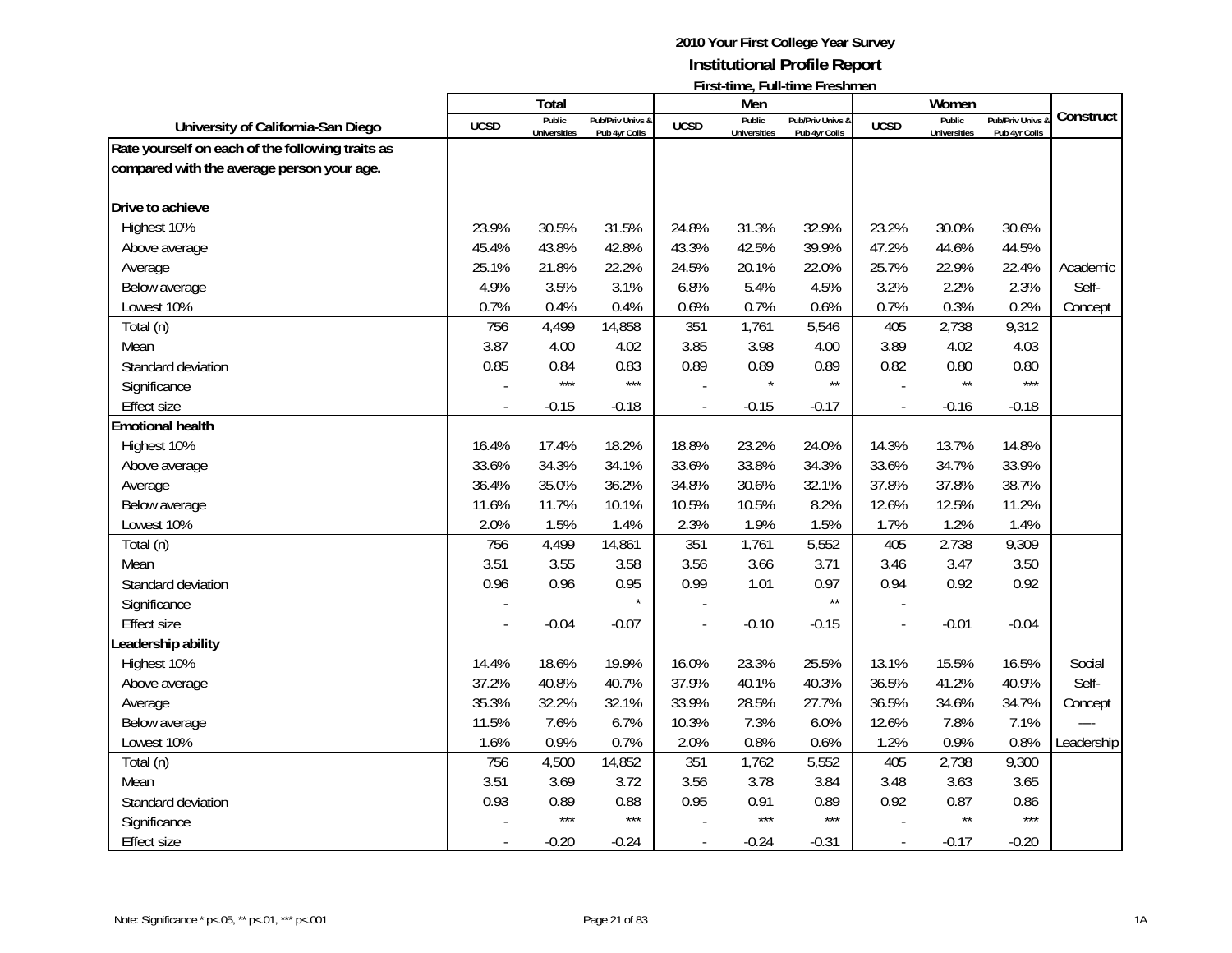|                                                  |             | Total               |                  |                          | Men                 |                  |             | Women               |                  |           |
|--------------------------------------------------|-------------|---------------------|------------------|--------------------------|---------------------|------------------|-------------|---------------------|------------------|-----------|
| University of California-San Diego               | <b>UCSD</b> | Public              | Pub/Priv Univs & | <b>UCSD</b>              | Public              | Pub/Priv Univs & | <b>UCSD</b> | Public              | Pub/Priv Univs & | Construct |
| Rate yourself on each of the following traits as |             | <b>Universities</b> | Pub 4yr Colls    |                          | <b>Universities</b> | Pub 4yr Colls    |             | <b>Universities</b> | Pub 4yr Colls    |           |
| compared with the average person your age.       |             |                     |                  |                          |                     |                  |             |                     |                  |           |
|                                                  |             |                     |                  |                          |                     |                  |             |                     |                  |           |
| Mathematical ability                             |             |                     |                  |                          |                     |                  |             |                     |                  |           |
| Highest 10%                                      | 14.2%       | 15.5%               | 15.0%            | 18.8%                    | 24.5%               | 22.6%            | 10.1%       | 9.8%                | 10.5%            |           |
| Above average                                    | 39.4%       | 35.7%               | 34.8%            | 45.9%                    | 40.7%               | 38.1%            | 33.8%       | 32.5%               | 32.9%            |           |
| Average                                          | 36.0%       | 33.1%               | 34.3%            | 27.1%                    | 24.9%               | 28.3%            | 43.7%       | 38.4%               | 37.8%            | Academic  |
| Below average                                    | 8.3%        | 13.3%               | 13.5%            | 6.6%                     | 8.8%                | 9.5%             | 9.9%        | 16.2%               | 15.9%            | Self-     |
| Lowest 10%                                       | 2.1%        | 2.3%                | 2.5%             | 1.7%                     | 1.1%                | 1.6%             | 2.5%        | 3.1%                | 3.0%             | Concept   |
| Total (n)                                        | 756         | 4,500               | 14,855           | 351                      | 1,762               | 5,547            | 405         | 2,738               | 9,308            |           |
| Mean                                             | 3.55        | 3.49                | 3.46             | 3.74                     | 3.79                | 3.71             | 3.39        | 3.30                | 3.32             |           |
| Standard deviation                               | 0.91        | 0.98                | 0.98             | 0.90                     | 0.95                | 0.97             | 0.89        | 0.96                | 0.96             |           |
| Significance                                     |             |                     |                  |                          |                     |                  |             |                     |                  |           |
| <b>Effect size</b>                               |             | 0.06                | 0.09             |                          | $-0.05$             | 0.03             |             | 0.09                | 0.07             |           |
| <b>Physical health</b>                           |             |                     |                  |                          |                     |                  |             |                     |                  |           |
| Highest 10%                                      | 13.5%       | 14.6%               | 14.9%            | 18.8%                    | 20.9%               | 22.3%            | 8.9%        | 10.5%               | 10.5%            |           |
| Above average                                    | 33.5%       | 34.5%               | 34.5%            | 38.5%                    | 38.3%               | 38.4%            | 29.1%       | 32.0%               | 32.2%            |           |
| Average                                          | 41.9%       | 39.1%               | 39.9%            | 31.6%                    | 30.6%               | 30.6%            | 50.9%       | 44.6%               | 45.4%            |           |
| Below average                                    | 10.4%       | 11.1%               | 10.0%            | 10.0%                    | 9.4%                | 8.1%             | 10.9%       | 12.2%               | 11.1%            |           |
| Lowest 10%                                       | 0.7%        | 0.7%                | 0.8%             | 1.1%                     | 0.8%                | 0.7%             | 0.2%        | 0.7%                | 0.8%             |           |
| Total (n)                                        | 756         | 4,499               | 14,837           | 351                      | 1,762               | 5,540            | 405         | 2,737               | 9,297            |           |
| Mean                                             | 3.49        | 3.51                | 3.53             | 3.64                     | 3.69                | 3.74             | 3.36        | 3.39                | 3.40             |           |
| Standard deviation                               | 0.88        | 0.90                | 0.89             | 0.94                     | 0.93                | 0.92             | 0.80        | 0.86                | 0.85             |           |
| Significance                                     |             |                     |                  |                          |                     | $\star$          |             |                     |                  |           |
| <b>Effect size</b>                               |             | $-0.02$             | $-0.04$          |                          | $-0.05$             | $-0.11$          |             | $-0.03$             | $-0.05$          |           |
| Public speaking ability                          |             |                     |                  |                          |                     |                  |             |                     |                  |           |
| Highest 10%                                      | 9.5%        | 10.4%               | 11.4%            | 10.6%                    | 13.7%               | 16.1%            | 8.6%        | 8.2%                | 8.7%             |           |
| Above average                                    | 26.5%       | 29.7%               | 30.0%            | 29.4%                    | 33.6%               | 33.2%            | 24.0%       | 27.2%               | 28.1%            |           |
| Average                                          | 41.7%       | 38.4%               | 38.3%            | 39.1%                    | 34.2%               | 35.1%            | 44.0%       | 41.1%               | 40.2%            | Social    |
| Below average                                    | 19.9%       | 18.2%               | 17.3%            | 18.0%                    | 16.0%               | 13.7%            | 21.5%       | 19.6%               | 19.3%            | Self-     |
| Lowest 10%                                       | 2.4%        | 3.3%                | 3.0%             | 2.9%                     | 2.4%                | 1.9%             | 2.0%        | 3.8%                | 3.7%             | Concept   |
| Total (n)                                        | 755         | 4,499               | 14,860           | 350                      | 1,761               | 5,547            | 405         | 2,738               | 9,313            |           |
| Mean                                             | 3.21        | 3.26                | 3.30             | 3.27                     | 3.40                | 3.48             | 3.16        | 3.16                | 3.19             |           |
| Standard deviation                               | 0.95        | 0.98                | 0.98             | 0.97                     | 0.99                | 0.98             | 0.93        | 0.96                | 0.97             |           |
| Significance                                     |             |                     |                  |                          | $\star$             | $***$            |             |                     |                  |           |
| <b>Effect size</b>                               |             | $-0.05$             | $-0.09$          | $\overline{\phantom{a}}$ | $-0.13$             | $-0.21$          |             | 0.00                | $-0.03$          |           |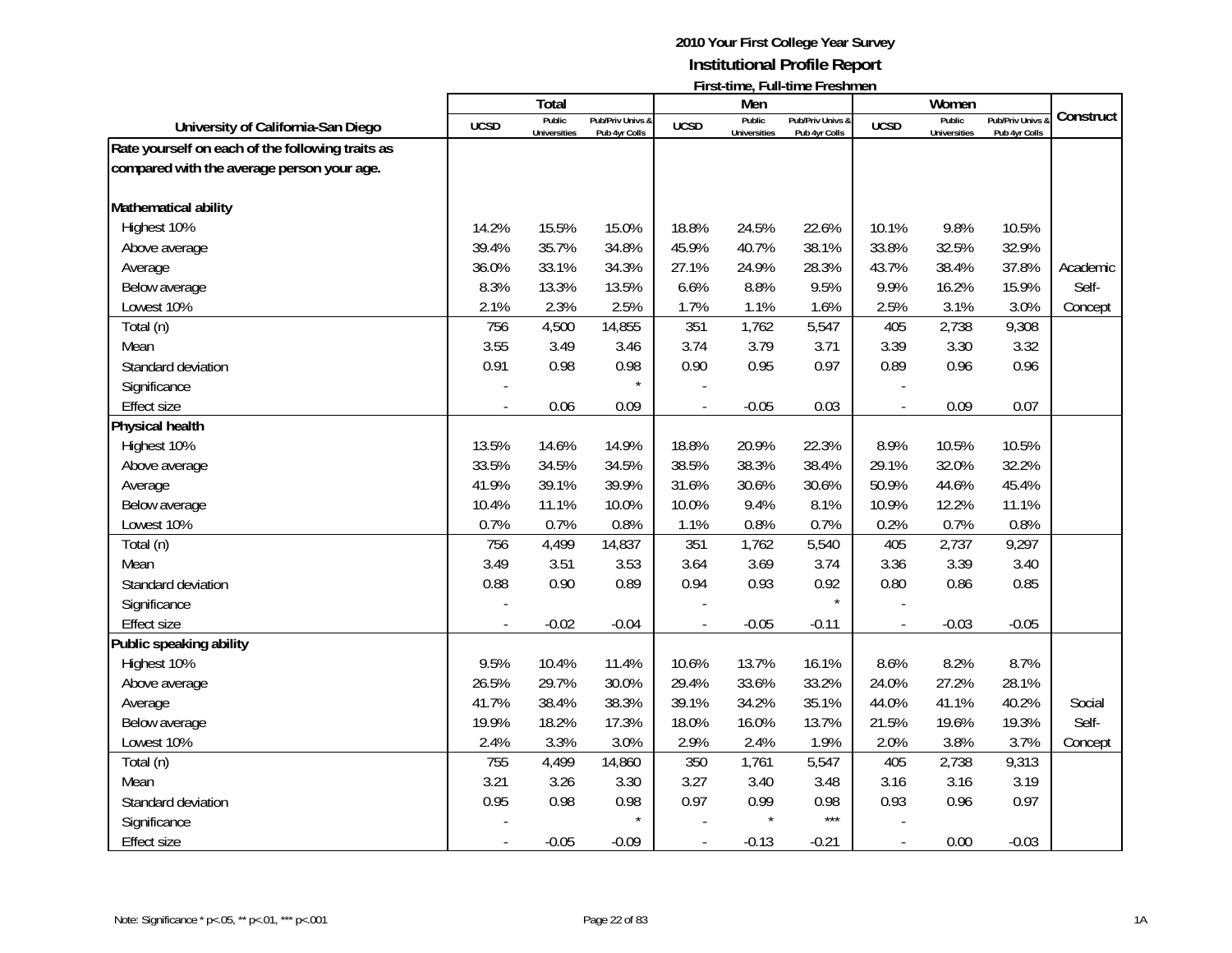|                                                  |             | Total                         |                                   |                          | Men                           |                                   |                          | Women                         |                                   |           |
|--------------------------------------------------|-------------|-------------------------------|-----------------------------------|--------------------------|-------------------------------|-----------------------------------|--------------------------|-------------------------------|-----------------------------------|-----------|
| University of California-San Diego               | <b>UCSD</b> | Public<br><b>Universities</b> | Pub/Priv Univs &<br>Pub 4yr Colls | <b>UCSD</b>              | Public<br><b>Universities</b> | Pub/Priv Univs &<br>Pub 4yr Colls | <b>UCSD</b>              | Public<br><b>Universities</b> | Pub/Priv Univs &<br>Pub 4yr Colls | Construct |
| Rate yourself on each of the following traits as |             |                               |                                   |                          |                               |                                   |                          |                               |                                   |           |
| compared with the average person your age.       |             |                               |                                   |                          |                               |                                   |                          |                               |                                   |           |
| <b>Risk-taking</b>                               |             |                               |                                   |                          |                               |                                   |                          |                               |                                   |           |
| Highest 10%                                      | 8.5%        | 8.1%                          | 9.5%                              | 9.7%                     | 11.4%                         | 14.0%                             | 7.4%                     | 6.1%                          | 6.8%                              |           |
| Above average                                    | 26.9%       | 29.3%                         | 30.4%                             | 28.2%                    | 33.6%                         | 35.7%                             | 25.7%                    | 26.6%                         | 27.3%                             |           |
| Average                                          | 45.8%       | 43.6%                         | 43.8%                             | 46.7%                    | 39.9%                         | 38.3%                             | 44.9%                    | 46.0%                         | 47.0%                             |           |
| Below average                                    | 17.3%       | 17.1%                         | 14.8%                             | 14.5%                    | 13.5%                         | 10.7%                             | 19.8%                    | 19.5%                         | 17.3%                             |           |
| Lowest 10%                                       | 1.6%        | 1.8%                          | 1.5%                              | 0.9%                     | 1.7%                          | 1.4%                              | 2.2%                     | 1.9%                          | 1.6%                              |           |
| Total (n)                                        | 756         | 4,497                         | 14,848                            | 351                      | 1,760                         | 5,548                             | 405                      | 2,737                         | 9,300                             |           |
| Mean                                             | 3.23        | 3.25                          | 3.32                              | 3.31                     | 3.39                          | 3.50                              | 3.16                     | 3.15                          | 3.20                              |           |
| Standard deviation                               | 0.89        | 0.90                          | 0.89                              | 0.87                     | 0.92                          | 0.91                              | 0.90                     | 0.87                          | 0.86                              |           |
| Significance                                     |             |                               | $\star\star$                      |                          |                               | $***$                             |                          |                               |                                   |           |
| Effect size                                      |             | $-0.02$                       | $-0.10$                           |                          | $-0.09$                       | $-0.21$                           | $\overline{\phantom{a}}$ | 0.01                          | $-0.05$                           |           |
| Self-confidence (intellectual)                   |             |                               |                                   |                          |                               |                                   |                          |                               |                                   |           |
| Highest 10%                                      | 14.4%       | 17.9%                         | 18.1%                             | 19.7%                    | 26.2%                         | 26.5%                             | 9.9%                     | 12.6%                         | 13.0%                             |           |
| Above average                                    | 38.9%       | 42.5%                         | 42.9%                             | 40.7%                    | 44.3%                         | 44.9%                             | 37.3%                    | 41.3%                         | 41.7%                             |           |
| Average                                          | 38.1%       | 32.5%                         | 32.7%                             | 31.6%                    | 24.2%                         | 24.5%                             | 43.7%                    | 37.8%                         | 37.6%                             | Academic  |
| Below average                                    | 7.9%        | 6.5%                          | 5.7%                              | 7.1%                     | 4.8%                          | 3.5%                              | 8.6%                     | 7.6%                          | 7.0%                              | Self-     |
| Lowest 10%                                       | 0.7%        | 0.6%                          | 0.6%                              | 0.9%                     | 0.6%                          | 0.5%                              | 0.5%                     | 0.7%                          | 0.7%                              |           |
| Total (n)                                        | 756         | 4,500                         | 14,849                            | 351                      | 1,762                         | 5,551                             | 405                      | 2,738                         | 9,298                             | Concept   |
| Mean                                             | 3.58        | 3.71                          | 3.72                              | 3.71                     | 3.91                          | 3.93                              | 3.47                     | 3.58                          | 3.59                              |           |
| Standard deviation                               | 0.85        | 0.86                          | 0.85                              | 0.89                     | 0.86                          | 0.83                              | 0.81                     | 0.83                          | 0.83                              |           |
| Significance                                     |             | $***$                         | $***$                             |                          | $***$                         | $***$                             |                          |                               | $\star\star$                      |           |
| <b>Effect size</b>                               |             | $-0.15$                       | $-0.16$                           |                          | $-0.23$                       | $-0.27$                           | $\overline{\phantom{a}}$ | $-0.13$                       | $-0.14$                           |           |
| Self-confidence (social)                         |             |                               |                                   |                          |                               |                                   |                          |                               |                                   |           |
| Highest 10%                                      | 10.8%       | 12.2%                         | 13.6%                             | 13.7%                    | 14.3%                         | 17.0%                             | 8.4%                     | 10.8%                         | 11.5%                             |           |
| Above average                                    | 28.8%       | 30.8%                         | 33.0%                             | 27.6%                    | 31.6%                         | 34.2%                             | 29.9%                    | 30.3%                         | 32.3%                             |           |
| Average                                          | 38.8%       | 37.8%                         | 37.4%                             | 36.8%                    | 33.8%                         | 33.5%                             | 40.5%                    | 40.3%                         | 39.8%                             | Social    |
| Below average                                    | 19.2%       | 17.2%                         | 14.3%                             | 19.7%                    | 17.5%                         | 13.2%                             | 18.8%                    | 16.9%                         | 15.0%                             | Self-     |
| Lowest 10%                                       | 2.4%        | 2.1%                          | 1.7%                              | 2.3%                     | 2.8%                          | 2.1%                              | 2.5%                     | 1.7%                          | 1.4%                              | Concept   |
| Total (n)                                        | 756         | 4,500                         | 14,860                            | 351                      | 1,762                         | 5,551                             | 405                      | 2,738                         | 9,309                             |           |
| Mean                                             | 3.27        | 3.34                          | 3.43                              | 3.31                     | 3.37                          | 3.51                              | 3.23                     | 3.32                          | 3.38                              |           |
| Standard deviation                               | 0.97        | 0.97                          | 0.95                              | 1.01                     | 1.02                          | 0.99                              | 0.93                     | 0.93                          | 0.92                              |           |
| Significance                                     |             |                               | $***$                             |                          |                               | $***$                             |                          |                               | $\star\star$                      |           |
| Effect size                                      |             | $-0.07$                       | $-0.17$                           | $\overline{\phantom{a}}$ | $-0.06$                       | $-0.20$                           | $\blacksquare$           | $-0.10$                       | $-0.16$                           |           |
|                                                  |             |                               |                                   |                          |                               |                                   |                          |                               |                                   |           |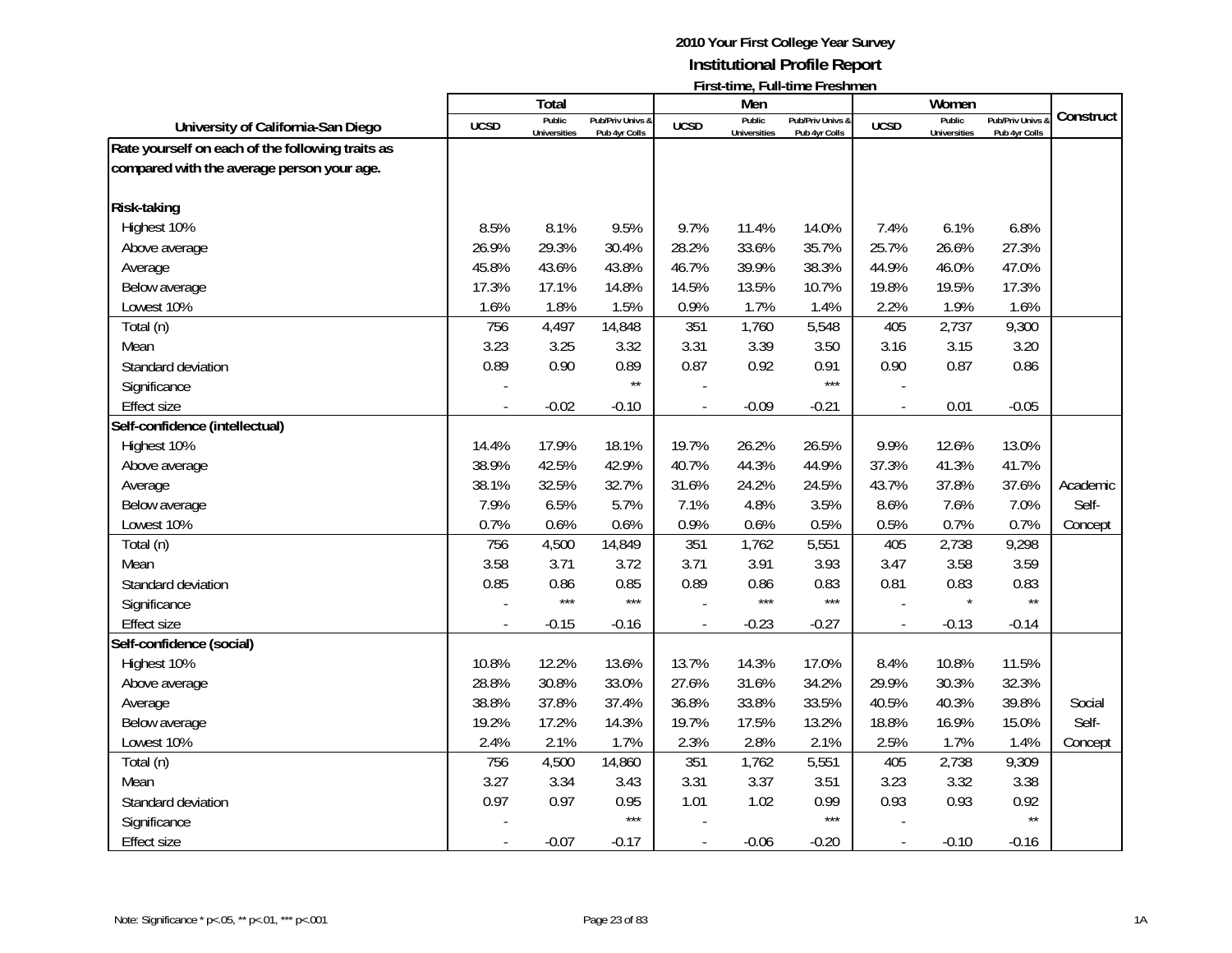|                                                  |             | Total               |                  |             | Men                 |                  |                          | Women               |                  |           |
|--------------------------------------------------|-------------|---------------------|------------------|-------------|---------------------|------------------|--------------------------|---------------------|------------------|-----------|
| University of California-San Diego               | <b>UCSD</b> | Public              | Pub/Priv Univs & | <b>UCSD</b> | Public              | Pub/Priv Univs & | <b>UCSD</b>              | Public              | Pub/Priv Univs & | Construct |
|                                                  |             | <b>Universities</b> | Pub 4yr Colls    |             | <b>Universities</b> | Pub 4yr Colls    |                          | <b>Universities</b> | Pub 4yr Colls    |           |
| Rate yourself on each of the following traits as |             |                     |                  |             |                     |                  |                          |                     |                  |           |
| compared with the average person your age.       |             |                     |                  |             |                     |                  |                          |                     |                  |           |
| Self-understanding                               |             |                     |                  |             |                     |                  |                          |                     |                  |           |
| Highest 10%                                      | 20.9%       | 21.1%               | 20.7%            | 24.2%       | 25.0%               | 25.2%            | 18.0%                    | 18.5%               | 18.0%            |           |
| Above average                                    | 40.2%       | 39.7%               | 40.1%            | 39.3%       | 40.1%               | 40.8%            | 41.0%                    | 39.4%               | 39.6%            |           |
| Average                                          | 32.4%       | 33.7%               | 34.3%            | 29.3%       | 28.7%               | 29.2%            | 35.1%                    | 36.9%               | 37.4%            |           |
| Below average                                    | 5.4%        | 4.9%                | 4.3%             | 6.0%        | 5.2%                | 4.0%             | 4.9%                     | 4.6%                | 4.5%             |           |
| Lowest 10%                                       | 1.1%        | 0.7%                | 0.6%             | 1.1%        | 1.0%                | 0.8%             | 1.0%                     | 0.5%                | 0.5%             |           |
| Total (n)                                        | 756         | 4,496               | 14,837           | 351         | 1,761               | 5,547            | 405                      | 2,735               | 9,290            |           |
| Mean                                             | 3.74        | 3.76                | 3.76             | 3.79        | 3.83                | 3.85             | 3.70                     | 3.71                | 3.70             |           |
| Standard deviation                               | 0.88        | 0.86                | 0.85             | 0.92        | 0.90                | 0.87             | 0.85                     | 0.84                | 0.83             |           |
| Significance                                     |             |                     |                  |             |                     |                  |                          |                     |                  |           |
| <b>Effect size</b>                               |             | $-0.02$             | $-0.02$          |             | $-0.04$             | $-0.07$          |                          | $-0.01$             | 0.00             |           |
| Spirituality                                     |             |                     |                  |             |                     |                  |                          |                     |                  |           |
| Highest 10%                                      | 12.1%       | 13.9%               | 14.3%            | 13.1%       | 14.9%               | 15.7%            | 11.1%                    | 13.2%               | 13.4%            |           |
| Above average                                    | 26.8%       | 27.7%               | 29.4%            | 27.1%       | 27.2%               | 28.8%            | 26.4%                    | 28.1%               | 29.8%            |           |
| Average                                          | 39.2%       | 36.4%               | 37.5%            | 39.4%       | 34.3%               | 34.3%            | 39.0%                    | 37.7%               | 39.3%            |           |
| Below average                                    | 13.5%       | 13.9%               | 12.5%            | 11.1%       | 13.5%               | 12.8%            | 15.6%                    | 14.3%               | 12.3%            |           |
| Lowest 10%                                       | 8.5%        | 8.1%                | 6.4%             | 9.1%        | 10.2%               | 8.3%             | 7.9%                     | 6.7%                | 5.2%             |           |
| Total (n)                                        | 755         | 4,496               | 14,815           | 350         | 1,760               | 5,532            | 405                      | 2,736               | 9,283            |           |
| Mean                                             | 3.20        | 3.25                | 3.33             | 3.24        | 3.23                | 3.31             | 3.17                     | 3.27                | 3.34             |           |
| Standard deviation                               | 1.09        | 1.11                | 1.07             | 1.10        | 1.16                | 1.13             | 1.07                     | 1.07                | 1.03             |           |
| Significance                                     |             |                     | $\star\star$     |             |                     |                  |                          |                     | $\star\star$     |           |
| <b>Effect size</b>                               |             | $-0.05$             | $-0.12$          |             | 0.01                | $-0.06$          |                          | $-0.09$             | $-0.17$          |           |
| Understanding of others                          |             |                     |                  |             |                     |                  |                          |                     |                  |           |
| Highest 10%                                      | 20.6%       | 22.7%               | 22.6%            | 18.8%       | 23.1%               | 23.8%            | 22.2%                    | 22.5%               | 21.9%            |           |
| Above average                                    | 48.3%       | 46.5%               | 47.2%            | 48.4%       | 43.6%               | 43.9%            | 48.1%                    | 48.4%               | 49.2%            |           |
| Average                                          | 26.9%       | 27.6%               | 27.6%            | 28.2%       | 29.5%               | 28.7%            | 25.7%                    | 26.3%               | 26.9%            |           |
| Below average                                    | 3.3%        | 2.6%                | 2.2%             | 3.7%        | 2.8%                | 2.7%             | 3.0%                     | 2.5%                | 1.8%             |           |
| Lowest 10%                                       | 0.9%        | 0.6%                | 0.4%             | 0.9%        | 1.0%                | 0.8%             | 1.0%                     | 0.3%                | 0.2%             |           |
| Total (n)                                        | 756         | 4,500               | 14,864           | 351         | 1,762               | 5,552            | 405                      | 2,738               | 9,312            |           |
| Mean                                             | 3.84        | 3.88                | 3.89             | 3.81        | 3.85                | 3.87             | 3.88                     | 3.90                | 3.91             |           |
| Standard deviation                               | 0.82        | 0.80                | 0.78             | 0.81        | 0.84                | 0.83             | 0.82                     | 0.78                | 0.75             |           |
| Significance                                     |             |                     |                  |             |                     |                  |                          |                     |                  |           |
| Effect size                                      |             | $-0.05$             | $-0.06$          |             | $-0.05$             | $-0.07$          | $\overline{\phantom{a}}$ | $-0.03$             | $-0.04$          |           |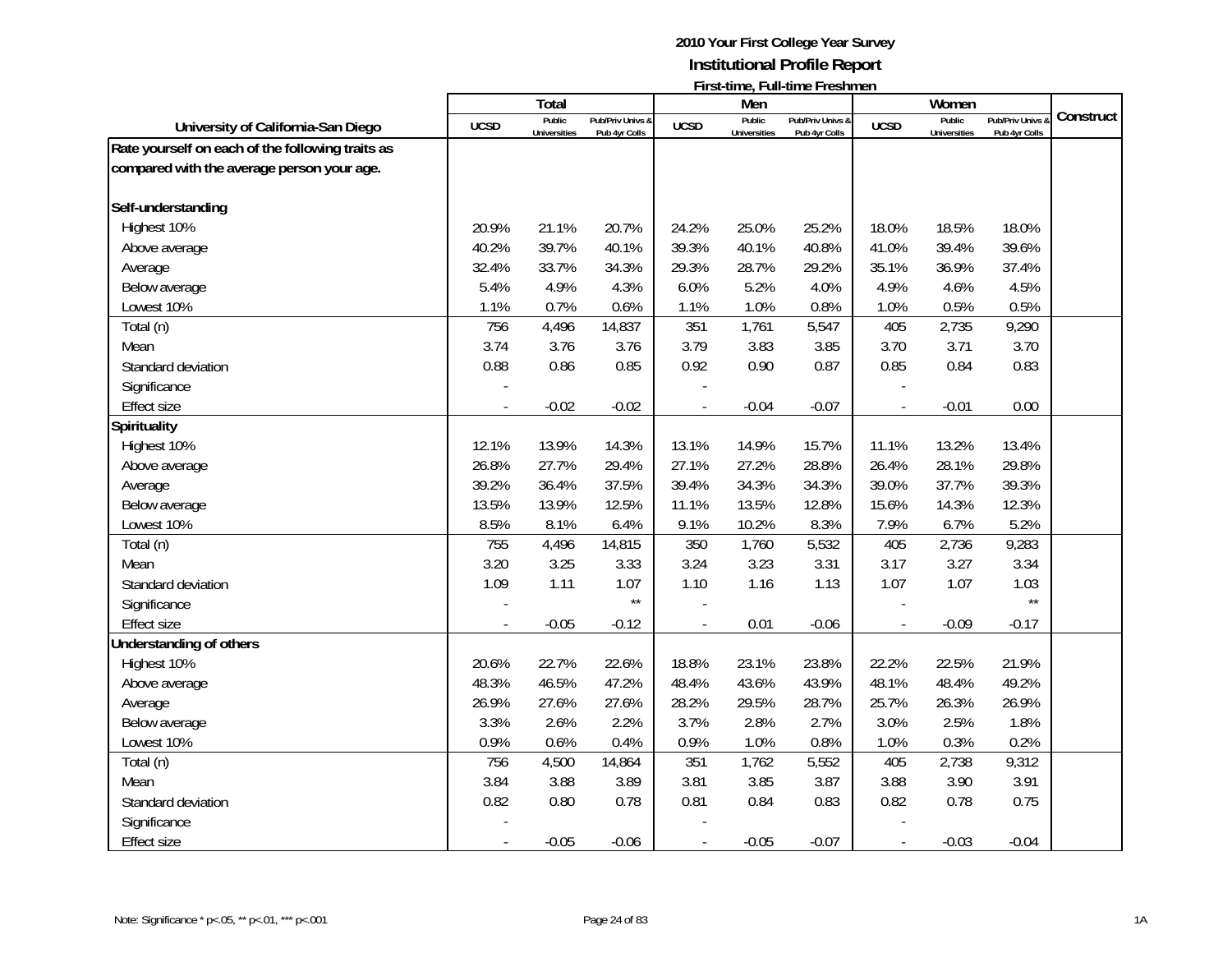|                                                  |             | Total               |                  |                | Men                 |                  |                | Women               |                  |            |
|--------------------------------------------------|-------------|---------------------|------------------|----------------|---------------------|------------------|----------------|---------------------|------------------|------------|
|                                                  | <b>UCSD</b> | Public              | Pub/Priv Univs & | <b>UCSD</b>    | Public              | Pub/Priv Univs & | <b>UCSD</b>    | Public              | Pub/Priv Univs & | Construct  |
| University of California-San Diego               |             | <b>Universities</b> | Pub 4yr Colls    |                | <b>Universities</b> | Pub 4yr Colls    |                | <b>Universities</b> | Pub 4yr Colls    |            |
| Rate yourself on each of the following traits as |             |                     |                  |                |                     |                  |                |                     |                  |            |
| compared with the average person your age.       |             |                     |                  |                |                     |                  |                |                     |                  |            |
| <b>Writing ability</b>                           |             |                     |                  |                |                     |                  |                |                     |                  |            |
| Highest 10%                                      | 11.8%       | 15.0%               | 15.9%            | 10.8%          | 15.9%               | 18.0%            | 12.6%          | 14.5%               | 14.7%            |            |
| Above average                                    | 29.4%       | 39.9%               | 39.9%            | 27.4%          | 36.7%               | 37.1%            | 31.1%          | 42.0%               | 41.5%            |            |
| Average                                          | 46.3%       | 36.6%               | 35.7%            | 48.1%          | 36.4%               | 34.8%            | 44.7%          | 36.7%               | 36.2%            |            |
| Below average                                    | 11.0%       | 7.5%                | 7.5%             | 12.0%          | 10.1%               | 8.8%             | 10.1%          | 5.8%                | 6.7%             |            |
| Lowest 10%                                       | 1.6%        | 0.9%                | 1.1%             | 1.7%           | 0.9%                | 1.3%             | 1.5%           | 0.9%                | 0.9%             |            |
| Total (n)                                        | 756         | 4,500               | 14,855           | 351            | 1,762               | 5,549            | 405            | 2,738               | 9,306            |            |
| Mean                                             | 3.39        | 3.61                | 3.62             | 3.34           | 3.57                | 3.62             | 3.43           | 3.63                | 3.62             |            |
| Standard deviation                               | 0.89        | 0.86                | 0.88             | 0.89           | 0.91                | 0.92             | 0.89           | 0.83                | 0.85             |            |
| Significance                                     |             | $***$               | $***$            |                | $***$               | $***$            |                | $***$               | ***              |            |
| <b>Effect size</b>                               |             | $-0.26$             | $-0.26$          |                | $-0.25$             | $-0.30$          | $\overline{a}$ | $-0.24$             | $-0.22$          |            |
| Since entering this college, how has it been to: |             |                     |                  |                |                     |                  |                |                     |                  |            |
| Understand what your professors expect of you    |             |                     |                  |                |                     |                  |                |                     |                  |            |
| academically                                     |             |                     |                  |                |                     |                  |                |                     |                  |            |
| Very easy                                        | 14.9%       | 25.1%               | 26.2%            | 14.8%          | 23.9%               | 26.0%            | 15.1%          | 25.9%               | 26.3%            |            |
| Somewhat easy                                    | 55.6%       | 54.6%               | 55.5%            | 55.3%          | 55.4%               | 55.1%            | 55.8%          | 54.1%               | 55.8%            |            |
| Somewhat difficult                               | 27.9%       | 18.9%               | 17.3%            | 28.5%          | 19.2%               | 17.8%            | 27.4%          | 18.8%               | 17.0%            | Academic   |
| Very difficult                                   | 1.6%        | 1.4%                | 1.0%             | 1.4%           | 1.5%                | 1.2%             | 1.7%           | 1.3%                | 0.9%             | Adjustment |
| Total (n)                                        | 756         | 4,499               | 14,852           | 351            | 1,762               | 5,546            | 405            | 2,737               | 9,306            |            |
| Mean                                             | 2.84        | 3.03                | 3.07             | 2.83           | 3.02                | 3.06             | 2.84           | 3.05                | 3.08             |            |
| Standard deviation                               | 0.68        | 0.70                | 0.69             | 0.68           | 0.70                | 0.69             | 0.69           | 0.70                | 0.68             |            |
| Significance                                     |             | $***$               | $***$            |                | $***$               | $***$            |                | $***$               | $***$            |            |
| <b>Effect size</b>                               |             | $-0.27$             | $-0.33$          | $\overline{a}$ | $-0.27$             | $-0.33$          | $\overline{a}$ | $-0.30$             | $-0.35$          |            |
| Develop effective study skills                   |             |                     |                  |                |                     |                  |                |                     |                  |            |
| Very easy                                        | 6.2%        | 13.0%               | 15.2%            | 6.3%           | 12.5%               | 15.1%            | 6.2%           | 13.3%               | 15.3%            |            |
| Somewhat easy                                    | 39.2%       | 41.8%               | 44.8%            | 43.3%          | 41.5%               | 43.9%            | 35.6%          | 42.0%               | 45.3%            |            |
| Somewhat difficult                               | 44.4%       | 37.7%               | 34.3%            | 40.2%          | 38.4%               | 34.9%            | 48.1%          | 37.3%               | 34.0%            | Academic   |
| Very difficult                                   | 10.2%       | 7.5%                | 5.7%             | 10.3%          | 7.6%                | 6.2%             | 10.1%          | 7.4%                | 5.4%             | Adjustment |
| Total (n)                                        | 756         | 4,499               | 14,843           | 351            | 1,761               | 5,544            | 405            | 2,738               | 9,299            |            |
| Mean                                             | 2.41        | 2.60                | 2.69             | 2.46           | 2.59                | 2.68             | 2.38           | 2.61                | 2.70             |            |
| Standard deviation                               | 0.76        | 0.81                | 0.79             | 0.76           | 0.80                | 0.80             | 0.75           | 0.81                | 0.79             |            |
| Significance                                     |             | $***$               | $***$            |                | $***$               | $***$            |                | $***$               | $***$            |            |
| <b>Effect size</b>                               |             | $-0.23$             | $-0.35$          |                | $-0.16$             | $-0.28$          |                | $-0.28$             | $-0.41$          |            |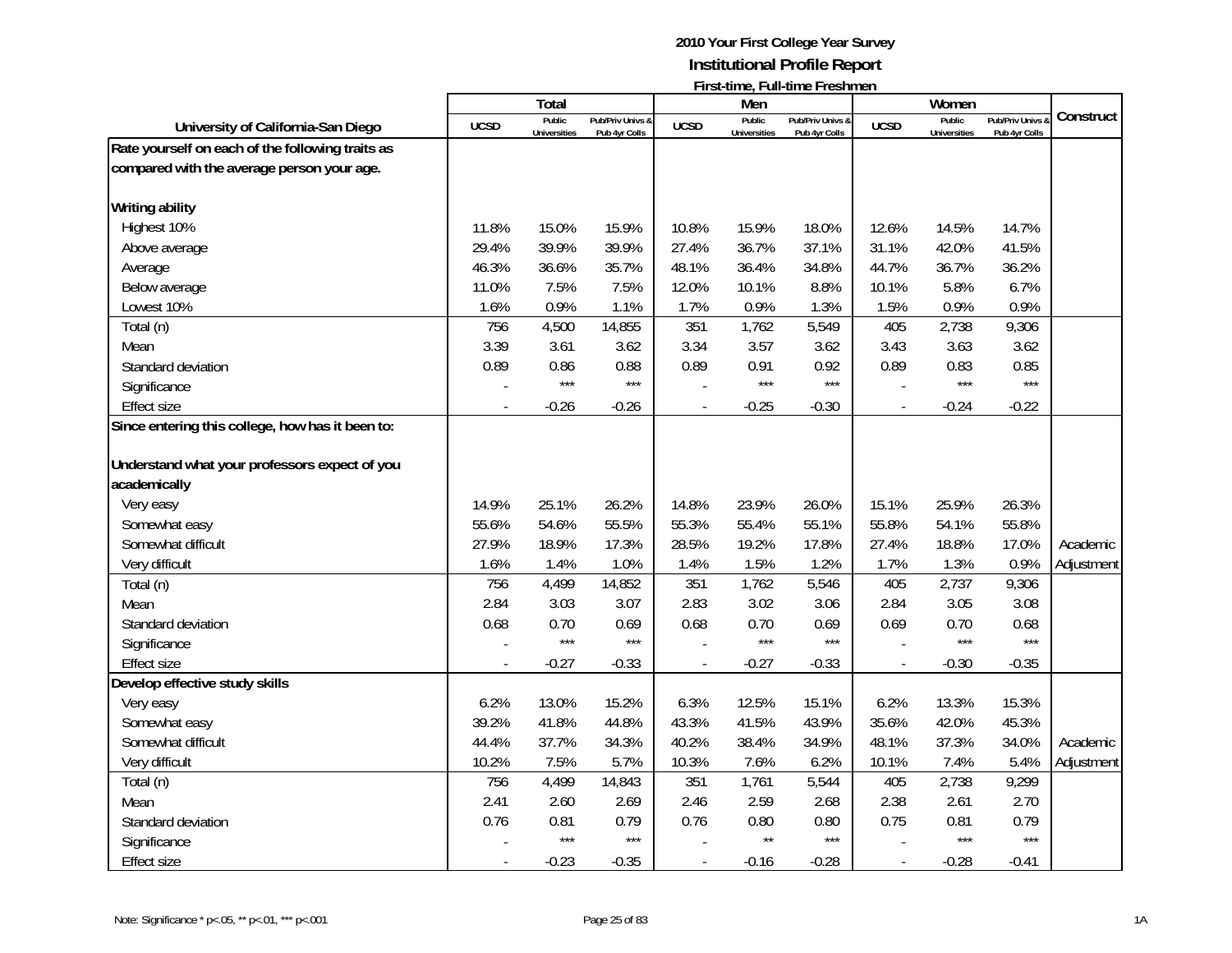|                                                  |             | Total                         |                                   |             | Men                    | $\mathbf{1}$ ii st-time, i un-time i resument |                | Women                         |                                 |            |
|--------------------------------------------------|-------------|-------------------------------|-----------------------------------|-------------|------------------------|-----------------------------------------------|----------------|-------------------------------|---------------------------------|------------|
| University of California-San Diego               | <b>UCSD</b> | Public<br><b>Universities</b> | Pub/Priv Univs &<br>Pub 4yr Colls | <b>UCSD</b> | Public<br>Universities | Pub/Priv Univs &<br>Pub 4yr Colls             | <b>UCSD</b>    | Public<br><b>Universities</b> | Pub/Priv Univs<br>Pub 4yr Colls | Construct  |
| Since entering this college, how has it been to: |             |                               |                                   |             |                        |                                               |                |                               |                                 |            |
| Adjust to academic demands of college            |             |                               |                                   |             |                        |                                               |                |                               |                                 |            |
| Very easy                                        | 8.2%        | 15.8%                         | 18.8%                             | 9.1%        | 15.6%                  | 18.7%                                         | 7.4%           | 16.0%                         | 18.8%                           |            |
| Somewhat easy                                    | 40.5%       | 41.2%                         | 43.5%                             | 45.3%       | 41.4%                  | 43.6%                                         | 36.3%          | 41.0%                         | 43.5%                           |            |
| Somewhat difficult                               | 42.1%       | 35.9%                         | 32.3%                             | 37.3%       | 36.1%                  | 32.3%                                         | 46.2%          | 35.8%                         | 32.3%                           | Academic   |
| Very difficult                                   | 9.3%        | 7.1%                          | 5.4%                              | 8.3%        | 7.0%                   | 5.4%                                          | 10.1%          | 7.2%                          | 5.4%                            | Adjustment |
| Total (n)                                        | 756         | 4,499                         | 14,849                            | 351         | 1,762                  | 5,552                                         | 405            | 2,737                         | 9,297                           |            |
| Mean                                             | 2.48        | 2.66                          | 2.76                              | 2.55        | 2.65                   | 2.76                                          | 2.41           | 2.66                          | 2.76                            |            |
| Standard deviation                               | 0.77        | 0.83                          | 0.82                              | 0.77        | 0.82                   | 0.82                                          | 0.77           | 0.83                          | 0.82                            |            |
| Significance                                     |             | $***$                         | $***$                             |             | $\star$                | $***$                                         |                | $***$                         | $***$                           |            |
| <b>Effect size</b>                               |             | $-0.22$                       | $-0.34$                           |             | $-0.12$                | $-0.26$                                       | $\overline{a}$ | $-0.30$                       | $-0.43$                         |            |
| Manage your time effectively                     |             |                               |                                   |             |                        |                                               |                |                               |                                 |            |
| Very easy                                        | 5.8%        | 10.8%                         | 12.5%                             | 6.3%        | 9.9%                   | 12.6%                                         | 5.4%           | 11.3%                         | 12.5%                           |            |
| Somewhat easy                                    | 27.8%       | 35.5%                         | 37.5%                             | 30.5%       | 35.8%                  | 37.4%                                         | 25.4%          | 35.4%                         | 37.5%                           |            |
| Somewhat difficult                               | 48.1%       | 42.2%                         | 40.2%                             | 43.9%       | 41.3%                  | 39.5%                                         | 51.9%          | 42.8%                         | 40.6%                           | Academic   |
| Very difficult                                   | 18.3%       | 11.5%                         | 9.8%                              | 19.4%       | 13.0%                  | 10.6%                                         | 17.3%          | 10.5%                         | 9.4%                            | Adjustment |
| Total (n)                                        | 756         | 4,496                         | 14,837                            | 351         | 1,762                  | 5,545                                         | 405            | 2,734                         | 9,292                           |            |
| Mean                                             | 2.21        | 2.46                          | 2.53                              | 2.24        | 2.43                   | 2.52                                          | 2.19           | 2.47                          | 2.53                            |            |
| Standard deviation                               | 0.81        | 0.83                          | 0.83                              | 0.83        | 0.84                   | 0.84                                          | 0.78           | 0.83                          | 0.83                            |            |
| Significance                                     |             | $***$                         | $***$                             |             | $***$                  | $***$                                         |                | $***$                         | $***$                           |            |
| <b>Effect size</b>                               |             | $-0.30$                       | $-0.39$                           |             | $-0.23$                | $-0.33$                                       |                | $-0.34$                       | $-0.41$                         |            |
| Develop close friendships with male students     |             |                               |                                   |             |                        |                                               |                |                               |                                 |            |
| Very easy                                        | 29.0%       | 36.9%                         | 38.9%                             | 35.6%       | 40.4%                  | 45.9%                                         | 23.2%          | 34.6%                         | 34.7%                           |            |
| Somewhat easy                                    | 47.6%       | 39.9%                         | 39.5%                             | 50.7%       | 43.4%                  | 40.2%                                         | 44.9%          | 37.7%                         | 39.1%                           |            |
| Somewhat difficult                               | 18.4%       | 17.8%                         | 16.8%                             | 11.1%       | 12.8%                  | 11.5%                                         | 24.7%          | 21.0%                         | 19.9%                           |            |
| Very difficult                                   | 5.0%        | 5.4%                          | 4.9%                              | 2.6%        | 3.4%                   | 2.5%                                          | 7.2%           | 6.7%                          | 6.3%                            |            |
| Total (n)                                        | 756         | 4,497                         | 14,838                            | 351         | 1,761                  | 5,541                                         | 405            | 2,736                         | 9,297                           |            |
| Mean                                             | 3.01        | 3.08                          | 3.12                              | 3.19        | 3.21                   | 3.29                                          | 2.84           | 3.00                          | 3.02                            |            |
| Standard deviation                               | 0.82        | 0.87                          | 0.86                              | 0.73        | 0.79                   | 0.77                                          | 0.86           | 0.91                          | 0.89                            |            |
| Significance                                     |             |                               | $***$                             |             |                        |                                               |                | $***$                         | $***$                           |            |
| <b>Effect size</b>                               |             | $-0.08$                       | $-0.13$                           |             | $-0.03$                | $-0.13$                                       |                | $-0.18$                       | $-0.20$                         |            |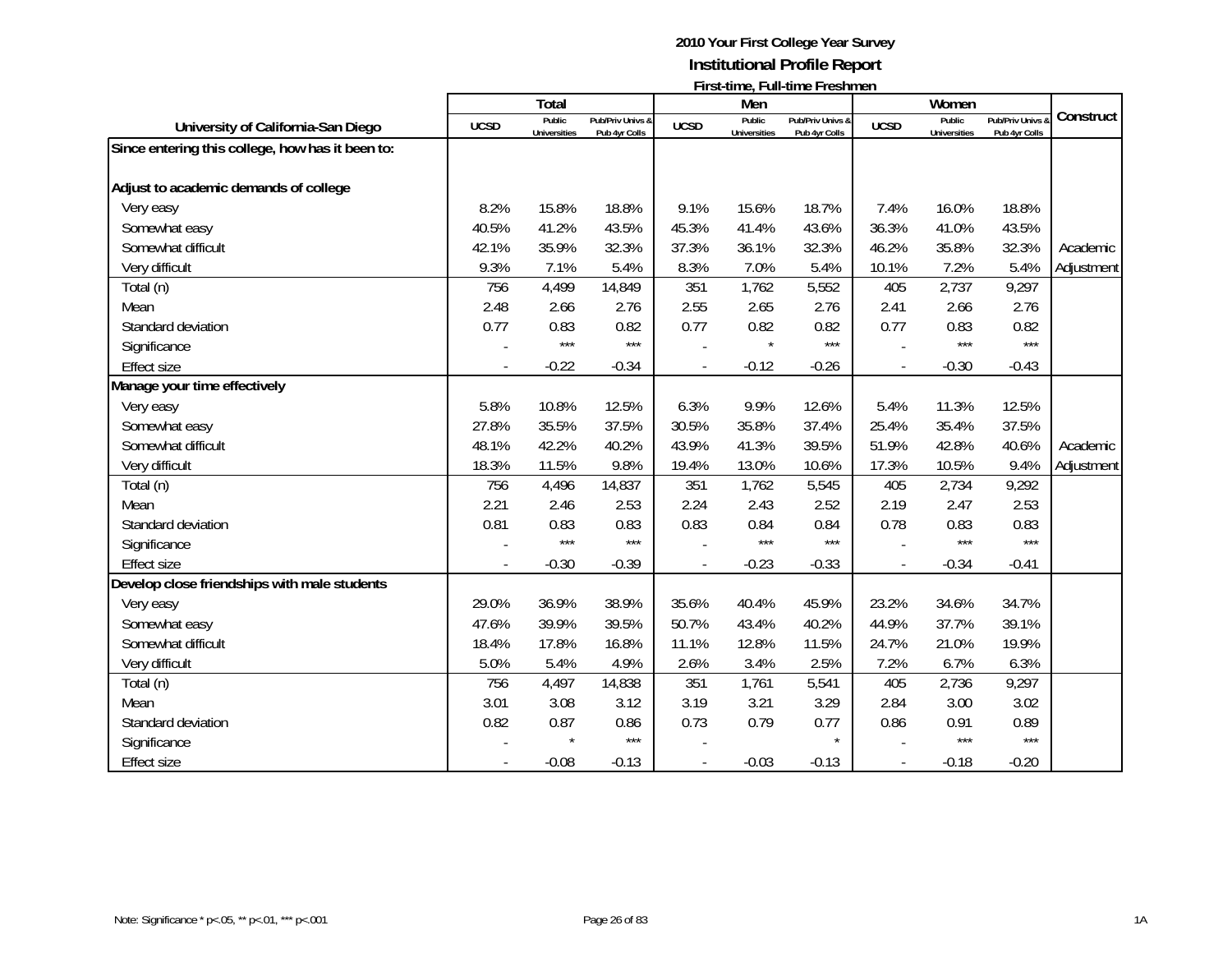|                                                        |             | <b>Total</b>                  |                                   |             | Men                           | $\cdots$                          |                | Women                         |                                 |           |
|--------------------------------------------------------|-------------|-------------------------------|-----------------------------------|-------------|-------------------------------|-----------------------------------|----------------|-------------------------------|---------------------------------|-----------|
| University of California-San Diego                     | <b>UCSD</b> | Public<br><b>Universities</b> | Pub/Priv Univs &<br>Pub 4yr Colls | <b>UCSD</b> | Public<br><b>Universities</b> | Pub/Priv Univs &<br>Pub 4yr Colls | <b>UCSD</b>    | Public<br><b>Universities</b> | Pub/Priv Univs<br>Pub 4yr Colls | Construct |
| Since entering this college, how has it been to:       |             |                               |                                   |             |                               |                                   |                |                               |                                 |           |
| Develop close friendships with female students         |             |                               |                                   |             |                               |                                   |                |                               |                                 |           |
|                                                        | 26.6%       | 35.0%                         |                                   |             | 29.0%                         |                                   |                |                               |                                 |           |
| Very easy                                              | 48.5%       |                               | 39.6%                             | 25.9%       |                               | 35.6%                             | 27.2%          | 38.8%                         | 42.1%                           |           |
| Somewhat easy                                          |             | 41.7%                         | 41.5%                             | 46.4%       | 42.9%                         | 41.9%                             | 50.4%          | 41.0%                         | 41.2%                           |           |
| Somewhat difficult                                     | 18.1%       | 17.8%                         | 15.1%                             | 19.9%       | 20.7%                         | 17.2%                             | 16.5%          | 16.0%                         | 13.9%                           |           |
| Very difficult                                         | 6.7%        | 5.5%                          | 3.8%                              | 7.7%        | 7.4%                          | 5.3%                              | 5.9%           | 4.2%                          | 2.8%                            |           |
| Total (n)                                              | 756         | 4,496                         | 14,839                            | 351         | 1,761                         | 5,541                             | 405            | 2,735                         | 9,298                           |           |
| Mean                                                   | 2.95        | 3.06                          | 3.17                              | 2.91        | 2.93                          | 3.08                              | 2.99           | 3.14                          | 3.22                            |           |
| Standard deviation                                     | 0.85        | 0.86<br>$\star\star$          | 0.82<br>$***$                     | 0.87        | 0.89                          | 0.86<br>***                       | 0.82           | 0.83<br>$***$                 | 0.79<br>$***$                   |           |
| Significance                                           |             |                               |                                   |             |                               |                                   |                |                               |                                 |           |
| <b>Effect size</b>                                     |             | $-0.13$                       | $-0.27$                           |             | $-0.02$                       | $-0.20$                           | $\blacksquare$ | $-0.18$                       | $-0.29$                         |           |
| Develop close friendships with students of a different |             |                               |                                   |             |                               |                                   |                |                               |                                 |           |
| racial/ethnic group                                    |             |                               |                                   |             |                               |                                   |                |                               |                                 |           |
| Very easy                                              | 33.6%       | 31.6%                         | 35.1%                             | 35.8%       | 31.8%                         | 36.1%                             | 31.6%          | 31.5%                         | 34.5%                           |           |
| Somewhat easy                                          | 48.9%       | 44.6%                         | 43.3%                             | 48.1%       | 45.4%                         | 43.7%                             | 49.6%          | 44.2%                         | 43.1%                           |           |
| Somewhat difficult                                     | 14.7%       | 18.8%                         | 17.2%                             | 13.5%       | 17.5%                         | 15.8%                             | 15.8%          | 19.6%                         | 18.1%                           |           |
| Very difficult                                         | 2.8%        | 5.0%                          | 4.3%                              | 2.6%        | 5.3%                          | 4.4%                              | 3.0%           | 4.8%                          | 4.2%                            |           |
| Total (n)                                              | 754         | 4,491                         | 14,829                            | 349         | 1,755                         | 5,531                             | 405            | 2,736                         | 9,298                           |           |
| Mean                                                   | 3.13        | 3.03                          | 3.09                              | 3.17        | 3.04                          | 3.12                              | 3.10           | 3.02                          | 3.08                            |           |
| Standard deviation                                     | 0.76        | 0.84                          | 0.83                              | 0.75        | 0.84                          | 0.82                              | 0.76           | 0.84                          | 0.83                            |           |
| Significance                                           |             | $\star\star$                  |                                   |             | $\star\star$                  |                                   |                |                               |                                 |           |
| <b>Effect size</b>                                     |             | 0.12                          | 0.05                              |             | 0.15                          | 0.06                              | ÷,             | 0.10                          | 0.02                            |           |
| Utilize campus services available to students          |             |                               |                                   |             |                               |                                   |                |                               |                                 |           |
| Very easy                                              | 20.8%       | 29.2%                         | 31.4%                             | 20.8%       | 28.3%                         | 29.3%                             | 20.7%          | 29.8%                         | 32.6%                           |           |
| Somewhat easy                                          | 60.7%       | 56.5%                         | 55.8%                             | 59.5%       | 56.4%                         | 56.3%                             | 61.7%          | 56.5%                         | 55.5%                           |           |
| Somewhat difficult                                     | 17.7%       | 13.1%                         | 11.7%                             | 18.5%       | 13.6%                         | 12.9%                             | 17.0%          | 12.7%                         | 11.0%                           |           |
| Very difficult                                         | 0.8%        | 1.2%                          | 1.1%                              | 1.1%        | 1.6%                          | 1.4%                              | 0.5%           | 1.0%                          | 0.9%                            |           |
| Total (n)                                              | 756         | 4,495                         | 14,842                            | 351         | 1,761                         | 5,543                             | 405            | 2,734                         | 9,299                           |           |
| Mean                                                   | 3.01        | 3.14                          | 3.18                              | 3.00        | 3.12                          | 3.14                              | 3.03           | 3.15                          | 3.20                            |           |
| Standard deviation                                     | 0.65        | 0.67                          | 0.67                              | 0.66        | 0.69                          | 0.68                              | 0.63           | 0.66                          | 0.66                            |           |
| Significance                                           |             | $***$                         | $***$                             |             | $\star\star$                  | $***$                             |                | $***$                         | $***$                           |           |
| <b>Effect size</b>                                     |             | $-0.19$                       | $-0.25$                           |             | $-0.17$                       | $-0.21$                           |                | $-0.18$                       | $-0.26$                         |           |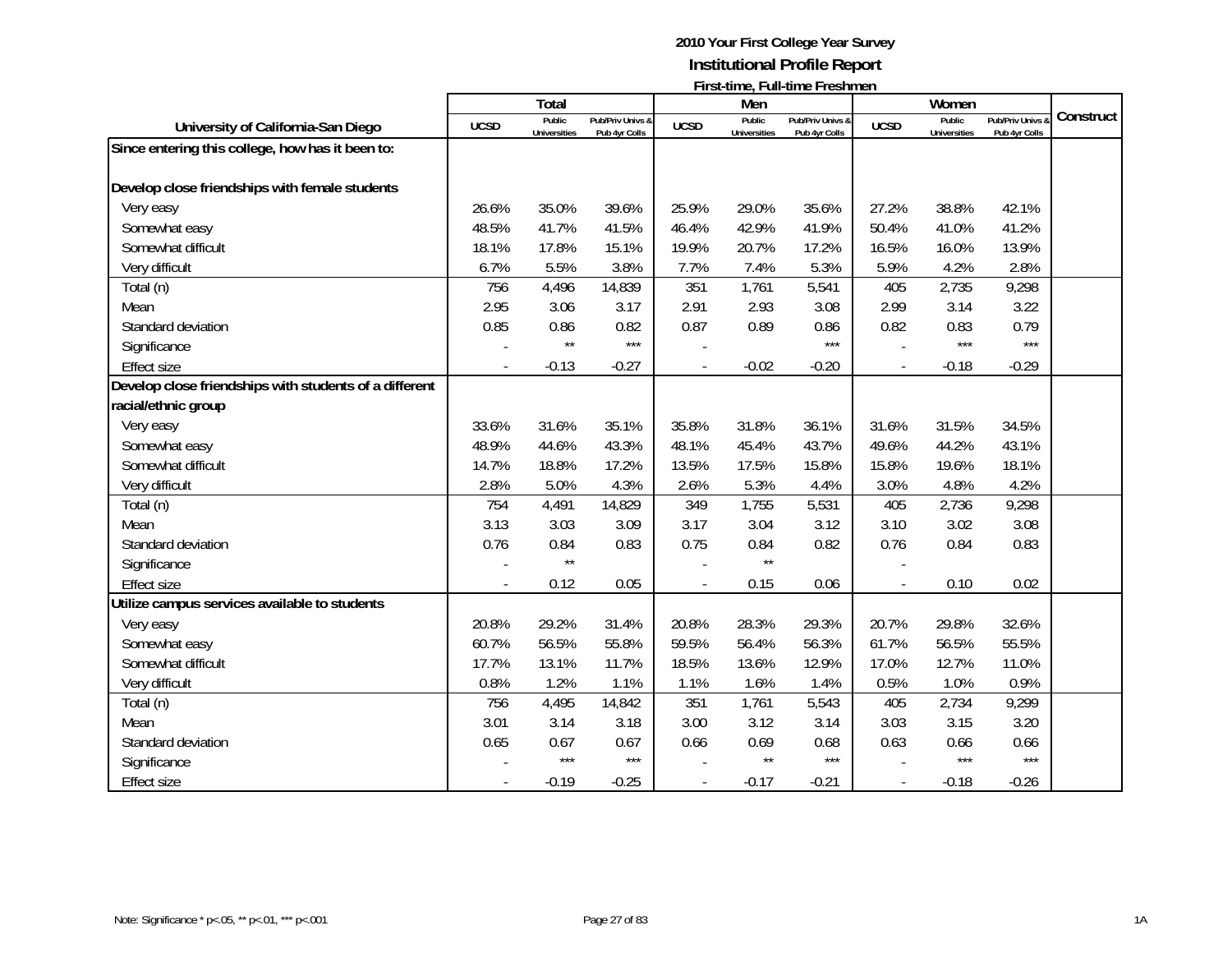|                                                  |             | Total                         |                                   |                | Men                           |                                   |                          | Women                         |                                 |             |
|--------------------------------------------------|-------------|-------------------------------|-----------------------------------|----------------|-------------------------------|-----------------------------------|--------------------------|-------------------------------|---------------------------------|-------------|
| University of California-San Diego               | <b>UCSD</b> | Public<br><b>Universities</b> | Pub/Priv Univs &<br>Pub 4yr Colls | <b>UCSD</b>    | Public<br><b>Universities</b> | Pub/Priv Univs &<br>Pub 4yr Colls | <b>UCSD</b>              | Public<br><b>Universities</b> | Pub/Priv Univs<br>Pub 4yr Colls | Construct   |
| Rate yourself on each of the following traits as |             |                               |                                   |                |                               |                                   |                          |                               |                                 |             |
| compared with the average person your age.       |             |                               |                                   |                |                               |                                   |                          |                               |                                 |             |
|                                                  |             |                               |                                   |                |                               |                                   |                          |                               |                                 |             |
| Ability to see the world from someone else's     |             |                               |                                   |                |                               |                                   |                          |                               |                                 |             |
| perspective                                      |             |                               |                                   |                |                               |                                   |                          |                               |                                 |             |
| Highest 10%                                      | 24.9%       | 24.6%                         | 23.4%                             | 25.9%          | 27.0%                         | 25.9%                             | 24.0%                    | 23.1%                         | 21.9%                           |             |
| Above average                                    | 49.9%       | 48.2%                         | 48.0%                             | 50.4%          | 47.7%                         | 46.6%                             | 49.4%                    | 48.6%                         | 48.8%                           |             |
| Average                                          | 23.0%       | 25.4%                         | 26.8%                             | 21.9%          | 23.2%                         | 25.1%                             | 24.0%                    | 26.9%                         | 27.9%                           |             |
| Below average                                    | 2.0%        | 1.6%                          | 1.6%                              | 1.7%           | 1.9%                          | 2.1%                              | 2.2%                     | 1.4%                          | 1.3%                            | Pluralistic |
| Lowest 10%                                       | 0.3%        | 0.2%                          | 0.1%                              | 0.0%           | 0.2%                          | 0.3%                              | 0.5%                     | 0.1%                          | 0.1%                            | Orientation |
| Total (n)                                        | 756         | 4,499                         | 14,845                            | 351            | 1,762                         | 5,546                             | 405                      | 2,737                         | 9,299                           |             |
| Mean                                             | 3.97        | 3.95                          | 3.93                              | 4.01           | 3.99                          | 3.96                              | 3.94                     | 3.93                          | 3.91                            |             |
| Standard deviation                               | 0.76        | 0.76                          | 0.76                              | 0.74           | 0.77                          | 0.79                              | 0.78                     | 0.75                          | 0.74                            |             |
| Significance                                     |             |                               |                                   |                |                               |                                   |                          |                               |                                 |             |
| <b>Effect size</b>                               |             | 0.03                          | 0.05                              | $\overline{a}$ | 0.03                          | 0.06                              | $\overline{\phantom{a}}$ | 0.01                          | 0.04                            |             |
| Tolerance of others with different beliefs       |             |                               |                                   |                |                               |                                   |                          |                               |                                 |             |
| Highest 10%                                      | 32.8%       | 31.2%                         | 29.6%                             | 34.5%          | 32.7%                         | 31.7%                             | 31.4%                    | 30.2%                         | 28.3%                           |             |
| Above average                                    | 45.6%       | 45.5%                         | 45.4%                             | 43.3%          | 43.2%                         | 43.1%                             | 47.7%                    | 47.0%                         | 46.9%                           |             |
| Average                                          | 20.2%       | 20.7%                         | 22.5%                             | 20.5%          | 20.6%                         | 21.8%                             | 20.0%                    | 20.8%                         | 23.0%                           |             |
| Below average                                    | 0.8%        | 2.2%                          | 2.2%                              | 1.1%           | 2.7%                          | 2.9%                              | 0.5%                     | 1.9%                          | 1.7%                            | Pluralistic |
| Lowest 10%                                       | 0.5%        | 0.4%                          | 0.3%                              | 0.6%           | 0.8%                          | 0.6%                              | 0.5%                     | 0.1%                          | 0.2%                            | Orientation |
| Total (n)                                        | 756         | 4,498                         | 14,842                            | 351            | 1,762                         | 5,545                             | 405                      | 2,736                         | 9,297                           |             |
| Mean                                             | 4.09        | 4.05                          | 4.02                              | 4.10           | 4.04                          | 4.02                              | 4.09                     | 4.05                          | 4.01                            |             |
| Standard deviation                               | 0.78        | 0.80                          | 0.80                              | 0.80           | 0.84                          | 0.84                              | 0.76                     | 0.77                          | 0.77                            |             |
| Significance                                     |             |                               | $\star$                           |                |                               |                                   |                          |                               |                                 |             |
| <b>Effect size</b>                               |             | 0.05                          | 0.09                              |                | 0.07                          | 0.10                              |                          | 0.05                          | 0.10                            |             |
| Openness to having my own views challenged       |             |                               |                                   |                |                               |                                   |                          |                               |                                 |             |
| Highest 10%                                      | 20.9%       | 20.6%                         | 19.6%                             | 22.8%          | 24.2%                         | 24.1%                             | 19.3%                    | 18.3%                         | 17.0%                           |             |
| Above average                                    | 40.6%       | 41.4%                         | 41.3%                             | 41.3%          | 40.2%                         | 40.1%                             | 40.0%                    | 42.3%                         | 42.0%                           |             |
| Average                                          | 32.3%       | 32.2%                         | 33.3%                             | 29.9%          | 30.0%                         | 29.8%                             | 34.3%                    | 33.6%                         | 35.3%                           |             |
| Below average                                    | 5.4%        | 5.2%                          | 5.1%                              | 5.1%           | 4.9%                          | 5.1%                              | 5.7%                     | 5.4%                          | 5.2%                            | Pluralistic |
| Lowest 10%                                       | 0.8%        | 0.6%                          | 0.7%                              | 0.9%           | 0.7%                          | 0.9%                              | 0.7%                     | 0.5%                          | 0.5%                            | Orientation |
| Total (n)                                        | 756         | 4,497                         | 14,835                            | 351            | 1,761                         | 5,542                             | 405                      | 2,736                         | 9,293                           |             |
| Mean                                             | 3.75        | 3.76                          | 3.74                              | 3.80           | 3.82                          | 3.81                              | 3.71                     | 3.72                          | 3.70                            |             |
| Standard deviation                               | 0.87        | 0.86                          | 0.85                              | 0.88           | 0.88                          | 0.89                              | 0.87                     | 0.84                          | 0.83                            |             |
| Significance                                     |             |                               |                                   |                |                               |                                   |                          |                               |                                 |             |
| <b>Effect size</b>                               |             | $-0.01$                       | 0.01                              |                | $-0.02$                       | $-0.01$                           | $\overline{\phantom{a}}$ | $-0.01$                       | 0.01                            |             |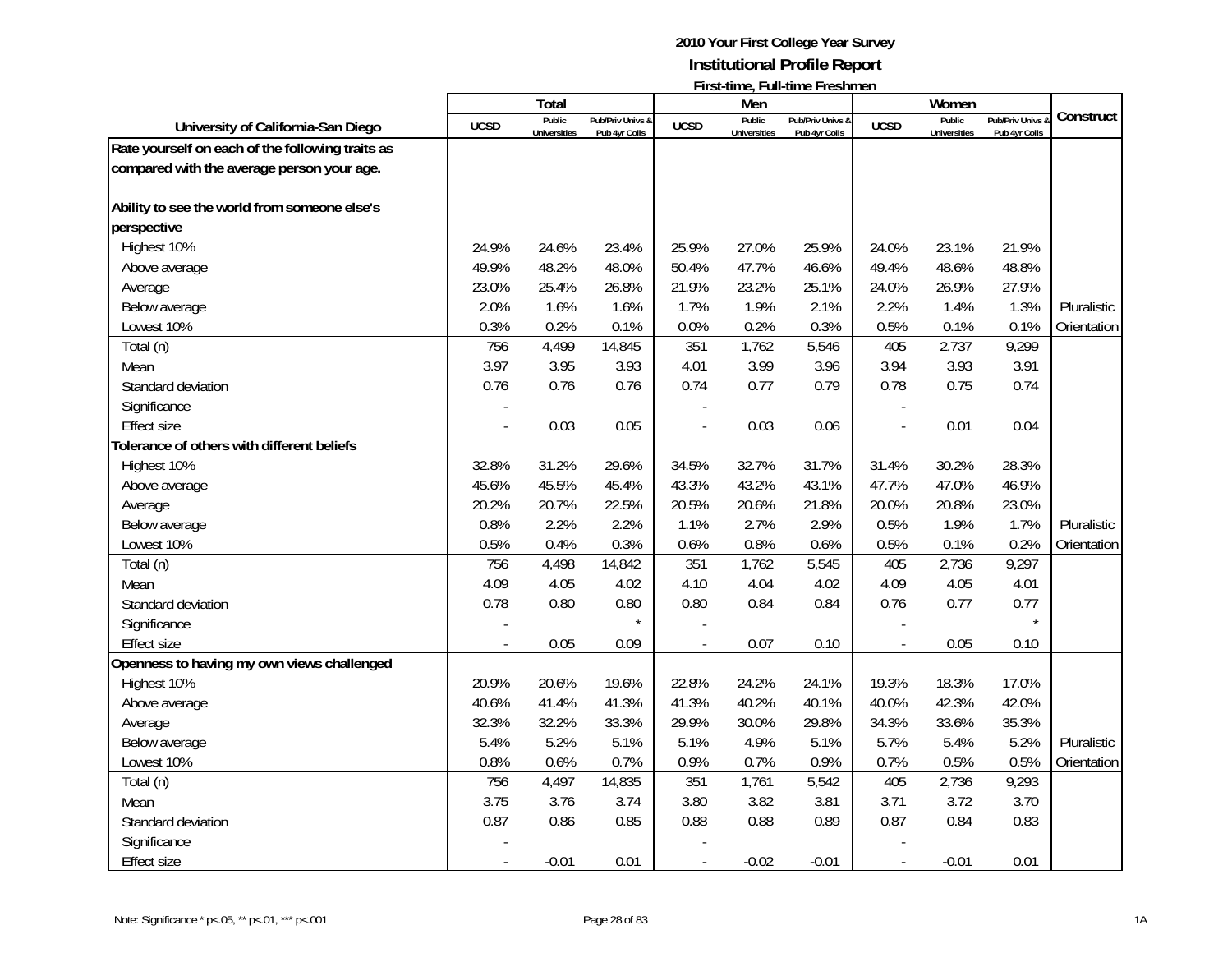|                                                       | $\overline{1}$ ii st-unic, I un-unic Ficsilincii |                               |                                   |             |                               |                                   |                |                               |                                   |             |
|-------------------------------------------------------|--------------------------------------------------|-------------------------------|-----------------------------------|-------------|-------------------------------|-----------------------------------|----------------|-------------------------------|-----------------------------------|-------------|
|                                                       |                                                  | <b>Total</b>                  |                                   |             | Men                           |                                   |                | Women                         |                                   |             |
| University of California-San Diego                    | <b>UCSD</b>                                      | Public<br><b>Universities</b> | Pub/Priv Univs &<br>Pub 4yr Colls | <b>UCSD</b> | Public<br><b>Universities</b> | Pub/Priv Univs &<br>Pub 4yr Colls | <b>UCSD</b>    | Public<br><b>Universities</b> | Pub/Priv Univs &<br>Pub 4yr Colls | Construct   |
| Rate yourself on each of the following traits as      |                                                  |                               |                                   |             |                               |                                   |                |                               |                                   |             |
| compared with the average person your age.            |                                                  |                               |                                   |             |                               |                                   |                |                               |                                   |             |
| Ability to discuss and negotiate controversial issues | 21.7%                                            | 22.8%                         | 21.8%                             | 25.4%       | 28.3%                         | 28.7%                             | 18.5%          | 19.2%                         | 17.7%                             |             |
| Above average                                         | 39.9%                                            | 41.1%                         | 41.5%                             | 41.3%       | 43.0%                         | 42.8%                             | 38.8%          | 40.0%                         | 40.7%                             |             |
| Average                                               | 31.3%                                            | 30.5%                         | 31.6%                             | 29.3%       | 25.2%                         | 25.2%                             | 33.1%          | 33.9%                         | 35.4%                             |             |
| Below average                                         | 6.3%                                             | 5.3%                          | 4.8%                              | 4.0%        | 3.5%                          | 3.1%                              | 8.4%           | 6.5%                          | 5.8%                              | Pluralistic |
| Lowest 10%                                            | 0.7%                                             | 0.3%                          | 0.4%                              | 0.0%        | 0.1%                          | 0.2%                              | 1.2%           | 0.5%                          | 0.5%                              | Orientation |
| Total (n)                                             | 756                                              | 4,499                         | 14,844                            | 351         | 1,762                         | 5,546                             | 405            | 2,737                         | 9,298                             |             |
| Mean                                                  | 3.76                                             | 3.81                          | 3.80                              | 3.88        | 3.96                          | 3.97                              | 3.65           | 3.71                          | 3.69                              |             |
| Standard deviation                                    | 0.89                                             | 0.86                          | 0.85                              | 0.83        | 0.82                          | 0.82                              | 0.92           | 0.87                          | 0.84                              |             |
| Significance                                          |                                                  |                               |                                   |             |                               |                                   |                |                               |                                   |             |
| <b>Effect size</b>                                    |                                                  | $-0.06$                       | $-0.05$                           |             | $-0.10$                       | $-0.11$                           | $\overline{a}$ | $-0.07$                       | $-0.05$                           |             |
| Ability to work cooperatively with diverse people     |                                                  |                               |                                   |             |                               |                                   |                |                               |                                   |             |
| Highest 10%                                           | 27.5%                                            | 28.7%                         | 28.2%                             | 29.3%       | 29.9%                         | 30.2%                             | 25.9%          | 27.9%                         | 27.0%                             |             |
| Above average                                         | 48.5%                                            | 48.6%                         | 48.0%                             | 49.3%       | 47.4%                         | 46.7%                             | 47.9%          | 49.4%                         | 48.7%                             |             |
| Average                                               | 22.9%                                            | 21.6%                         | 22.6%                             | 20.5%       | 21.1%                         | 21.4%                             | 24.9%          | 21.9%                         | 23.3%                             |             |
| Below average                                         | 0.7%                                             | 1.0%                          | 1.0%                              | 0.6%        | 1.4%                          | 1.3%                              | 0.7%           | 0.7%                          | 0.9%                              | Pluralistic |
| Lowest 10%                                            | 0.4%                                             | 0.2%                          | 0.2%                              | 0.3%        | 0.3%                          | 0.4%                              | 0.5%           | 0.1%                          | 0.1%                              | Orientation |
| Total (n)                                             | 756                                              | 4,499                         | 14,840                            | 351         | 1,762                         | 5,542                             | 405            | 2,737                         | 9,298                             |             |
| Mean                                                  | 4.02                                             | 4.05                          | 4.03                              | 4.07        | 4.05                          | 4.05                              | 3.98           | 4.04                          | 4.02                              |             |
| Standard deviation                                    | 0.75                                             | 0.75                          | 0.75                              | 0.74        | 0.77                          | 0.77                              | 0.76           | 0.73                          | 0.74                              |             |
| Significance                                          |                                                  |                               |                                   |             |                               |                                   |                |                               |                                   |             |
| <b>Effect size</b>                                    |                                                  | $-0.04$                       | $-0.01$                           |             | 0.03                          | 0.03                              |                | $-0.08$                       | $-0.05$                           |             |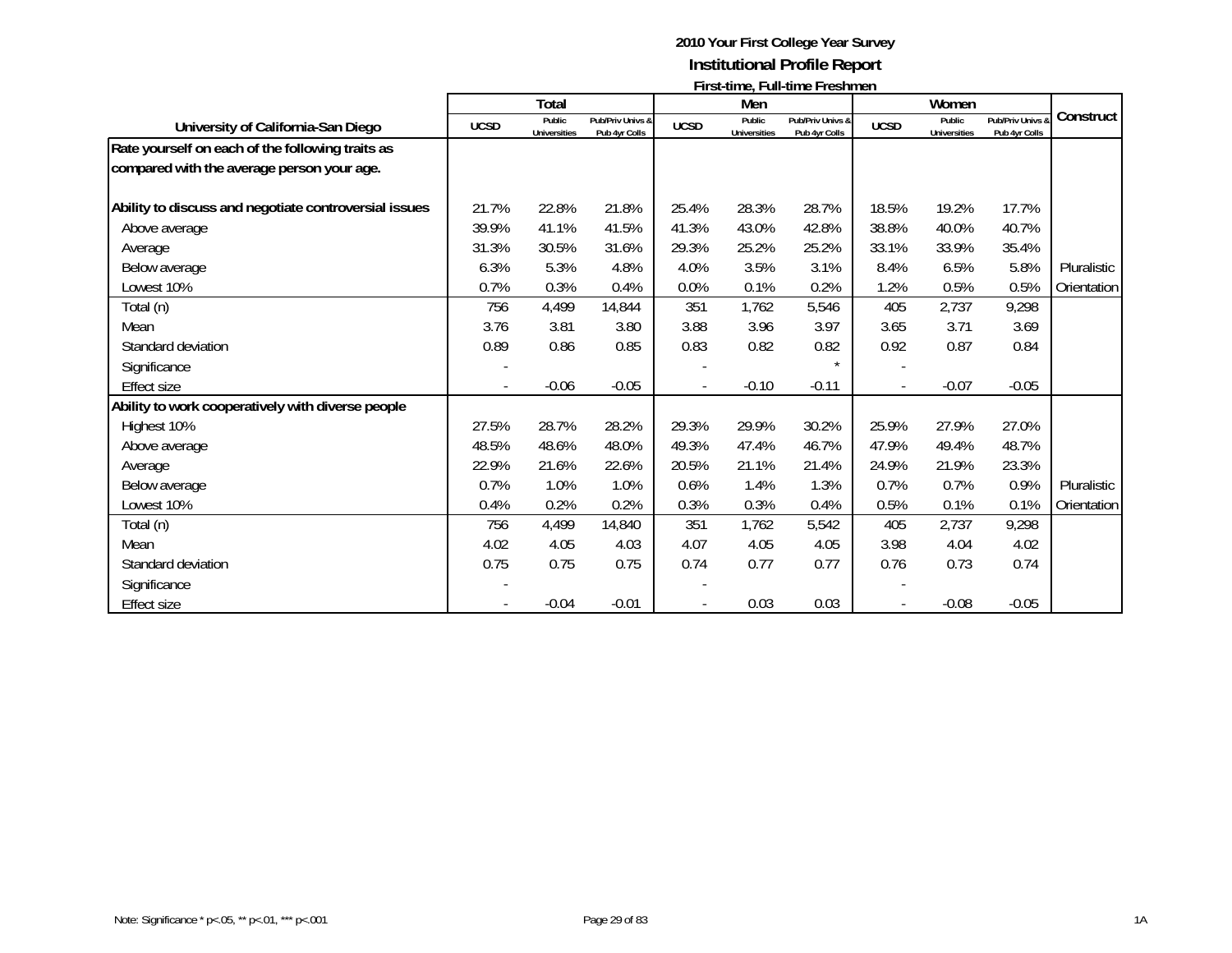|                                                  |                | Total               |                   |                | Men                 | $\mathbf{1}$ ii st-time, i un-time i resument |                          | Women               |                  |           |
|--------------------------------------------------|----------------|---------------------|-------------------|----------------|---------------------|-----------------------------------------------|--------------------------|---------------------|------------------|-----------|
|                                                  | <b>UCSD</b>    | Public              | Pub/Priv Univs &  |                | Public              | Pub/Priv Univs &                              |                          | Public              | Pub/Priv Univs & | Construct |
| University of California-San Diego               |                | <b>Universities</b> | Pub 4yr Colls     | <b>UCSD</b>    | <b>Universities</b> | Pub 4yr Colls                                 | <b>UCSD</b>              | <b>Universities</b> | Pub 4yr Colls    |           |
| Since entering this college, how often have you: |                |                     |                   |                |                     |                                               |                          |                     |                  |           |
| Attended a religious service                     |                |                     |                   |                |                     |                                               |                          |                     |                  |           |
| Frequently                                       | 18.0%          | 22.3%               | 23.8%             | 17.7%          | 20.4%               | 20.9%                                         | 18.3%                    | 23.6%               | 25.5%            |           |
| Occasionally                                     | 22.8%          | 26.2%               | 30.6%             | 25.1%          | 25.6%               | 30.8%                                         | 20.7%                    | 26.5%               | 30.4%            |           |
| Not at all                                       | 59.3%          | 51.5%               | 45.6%             | 57.3%          | 54.0%               | 48.3%                                         | 61.0%                    | 49.9%               | 44.0%            |           |
| Total (n)                                        | 756            | 4,500               | 14,845            | 351            | 1,762               | 5,544                                         | 405                      | 2,738               | 9,301            |           |
| Mean                                             | 1.59           | 1.71                | 1.78              | 1.60           | 1.66                | 1.73                                          | 1.57                     | 1.74                | 1.82             |           |
| Standard deviation                               | 0.78           | 0.81                | 0.80              | 0.77           | 0.79                | 0.79                                          | 0.78                     | 0.82                | 0.81             |           |
| Significance                                     |                | $***$               | $***$             |                |                     | $\star\star$                                  |                          | $***$               | $***$            |           |
| <b>Effect size</b>                               | $\overline{a}$ | $-0.15$             | $-0.24$           | $\overline{a}$ | $-0.08$             | $-0.16$                                       | $\blacksquare$           | $-0.21$             | $-0.31$          |           |
| Been bored in class                              |                |                     |                   |                |                     |                                               |                          |                     |                  |           |
| Frequently                                       | 48.1%          | 42.9%               | 42.2%             | 49.6%          | 41.9%               | 42.3%                                         | 46.9%                    | 43.6%               | 42.2%            |           |
| Occasionally                                     | 48.8%          | 54.9%               | 55.4%             | 46.4%          | 54.9%               | 54.6%                                         | 50.9%                    | 55.0%               | 55.9%            |           |
| Not at all                                       | 3.0%           | 2.1%                | 2.4%              | 4.0%           | 3.2%                | 3.1%                                          | 2.2%                     | 1.5%                | 1.9%             |           |
| Total (n)                                        | 756            | 4,499               | 14,828            | 351            | 1,762               | 5,539                                         | 405                      | 2,737               | 9,289            |           |
| Mean                                             | 2.45           | 2.41                | 2.40              | 2.46           | 2.39                | 2.39                                          | 2.45                     | 2.42                | 2.40             |           |
| Standard deviation                               | 0.56           | 0.53                | 0.54              | 0.57           | 0.55                | 0.55                                          | 0.54                     | 0.52                | 0.53             |           |
|                                                  |                |                     |                   |                |                     | $\star$                                       |                          |                     |                  |           |
| Significance                                     |                |                     |                   |                |                     |                                               |                          | 0.06                |                  |           |
| <b>Effect size</b>                               |                | 0.08                | 0.09              | $\mathbf{r}$   | 0.13                | 0.13                                          | $\overline{\phantom{a}}$ |                     | 0.09             |           |
| Demonstrated for/against a cause                 | 6.2%           | 7.0%                | 7.9%              | 7.1%           | 6.9%                | 8.0%                                          | 5.4%                     | 7.1%                | 7.8%             |           |
| Frequently                                       |                |                     |                   |                |                     |                                               |                          |                     |                  |           |
| Occasionally                                     | 38.9%          | 37.2%               | 40.0%             | 35.0%          | 32.9%               | 37.2%                                         | 42.2%                    | 40.0%               | 41.8%            |           |
| Not at all                                       | 54.9%          | 55.8%               | 52.1%             | 57.8%          | 60.2%               | 54.9%                                         | 52.3%                    | 53.0%               | 50.4%            |           |
| Total (n)                                        | 756            | 4,499               | 14,838            | 351            | 1,762               | 5,542                                         | 405                      | 2,737               | 9,296            |           |
| Mean                                             | 1.51           | 1.51                | 1.56              | 1.49           | 1.47                | 1.53                                          | 1.53                     | 1.54                | 1.57             |           |
| Standard deviation                               | 0.61           | 0.62                | 0.64              | 0.63           | 0.62                | 0.64                                          | 0.60                     | 0.62                | 0.63             |           |
| Significance                                     |                |                     |                   |                |                     |                                               |                          |                     |                  |           |
| <b>Effect size</b>                               |                | 0.00                | $-0.08$           | $\overline{a}$ | 0.03                | $-0.06$                                       | $\overline{a}$           | $-0.02$             | $-0.06$          |           |
| Tutored another student                          |                |                     |                   |                |                     |                                               |                          |                     |                  |           |
| Frequently                                       | 9.0%           | 7.7%                | 7.4%              | 10.3%          | 10.2%               | 9.0%                                          | 7.9%                     | 6.1%                | 6.4%             |           |
| Occasionally                                     | 48.3%          | 42.3%               | 40.5%             | 53.3%          | 48.2%               | 45.4%                                         | 44.0%                    | 38.4%               | 37.6%            |           |
| Not at all                                       | 42.7%          | 50.1%               | 52.2%             | 36.5%          | 41.6%               | 45.7%                                         | 48.1%                    | 55.5%               | 56.0%            |           |
| Total (n)                                        | 756            | 4,496               | 14,829            | 351            | 1,760               | 5,539                                         | 405                      | 2,736               | 9,290            |           |
| Mean                                             | 1.66           | 1.58                | 1.55              | 1.74           | 1.69                | 1.63                                          | 1.60                     | 1.51                | 1.50             |           |
| Standard deviation                               | 0.64           | 0.63                | 0.63              | 0.63           | 0.65                | 0.64                                          | 0.63                     | 0.61                | 0.61             |           |
| Significance                                     |                | $\star\star$        | $\star\star\star$ |                |                     | $\star\star$                                  |                          | $\star\star$        | $\star\star$     |           |
| <b>Effect size</b>                               | $\overline{a}$ | 0.13                | 0.17              | $\overline{a}$ | 0.08                | 0.17                                          | $\overline{\phantom{a}}$ | 0.15                | 0.16             |           |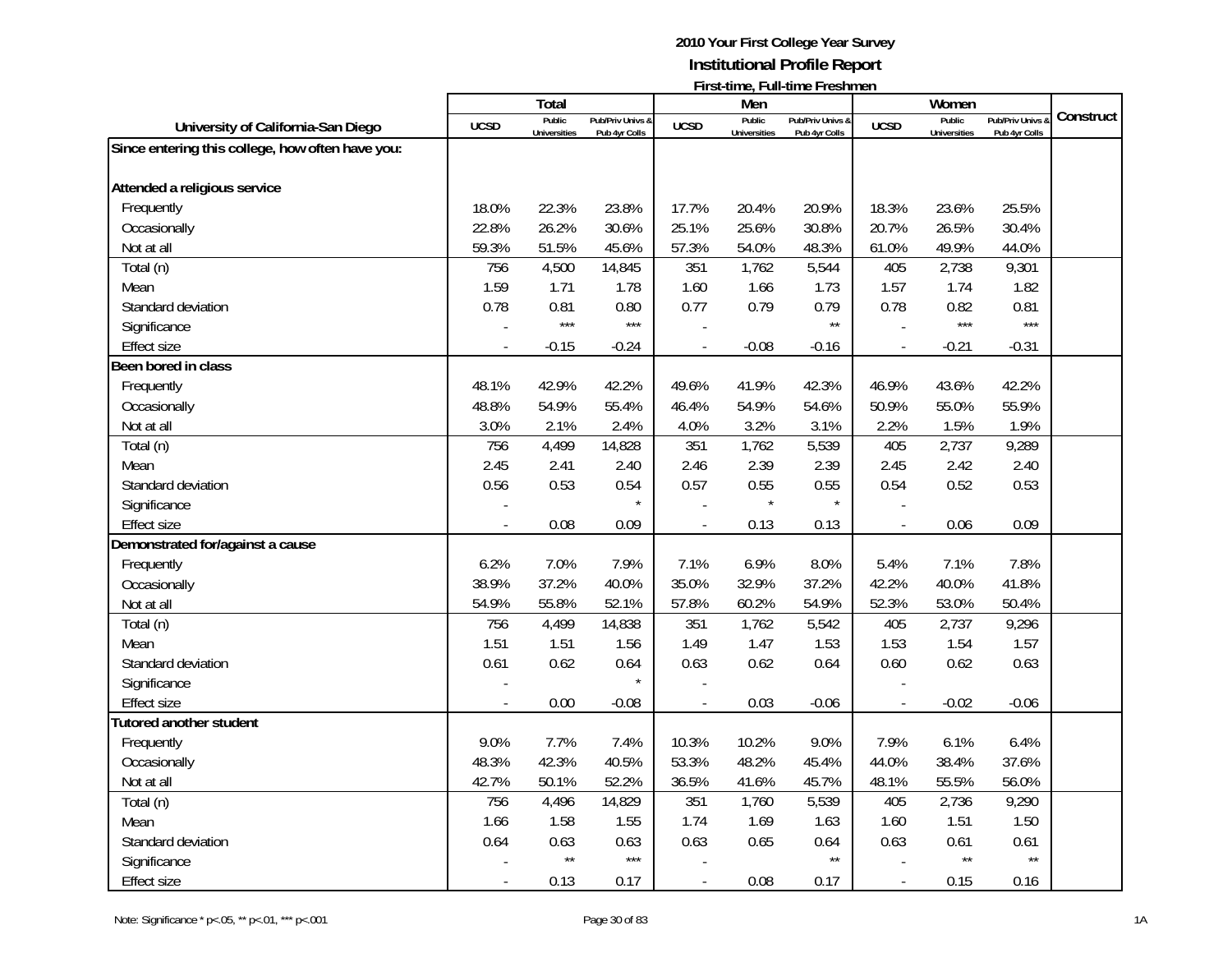| Total<br>Women<br>Men<br>Construct<br>Public<br>Public<br>Public<br>Pub/Priv Univs &<br>Pub/Priv Univs &<br>Pub/Priv Univs &<br><b>UCSD</b><br><b>UCSD</b><br><b>UCSD</b><br>University of California-San Diego<br><b>Universities</b><br>Pub 4yr Colls<br><b>Universities</b><br>Pub 4yr Colls<br><b>Universities</b><br>Pub 4yr Colls<br>Since entering this college, how often have you:<br>Studied with other students<br>Frequently<br>33.2%<br>31.9%<br>30.4%<br>34.3%<br>28.8%<br>33.1%<br>32.9%<br>33.3%<br>35.1%<br>58.9%<br>63.0%<br>60.7%<br>61.8%<br>58.1%<br>58.0%<br>58.5%<br>59.4%<br>57.8%<br>Occasionally<br>7.8%<br>7.9%<br>7.6%<br>8.3%<br>8.9%<br>8.5%<br>7.3%<br>7.1%<br>Not at all<br>7.4%<br>9,297<br>756<br>4,499<br>351<br>5,539<br>405<br>2,737<br>Total (n)<br>14,836<br>1,762 |
|-----------------------------------------------------------------------------------------------------------------------------------------------------------------------------------------------------------------------------------------------------------------------------------------------------------------------------------------------------------------------------------------------------------------------------------------------------------------------------------------------------------------------------------------------------------------------------------------------------------------------------------------------------------------------------------------------------------------------------------------------------------------------------------------------------------|
|                                                                                                                                                                                                                                                                                                                                                                                                                                                                                                                                                                                                                                                                                                                                                                                                           |
|                                                                                                                                                                                                                                                                                                                                                                                                                                                                                                                                                                                                                                                                                                                                                                                                           |
|                                                                                                                                                                                                                                                                                                                                                                                                                                                                                                                                                                                                                                                                                                                                                                                                           |
|                                                                                                                                                                                                                                                                                                                                                                                                                                                                                                                                                                                                                                                                                                                                                                                                           |
|                                                                                                                                                                                                                                                                                                                                                                                                                                                                                                                                                                                                                                                                                                                                                                                                           |
|                                                                                                                                                                                                                                                                                                                                                                                                                                                                                                                                                                                                                                                                                                                                                                                                           |
|                                                                                                                                                                                                                                                                                                                                                                                                                                                                                                                                                                                                                                                                                                                                                                                                           |
|                                                                                                                                                                                                                                                                                                                                                                                                                                                                                                                                                                                                                                                                                                                                                                                                           |
|                                                                                                                                                                                                                                                                                                                                                                                                                                                                                                                                                                                                                                                                                                                                                                                                           |
| 2.23<br>2.25<br>2.27<br>2.21<br>2.24<br>2.24<br>2.24<br>2.26<br>2.28<br>Mean                                                                                                                                                                                                                                                                                                                                                                                                                                                                                                                                                                                                                                                                                                                              |
| 0.57<br>0.58<br>0.59<br>0.59<br>0.60<br>0.60<br>0.58<br>0.58<br>0.59<br>Standard deviation                                                                                                                                                                                                                                                                                                                                                                                                                                                                                                                                                                                                                                                                                                                |
| Significance                                                                                                                                                                                                                                                                                                                                                                                                                                                                                                                                                                                                                                                                                                                                                                                              |
| $-0.05$<br>$-0.03$<br>$-0.07$<br>$-0.05$<br>$-0.03$<br>$-0.07$<br><b>Effect size</b><br>$\overline{a}$<br>$\overline{\phantom{a}}$<br>$\overline{\phantom{a}}$                                                                                                                                                                                                                                                                                                                                                                                                                                                                                                                                                                                                                                            |
| Been a guest in a professor's home                                                                                                                                                                                                                                                                                                                                                                                                                                                                                                                                                                                                                                                                                                                                                                        |
| 1.9%<br>0.5%<br>0.8%<br>Frequently<br>0.4%<br>0.6%<br>1.3%<br>0.3%<br>0.7%<br>0.6%                                                                                                                                                                                                                                                                                                                                                                                                                                                                                                                                                                                                                                                                                                                        |
| 6.5%<br>6.8%<br>2.7%<br>9.5%<br>Occasionally<br>4.6%<br>10.9%<br>7.0%<br>13.4%<br>6.1%                                                                                                                                                                                                                                                                                                                                                                                                                                                                                                                                                                                                                                                                                                                    |
| 92.9%<br>92.9%<br>Not at all<br>95.0%<br>87.8%<br>92.3%<br>84.7%<br>96.8%<br>93.3%<br>89.6%                                                                                                                                                                                                                                                                                                                                                                                                                                                                                                                                                                                                                                                                                                               |
| 351<br>9,297<br>Total (n)<br>756<br>4,500<br>14,836<br>1,762<br>5,539<br>405<br>2,738                                                                                                                                                                                                                                                                                                                                                                                                                                                                                                                                                                                                                                                                                                                     |
| 1.05<br>1.07<br>1.08<br>1.07<br>1.08<br>1.13<br>1.17<br>1.04<br>1.11<br>Mean                                                                                                                                                                                                                                                                                                                                                                                                                                                                                                                                                                                                                                                                                                                              |
| 0.27<br>Standard deviation<br>0.24<br>0.29<br>0.38<br>0.30<br>0.43<br>0.21<br>0.28<br>0.34                                                                                                                                                                                                                                                                                                                                                                                                                                                                                                                                                                                                                                                                                                                |
| $***$<br>$\star\star$<br>$***$<br>$***$<br>Significance                                                                                                                                                                                                                                                                                                                                                                                                                                                                                                                                                                                                                                                                                                                                                   |
| <b>Effect size</b><br>$-0.03$<br>$-0.23$<br>$-0.21$<br>$-0.10$<br>$-0.21$<br>$-0.11$<br>$\overline{a}$                                                                                                                                                                                                                                                                                                                                                                                                                                                                                                                                                                                                                                                                                                    |
| Smoked cigarettes                                                                                                                                                                                                                                                                                                                                                                                                                                                                                                                                                                                                                                                                                                                                                                                         |
| 0.9%<br>3.7%<br>1.3%<br>3.4%<br>4.4%<br>3.7%<br>5.5%<br>1.7%<br>3.3%<br>Frequently                                                                                                                                                                                                                                                                                                                                                                                                                                                                                                                                                                                                                                                                                                                        |
| 8.2%<br>10.8%<br>13.5%<br>9.7%<br>12.1%<br>16.9%<br>6.9%<br>10.0%<br>11.5%<br>Occasionally                                                                                                                                                                                                                                                                                                                                                                                                                                                                                                                                                                                                                                                                                                                |
| 84.8%<br>90.5%<br>85.8%<br>82.1%<br>89.5%<br>84.2%<br>77.6%<br>91.4%<br>86.8%<br>Not at all                                                                                                                                                                                                                                                                                                                                                                                                                                                                                                                                                                                                                                                                                                               |
| 4,499<br>351<br>1,762<br>5,536<br>405<br>2,737<br>9,298<br>Total (n)<br>756<br>14,834                                                                                                                                                                                                                                                                                                                                                                                                                                                                                                                                                                                                                                                                                                                     |
| Mean<br>1.11<br>1.18<br>1.22<br>1.11<br>1.20<br>1.28<br>1.10<br>1.16<br>1.19                                                                                                                                                                                                                                                                                                                                                                                                                                                                                                                                                                                                                                                                                                                              |
| Standard deviation<br>0.35<br>0.46<br>0.51<br>0.34<br>0.48<br>0.56<br>0.36<br>0.45<br>0.48                                                                                                                                                                                                                                                                                                                                                                                                                                                                                                                                                                                                                                                                                                                |
| $***$<br>$***$<br>$***$<br>$***$<br>$***$<br>Significance                                                                                                                                                                                                                                                                                                                                                                                                                                                                                                                                                                                                                                                                                                                                                 |
| $-0.22$<br>$-0.19$<br>$-0.19$<br><b>Effect size</b><br>$-0.15$<br>$-0.30$<br>$-0.13$<br>$\overline{a}$                                                                                                                                                                                                                                                                                                                                                                                                                                                                                                                                                                                                                                                                                                    |
| <b>Drank beer</b>                                                                                                                                                                                                                                                                                                                                                                                                                                                                                                                                                                                                                                                                                                                                                                                         |
| 12.7%<br>8.5%<br>15.1%<br>5.7%<br>7.0%<br>16.6%<br>21.7%<br>11.2%<br>13.5%<br>Frequently                                                                                                                                                                                                                                                                                                                                                                                                                                                                                                                                                                                                                                                                                                                  |
| 28.3%<br>34.9%<br>35.8%<br>33.3%<br>36.0%<br>37.5%<br>24.0%<br>34.3%<br>34.8%<br>Occasionally                                                                                                                                                                                                                                                                                                                                                                                                                                                                                                                                                                                                                                                                                                             |
| Not at all<br>64.7%<br>52.3%<br>47.6%<br>58.1%<br>48.9%<br>40.8%<br>70.4%<br>54.6%<br>51.7%                                                                                                                                                                                                                                                                                                                                                                                                                                                                                                                                                                                                                                                                                                               |
| 756<br>4,495<br>351<br>5,533<br>405<br>2,734<br>9,265<br>14,798<br>1,761<br>Total (n)                                                                                                                                                                                                                                                                                                                                                                                                                                                                                                                                                                                                                                                                                                                     |
| 1.66<br>1.42<br>1.60<br>1.69<br>1.50<br>1.81<br>1.57<br>1.62<br>1.35<br>Mean                                                                                                                                                                                                                                                                                                                                                                                                                                                                                                                                                                                                                                                                                                                              |
| 0.62<br>0.70<br>0.65<br>0.73<br>0.77<br>0.59<br>0.74<br>0.68<br>0.71<br>Standard deviation                                                                                                                                                                                                                                                                                                                                                                                                                                                                                                                                                                                                                                                                                                                |
| $***$<br>$***$<br>$***$<br>$***$<br>$***$<br>$***$<br>Significance                                                                                                                                                                                                                                                                                                                                                                                                                                                                                                                                                                                                                                                                                                                                        |
| Effect size<br>$-0.26$<br>$-0.36$<br>$-0.22$<br>$-0.32$<br>$-0.38$<br>$-0.40$<br>$\overline{\phantom{a}}$<br>$\blacksquare$                                                                                                                                                                                                                                                                                                                                                                                                                                                                                                                                                                                                                                                                               |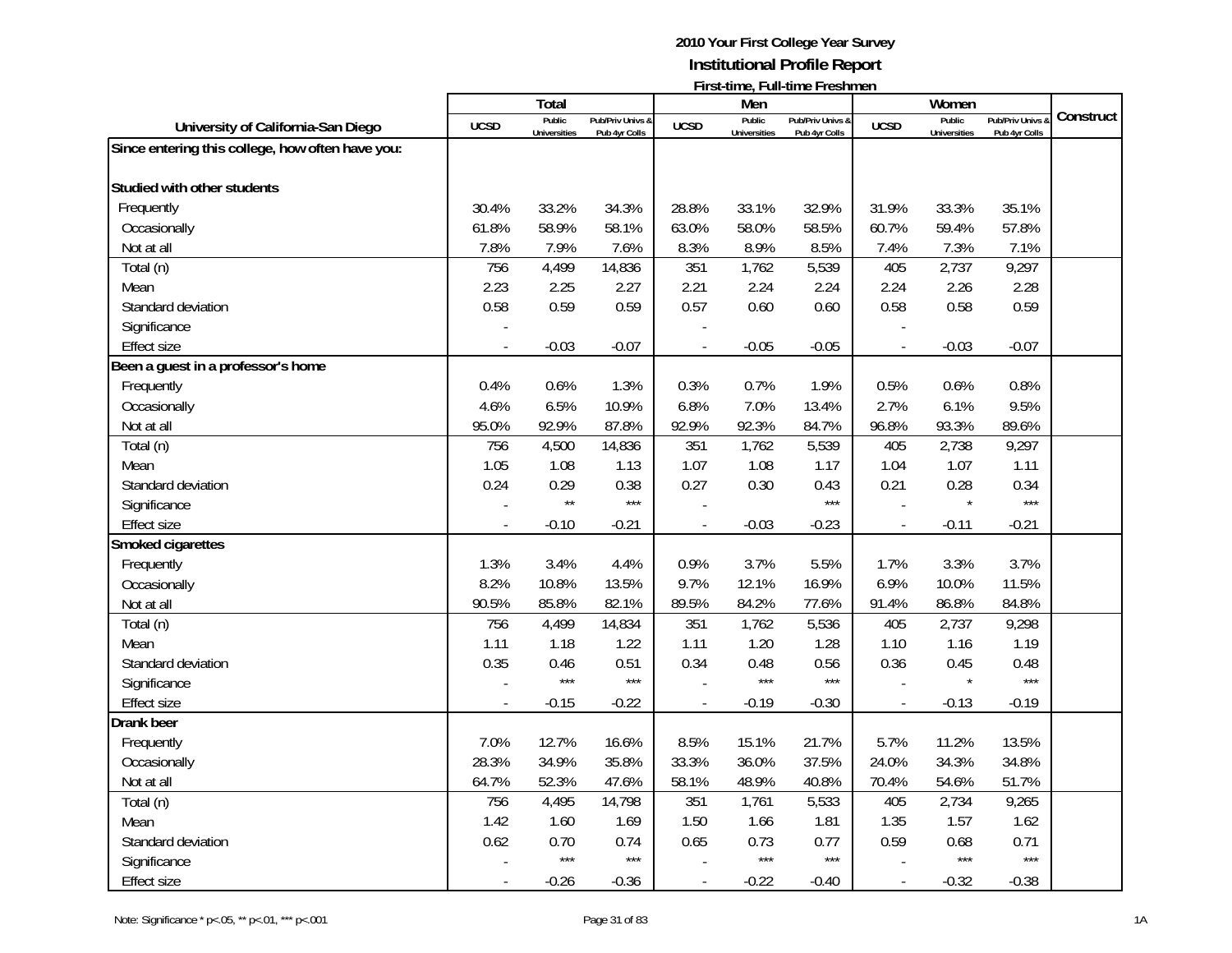|                                                  |                | Total               |                  |                | Men                 | $\mathbf{1}$ ii st-time, i un-time i resument |                | Women               |                  |           |
|--------------------------------------------------|----------------|---------------------|------------------|----------------|---------------------|-----------------------------------------------|----------------|---------------------|------------------|-----------|
|                                                  | <b>UCSD</b>    | Public              | Pub/Priv Univs & | <b>UCSD</b>    | Public              | Pub/Priv Univs &                              | <b>UCSD</b>    | Public              | Pub/Priv Univs & | Construct |
| University of California-San Diego               |                | <b>Universities</b> | Pub 4yr Colls    |                | <b>Universities</b> | Pub 4yr Colls                                 |                | <b>Universities</b> | Pub 4yr Colls    |           |
| Since entering this college, how often have you: |                |                     |                  |                |                     |                                               |                |                     |                  |           |
| Drank wine or liquor                             |                |                     |                  |                |                     |                                               |                |                     |                  |           |
| Frequently                                       | 8.2%           | 13.8%               | 17.8%            | 9.1%           | 13.7%               | 19.5%                                         | 7.4%           | 13.9%               | 16.7%            |           |
| Occasionally                                     | 32.4%          | 38.8%               | 39.7%            | 32.8%          | 36.8%               | 38.8%                                         | 32.1%          | 40.0%               | 40.2%            |           |
| Not at all                                       | 59.4%          | 47.4%               | 42.6%            | 58.1%          | 49.5%               | 41.7%                                         | 60.5%          | 46.1%               | 43.1%            |           |
| Total (n)                                        | 756            | 4,497               | 14,807           | 351            | 1,762               | 5,531                                         | 405            | 2,735               | 9,276            |           |
| Mean                                             | 1.49           | 1.66                | 1.75             | 1.51           | 1.64                | 1.78                                          | 1.47           | 1.68                | 1.74             |           |
| Standard deviation                               | 0.64           | 0.71                | 0.74             | 0.66           | 0.71                | 0.75                                          | 0.63           | 0.70                | 0.73             |           |
| Significance                                     |                | $***$               | $***$            |                | $\star\star$        | $***$                                         |                | $***$               | $***$            |           |
| <b>Effect size</b>                               | $\overline{a}$ | $-0.24$             | $-0.35$          | $\blacksquare$ | $-0.18$             | $-0.36$                                       | $\blacksquare$ | $-0.30$             | $-0.37$          |           |
| Felt overwhelmed by all you had to do            |                |                     |                  |                |                     |                                               |                |                     |                  |           |
| Frequently                                       | 46.0%          | 43.8%               | 41.7%            | 34.2%          | 32.5%               | 30.1%                                         | 56.3%          | 51.1%               | 48.6%            |           |
| Occasionally                                     | 50.5%          | 53.0%               | 54.0%            | 59.8%          | 61.3%               | 61.8%                                         | 42.5%          | 47.6%               | 49.3%            |           |
| Not at all                                       | 3.4%           | 3.2%                | 4.3%             | 6.0%           | 6.2%                | 8.2%                                          | 1.2%           | 1.3%                | 2.1%             |           |
| Total (n)                                        | 756            | 4,500               | 14,855           | 351            | 1,762               | 5,546                                         | 405            | 2,738               | 9,309            |           |
| Mean                                             | 2.43           | 2.41                | 2.37             | 2.28           | 2.26                | 2.22                                          | 2.55           | 2.50                | 2.47             |           |
| Standard deviation                               | 0.56           | 0.55                | 0.57             | 0.57           | 0.56                | 0.58                                          | 0.52           | 0.53                | 0.54             |           |
| Significance                                     |                |                     | $\star\star$     |                |                     |                                               |                |                     | $\star\star$     |           |
| <b>Effect size</b>                               |                | 0.04                | 0.11             |                | 0.04                | 0.10                                          | $\overline{a}$ | 0.09                | 0.15             |           |
| Felt depressed                                   |                |                     |                  |                |                     |                                               |                |                     |                  |           |
| Frequently                                       | 16.4%          | 14.4%               | 12.0%            | 12.8%          | 11.6%               | 9.6%                                          | 19.6%          | 16.2%               | 13.5%            |           |
| Occasionally                                     | 57.0%          | 53.0%               | 49.7%            | 57.5%          | 51.6%               | 47.1%                                         | 56.4%          | 53.8%               | 51.2%            |           |
| Not at all                                       | 26.6%          | 32.6%               | 38.3%            | 29.6%          | 36.8%               | 43.3%                                         | 24.0%          | 29.9%               | 35.3%            |           |
| Total (n)                                        | 755            | 4,497               | 14,832           | 351            | 1,761               | 5,541                                         | 404            | 2,736               | 9,291            |           |
| Mean                                             | 1.90           | 1.82                | 1.74             | 1.83           | 1.75                | 1.66                                          | 1.96           | 1.86                | 1.78             |           |
| Standard deviation                               | 0.65           | 0.66                | 0.66             | 0.63           | 0.65                | 0.64                                          | 0.66           | 0.67                | 0.66             |           |
| Significance                                     |                | $\star\star$        | $***$            |                |                     | $***$                                         |                | $\star\star$        | $***$            |           |
| Effect size                                      |                | 0.12                | 0.24             | $\overline{a}$ | 0.12                | 0.27                                          | $\overline{a}$ | 0.15                | 0.27             |           |
| Performed volunteer work                         |                |                     |                  |                |                     |                                               |                |                     |                  |           |
| Frequently                                       | 9.4%           | 13.9%               | 14.1%            | 8.0%           | 9.2%                | 9.9%                                          | 10.6%          | 16.9%               | 16.6%            |           |
| Occasionally                                     | 39.4%          | 48.7%               | 50.0%            | 34.2%          | 45.7%               | 48.2%                                         | 44.0%          | 50.7%               | 51.1%            |           |
| Not at all                                       | 51.2%          | 37.4%               | 35.9%            | 57.8%          | 45.1%               | 41.9%                                         | 45.4%          | 32.4%               | 32.4%            |           |
| Total (n)                                        | 756            | 4,499               | 14,813           | 351            | 1,761               | 5,526                                         | 405            | 2,738               | 9,287            |           |
| Mean                                             | 1.58           | 1.76                | 1.78             | 1.50           | 1.64                | 1.68                                          | 1.65           | 1.84                | 1.84             |           |
| Standard deviation                               | 0.66           | 0.68                | 0.67             | 0.64           | 0.64                | 0.64                                          | 0.66           | 0.68                | 0.68             |           |
| Significance                                     |                | $***$               | $***$            |                | $***$               | $***$                                         |                | $***$               | $***$            |           |
| Effect size                                      |                | $-0.26$             | $-0.30$          |                | $-0.22$             | $-0.28$                                       |                | $-0.28$             | $-0.28$          |           |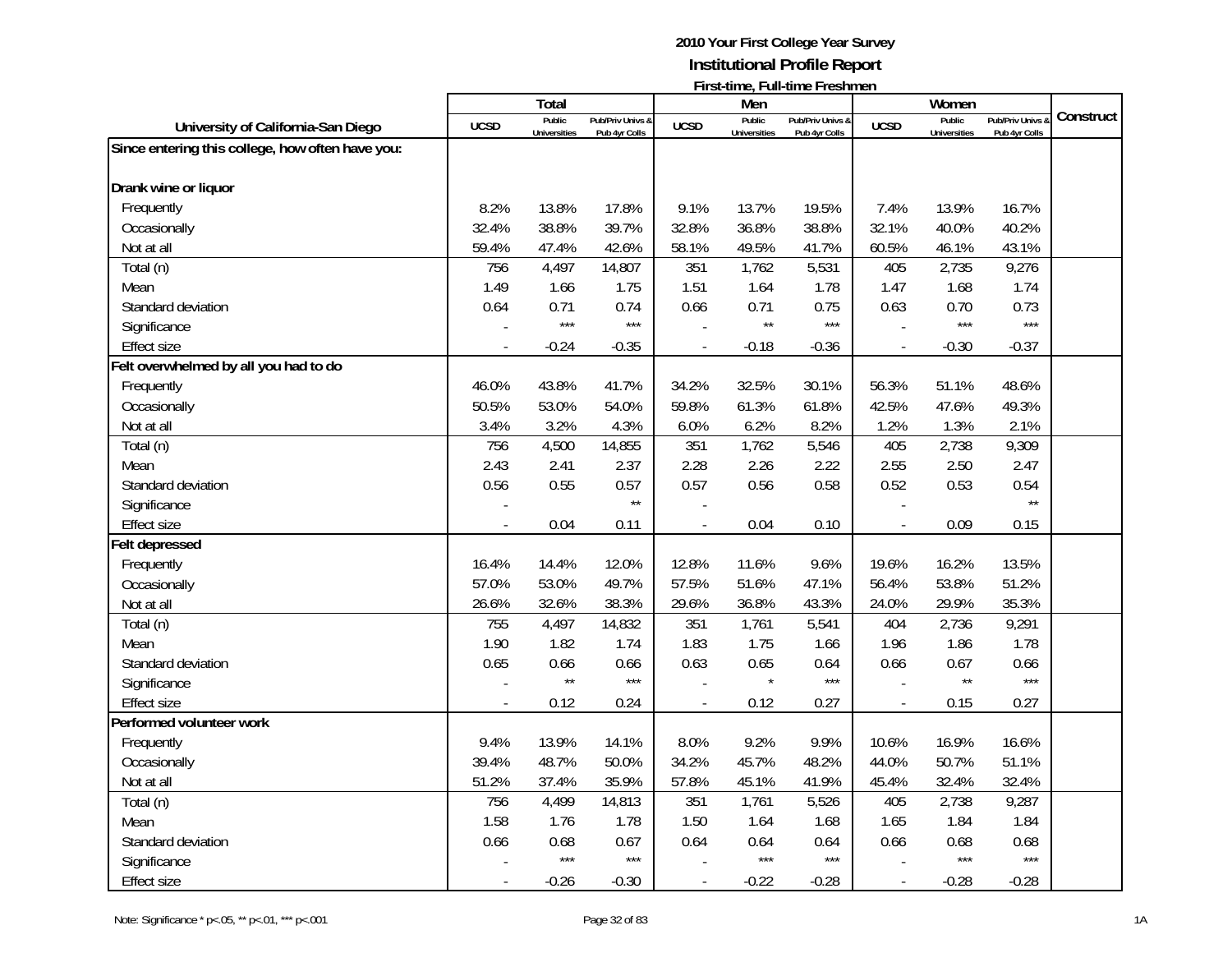|                                                          |                          | Total               |                  |                          | Men                 | L II SUULIIII G, L UIII UILIIG L LGSHIHGH |                          | Women               |                  |             |
|----------------------------------------------------------|--------------------------|---------------------|------------------|--------------------------|---------------------|-------------------------------------------|--------------------------|---------------------|------------------|-------------|
|                                                          |                          | Public              | Pub/Priv Univs & |                          | Public              | Pub/Priv Univs &                          |                          | Public              | Pub/Priv Univs & | Construct   |
| University of California-San Diego                       | <b>UCSD</b>              | <b>Universities</b> | Pub 4yr Colls    | <b>UCSD</b>              | <b>Universities</b> | Pub 4yr Colls                             | <b>UCSD</b>              | <b>Universities</b> | Pub 4yr Colls    |             |
| Since entering this college, how often have you:         |                          |                     |                  |                          |                     |                                           |                          |                     |                  |             |
| Asked a professor for advice after class                 |                          |                     |                  |                          |                     |                                           |                          |                     |                  |             |
| Frequently                                               | 5.4%                     | 9.0%                | 13.3%            | 6.0%                     | 10.0%               | 13.2%                                     | 4.9%                     | 8.4%                | 13.4%            | Student     |
|                                                          | 45.8%                    |                     | 62.7%            | 46.4%                    | 57.3%               | 63.5%                                     |                          |                     |                  |             |
| Occasionally                                             |                          | 57.5%               |                  |                          |                     |                                           | 45.2%                    | 57.6%               | 62.2%            | Faculty     |
| Not at all                                               | 48.8%                    | 33.5%               | 24.0%            | 47.6%                    | 32.7%               | 23.2%                                     | 49.9%                    | 34.0%               | 24.4%            | Interaction |
| Total (n)                                                | 756<br>1.57              | 4,500               | 14,848           | 351<br>1.58              | 1,762<br>1.77       | 5,547                                     | 405<br>1.55              | 2,738               | 9,301<br>1.89    |             |
| Mean                                                     |                          | 1.76                | 1.89             |                          |                     | 1.90                                      |                          | 1.74                |                  |             |
| Standard deviation                                       | 0.60                     | 0.60<br>$***$       | 0.60<br>$***$    | 0.60                     | 0.61<br>$***$       | 0.60<br>$***$                             | 0.59                     | 0.60<br>$***$       | 0.60<br>$***$    |             |
| Significance                                             |                          |                     |                  |                          |                     |                                           |                          |                     |                  |             |
| <b>Effect size</b>                                       | $\overline{a}$           | $-0.32$             | $-0.53$          | $\overline{\phantom{a}}$ | $-0.31$             | $-0.53$                                   | $\overline{\phantom{a}}$ | $-0.32$             | $-0.57$          |             |
| Voted in a student election                              |                          |                     |                  |                          |                     |                                           |                          |                     |                  |             |
| Frequently                                               | 7.8%                     | 8.1%                | 10.7%            | 7.4%                     | 8.3%                | 10.9%                                     | 8.1%                     | 8.0%                | 10.7%            |             |
| Occasionally                                             | 48.9%                    | 41.9%               | 44.8%            | 47.9%                    | 40.5%               | 43.4%                                     | 49.9%                    | 42.8%               | 45.7%            |             |
| Not at all                                               | 43.3%                    | 50.0%               | 44.4%            | 44.7%                    | 51.2%               | 45.7%                                     | 42.0%                    | 49.3%               | 43.6%            |             |
| Total (n)                                                | 756                      | 4,499               | 14,820           | 351                      | 1,762               | 5,531                                     | 405                      | 2,737               | 9,289            |             |
| Mean                                                     | 1.65                     | 1.58                | 1.66             | 1.63                     | 1.57                | 1.65                                      | 1.66                     | 1.59                | 1.67             |             |
| Standard deviation                                       | 0.62                     | 0.64                | 0.66             | 0.62                     | 0.64                | 0.67                                      | 0.62                     | 0.63                | 0.66             |             |
| Significance                                             |                          | $\star\star$        |                  |                          |                     |                                           |                          | $\star$             |                  |             |
| <b>Effect size</b>                                       | $\overline{a}$           | 0.11                | $-0.02$          |                          | 0.09                | $-0.03$                                   | $\blacksquare$           | 0.11                | $-0.02$          |             |
| Worked on a local, state, or national political campaign |                          |                     |                  |                          |                     |                                           |                          |                     |                  |             |
| Frequently                                               | 1.9%                     | 1.6%                | 1.6%             | 2.6%                     | 2.2%                | 2.3%                                      | 1.2%                     | 1.2%                | 1.2%             |             |
| Occasionally                                             | 6.3%                     | 5.5%                | 7.8%             | 7.1%                     | 6.5%                | 10.4%                                     | 5.7%                     | 4.9%                | 6.3%             |             |
| Not at all                                               | 91.8%                    | 92.9%               | 90.6%            | 90.3%                    | 91.4%               | 87.3%                                     | 93.1%                    | 93.9%               | 92.5%            |             |
| Total (n)                                                | 756                      | 4,499               | 14,846           | 351                      | 1,762               | 5,544                                     | 405                      | 2,737               | 9,302            |             |
| Mean                                                     | 1.10                     | 1.09                | 1.11             | 1.12                     | 1.11                | 1.15                                      | 1.08                     | 1.07                | 1.09             |             |
| Standard deviation                                       | 0.36                     | 0.33                | 0.36             | 0.40                     | 0.37                | 0.42                                      | 0.32                     | 0.30                | 0.32             |             |
| Significance                                             |                          |                     |                  |                          |                     |                                           |                          |                     |                  |             |
| <b>Effect size</b>                                       |                          | 0.03                | $-0.03$          |                          | 0.03                | $-0.07$                                   | $\overline{a}$           | 0.03                | $-0.03$          |             |
| Socialized with someone of another racial/ethnic         |                          |                     |                  |                          |                     |                                           |                          |                     |                  |             |
| group                                                    | 63.6%                    | 51.6%               | 52.3%            | 63.0%                    | 51.2%               | 51.0%                                     | 64.2%                    | 51.9%               | 53.1%            |             |
| Occasionally                                             | 32.0%                    | 43.5%               | 42.7%            | 32.5%                    | 43.6%               | 43.2%                                     | 31.6%                    | 43.3%               | 42.3%            |             |
| Not at all                                               | 4.4%                     | 4.9%                | 5.0%             | 4.6%                     | 5.2%                | 5.8%                                      | 4.2%                     | 4.8%                | 4.6%             |             |
| Total (n)                                                | 756                      | 4,499               | 14,823           | 351                      | 1,762               | 5,537                                     | 405                      | 2,737               | 9,286            |             |
| Mean                                                     | 2.59                     | 2.47                | 2.47             | 2.58                     | 2.46                | 2.45                                      | 2.60                     | 2.47                | 2.49             |             |
| Standard deviation                                       | 0.57                     | 0.59                | 0.59             | 0.58                     | 0.59                | 0.60                                      | 0.57                     | 0.59                | 0.58             |             |
| Significance                                             |                          | $***$               | $***$            |                          | $***$               | $***$                                     |                          | $***$               | $***$            |             |
| <b>Effect size</b>                                       | $\overline{\phantom{a}}$ | 0.20                | 0.20             | $\mathbf{r}$             | 0.20                | 0.22                                      | $\overline{\phantom{a}}$ | 0.22                | 0.19             |             |
|                                                          |                          |                     |                  |                          |                     |                                           |                          |                     |                  |             |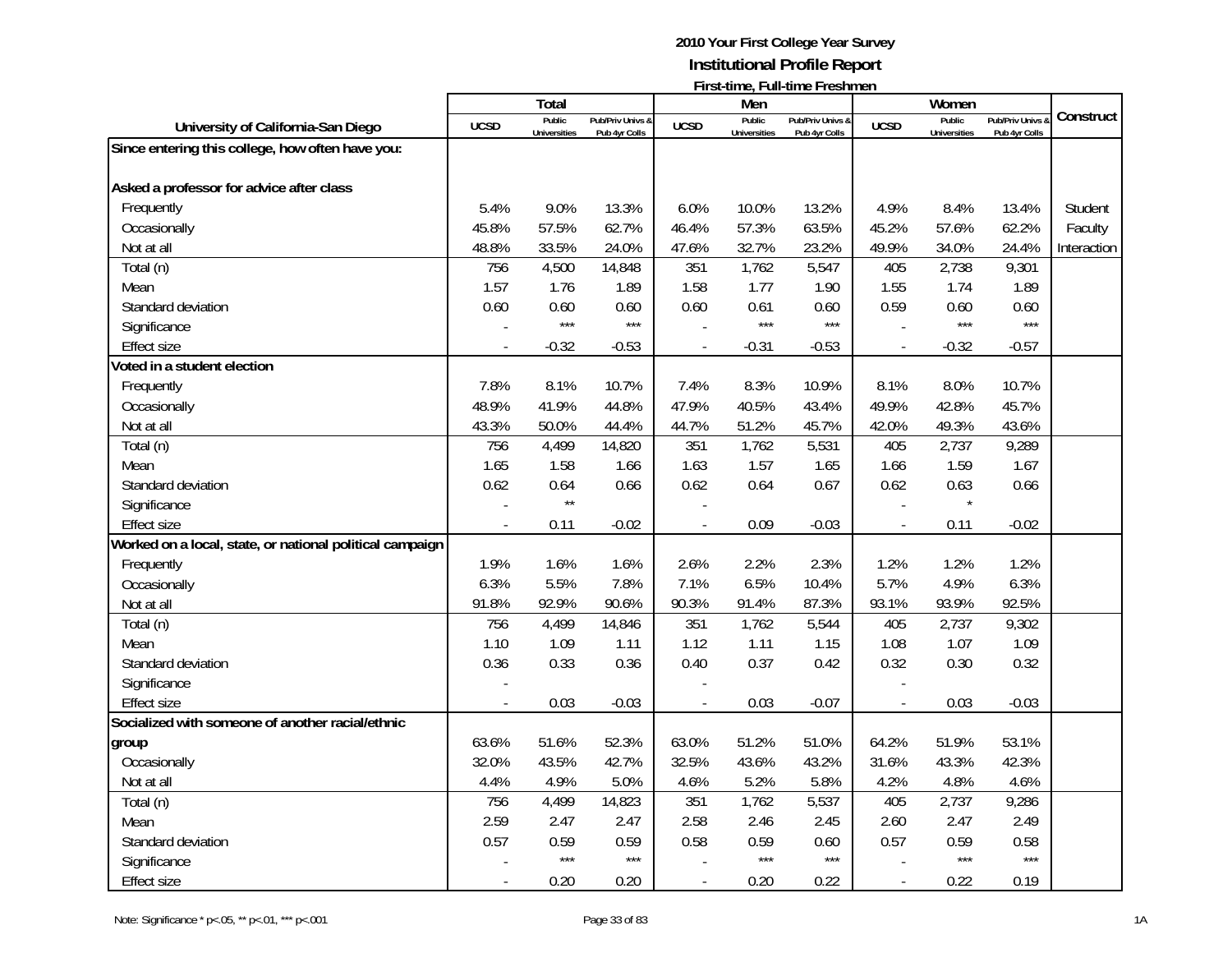|                                                  |             | Total                         |                                   |             | Men                           | FII SUUIIIIC, FUII-UIIIIC FI CSIIIIICII |                | Women                         |                                   |            |
|--------------------------------------------------|-------------|-------------------------------|-----------------------------------|-------------|-------------------------------|-----------------------------------------|----------------|-------------------------------|-----------------------------------|------------|
| University of California-San Diego               | <b>UCSD</b> | Public<br><b>Universities</b> | Pub/Priv Univs &<br>Pub 4yr Colls | <b>UCSD</b> | Public<br><b>Universities</b> | Pub/Priv Univs &<br>Pub 4yr Colls       | <b>UCSD</b>    | Public<br><b>Universities</b> | Pub/Priv Univs &<br>Pub 4yr Colls | Construct  |
| Since entering this college, how often have you: |             |                               |                                   |             |                               |                                         |                |                               |                                   |            |
|                                                  |             |                               |                                   |             |                               |                                         |                |                               |                                   |            |
| Come late to class                               |             |                               |                                   |             |                               |                                         |                |                               |                                   |            |
| Frequently                                       | 11.6%       | 7.4%                          | 7.4%                              | 13.1%       | 9.1%                          | 9.3%                                    | 10.4%          | 6.3%                          | 6.2%                              | Academic   |
| Occasionally                                     | 67.7%       | 54.4%                         | 53.5%                             | 67.0%       | 58.2%                         | 57.9%                                   | 68.4%          | 51.9%                         | 50.8%                             | Disengage- |
| Not at all                                       | 20.6%       | 38.2%                         | 39.2%                             | 19.9%       | 32.6%                         | 32.8%                                   | 21.2%          | 41.8%                         | 43.0%                             | ment       |
| Total (n)                                        | 756         | 4,498                         | 14,806                            | 351         | 1,762                         | 5,529                                   | 405            | 2,736                         | 9,277                             |            |
| Mean                                             | 1.91        | 1.69                          | 1.68                              | 1.93        | 1.77                          | 1.77                                    | 1.89           | 1.64                          | 1.63                              |            |
| Standard deviation                               | 0.56        | 0.60                          | 0.60                              | 0.57        | 0.60                          | 0.61                                    | 0.55           | 0.60                          | 0.60                              |            |
| Significance                                     |             | $***$                         | $***$                             |             | $***$                         | $***$                                   |                | $***$                         | $***$                             |            |
| <b>Effect size</b>                               |             | 0.37                          | 0.38                              |             | 0.27                          | 0.26                                    | $\overline{a}$ | 0.42                          | 0.43                              |            |
| Used the Internet for research or homework       |             |                               |                                   |             |                               |                                         |                |                               |                                   |            |
| Frequently                                       | 76.7%       | 85.6%                         | 83.9%                             | 71.2%       | 82.5%                         | 79.1%                                   | 81.5%          | 87.6%                         | 86.7%                             |            |
| Occasionally                                     | 22.0%       | 13.9%                         | 15.4%                             | 27.4%       | 16.7%                         | 19.6%                                   | 17.3%          | 12.1%                         | 12.9%                             |            |
| Not at all                                       | 1.3%        | 0.5%                          | 0.7%                              | 1.4%        | 0.9%                          | 1.3%                                    | 1.2%           | 0.3%                          | 0.3%                              |            |
| Total (n)                                        | 756         | 4,499                         | 14,827                            | 351         | 1,762                         | 5,537                                   | 405            | 2,737                         | 9,290                             |            |
| Mean                                             | 2.75        | 2.85                          | 2.83                              | 2.70        | 2.82                          | 2.78                                    | 2.80           | 2.87                          | 2.86                              |            |
| Standard deviation                               | 0.46        | 0.37                          | 0.39                              | 0.49        | 0.41                          | 0.45                                    | 0.43           | 0.34                          | 0.35                              |            |
| Significance                                     |             | $***$                         | $***$                             |             | $***$                         | $\star\star$                            |                | $***$                         | $***$                             |            |
| <b>Effect size</b>                               |             | $-0.27$                       | $-0.21$                           |             | $-0.29$                       | $-0.18$                                 | $\overline{a}$ | $-0.21$                       | $-0.17$                           |            |
| Performed community service as part of class     |             |                               |                                   |             |                               |                                         |                |                               |                                   |            |
| Frequently                                       | 1.1%        | 4.3%                          | 6.0%                              | 1.7%        | 3.2%                          | 5.1%                                    | 0.5%           | 5.0%                          | 6.6%                              |            |
| Occasionally                                     | 11.3%       | 20.5%                         | 23.8%                             | 13.4%       | 19.8%                         | 24.3%                                   | 9.4%           | 21.0%                         | 23.5%                             |            |
| Not at all                                       | 87.7%       | 75.2%                         | 70.1%                             | 84.9%       | 77.0%                         | 70.5%                                   | 90.1%          | 74.0%                         | 69.9%                             |            |
| Total (n)                                        | 755         | 4,499                         | 14,834                            | 350         | 1,761                         | 5,541                                   | 405            | 2,738                         | 9,293                             |            |
| Mean                                             | 1.13        | 1.29                          | 1.36                              | 1.17        | 1.26                          | 1.35                                    | 1.10           | 1.31                          | 1.37                              |            |
| Standard deviation                               | 0.37        | 0.54                          | 0.59                              | 0.42        | 0.51                          | 0.57                                    | 0.32           | 0.56                          | 0.60                              |            |
| Significance                                     |             | $***$                         | $***$                             |             | $\star\star$                  | $***$                                   |                | $***$                         | $***$                             |            |
| <b>Effect size</b>                               |             | $-0.30$                       | $-0.39$                           |             | $-0.18$                       | $-0.32$                                 |                | $-0.38$                       | $-0.45$                           |            |
| Discussed religion                               |             |                               |                                   |             |                               |                                         |                |                               |                                   |            |
| Frequently                                       | 20.9%       | 21.8%                         | 25.8%                             | 22.5%       | 20.6%                         | 24.4%                                   | 19.5%          | 22.6%                         | 26.6%                             |            |
| Occasionally                                     | 61.2%       | 59.7%                         | 58.9%                             | 59.8%       | 59.3%                         | 59.1%                                   | 62.5%          | 60.0%                         | 58.8%                             |            |
| Not at all                                       | 17.9%       | 18.5%                         | 15.3%                             | 17.7%       | 20.1%                         | 16.5%                                   | 18.0%          | 17.4%                         | 14.6%                             |            |
| Total (n)                                        | 756         | 4,500                         | 14,837                            | 351         | 1,762                         | 5,542                                   | 405            | 2,738                         | 9,295                             |            |
| Mean                                             | 2.03        | 2.03                          | 2.10                              | 2.05        | 2.01                          | 2.08                                    | 2.01           | 2.05                          | 2.12                              |            |
| Standard deviation                               | 0.62        | 0.63                          | 0.63                              | 0.63        | 0.64                          | 0.63                                    | 0.61           | 0.63                          | 0.63                              |            |
| Significance                                     |             |                               | $\star\star$                      |             |                               |                                         |                |                               | $***$                             |            |
| <b>Effect size</b>                               |             | 0.00                          | $-0.11$                           |             | 0.06                          | $-0.05$                                 |                | $-0.06$                       | $-0.17$                           |            |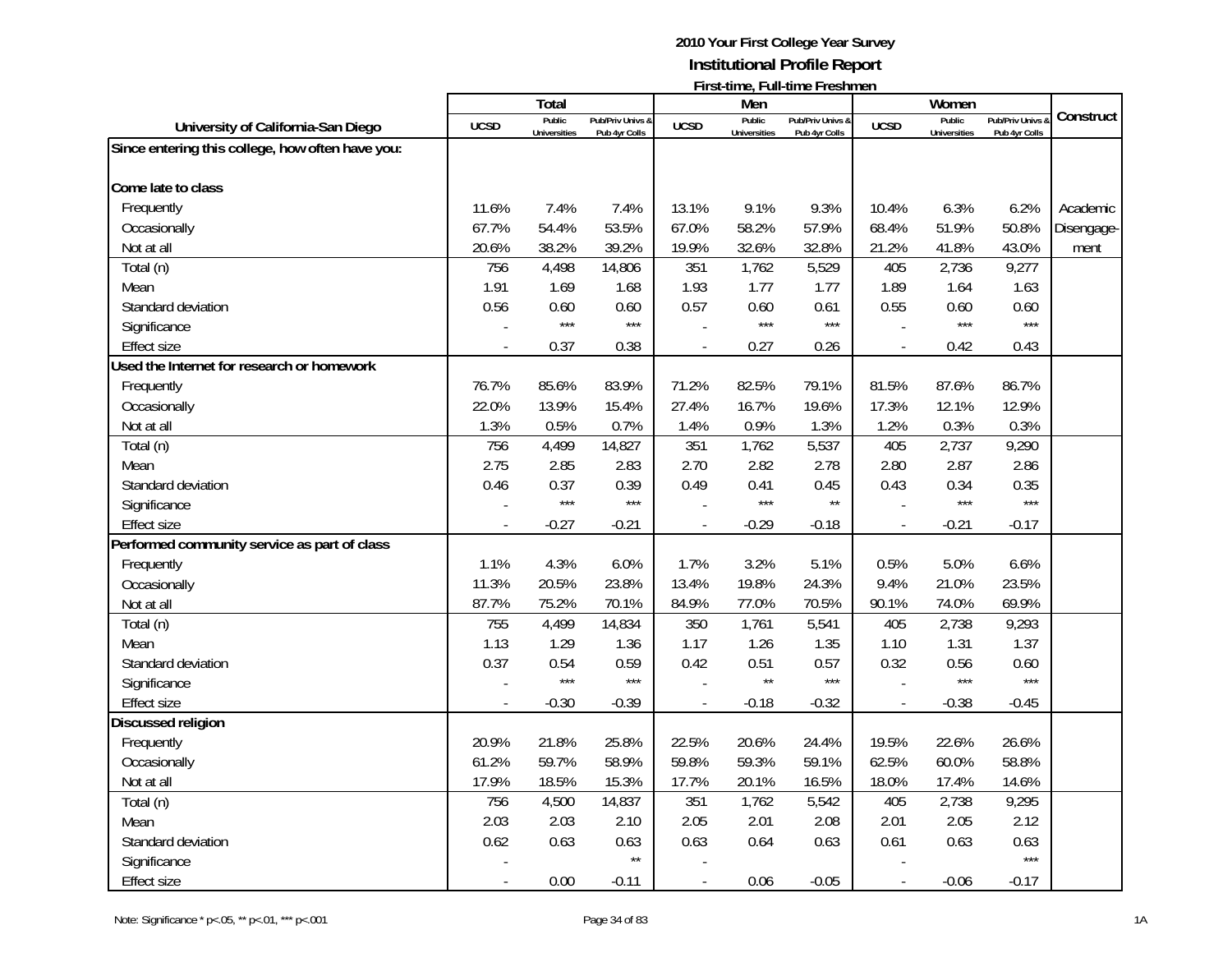|                                                  |                          | Total               |                  |                | Men                 | ו וואנימוווק, בעווימוווק ברקאווווקוב |                          | Women               |                  |           |
|--------------------------------------------------|--------------------------|---------------------|------------------|----------------|---------------------|--------------------------------------|--------------------------|---------------------|------------------|-----------|
|                                                  |                          | Public              | Pub/Priv Univs & |                | Public              | Pub/Priv Univs &                     | <b>UCSD</b>              | Public              | Pub/Priv Univs & | Construct |
| University of California-San Diego               | <b>UCSD</b>              | <b>Universities</b> | Pub 4yr Colls    | <b>UCSD</b>    | <b>Universities</b> | Pub 4yr Colls                        |                          | <b>Universities</b> | Pub 4yr Colls    |           |
| Since entering this college, how often have you: |                          |                     |                  |                |                     |                                      |                          |                     |                  |           |
|                                                  |                          |                     |                  |                |                     |                                      |                          |                     |                  |           |
| <b>Discussed politics</b>                        |                          |                     |                  |                |                     |                                      |                          |                     |                  |           |
| Frequently                                       | 16.3%                    | 18.8%               | 21.6%            | 19.9%          | 22.5%               | 25.5%                                | 13.1%                    | 16.4%               | 19.3%            |           |
| Occasionally                                     | 62.4%                    | 61.4%               | 61.1%            | 62.1%          | 58.5%               | 59.1%                                | 62.6%                    | 63.3%               | 62.3%            |           |
| Not at all                                       | 21.3%                    | 19.8%               | 17.3%            | 17.9%          | 19.1%               | 15.4%                                | 24.3%                    | 20.3%               | 18.4%            |           |
| Total (n)                                        | 755                      | 4,497               | 14,838           | 351            | 1,762               | 5,540                                | 404                      | 2,735               | 9,298            |           |
| Mean                                             | 1.95                     | 1.99                | 2.04             | 2.02           | 2.03                | 2.10                                 | 1.89                     | 1.96                | 2.01             |           |
| Standard deviation                               | 0.61                     | 0.62                | 0.62             | 0.62           | 0.64                | 0.63                                 | 0.60                     | 0.60                | 0.61             |           |
| Significance                                     |                          |                     | $***$            |                |                     |                                      |                          |                     | $***$            |           |
| <b>Effect size</b>                               | $\overline{a}$           | $-0.06$             | $-0.15$          | $\mathbf{r}$   | $-0.02$             | $-0.13$                              | $\overline{\phantom{a}}$ | $-0.12$             | $-0.20$          |           |
| Maintained a healthy diet                        |                          |                     |                  |                |                     |                                      |                          |                     |                  |           |
| Frequently                                       | 26.2%                    | 31.6%               | 31.1%            | 28.2%          | 31.6%               | 31.4%                                | 24.4%                    | 31.6%               | 30.9%            |           |
| Occasionally                                     | 61.6%                    | 57.7%               | 58.5%            | 60.7%          | 56.2%               | 57.2%                                | 62.5%                    | 58.6%               | 59.2%            |           |
| Not at all                                       | 12.2%                    | 10.7%               | 10.4%            | 11.1%          | 12.1%               | 11.4%                                | 13.1%                    | 9.7%                | 9.9%             |           |
| Total (n)                                        | 756                      | 4,499               | 14,828           | 351            | 1,762               | 5,535                                | 405                      | 2,737               | 9,293            |           |
| Mean                                             | 2.14                     | 2.21                | 2.21             | 2.17           | 2.19                | 2.20                                 | 2.11                     | 2.22                | 2.21             |           |
| Standard deviation                               | 0.60                     | 0.62                | 0.61             | 0.60           | 0.63                | 0.62                                 | 0.60                     | 0.60                | 0.60             |           |
| Significance                                     |                          | $\star\star$        | $\star\star$     |                |                     |                                      |                          | $***$               | $\star\star$     |           |
| <b>Effect size</b>                               |                          | $-0.11$             | $-0.11$          | $\overline{a}$ | $-0.03$             | $-0.05$                              | $\overline{a}$           | $-0.18$             | $-0.17$          |           |
| Had adequate sleep                               |                          |                     |                  |                |                     |                                      |                          |                     |                  |           |
| Frequently                                       | 23.0%                    | 27.9%               | 24.6%            | 23.4%          | 27.4%               | 24.0%                                | 22.7%                    | 28.2%               | 24.9%            |           |
| Occasionally                                     | 62.0%                    | 59.0%               | 61.5%            | 61.3%          | 59.0%               | 61.6%                                | 62.7%                    | 59.0%               | 61.5%            |           |
| Not at all                                       | 14.9%                    | 13.1%               | 13.9%            | 15.4%          | 13.6%               | 14.5%                                | 14.6%                    | 12.8%               | 13.6%            |           |
| Total (n)                                        | 756                      | 4,499               | 14,819           | 351            | 1,762               | 5,535                                | 405                      | 2,737               | 9,284            |           |
| Mean                                             | 2.08                     | 2.15                | 2.11             | 2.08           | 2.14                | 2.10                                 | 2.08                     | 2.15                | 2.11             |           |
| Standard deviation                               | 0.61                     | 0.62                | 0.61             | 0.62           | 0.63                | 0.61                                 | 0.61                     | 0.62                | 0.61             |           |
| Significance                                     |                          | $\star\star$        |                  |                |                     |                                      |                          |                     |                  |           |
| <b>Effect size</b>                               |                          | $-0.11$             | $-0.05$          | $\overline{a}$ | $-0.10$             | $-0.03$                              | $\overline{a}$           | $-0.11$             | $-0.05$          |           |
| Helped raise money for a cause or campaign       |                          |                     |                  |                |                     |                                      |                          |                     |                  |           |
| Frequently                                       | 5.6%                     | 8.3%                | 8.7%             | 4.6%           | 5.9%                | 6.6%                                 | 6.4%                     | 9.9%                | 10.0%            |           |
| Occasionally                                     | 27.6%                    | 30.8%               | 33.5%            | 26.5%          | 26.6%               | 30.9%                                | 28.6%                    | 33.6%               | 35.1%            |           |
| Not at all                                       | 66.8%                    | 60.8%               | 57.8%            | 68.9%          | 67.5%               | 62.5%                                | 64.9%                    | 56.5%               | 54.9%            |           |
| Total (n)                                        | 756                      | 4,500               | 14,823           | 351            | 1,762               | 5,538                                | 405                      | 2,738               | 9,285            |           |
| Mean                                             | 1.39                     | 1.48                | 1.51             | 1.36           | 1.38                | 1.44                                 | 1.41                     | 1.53                | 1.55             |           |
| Standard deviation                               | 0.59                     | 0.65                | 0.65             | 0.57           | 0.60                | 0.61                                 | 0.61                     | 0.67                | 0.67             |           |
|                                                  |                          | $***$               | $***$            |                |                     |                                      |                          | $***$               | $***$            |           |
| Significance                                     |                          |                     |                  |                |                     |                                      |                          |                     |                  |           |
| <b>Effect size</b>                               | $\overline{\phantom{a}}$ | $-0.14$             | $-0.18$          | $\overline{a}$ | $-0.03$             | $-0.13$                              | $\overline{\phantom{a}}$ | $-0.18$             | $-0.21$          |           |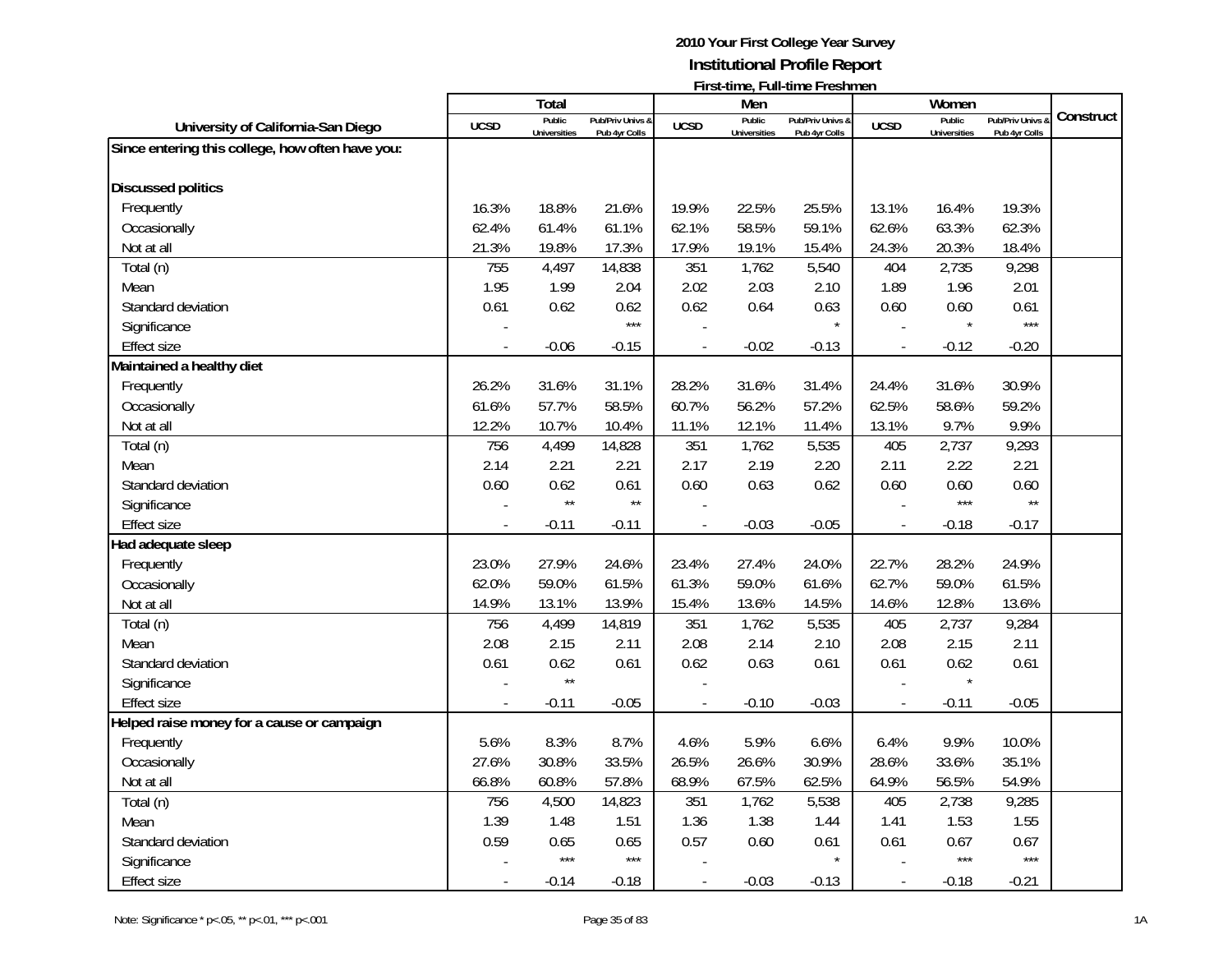|                                                  | <b>THE SCRIPTION LIGHT</b> |                               |                                   |             |                               |                                   |             |                               |                                   |           |
|--------------------------------------------------|----------------------------|-------------------------------|-----------------------------------|-------------|-------------------------------|-----------------------------------|-------------|-------------------------------|-----------------------------------|-----------|
|                                                  |                            | Total                         |                                   |             | Men                           |                                   |             | Women                         |                                   |           |
| University of California-San Diego               | <b>UCSD</b>                | Public<br><b>Universities</b> | Pub/Priv Univs &<br>Pub 4yr Colls | <b>UCSD</b> | Public<br><b>Universities</b> | Pub/Priv Univs &<br>Pub 4yr Colls | <b>UCSD</b> | Public<br><b>Universities</b> | Pub/Priv Univs &<br>Pub 4yr Colls | Construct |
| Since entering this college, how often have you: |                            |                               |                                   |             |                               |                                   |             |                               |                                   |           |
|                                                  |                            |                               |                                   |             |                               |                                   |             |                               |                                   |           |
| Publicly communicated your opinion about a cause |                            |                               |                                   |             |                               |                                   |             |                               |                                   |           |
| (e.g., blog, email, petition)                    |                            |                               |                                   |             |                               |                                   |             |                               |                                   |           |
| Frequently                                       | 8.2%                       | 8.2%                          | 9.3%                              | 7.7%        | 9.1%                          | 10.0%                             | 8.6%        | 7.6%                          | 8.9%                              |           |
| Occasionally                                     | 32.0%                      | 30.5%                         | 32.9%                             | 30.2%       | 28.6%                         | 32.4%                             | 33.6%       | 31.7%                         | 33.3%                             |           |
| Not at all                                       | 59.8%                      | 61.3%                         | 57.8%                             | 62.1%       | 62.4%                         | 57.6%                             | 57.8%       | 60.7%                         | 57.8%                             |           |
| Total (n)                                        | 756                        | 4,496                         | 14,826                            | 351         | 1,761                         | 5,540                             | 405         | 2,735                         | 9,286                             |           |
| Mean                                             | 1.48                       | 1.47                          | 1.52                              | 1.46        | 1.47                          | 1.52                              | 1.51        | 1.47                          | 1.51                              |           |
| Standard deviation                               | 0.64                       | 0.64                          | 0.66                              | 0.63        | 0.66                          | 0.67                              | 0.65        | 0.63                          | 0.65                              |           |
| Significance                                     |                            |                               |                                   |             |                               |                                   |             |                               |                                   |           |
| Effect size                                      |                            | 0.02                          | $-0.06$                           |             | $-0.02$                       | $-0.09$                           |             | 0.06                          | 0.00                              |           |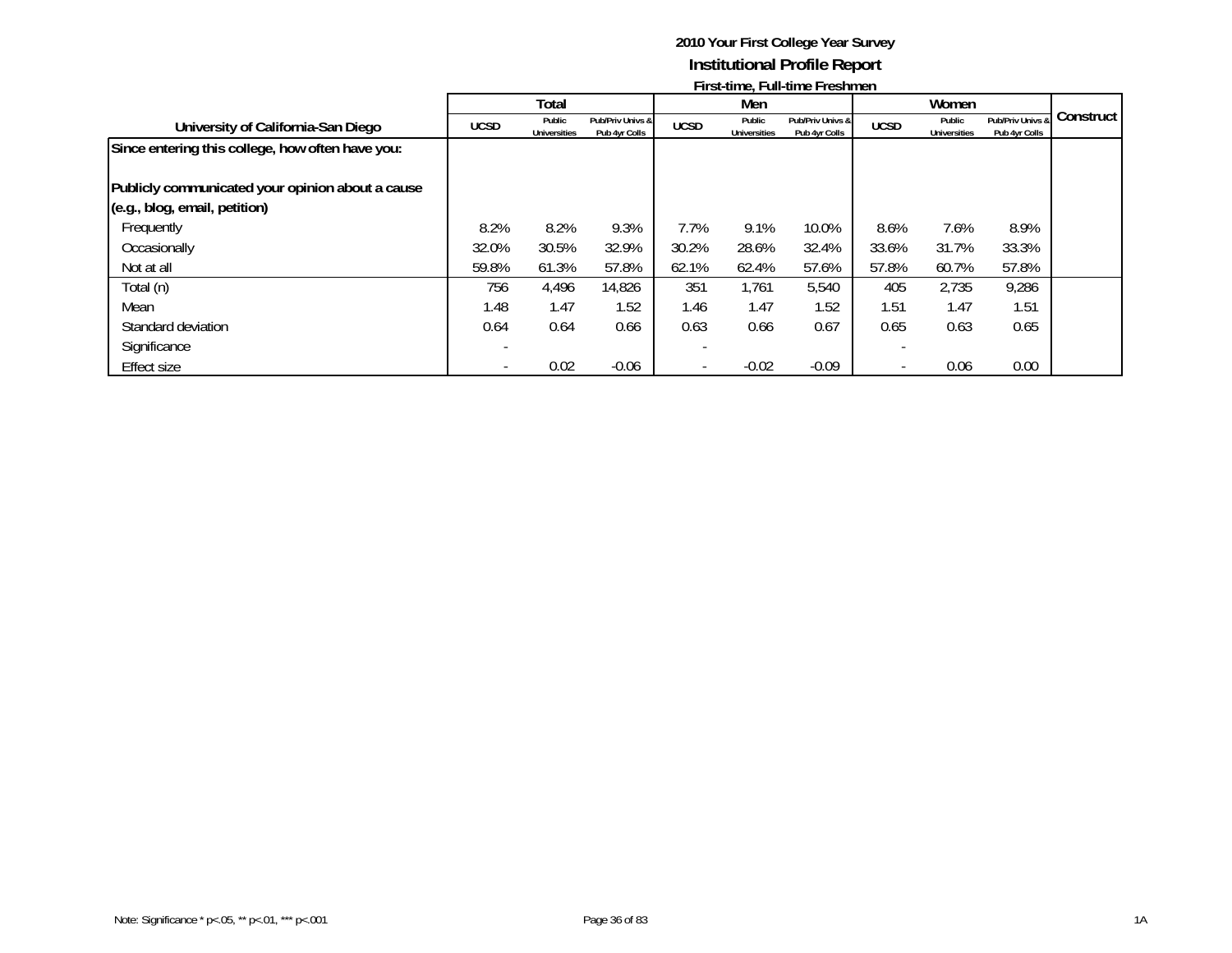|                                                                                                                       |                          | Total                         |                                   |                | Men                           | ו וואנינווווכ, ו עווינווווכ ו וכאווווכוו |                | Women                         |                                 |           |
|-----------------------------------------------------------------------------------------------------------------------|--------------------------|-------------------------------|-----------------------------------|----------------|-------------------------------|------------------------------------------|----------------|-------------------------------|---------------------------------|-----------|
| University of California-San Diego                                                                                    | <b>UCSD</b>              | Public<br><b>Universities</b> | Pub/Priv Univs &<br>Pub 4yr Colls | <b>UCSD</b>    | Public<br><b>Universities</b> | Pub/Priv Univs &<br>Pub 4yr Colls        | <b>UCSD</b>    | Public<br><b>Universities</b> | Pub/Priv Univs<br>Pub 4yr Colls | Construct |
| Since entering this college, how much time have you<br>spent during a typical week doing the following<br>activities? |                          |                               |                                   |                |                               |                                          |                |                               |                                 |           |
| <b>Attending classes/labs</b>                                                                                         |                          |                               |                                   |                |                               |                                          |                |                               |                                 |           |
| Over 20 hours                                                                                                         | 9.4%                     | 10.6%                         | 11.1%                             | 8.3%           | 12.6%                         | 12.3%                                    | 10.4%          | 9.3%                          | 10.4%                           |           |
| 16 to 20 hours                                                                                                        | 24.4%                    | 39.2%                         | 34.2%                             | 22.3%          | 38.5%                         | 32.4%                                    | 26.2%          | 39.6%                         | 35.2%                           |           |
| 11 to 15 hours                                                                                                        | 35.0%                    | 34.3%                         | 35.3%                             | 33.4%          | 31.8%                         | 33.4%                                    | 36.3%          | 35.9%                         | 36.5%                           |           |
| 6 to 10 hours                                                                                                         | 21.7%                    | 10.5%                         | 12.0%                             | 22.3%          | 10.5%                         | 12.6%                                    | 21.2%          | 10.5%                         | 11.7%                           |           |
| 3 to 5 hours                                                                                                          | 6.8%                     | 3.4%                          | 4.5%                              | 9.7%           | 3.8%                          | 5.3%                                     | 4.2%           | 3.1%                          | 4.1%                            |           |
| 1 to 2 hours                                                                                                          | 1.6%                     | 1.4%                          | 1.8%                              | 2.3%           | 1.9%                          | 2.5%                                     | 1.0%           | 1.0%                          | 1.4%                            |           |
| Less than one hour                                                                                                    | 0.7%                     | 0.3%                          | 0.3%                              | 0.9%           | 0.4%                          | 0.5%                                     | 0.5%           | 0.3%                          | 0.2%                            |           |
| None                                                                                                                  | 0.5%                     | 0.4%                          | 0.7%                              | 0.9%           | 0.5%                          | 1.1%                                     | 0.2%           | 0.3%                          | 0.4%                            |           |
| Total (n)                                                                                                             | 755                      | 4,497                         | 14,831                            | 350            | 1,761                         | 5,537                                    | 405            | 2,736                         | 9,294                           |           |
| Mean                                                                                                                  | 5.98                     | 6.36                          | 6.25                              | 5.83           | 6.36                          | 6.19                                     | 6.11           | 6.36                          | 6.29                            |           |
| Standard deviation                                                                                                    | 1.22                     | 1.09                          | 1.19                              | 1.30           | 1.17                          | 1.30                                     | 1.13           | 1.04                          | 1.11                            |           |
| Significance                                                                                                          |                          | $***$                         | $***$                             |                | $***$                         | $***$                                    |                | ***                           | $\star\star$                    |           |
| <b>Effect size</b>                                                                                                    | $\overline{\phantom{a}}$ | $-0.35$                       | $-0.23$                           |                | $-0.45$                       | $-0.28$                                  |                | $-0.24$                       | $-0.16$                         |           |
| Studying/homework                                                                                                     |                          |                               |                                   |                |                               |                                          |                |                               |                                 |           |
| Over 20 hours                                                                                                         | 8.5%                     | 9.5%                          | 8.0%                              | 6.3%           | 9.3%                          | 7.3%                                     | 10.4%          | 9.7%                          | 8.5%                            |           |
| 16 to 20 hours                                                                                                        | 9.7%                     | 12.3%                         | 10.0%                             | 8.9%           | 11.3%                         | 8.7%                                     | 10.4%          | 12.9%                         | 10.7%                           |           |
| 11 to 15 hours                                                                                                        | 15.2%                    | 19.1%                         | 17.7%                             | 12.9%          | 17.7%                         | 16.6%                                    | 17.3%          | 20.0%                         | 18.3%                           |           |
| 6 to 10 hours                                                                                                         | 34.2%                    | 32.8%                         | 32.7%                             | 31.4%          | 30.9%                         | 30.5%                                    | 36.5%          | 34.0%                         | 33.9%                           |           |
| 3 to 5 hours                                                                                                          | 27.8%                    | 21.7%                         | 24.6%                             | 34.9%          | 24.6%                         | 27.2%                                    | 21.7%          | 19.8%                         | 23.1%                           |           |
| 1 to 2 hours                                                                                                          | 3.7%                     | 3.9%                          | 6.0%                              | 4.6%           | 4.9%                          | 7.9%                                     | 3.0%           | 3.3%                          | 4.9%                            |           |
| Less than one hour                                                                                                    | 0.8%                     | 0.6%                          | 0.8%                              | 0.9%           | 1.1%                          | 1.2%                                     | 0.7%           | 0.3%                          | 0.5%                            |           |
| None                                                                                                                  | 0.1%                     | 0.1%                          | 0.2%                              | 0.3%           | 0.2%                          | 0.6%                                     | 0.0%           | 0.0%                          | 0.1%                            |           |
| Total (n)                                                                                                             | 755                      | 4,496                         | 14,835                            | 350            | 1,761                         | 5,538                                    | 405            | 2,735                         | 9,297                           |           |
| Mean                                                                                                                  | 5.22                     | 5.40                          | 5.22                              | 5.02           | 5.29                          | 5.07                                     | 5.39           | 5.48                          | 5.31                            |           |
| Standard deviation                                                                                                    | 1.33                     | 1.35                          | 1.36                              | 1.31           | 1.40                          | 1.40                                     | 1.33           | 1.31                          | 1.33                            |           |
| Significance                                                                                                          |                          | $***$                         |                                   |                | $***$                         |                                          |                |                               |                                 |           |
| Effect size                                                                                                           | $\overline{\phantom{a}}$ | $-0.13$                       | 0.00                              | $\blacksquare$ | $-0.19$                       | $-0.04$                                  | $\blacksquare$ | $-0.07$                       | 0.06                            |           |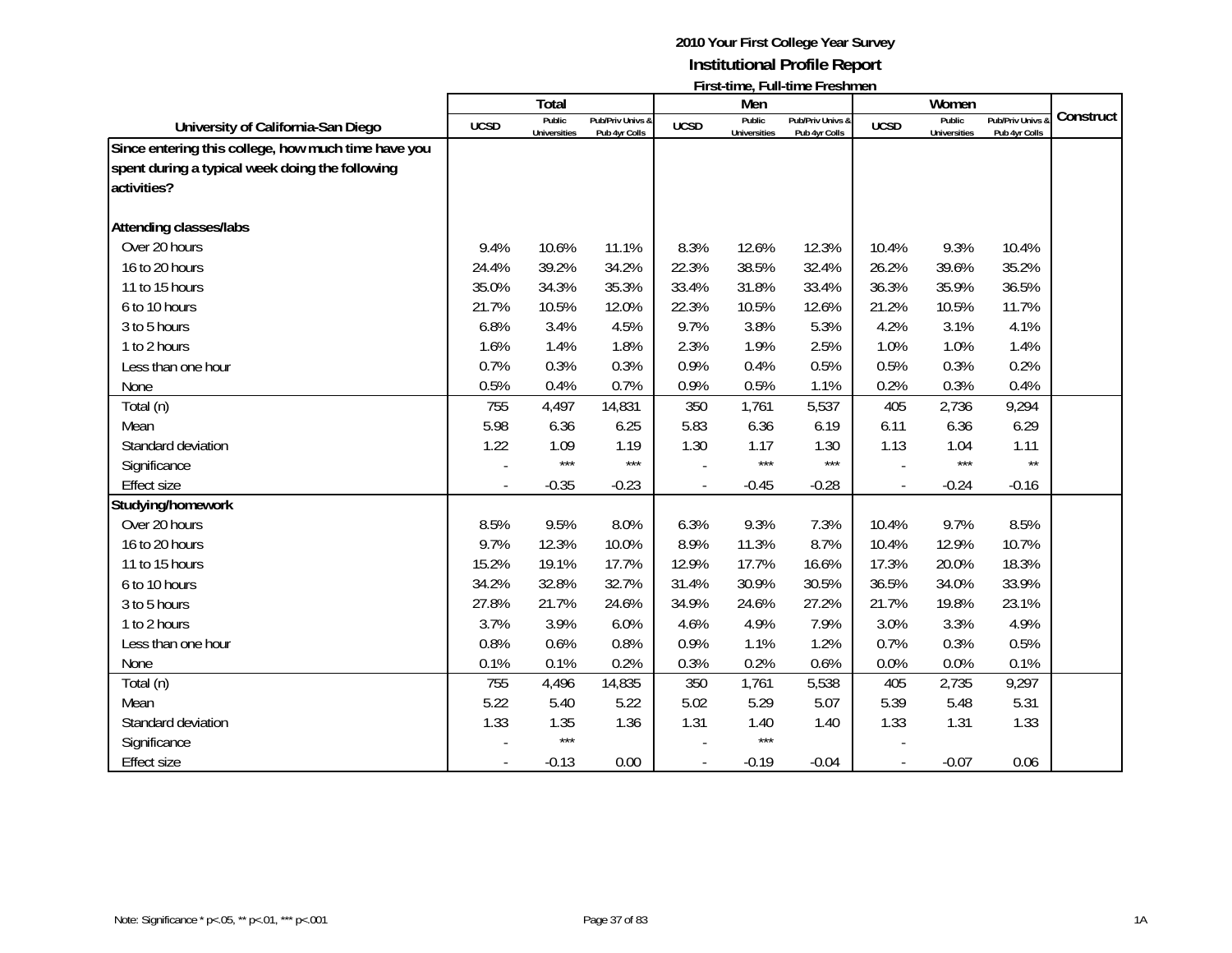|                                                                                                                       |                          | Total                         |                                   |             | Men                           | ו וואנינווווכ, ו עווינווווכ ו וכאווווכוו |             | Women                         |                                 |           |
|-----------------------------------------------------------------------------------------------------------------------|--------------------------|-------------------------------|-----------------------------------|-------------|-------------------------------|------------------------------------------|-------------|-------------------------------|---------------------------------|-----------|
| University of California-San Diego                                                                                    | <b>UCSD</b>              | Public<br><b>Universities</b> | Pub/Priv Univs &<br>Pub 4yr Colls | <b>UCSD</b> | Public<br><b>Universities</b> | Pub/Priv Univs &<br>Pub 4yr Colls        | <b>UCSD</b> | Public<br><b>Universities</b> | Pub/Priv Univs<br>Pub 4yr Colls | Construct |
| Since entering this college, how much time have you<br>spent during a typical week doing the following<br>activities? |                          |                               |                                   |             |                               |                                          |             |                               |                                 |           |
| Socializing with friends                                                                                              |                          |                               |                                   |             |                               |                                          |             |                               |                                 |           |
| Over 20 hours                                                                                                         | 14.7%                    | 14.1%                         | 17.6%                             | 18.0%       | 16.0%                         | 19.9%                                    | 11.9%       | 12.9%                         | 16.3%                           |           |
| 16 to 20 hours                                                                                                        | 8.6%                     | 10.3%                         | 11.2%                             | 6.9%        | 10.6%                         | 11.1%                                    | 10.1%       | 10.1%                         | 11.2%                           |           |
| 11 to 15 hours                                                                                                        | 16.2%                    | 18.4%                         | 19.2%                             | 18.3%       | 17.6%                         | 19.2%                                    | 14.3%       | 18.9%                         | 19.3%                           |           |
| 6 to 10 hours                                                                                                         | 29.7%                    | 30.6%                         | 28.1%                             | 27.4%       | 29.1%                         | 26.6%                                    | 31.6%       | 31.5%                         | 29.0%                           |           |
| 3 to 5 hours                                                                                                          | 22.8%                    | 19.1%                         | 16.9%                             | 22.6%       | 18.5%                         | 15.9%                                    | 23.0%       | 19.4%                         | 17.5%                           |           |
| 1 to 2 hours                                                                                                          | 6.4%                     | 5.4%                          | 5.0%                              | 5.4%        | 5.7%                          | 5.0%                                     | 7.2%        | 5.2%                          | 5.1%                            |           |
| Less than one hour                                                                                                    | 1.2%                     | 1.7%                          | 1.4%                              | 1.1%        | 1.9%                          | 1.6%                                     | 1.2%        | 1.6%                          | 1.3%                            |           |
| None                                                                                                                  | 0.5%                     | 0.5%                          | 0.5%                              | 0.3%        | 0.6%                          | 0.7%                                     | 0.7%        | 0.4%                          | 0.4%                            |           |
| Total (n)                                                                                                             | 755                      | 4,493                         | 14,821                            | 350         | 1,761                         | 5,532                                    | 405         | 2,732                         | 9,289                           |           |
| Mean                                                                                                                  | 5.36                     | 5.44                          | 5.61                              | 5.48        | 5.48                          | 5.68                                     | 5.26        | 5.41                          | 5.57                            |           |
| Standard deviation                                                                                                    | 1.54                     | 1.52                          | 1.56                              | 1.56        | 1.58                          | 1.61                                     | 1.52        | 1.48                          | 1.53                            |           |
| Significance                                                                                                          |                          |                               | $***$                             |             |                               | $\star$                                  |             |                               | $***$                           |           |
| <b>Effect size</b>                                                                                                    | $\overline{\phantom{a}}$ | $-0.05$                       | $-0.16$                           |             | 0.00                          | $-0.12$                                  |             | $-0.10$                       | $-0.20$                         |           |
| Talking with professors outside of class                                                                              |                          |                               |                                   |             |                               |                                          |             |                               |                                 |           |
| Over 20 hours                                                                                                         | 0.4%                     | 0.2%                          | 0.2%                              | 0.3%        | 0.4%                          | 0.4%                                     | 0.5%        | 0.1%                          | 0.1%                            |           |
| 16 to 20 hours                                                                                                        | 0.0%                     | 0.2%                          | 0.1%                              | 0.0%        | 0.2%                          | 0.2%                                     | 0.0%        | 0.2%                          | 0.1%                            |           |
| 11 to 15 hours                                                                                                        | 0.8%                     | 0.4%                          | 0.5%                              | 0.9%        | 0.6%                          | 0.9%                                     | 0.7%        | 0.3%                          | 0.2%                            |           |
| 6 to 10 hours                                                                                                         | 1.5%                     | 0.9%                          | 1.5%                              | 2.3%        | 1.4%                          | 2.3%                                     | 0.7%        | 0.6%                          | 1.0%                            |           |
| 3 to 5 hours                                                                                                          | 4.4%                     | 4.3%                          | 5.6%                              | 6.0%        | 4.4%                          | 6.3%                                     | 3.0%        | 4.2%                          | 5.2%                            |           |
| 1 to 2 hours                                                                                                          | 13.1%                    | 16.5%                         | 21.2%                             | 12.6%       | 17.2%                         | 22.5%                                    | 13.6%       | 16.0%                         | 20.4%                           |           |
| Less than one hour                                                                                                    | 37.4%                    | 47.5%                         | 50.8%                             | 38.3%       | 44.9%                         | 46.7%                                    | 36.5%       | 49.3%                         | 53.3%                           |           |
| None                                                                                                                  | 42.5%                    | 30.0%                         | 20.1%                             | 39.7%       | 30.9%                         | 20.7%                                    | 44.9%       | 29.4%                         | 19.7%                           |           |
| Total (n)                                                                                                             | 755                      | 4,495                         | 14,823                            | 350         | 1,760                         | 5,530                                    | 405         | 2,735                         | 9,293                           |           |
| Mean                                                                                                                  | 1.89                     | 2.02                          | 2.21                              | 1.97        | 2.05                          | 2.28                                     | 1.83        | 2.00                          | 2.16                            |           |
| Standard deviation                                                                                                    | 1.06                     | 0.95                          | 0.96                              | 1.10        | 1.03                          | 1.07                                     | 1.02        | 0.90                          | 0.89                            |           |
| Significance                                                                                                          |                          | $***$                         | $***$                             |             |                               | $***$                                    |             | $***$                         | $***$                           |           |
| <b>Effect size</b>                                                                                                    | $\overline{\phantom{a}}$ | $-0.14$                       | $-0.33$                           |             | $-0.08$                       | $-0.29$                                  | $\sim$      | $-0.19$                       | $-0.37$                         |           |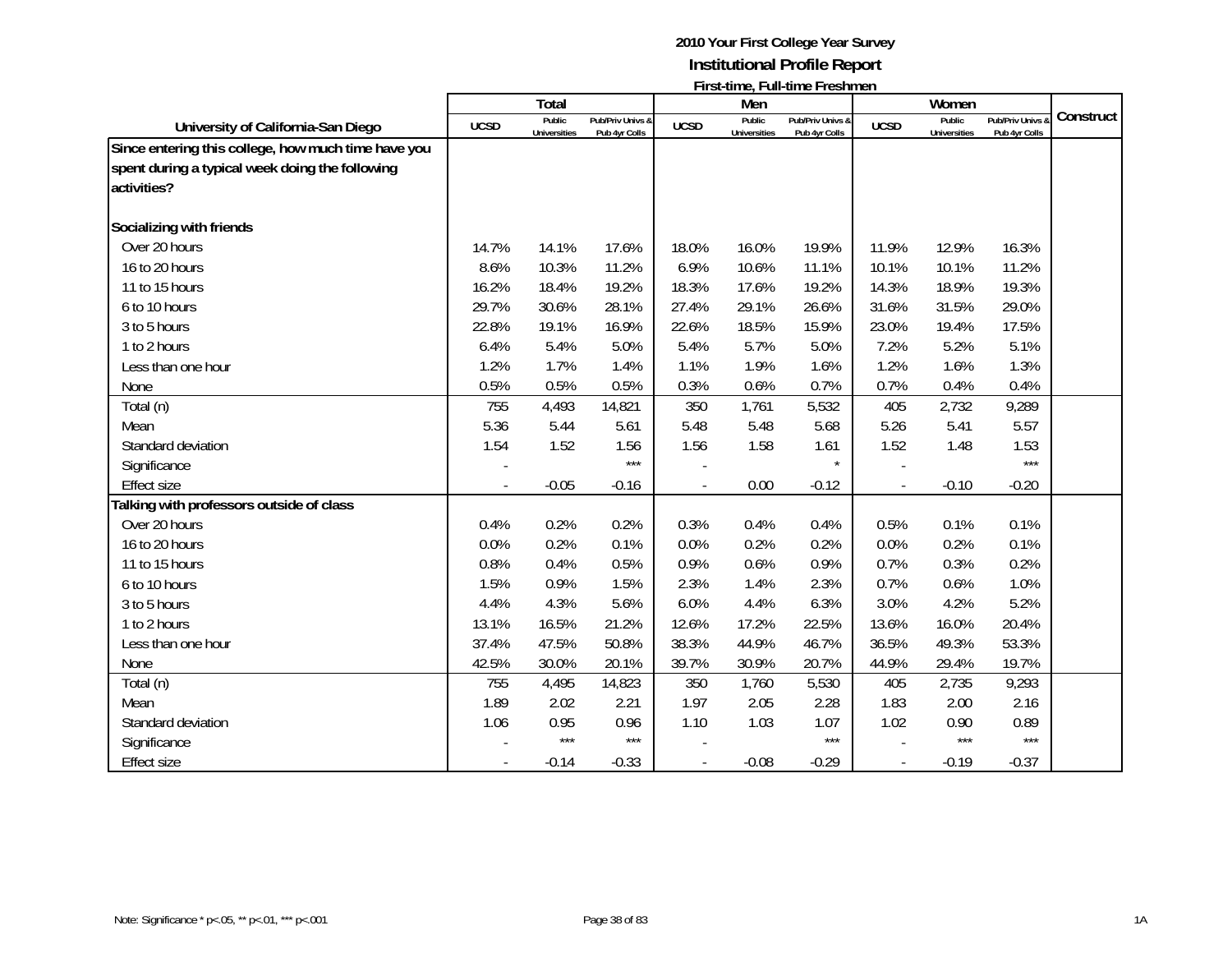|                                                                                                                       |             | Total                         |                                   |             | Men                           | $\mathsf{L}$ is a set of $\mathsf{L}$ . The set of $\mathsf{L}$ is a set of $\mathsf{L}$ |             | Women                         |                                 |           |
|-----------------------------------------------------------------------------------------------------------------------|-------------|-------------------------------|-----------------------------------|-------------|-------------------------------|------------------------------------------------------------------------------------------|-------------|-------------------------------|---------------------------------|-----------|
| University of California-San Diego                                                                                    | <b>UCSD</b> | Public<br><b>Universities</b> | Pub/Priv Univs &<br>Pub 4yr Colls | <b>UCSD</b> | Public<br><b>Universities</b> | Pub/Priv Univs &<br>Pub 4yr Colls                                                        | <b>UCSD</b> | Public<br><b>Universities</b> | Pub/Priv Univs<br>Pub 4yr Colls | Construct |
| Since entering this college, how much time have you<br>spent during a typical week doing the following<br>activities? |             |                               |                                   |             |                               |                                                                                          |             |                               |                                 |           |
| <b>Exercising or sports</b>                                                                                           |             |                               |                                   |             |                               |                                                                                          |             |                               |                                 |           |
| Over 20 hours                                                                                                         | 1.3%        | 1.6%                          | 3.2%                              | 2.0%        | 2.3%                          | 4.2%                                                                                     | 0.7%        | 1.1%                          | 2.6%                            |           |
| 16 to 20 hours                                                                                                        | 2.4%        | 2.0%                          | 2.4%                              | 3.7%        | 2.3%                          | 3.2%                                                                                     | 1.2%        | 1.8%                          | 2.0%                            |           |
| 11 to 15 hours                                                                                                        | 3.8%        | 4.2%                          | 4.9%                              | 3.4%        | 5.1%                          | 6.9%                                                                                     | 4.2%        | 3.6%                          | 3.8%                            |           |
| 6 to 10 hours                                                                                                         | 14.9%       | 16.8%                         | 16.9%                             | 18.9%       | 19.3%                         | 19.9%                                                                                    | 11.4%       | 15.1%                         | 15.2%                           |           |
| 3 to 5 hours                                                                                                          | 28.6%       | 29.7%                         | 30.0%                             | 34.1%       | 28.9%                         | 29.2%                                                                                    | 24.0%       | 30.2%                         | 30.5%                           |           |
| 1 to 2 hours                                                                                                          | 24.5%       | 23.8%                         | 22.6%                             | 20.9%       | 22.6%                         | 20.0%                                                                                    | 27.7%       | 24.6%                         | 24.2%                           |           |
| Less than one hour                                                                                                    | 14.6%       | 14.3%                         | 12.7%                             | 10.0%       | 12.1%                         | 10.7%                                                                                    | 18.5%       | 15.7%                         | 13.9%                           |           |
| None                                                                                                                  | 9.8%        | 7.7%                          | 7.2%                              | 6.9%        | 7.5%                          | 5.9%                                                                                     | 12.3%       | 7.9%                          | 7.9%                            |           |
| Total (n)                                                                                                             | 754         | 4,494                         | 14,823                            | 349         | 1,760                         | 5,535                                                                                    | 405         | 2,734                         | 9,288                           |           |
| Mean                                                                                                                  | 3.52        | 3.62                          | 3.77                              | 3.83        | 3.76                          | 4.01                                                                                     | 3.25        | 3.53                          | 3.63                            |           |
| Standard deviation                                                                                                    | 1.49        | 1.46                          | 1.56                              | 1.48        | 1.52                          | 1.61                                                                                     | 1.44        | 1.41                          | 1.51                            |           |
| Significance                                                                                                          |             |                               | $***$                             |             |                               | $\star$                                                                                  |             | $***$                         | $***$                           |           |
| <b>Effect size</b>                                                                                                    |             | $-0.07$                       | $-0.16$                           |             | 0.05                          | $-0.11$                                                                                  |             | $-0.20$                       | $-0.25$                         |           |
| Partying                                                                                                              |             |                               |                                   |             |                               |                                                                                          |             |                               |                                 |           |
| Over 20 hours                                                                                                         | 0.5%        | 0.5%                          | 1.0%                              | 0.3%        | 0.7%                          | 1.6%                                                                                     | 0.7%        | 0.4%                          | 0.6%                            |           |
| 16 to 20 hours                                                                                                        | 0.4%        | 0.7%                          | 1.2%                              | 0.6%        | 0.9%                          | 1.5%                                                                                     | 0.2%        | 0.6%                          | 0.9%                            |           |
| 11 to 15 hours                                                                                                        | 1.5%        | 2.9%                          | 3.8%                              | 0.9%        | 3.1%                          | 5.0%                                                                                     | 2.0%        | 2.8%                          | 3.1%                            |           |
| 6 to 10 hours                                                                                                         | 5.6%        | 11.1%                         | 13.7%                             | 6.0%        | 11.8%                         | 14.9%                                                                                    | 5.2%        | 10.6%                         | 13.1%                           |           |
| 3 to 5 hours                                                                                                          | 16.2%       | 19.5%                         | 22.1%                             | 20.6%       | 18.9%                         | 22.4%                                                                                    | 12.3%       | 20.0%                         | 21.9%                           |           |
| 1 to 2 hours                                                                                                          | 16.8%       | 15.0%                         | 14.9%                             | 17.1%       | 15.3%                         | 14.9%                                                                                    | 16.5%       | 14.8%                         | 14.9%                           |           |
| Less than one hour                                                                                                    | 15.1%       | 13.4%                         | 11.9%                             | 17.1%       | 14.2%                         | 12.5%                                                                                    | 13.3%       | 12.9%                         | 11.6%                           |           |
| None                                                                                                                  | 44.0%       | 36.8%                         | 31.3%                             | 37.4%       | 35.2%                         | 27.1%                                                                                    | 49.6%       | 37.9%                         | 33.9%                           |           |
| Total (n)                                                                                                             | 755         | 4,495                         | 14,811                            | 350         | 1,760                         | 5,525                                                                                    | 405         | 2,735                         | 9,286                           |           |
| Mean                                                                                                                  | 2.33        | 2.69                          | 2.96                              | 2.47        | 2.74                          | 3.15                                                                                     | 2.21        | 2.65                          | 2.85                            |           |
| Standard deviation                                                                                                    | 1.47        | 1.63                          | 1.71                              | 1.44        | 1.65                          | 1.77                                                                                     | 1.49        | 1.61                          | 1.66                            |           |
| Significance                                                                                                          |             | $***$                         | $***$                             |             | $\star\star$                  | $***$                                                                                    |             | $***$                         | $***$                           |           |
| <b>Effect size</b>                                                                                                    |             | $-0.22$                       | $-0.37$                           |             | $-0.16$                       | $-0.38$                                                                                  |             | $-0.27$                       | $-0.39$                         |           |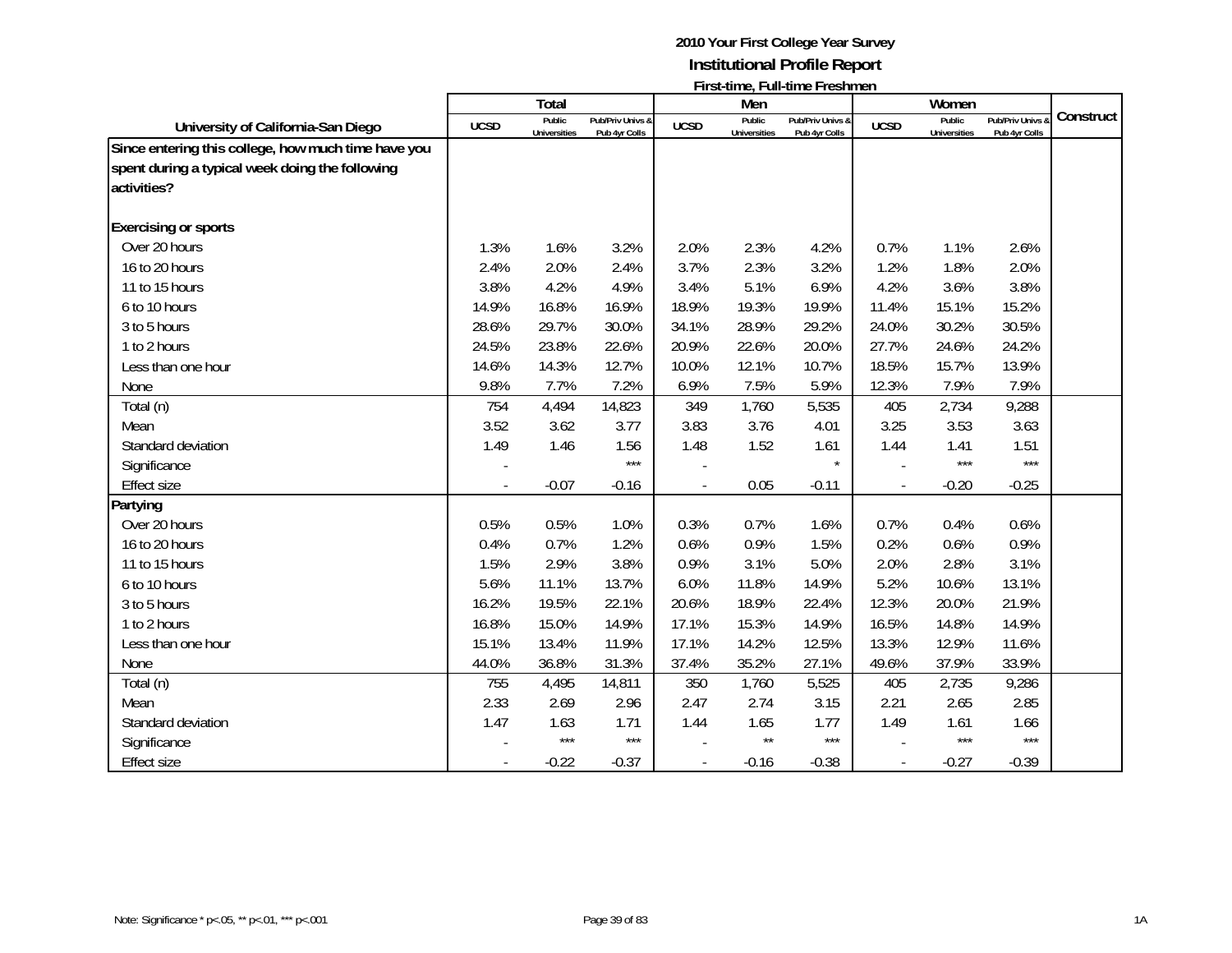|                                                                                                                       |             | Total                         |                                   |             | Men                           | $\mathsf{L}$ is a set of $\mathsf{L}$ . The set of $\mathsf{L}$ is a set of $\mathsf{L}$ |             | Women                         |                                              |           |
|-----------------------------------------------------------------------------------------------------------------------|-------------|-------------------------------|-----------------------------------|-------------|-------------------------------|------------------------------------------------------------------------------------------|-------------|-------------------------------|----------------------------------------------|-----------|
| University of California-San Diego                                                                                    | <b>UCSD</b> | Public<br><b>Universities</b> | Pub/Priv Univs &<br>Pub 4yr Colls | <b>UCSD</b> | Public<br><b>Universities</b> | Pub/Priv Univs &<br>Pub 4yr Colls                                                        | <b>UCSD</b> | Public<br><b>Universities</b> | <b>Pub/Priv Univs &amp;</b><br>Pub 4yr Colls | Construct |
| Since entering this college, how much time have you<br>spent during a typical week doing the following<br>activities? |             |                               |                                   |             |                               |                                                                                          |             |                               |                                              |           |
| Working (for pay) on campus                                                                                           |             |                               |                                   |             |                               |                                                                                          |             |                               |                                              |           |
| Over 20 hours                                                                                                         | 0.5%        | 0.6%                          | 0.7%                              | 0.0%        | 0.5%                          | 1.0%                                                                                     | 1.0%        | 0.7%                          | 0.5%                                         |           |
| 16 to 20 hours                                                                                                        | 0.7%        | 1.2%                          | 1.3%                              | 0.6%        | 1.3%                          | 1.2%                                                                                     | 0.7%        | 1.1%                          | 1.3%                                         |           |
| 11 to 15 hours                                                                                                        | 4.2%        | 3.9%                          | 3.9%                              | 4.9%        | 3.3%                          | 3.5%                                                                                     | 3.7%        | 4.2%                          | 4.2%                                         |           |
| 6 to 10 hours                                                                                                         | 4.8%        | 7.0%                          | 7.4%                              | 4.6%        | 6.4%                          | 7.2%                                                                                     | 5.0%        | 7.5%                          | 7.5%                                         |           |
| 3 to 5 hours                                                                                                          | 2.3%        | 2.9%                          | 3.8%                              | 2.6%        | 3.0%                          | 4.7%                                                                                     | 2.0%        | 2.8%                          | 3.3%                                         |           |
| 1 to 2 hours                                                                                                          | 1.5%        | 1.3%                          | 1.8%                              | 1.4%        | 1.5%                          | 2.2%                                                                                     | 1.5%        | 1.2%                          | 1.5%                                         |           |
| Less than one hour                                                                                                    | 0.7%        | 0.7%                          | 0.9%                              | 0.9%        | 0.7%                          | 1.4%                                                                                     | 0.5%        | 0.6%                          | 0.6%                                         |           |
| None                                                                                                                  | 85.4%       | 82.4%                         | 80.2%                             | 85.1%       | 83.4%                         | 78.8%                                                                                    | 85.6%       | 81.8%                         | 81.1%                                        |           |
| Total (n)                                                                                                             | 754         | 4,490                         | 14,817                            | 350         | 1,760                         | 5,530                                                                                    | 404         | 2,730                         | 9,287                                        |           |
| Mean                                                                                                                  | 1.58        | 1.71                          | 1.77                              | 1.57        | 1.66                          | 1.80                                                                                     | 1.59        | 1.74                          | 1.76                                         |           |
| Standard deviation                                                                                                    | 1.50        | 1.63                          | 1.66                              | 1.46        | 1.57                          | 1.68                                                                                     | 1.54        | 1.66                          | 1.66                                         |           |
| Significance                                                                                                          |             |                               | $\star\star$                      |             |                               |                                                                                          |             |                               |                                              |           |
| <b>Effect size</b>                                                                                                    |             | $-0.08$                       | $-0.11$                           |             | $-0.06$                       | $-0.14$                                                                                  |             | $-0.09$                       | $-0.10$                                      |           |
| Working (for pay) off campus                                                                                          |             |                               |                                   |             |                               |                                                                                          |             |                               |                                              |           |
| Over 20 hours                                                                                                         | 1.1%        | 2.5%                          | 3.0%                              | 0.9%        | 2.4%                          | 2.8%                                                                                     | 1.2%        | 2.6%                          | 3.1%                                         |           |
| 16 to 20 hours                                                                                                        | 1.3%        | 2.3%                          | 2.5%                              | 1.1%        | 1.6%                          | 1.9%                                                                                     | 1.5%        | 2.7%                          | 2.9%                                         |           |
| 11 to 15 hours                                                                                                        | 2.0%        | 2.4%                          | 2.9%                              | 2.3%        | 2.1%                          | 2.4%                                                                                     | 1.7%        | 2.6%                          | 3.2%                                         |           |
| 6 to 10 hours                                                                                                         | 2.3%        | 3.4%                          | 4.1%                              | 2.6%        | 2.8%                          | 3.9%                                                                                     | 2.0%        | 3.7%                          | 4.3%                                         |           |
| 3 to 5 hours                                                                                                          | 2.7%        | 2.7%                          | 3.5%                              | 4.3%        | 2.7%                          | 3.6%                                                                                     | 1.2%        | 2.7%                          | 3.4%                                         |           |
| 1 to 2 hours                                                                                                          | 1.3%        | 1.4%                          | 1.9%                              | 1.4%        | 1.5%                          | 2.5%                                                                                     | 1.2%        | 1.2%                          | 1.6%                                         |           |
| Less than one hour                                                                                                    | 0.7%        | 1.0%                          | 1.2%                              | 0.9%        | 1.4%                          | 1.7%                                                                                     | 0.5%        | 0.8%                          | 1.0%                                         |           |
| None                                                                                                                  | 88.7%       | 84.4%                         | 80.8%                             | 86.6%       | 85.3%                         | 81.2%                                                                                    | 90.6%       | 83.8%                         | 80.6%                                        |           |
| Total (n)                                                                                                             | 754         | 4,494                         | 14,821                            | 350         | 1,761                         | 5,532                                                                                    | 404         | 2,733                         | 9,289                                        |           |
| Mean                                                                                                                  | 1.46        | 1.69                          | 1.83                              | 1.51        | 1.61                          | 1.76                                                                                     | 1.41        | 1.73                          | 1.86                                         |           |
| Standard deviation                                                                                                    | 1.40        | 1.74                          | 1.86                              | 1.42        | 1.65                          | 1.77                                                                                     | 1.38        | 1.80                          | 1.92                                         |           |
| Significance                                                                                                          |             | $***$                         | $***$                             |             |                               | $\star\star$                                                                             |             | $***$                         | $***$                                        |           |
| <b>Effect size</b>                                                                                                    |             | $-0.13$                       | $-0.20$                           |             | $-0.06$                       | $-0.14$                                                                                  |             | $-0.18$                       | $-0.23$                                      |           |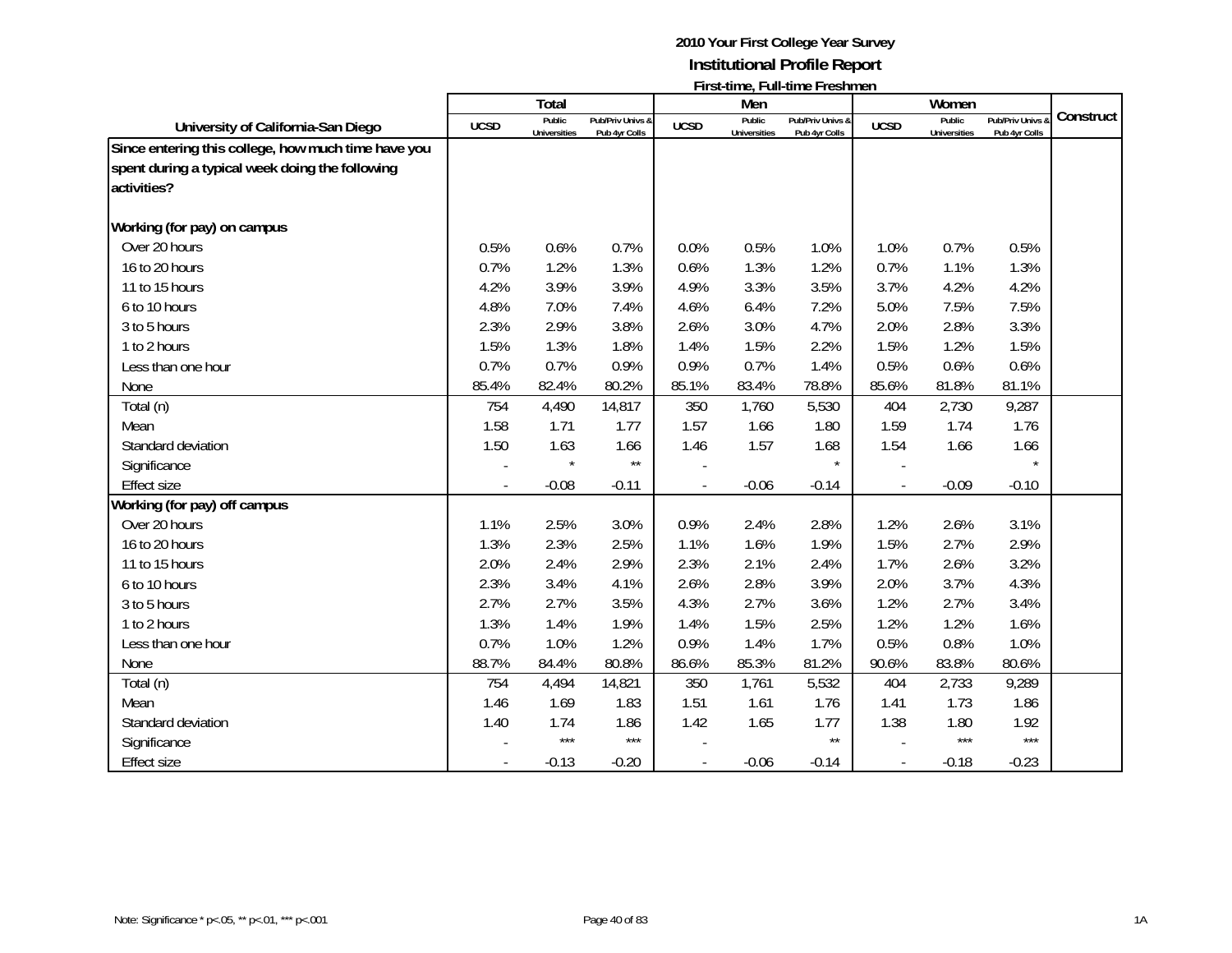|                                                                                                                       |                          | Total                  |                                   |             | Men                           | ו וואנינווווכ, ו עווינווווכ ו וכאווווכוו |             | Women                         |                                 |           |
|-----------------------------------------------------------------------------------------------------------------------|--------------------------|------------------------|-----------------------------------|-------------|-------------------------------|------------------------------------------|-------------|-------------------------------|---------------------------------|-----------|
| University of California-San Diego                                                                                    | <b>UCSD</b>              | Public<br>Universities | Pub/Priv Univs &<br>Pub 4yr Colls | <b>UCSD</b> | Public<br><b>Universities</b> | Pub/Priv Univs &<br>Pub 4yr Colls        | <b>UCSD</b> | Public<br><b>Universities</b> | Pub/Priv Univs<br>Pub 4yr Colls | Construct |
| Since entering this college, how much time have you<br>spent during a typical week doing the following<br>activities? |                          |                        |                                   |             |                               |                                          |             |                               |                                 |           |
| <b>Volunteer work</b>                                                                                                 |                          |                        |                                   |             |                               |                                          |             |                               |                                 |           |
| Over 20 hours                                                                                                         | 0.3%                     | 0.3%                   | 0.4%                              | 0.0%        | 0.5%                          | 0.6%                                     | 0.5%        | 0.2%                          | 0.3%                            |           |
| 16 to 20 hours                                                                                                        | 0.1%                     | 0.3%                   | 0.2%                              | 0.3%        | 0.3%                          | 0.3%                                     | 0.0%        | 0.3%                          | 0.2%                            |           |
| 11 to 15 hours                                                                                                        | 0.5%                     | 0.5%                   | 0.6%                              | 0.0%        | 0.3%                          | 0.8%                                     | 1.0%        | 0.5%                          | 0.5%                            |           |
| 6 to 10 hours                                                                                                         | 2.3%                     | 2.0%                   | 2.6%                              | 2.3%        | 1.7%                          | 2.6%                                     | 2.2%        | 2.2%                          | 2.6%                            |           |
| 3 to 5 hours                                                                                                          | 6.5%                     | 8.0%                   | 8.8%                              | 6.9%        | 6.3%                          | 7.5%                                     | 6.2%        | 9.0%                          | 9.5%                            |           |
| 1 to 2 hours                                                                                                          | 11.1%                    | 18.3%                  | 17.3%                             | 10.0%       | 14.2%                         | 14.4%                                    | 12.1%       | 21.0%                         | 19.1%                           |           |
| Less than one hour                                                                                                    | 16.3%                    | 20.6%                  | 20.8%                             | 15.4%       | 20.1%                         | 19.9%                                    | 17.0%       | 21.0%                         | 21.3%                           |           |
| None                                                                                                                  | 62.9%                    | 50.0%                  | 49.3%                             | 65.1%       | 56.6%                         | 53.8%                                    | 61.0%       | 45.7%                         | 46.5%                           |           |
| Total (n)                                                                                                             | 755                      | 4,496                  | 14,818                            | 350         | 1,760                         | 5,530                                    | 405         | 2,736                         | 9,288                           |           |
| Mean                                                                                                                  | 1.72                     | 1.96                   | 1.99                              | 1.67        | 1.81                          | 1.92                                     | 1.77        | 2.05                          | 2.04                            |           |
| Standard deviation                                                                                                    | 1.16                     | 1.20                   | 1.25                              | 1.09        | 1.18                          | 1.27                                     | 1.21        | 1.21                          | 1.23                            |           |
| Significance                                                                                                          |                          | $***$                  | $***$                             |             | $\star$                       | $***$                                    |             | ***                           | $***$                           |           |
| <b>Effect size</b>                                                                                                    |                          | $-0.20$                | $-0.22$                           |             | $-0.12$                       | $-0.20$                                  |             | $-0.23$                       | $-0.22$                         |           |
| Student clubs and groups                                                                                              |                          |                        |                                   |             |                               |                                          |             |                               |                                 |           |
| Over 20 hours                                                                                                         | 0.4%                     | 0.9%                   | 1.1%                              | 0.3%        | 1.7%                          | 1.7%                                     | 0.5%        | 0.3%                          | 0.8%                            |           |
| 16 to 20 hours                                                                                                        | 0.5%                     | 0.5%                   | 0.8%                              | 0.9%        | 0.5%                          | 0.9%                                     | 0.2%        | 0.5%                          | 0.7%                            |           |
| 11 to 15 hours                                                                                                        | 1.7%                     | 2.2%                   | 2.3%                              | 1.7%        | 2.6%                          | 2.8%                                     | 1.7%        | 1.9%                          | 2.0%                            |           |
| 6 to 10 hours                                                                                                         | 10.3%                    | 8.6%                   | 8.1%                              | 9.4%        | 8.7%                          | 8.5%                                     | 11.1%       | 8.5%                          | 7.8%                            |           |
| 3 to 5 hours                                                                                                          | 20.1%                    | 20.0%                  | 19.5%                             | 20.0%       | 18.0%                         | 18.2%                                    | 20.2%       | 21.3%                         | 20.2%                           |           |
| 1 to 2 hours                                                                                                          | 21.5%                    | 24.0%                  | 23.1%                             | 19.1%       | 20.5%                         | 20.8%                                    | 23.5%       | 26.3%                         | 24.4%                           |           |
| Less than one hour                                                                                                    | 8.6%                     | 10.9%                  | 11.5%                             | 7.7%        | 12.0%                         | 11.7%                                    | 9.4%        | 10.2%                         | 11.4%                           |           |
| None                                                                                                                  | 36.8%                    | 33.0%                  | 33.7%                             | 40.9%       | 36.0%                         | 35.4%                                    | 33.3%       | 31.1%                         | 32.7%                           |           |
| Total (n)                                                                                                             | 755                      | 4,495                  | 14,804                            | 350         | 1,760                         | 5,522                                    | 405         | 2,735                         | 9,282                           |           |
| Mean                                                                                                                  | 2.68                     | 2.73                   | 2.72                              | 2.59        | 2.69                          | 2.73                                     | 2.75        | 2.75                          | 2.72                            |           |
| Standard deviation                                                                                                    | 1.55                     | 1.55                   | 1.58                              | 1.58        | 1.65                          | 1.67                                     | 1.53        | 1.47                          | 1.53                            |           |
| Significance                                                                                                          |                          |                        |                                   |             |                               |                                          |             |                               |                                 |           |
| <b>Effect size</b>                                                                                                    | $\overline{\phantom{a}}$ | $-0.03$                | $-0.03$                           |             | $-0.06$                       | $-0.08$                                  |             | 0.00                          | 0.02                            |           |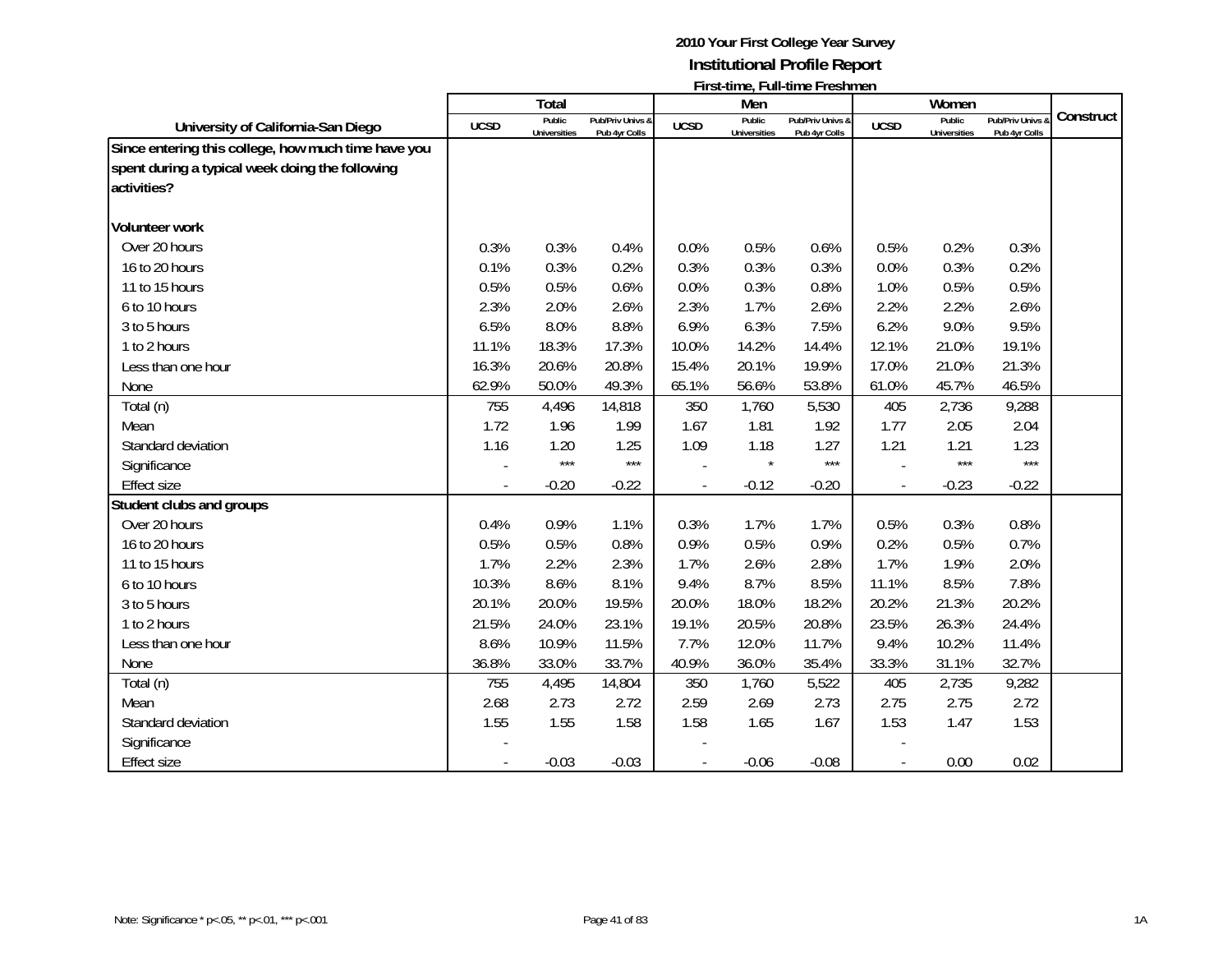|                                                                                                                       |                          | Total                         |                                   |             | Men                           | ו ווארעונוכ, בעווימונוס ברסאוונוסוג |             | Women                         |                                 |           |
|-----------------------------------------------------------------------------------------------------------------------|--------------------------|-------------------------------|-----------------------------------|-------------|-------------------------------|-------------------------------------|-------------|-------------------------------|---------------------------------|-----------|
| University of California-San Diego                                                                                    | <b>UCSD</b>              | Public<br><b>Universities</b> | Pub/Priv Univs &<br>Pub 4yr Colls | <b>UCSD</b> | Public<br><b>Universities</b> | Pub/Priv Univs &<br>Pub 4yr Colls   | <b>UCSD</b> | Public<br><b>Universities</b> | Pub/Priv Univs<br>Pub 4yr Colls | Construct |
| Since entering this college, how much time have you<br>spent during a typical week doing the following<br>activities? |                          |                               |                                   |             |                               |                                     |             |                               |                                 |           |
| <b>Watching TV</b>                                                                                                    |                          |                               |                                   |             |                               |                                     |             |                               |                                 |           |
| Over 20 hours                                                                                                         | 1.5%                     | 1.3%                          | 1.3%                              | 2.0%        | 2.2%                          | 1.9%                                | 1.0%        | 0.7%                          | 0.9%                            |           |
| 16 to 20 hours                                                                                                        | 0.8%                     | 1.3%                          | 1.2%                              | 1.1%        | 1.3%                          | 1.4%                                | 0.5%        | 1.3%                          | 1.0%                            |           |
| 11 to 15 hours                                                                                                        | 1.9%                     | 2.9%                          | 3.2%                              | 2.9%        | 4.2%                          | 4.2%                                | 1.0%        | 2.0%                          | 2.5%                            |           |
| 6 to 10 hours                                                                                                         | 8.9%                     | 11.1%                         | 10.9%                             | 9.4%        | 12.9%                         | 12.2%                               | 8.4%        | 9.9%                          | 10.1%                           |           |
| 3 to 5 hours                                                                                                          | 23.6%                    | 25.5%                         | 24.3%                             | 23.1%       | 25.0%                         | 23.8%                               | 24.0%       | 25.9%                         | 24.6%                           |           |
| 1 to 2 hours                                                                                                          | 23.4%                    | 24.0%                         | 24.8%                             | 25.4%       | 21.9%                         | 23.9%                               | 21.7%       | 25.3%                         | 25.3%                           |           |
| Less than one hour                                                                                                    | 16.4%                    | 17.2%                         | 18.0%                             | 17.7%       | 16.3%                         | 17.0%                               | 15.3%       | 17.7%                         | 18.5%                           |           |
| None                                                                                                                  | 23.6%                    | 16.8%                         | 16.4%                             | 18.3%       | 16.2%                         | 15.5%                               | 28.1%       | 17.2%                         | 17.0%                           |           |
| Total (n)                                                                                                             | 755                      | 4,493                         | 14,808                            | 350         | 1,757                         | 5,522                               | 405         | 2,736                         | 9,286                           |           |
| Mean                                                                                                                  | 2.94                     | 3.17                          | 3.16                              | 3.11        | 3.31                          | 3.28                                | 2.79        | 3.08                          | 3.08                            |           |
| Standard deviation                                                                                                    | 1.53                     | 1.52                          | 1.51                              | 1.57        | 1.62                          | 1.59                                | 1.49        | 1.44                          | 1.45                            |           |
| Significance                                                                                                          |                          | $***$                         | ***                               |             |                               |                                     |             | $***$                         | $***$                           |           |
| <b>Effect size</b>                                                                                                    |                          | $-0.15$                       | $-0.15$                           |             | $-0.12$                       | $-0.11$                             |             | $-0.20$                       | $-0.20$                         |           |
| Household/childcare duties                                                                                            |                          |                               |                                   |             |                               |                                     |             |                               |                                 |           |
| Over 20 hours                                                                                                         | 0.4%                     | 0.3%                          | 0.5%                              | 0.3%        | 0.4%                          | 0.5%                                | 0.5%        | 0.2%                          | 0.5%                            |           |
| 16 to 20 hours                                                                                                        | 0.0%                     | 0.1%                          | 0.2%                              | 0.0%        | 0.0%                          | 0.2%                                | 0.0%        | 0.1%                          | 0.2%                            |           |
| 11 to 15 hours                                                                                                        | 0.1%                     | 0.4%                          | 0.7%                              | 0.0%        | 0.3%                          | 0.8%                                | 0.2%        | 0.4%                          | 0.7%                            |           |
| 6 to 10 hours                                                                                                         | 1.1%                     | 1.4%                          | 2.1%                              | 0.3%        | 0.9%                          | 1.9%                                | 1.7%        | 1.7%                          | 2.3%                            |           |
| 3 to 5 hours                                                                                                          | 7.0%                     | 6.1%                          | 6.8%                              | 6.6%        | 5.6%                          | 6.3%                                | 7.4%        | 6.4%                          | 7.1%                            |           |
| 1 to 2 hours                                                                                                          | 15.0%                    | 14.2%                         | 13.7%                             | 13.1%       | 12.1%                         | 10.9%                               | 16.5%       | 15.5%                         | 15.3%                           |           |
| Less than one hour                                                                                                    | 14.2%                    | 17.1%                         | 14.6%                             | 12.0%       | 14.6%                         | 11.6%                               | 16.0%       | 18.6%                         | 16.4%                           |           |
| None                                                                                                                  | 62.3%                    | 60.6%                         | 61.3%                             | 67.7%       | 66.1%                         | 67.8%                               | 57.5%       | 57.0%                         | 57.5%                           |           |
| Total (n)                                                                                                             | 755                      | 4,495                         | 14,815                            | 350         | 1,760                         | 5,526                               | 405         | 2,735                         | 9,289                           |           |
| Mean                                                                                                                  | 1.73                     | 1.73                          | 1.79                              | 1.61        | 1.64                          | 1.69                                | 1.83        | 1.80                          | 1.86                            |           |
| Standard deviation                                                                                                    | 1.11                     | 1.11                          | 1.24                              | 1.03        | 1.07                          | 1.22                                | 1.18        | 1.12                          | 1.24                            |           |
| Significance                                                                                                          |                          |                               |                                   |             |                               |                                     |             |                               |                                 |           |
| <b>Effect size</b>                                                                                                    | $\overline{\phantom{a}}$ | 0.00                          | $-0.05$                           |             | $-0.03$                       | $-0.07$                             |             | 0.03                          | $-0.02$                         |           |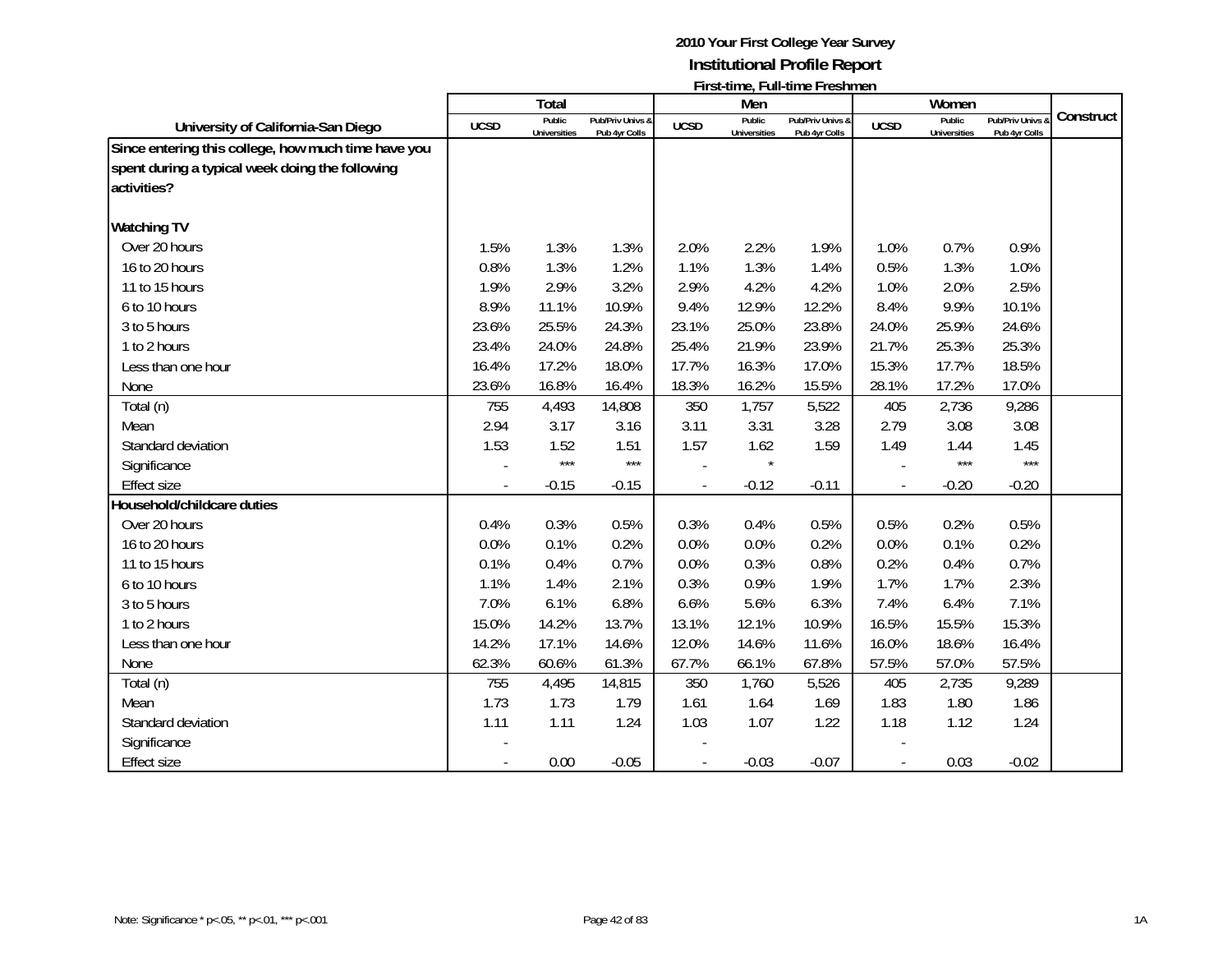|                                                                                                                       |             | Total                         |                                   |             | Men                           | $\mathsf{L}$ is a set of $\mathsf{L}$ . The set of $\mathsf{L}$ is a set of $\mathsf{L}$ |             | Women                         |                                              |           |
|-----------------------------------------------------------------------------------------------------------------------|-------------|-------------------------------|-----------------------------------|-------------|-------------------------------|------------------------------------------------------------------------------------------|-------------|-------------------------------|----------------------------------------------|-----------|
| University of California-San Diego                                                                                    | <b>UCSD</b> | Public<br><b>Universities</b> | Pub/Priv Univs &<br>Pub 4yr Colls | <b>UCSD</b> | Public<br><b>Universities</b> | <b>Pub/Priv Univs &amp;</b><br>Pub 4yr Colls                                             | <b>UCSD</b> | Public<br><b>Universities</b> | <b>Pub/Priv Univs &amp;</b><br>Pub 4yr Colls | Construct |
| Since entering this college, how much time have you<br>spent during a typical week doing the following<br>activities? |             |                               |                                   |             |                               |                                                                                          |             |                               |                                              |           |
| Commuting                                                                                                             |             |                               |                                   |             |                               |                                                                                          |             |                               |                                              |           |
| Over 20 hours                                                                                                         | 0.4%        | 0.4%                          | 0.5%                              | 0.6%        | 0.6%                          | 0.7%                                                                                     | 0.2%        | 0.3%                          | 0.4%                                         |           |
| 16 to 20 hours                                                                                                        | 0.1%        | 0.1%                          | 0.2%                              | 0.3%        | 0.1%                          | 0.2%                                                                                     | 0.0%        | 0.1%                          | 0.3%                                         |           |
| 11 to 15 hours                                                                                                        | 0.7%        | 0.8%                          | 0.9%                              | 0.3%        | 0.7%                          | 1.1%                                                                                     | 1.0%        | 0.8%                          | 0.7%                                         |           |
| 6 to 10 hours                                                                                                         | 2.3%        | 4.1%                          | 3.8%                              | 1.7%        | 4.1%                          | 4.0%                                                                                     | 2.7%        | 4.1%                          | 3.6%                                         |           |
| 3 to 5 hours                                                                                                          | 7.4%        | 10.2%                         | 8.7%                              | 6.0%        | 10.6%                         | 9.2%                                                                                     | 8.6%        | 9.9%                          | 8.3%                                         |           |
| 1 to 2 hours                                                                                                          | 10.1%       | 15.7%                         | 12.3%                             | 11.4%       | 17.7%                         | 13.6%                                                                                    | 8.9%        | 14.3%                         | 11.5%                                        |           |
| Less than one hour                                                                                                    | 9.8%        | 15.2%                         | 12.1%                             | 10.6%       | 14.8%                         | 11.8%                                                                                    | 9.1%        | 15.4%                         | 12.3%                                        |           |
| None                                                                                                                  | 69.3%       | 53.6%                         | 61.5%                             | 69.1%       | 51.4%                         | 59.4%                                                                                    | 69.4%       | 55.1%                         | 62.8%                                        |           |
| Total (n)                                                                                                             | 755         | 4,497                         | 14,813                            | 350         | 1,761                         | 5,528                                                                                    | 405         | 2,736                         | 9,285                                        |           |
| Mean                                                                                                                  | 1.68        | 2.01                          | 1.87                              | 1.65        | 2.07                          | 1.94                                                                                     | 1.70        | 1.97                          | 1.83                                         |           |
| Standard deviation                                                                                                    | 1.21        | 1.33                          | 1.34                              | 1.19        | 1.35                          | 1.39                                                                                     | 1.24        | 1.31                          | 1.31                                         |           |
| Significance                                                                                                          |             | $***$                         | $***$                             |             | $***$                         | $***$                                                                                    |             | $***$                         |                                              |           |
| <b>Effect size</b>                                                                                                    |             | $-0.25$                       | $-0.14$                           |             | $-0.31$                       | $-0.21$                                                                                  |             | $-0.21$                       | $-0.10$                                      |           |
| Online social networks (MySpace, Facebook, etc.)                                                                      |             |                               |                                   |             |                               |                                                                                          |             |                               |                                              |           |
| Over 20 hours                                                                                                         | 5.8%        | 3.9%                          | 4.1%                              | 4.6%        | 3.7%                          | 4.1%                                                                                     | 6.9%        | 4.1%                          | 4.1%                                         |           |
| 16 to 20 hours                                                                                                        | 3.4%        | 2.9%                          | 3.0%                              | 2.9%        | 2.6%                          | 2.7%                                                                                     | 4.0%        | 3.1%                          | 3.2%                                         |           |
| 11 to 15 hours                                                                                                        | 7.7%        | 6.6%                          | 6.4%                              | 5.7%        | 6.6%                          | 5.6%                                                                                     | 9.4%        | 6.7%                          | 6.8%                                         |           |
| 6 to 10 hours                                                                                                         | 20.5%       | 20.1%                         | 19.1%                             | 20.3%       | 17.8%                         | 16.3%                                                                                    | 20.7%       | 21.7%                         | 20.7%                                        |           |
| 3 to 5 hours                                                                                                          | 30.3%       | 32.2%                         | 31.5%                             | 31.7%       | 29.3%                         | 28.7%                                                                                    | 29.1%       | 34.1%                         | 33.3%                                        |           |
| 1 to 2 hours                                                                                                          | 18.7%       | 21.0%                         | 23.1%                             | 18.0%       | 21.5%                         | 25.0%                                                                                    | 19.3%       | 20.7%                         | 22.0%                                        |           |
| Less than one hour                                                                                                    | 9.1%        | 9.2%                          | 8.9%                              | 11.4%       | 12.3%                         | 11.5%                                                                                    | 7.2%        | 7.2%                          | 7.4%                                         |           |
| None                                                                                                                  | 4.4%        | 4.0%                          | 3.9%                              | 5.4%        | 6.2%                          | 6.2%                                                                                     | 3.5%        | 2.5%                          | 2.5%                                         |           |
| Total (n)                                                                                                             | 755         | 4,495                         | 14,822                            | 350         | 1,761                         | 5,532                                                                                    | 405         | 2,734                         | 9,290                                        |           |
| Mean                                                                                                                  | 4.19        | 4.07                          | 4.04                              | 4.01        | 3.89                          | 3.85                                                                                     | 4.35        | 4.18                          | 4.16                                         |           |
| Standard deviation                                                                                                    | 1.63        | 1.51                          | 1.52                              | 1.60        | 1.59                          | 1.59                                                                                     | 1.65        | 1.45                          | 1.46                                         |           |
| Significance                                                                                                          |             |                               | $\star\star$                      |             |                               |                                                                                          |             | $\star$                       | $\star$                                      |           |
| <b>Effect size</b>                                                                                                    |             | 0.08                          | 0.10                              |             | 0.08                          | 0.10                                                                                     |             | 0.12                          | 0.13                                         |           |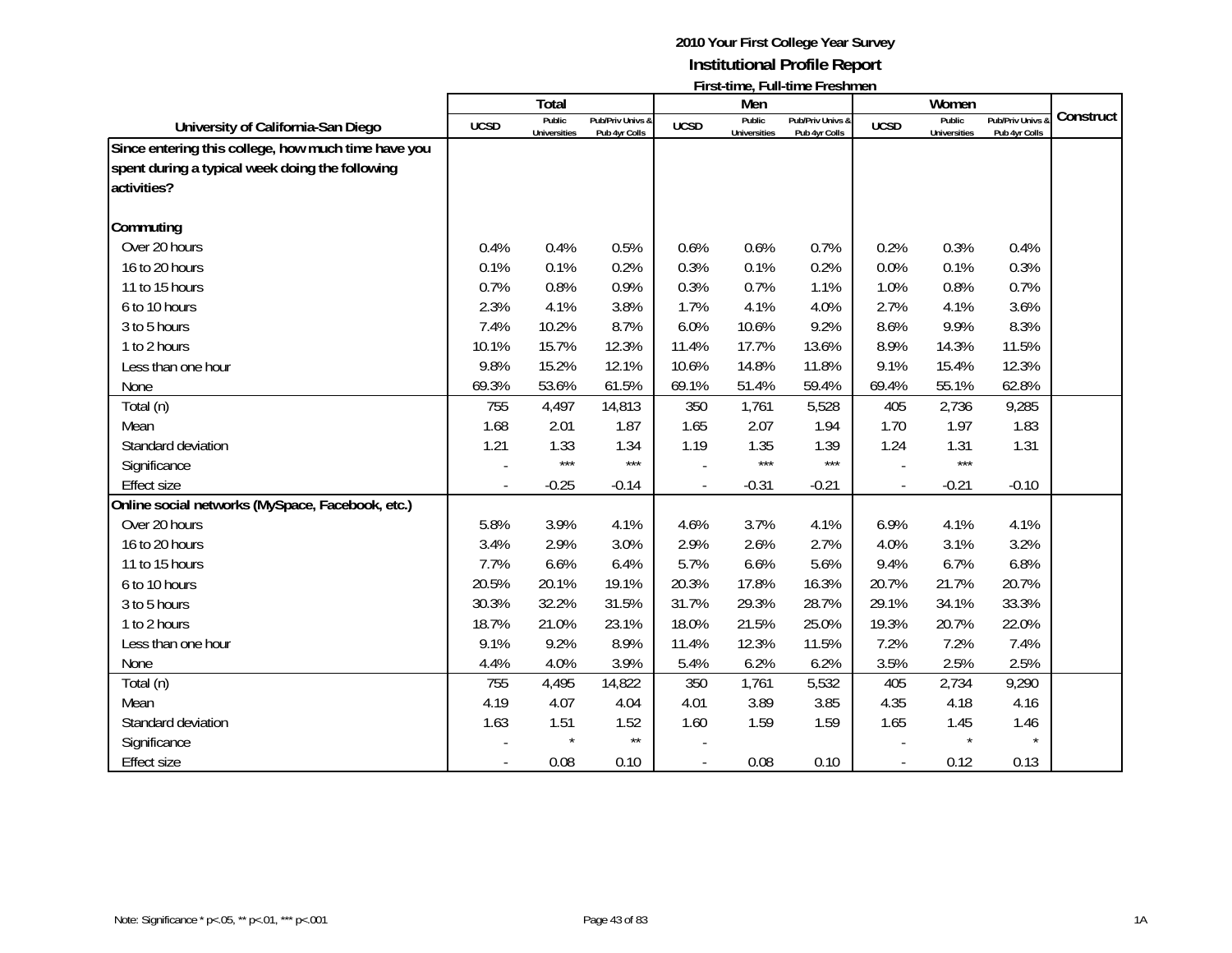|                                                    |             | Total                         |                                   |               | Men                           |                                   |                | Women                         |                                              |           |
|----------------------------------------------------|-------------|-------------------------------|-----------------------------------|---------------|-------------------------------|-----------------------------------|----------------|-------------------------------|----------------------------------------------|-----------|
| University of California-San Diego                 | <b>UCSD</b> | Public<br><b>Universities</b> | Pub/Priv Univs &<br>Pub 4yr Colls | <b>UCSD</b>   | Public<br><b>Universities</b> | Pub/Priv Univs &<br>Pub 4yr Colls | <b>UCSD</b>    | Public<br><b>Universities</b> | <b>Pub/Priv Univs &amp;</b><br>Pub 4yr Colls | Construct |
| Please indicate the extent to which you agree or   |             |                               |                                   |               |                               |                                   |                |                               |                                              |           |
| disagree with the following statements:            |             |                               |                                   |               |                               |                                   |                |                               |                                              |           |
| I have felt discriminated against based on my      |             |                               |                                   |               |                               |                                   |                |                               |                                              |           |
| race/ethnicity                                     |             |                               |                                   |               |                               |                                   |                |                               |                                              |           |
| Strongly agree                                     | 3.4%        | 2.5%                          | 2.3%                              | 4.3%          | 3.0%                          | 3.5%                              | 2.7%           | 2.2%                          | 1.6%                                         |           |
| Agree                                              | 17.6%       | 11.7%                         | 9.8%                              | 16.8%         | 12.2%                         | 10.4%                             | 18.3%          | 11.3%                         | 9.5%                                         |           |
| Disagree                                           | 40.0%       | 30.4%                         | 29.3%                             | 36.2%         | 28.3%                         | 26.8%                             | 43.3%          | 31.8%                         | 30.8%                                        |           |
| Strongly disagree                                  | 38.9%       | 55.4%                         | 58.6%                             | 42.7%         | 56.5%                         | 59.3%                             | 35.6%          | 54.7%                         | 58.1%                                        |           |
| Total (n)                                          | 755         | 4,496                         | 14,795                            | 351           | 1,762                         | 5,516                             | 404            | 2,734                         | 9,279                                        |           |
| Mean                                               | 1.86        | 1.61                          | 1.56                              | 1.83          | 1.62                          | 1.58                              | 1.88           | 1.61                          | 1.55                                         |           |
| Standard deviation                                 | 0.83        | 0.79                          | 0.76                              | 0.86          | 0.81                          | 0.81                              | 0.80           | 0.77                          | 0.73                                         |           |
| Significance                                       |             | $***$                         | $***$                             |               | $***$                         | $***$                             |                | $***$                         | $***$                                        |           |
| <b>Effect size</b>                                 |             | 0.32                          | 0.39                              |               | 0.26                          | 0.31                              |                | 0.35                          | 0.45                                         |           |
| have felt discriminated against based on my socio- |             |                               |                                   |               |                               |                                   |                |                               |                                              |           |
| economic status                                    |             |                               |                                   |               |                               |                                   |                |                               |                                              |           |
| Strongly agree                                     | 2.4%        | 1.9%                          | 1.7%                              | 2.8%          | 2.6%                          | 2.4%                              | 2.0%           | 1.5%                          | 1.3%                                         |           |
| Agree                                              | 12.1%       | 10.0%                         | 9.8%                              | 12.0%         | 9.9%                          | 9.8%                              | 12.1%          | 10.1%                         | 9.7%                                         |           |
| <b>Disagree</b>                                    | 42.6%       | 35.3%                         | 33.9%                             | 38.7%         | 31.2%                         | 30.7%                             | 46.0%          | 37.9%                         | 35.8%                                        |           |
| Strongly disagree                                  | 42.9%       | 52.8%                         | 54.6%                             | 46.4%         | 56.4%                         | 57.1%                             | 39.9%          | 50.5%                         | 53.1%                                        |           |
| Total (n)                                          | 755         | 4,496                         | 14,799                            | 351           | 1,762                         | 5,516                             | 404            | 2,734                         | 9,283                                        |           |
| Mean                                               | 1.74        | 1.61                          | 1.59                              | 1.71          | 1.59                          | 1.58                              | 1.76           | 1.63                          | 1.59                                         |           |
| Standard deviation                                 | 0.76        | 0.74                          | 0.74                              | 0.79          | 0.77                          | 0.76                              | 0.74           | 0.72                          | 0.72                                         |           |
| Significance                                       |             | $***$                         | $***$                             |               | $\star\star$                  | $\star\star$                      |                | $***$                         | $***$                                        |           |
| <b>Effect size</b>                                 |             | 0.18                          | 0.20                              | $\frac{1}{2}$ | 0.16                          | 0.17                              | $\overline{a}$ | 0.18                          | 0.24                                         |           |
| have felt discriminated against based on my gender |             |                               |                                   |               |                               |                                   |                |                               |                                              |           |
| Strongly agree                                     | 1.6%        | 1.7%                          | 1.7%                              | 1.1%          | 1.4%                          | 1.7%                              | 2.0%           | 1.9%                          | 1.6%                                         |           |
| Agree                                              | 12.1%       | 11.3%                         | 10.6%                             | 9.4%          | 7.4%                          | 7.5%                              | 14.4%          | 13.8%                         | 12.5%                                        |           |
| <b>Disagree</b>                                    | 44.1%       | 36.4%                         | 35.0%                             | 39.9%         | 31.4%                         | 30.4%                             | 47.8%          | 39.7%                         | 37.8%                                        |           |
| Strongly disagree                                  | 42.3%       | 50.6%                         | 52.7%                             | 49.6%         | 59.8%                         | 60.4%                             | 35.9%          | 44.7%                         | 48.1%                                        |           |
| Total (n)                                          | 755         | 4,497                         | 14,803                            | 351           | 1,762                         | 5,520                             | 404            | 2,735                         | 9,283                                        |           |
| Mean                                               | 1.73        | 1.64                          | 1.61                              | 1.62          | 1.51                          | 1.51                              | 1.82           | 1.73                          | 1.68                                         |           |
| Standard deviation                                 | 0.73        | 0.75                          | 0.74                              | 0.70          | 0.70                          | 0.71                              | 0.74           | 0.77                          | 0.75                                         |           |
| Significance                                       |             | $\star\star$                  | $***$                             |               | $\star\star$                  | $\star\star$                      |                |                               | $***$                                        |           |
| <b>Effect size</b>                                 |             | 0.12                          | 0.16                              |               | 0.16                          | 0.15                              | $\blacksquare$ | 0.12                          | 0.19                                         |           |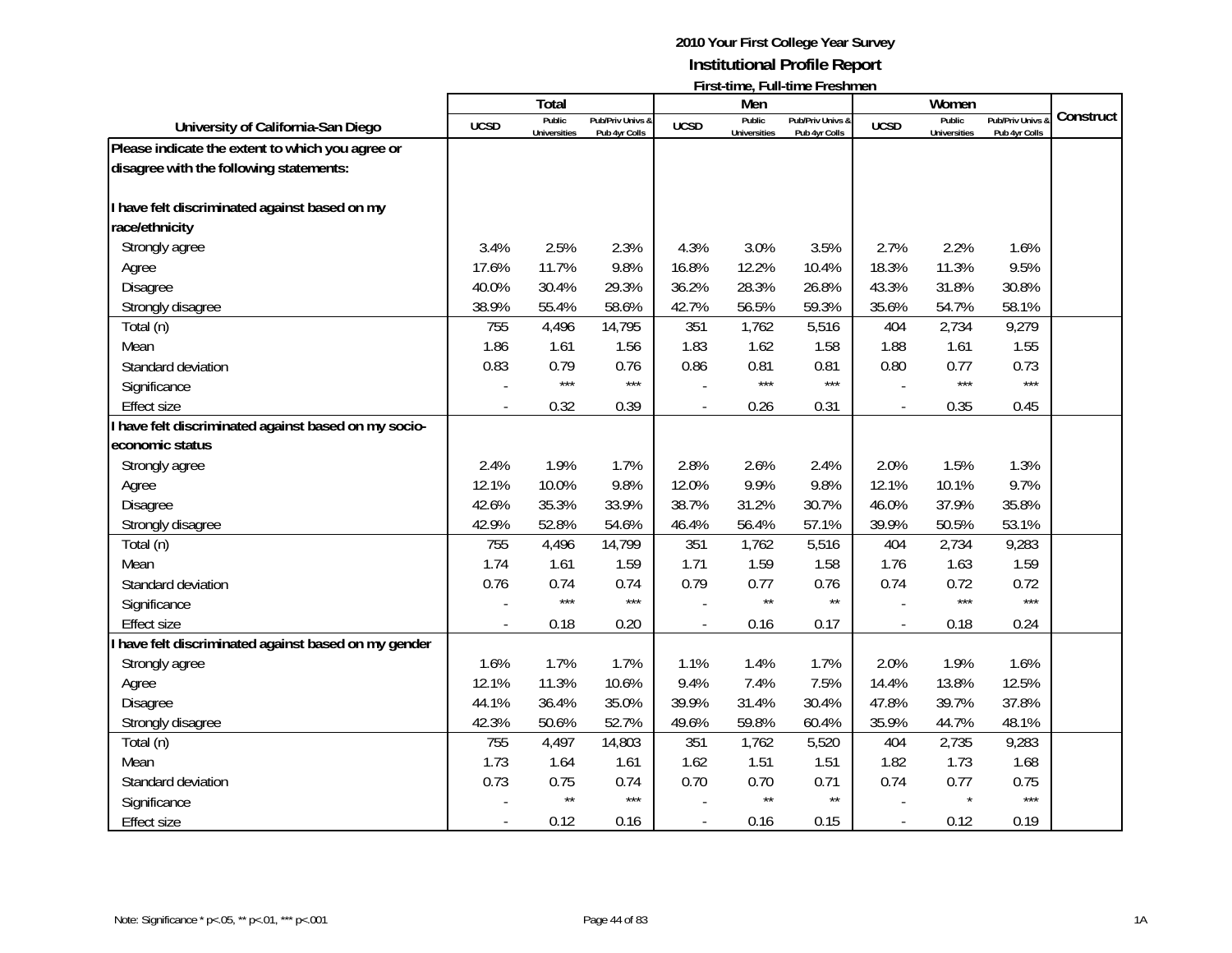|                                                        |             | <b>Total</b>                  |                                   |                          | Men                           |                                   |                          | Women                         |                                 |           |
|--------------------------------------------------------|-------------|-------------------------------|-----------------------------------|--------------------------|-------------------------------|-----------------------------------|--------------------------|-------------------------------|---------------------------------|-----------|
| University of California-San Diego                     | <b>UCSD</b> | Public<br><b>Universities</b> | Pub/Priv Univs &<br>Pub 4yr Colls | <b>UCSD</b>              | Public<br><b>Universities</b> | Pub/Priv Univs &<br>Pub 4yr Colls | <b>UCSD</b>              | Public<br><b>Universities</b> | Pub/Priv Univs<br>Pub 4yr Colls | Construct |
| Please indicate the extent to which you agree or       |             |                               |                                   |                          |                               |                                   |                          |                               |                                 |           |
| disagree with the following statements:                |             |                               |                                   |                          |                               |                                   |                          |                               |                                 |           |
|                                                        |             |                               |                                   |                          |                               |                                   |                          |                               |                                 |           |
| I have felt discriminated against based on my religion |             |                               |                                   |                          |                               |                                   |                          |                               |                                 |           |
| Strongly agree                                         | 2.5%        | 2.1%                          | 1.8%                              | 2.8%                     | 2.6%                          | 2.6%                              | 2.2%                     | 1.7%                          | 1.4%                            |           |
| Agree                                                  | 9.9%        | 9.2%                          | 8.5%                              | 10.8%                    | 8.5%                          | 8.2%                              | 9.2%                     | 9.7%                          | 8.6%                            |           |
| <b>Disagree</b>                                        | 45.3%       | 37.4%                         | 35.3%                             | 40.7%                    | 32.3%                         | 31.2%                             | 49.3%                    | 40.7%                         | 37.7%                           |           |
| Strongly disagree                                      | 42.3%       | 51.4%                         | 54.4%                             | 45.6%                    | 56.6%                         | 58.0%                             | 39.4%                    | 48.0%                         | 52.3%                           |           |
| Total (n)                                              | 755         | 4,496                         | 14,805                            | 351                      | 1,762                         | 5,520                             | 404                      | 2,734                         | 9,285                           |           |
| Mean                                                   | 1.73        | 1.62                          | 1.58                              | 1.71                     | 1.57                          | 1.55                              | 1.74                     | 1.65                          | 1.59                            |           |
| Standard deviation                                     | 0.74        | 0.74                          | 0.72                              | 0.77                     | 0.76                          | 0.75                              | 0.71                     | 0.72                          | 0.70                            |           |
| Significance                                           |             | $***$                         | $***$                             |                          | $\star\star$                  | $***$                             |                          | $\star$                       | $***$                           |           |
| <b>Effect size</b>                                     |             | 0.15                          | 0.21                              | $\overline{\phantom{a}}$ | 0.18                          | 0.21                              | $\overline{a}$           | 0.13                          | 0.21                            |           |
| I have felt discriminated against based on my sexual   |             |                               |                                   |                          |                               |                                   |                          |                               |                                 |           |
| orientation                                            |             |                               |                                   |                          |                               |                                   |                          |                               |                                 |           |
| Strongly agree                                         | 1.2%        | 0.7%                          | 1.0%                              | 1.7%                     | 1.3%                          | 2.0%                              | 0.7%                     | 0.4%                          | 0.5%                            |           |
| Agree                                                  | 4.0%        | 2.6%                          | 3.0%                              | 5.4%                     | 3.8%                          | 4.3%                              | 2.7%                     | 1.9%                          | 2.2%                            |           |
| Disagree                                               | 45.2%       | 34.5%                         | 31.9%                             | 40.2%                    | 29.9%                         | 28.0%                             | 49.5%                    | 37.4%                         | 34.2%                           |           |
| Strongly disagree                                      | 49.7%       | 62.2%                         | 64.1%                             | 52.7%                    | 65.0%                         | 65.8%                             | 47.0%                    | 60.4%                         | 63.1%                           |           |
| Total (n)                                              | 755         | 4,495                         | 14,792                            | 351                      | 1,762                         | 5,518                             | 404                      | 2,733                         | 9,274                           |           |
| Mean                                                   | 1.57        | 1.42                          | 1.41                              | 1.56                     | 1.41                          | 1.42                              | 1.57                     | 1.42                          | 1.40                            |           |
| Standard deviation                                     | 0.63        | 0.58                          | 0.60                              | 0.68                     | 0.63                          | 0.67                              | 0.59                     | 0.55                          | 0.56                            |           |
| Significance                                           |             | $***$                         | $***$                             |                          | $***$                         | $***$                             |                          | $***$                         | $***$                           |           |
| <b>Effect size</b>                                     |             | 0.26                          | 0.27                              | $\overline{a}$           | 0.24                          | 0.21                              | $\overline{\phantom{a}}$ | 0.27                          | 0.30                            |           |
| In class, I have heard faculty express stereotypes     |             |                               |                                   |                          |                               |                                   |                          |                               |                                 |           |
| about racial/ethnic groups                             |             |                               |                                   |                          |                               |                                   |                          |                               |                                 |           |
| Strongly agree                                         | 3.3%        | 2.5%                          | 2.5%                              | 4.0%                     | 2.3%                          | 2.6%                              | 2.7%                     | 2.6%                          | 2.4%                            |           |
| Agree                                                  | 21.9%       | 16.5%                         | 17.2%                             | 20.2%                    | 14.5%                         | 14.8%                             | 23.3%                    | 17.8%                         | 18.6%                           |           |
| <b>Disagree</b>                                        | 42.9%       | 37.6%                         | 36.3%                             | 40.2%                    | 35.3%                         | 34.5%                             | 45.3%                    | 39.2%                         | 37.4%                           |           |
| Strongly disagree                                      | 31.9%       | 43.4%                         | 44.1%                             | 35.6%                    | 48.0%                         | 48.1%                             | 28.7%                    | 40.5%                         | 41.6%                           |           |
| Total (n)                                              | 755         | 4,495                         | 14,793                            | 351                      | 1,761                         | 5,515                             | 404                      | 2,734                         | 9,278                           |           |
| Mean                                                   | 1.97        | 1.78                          | 1.78                              | 1.93                     | 1.71                          | 1.72                              | 2.00                     | 1.83                          | 1.82                            |           |
| Standard deviation                                     | 0.82        | 0.81                          | 0.81                              | 0.85                     | 0.79                          | 0.81                              | 0.79                     | 0.81                          | 0.81                            |           |
| Significance                                           |             | $***$                         | $***$                             |                          | $***$                         | $***$                             |                          | $***$                         | $***$                           |           |
| Effect size                                            |             | 0.23                          | 0.23                              |                          | 0.28                          | 0.26                              | $\overline{\phantom{a}}$ | 0.21                          | 0.22                            |           |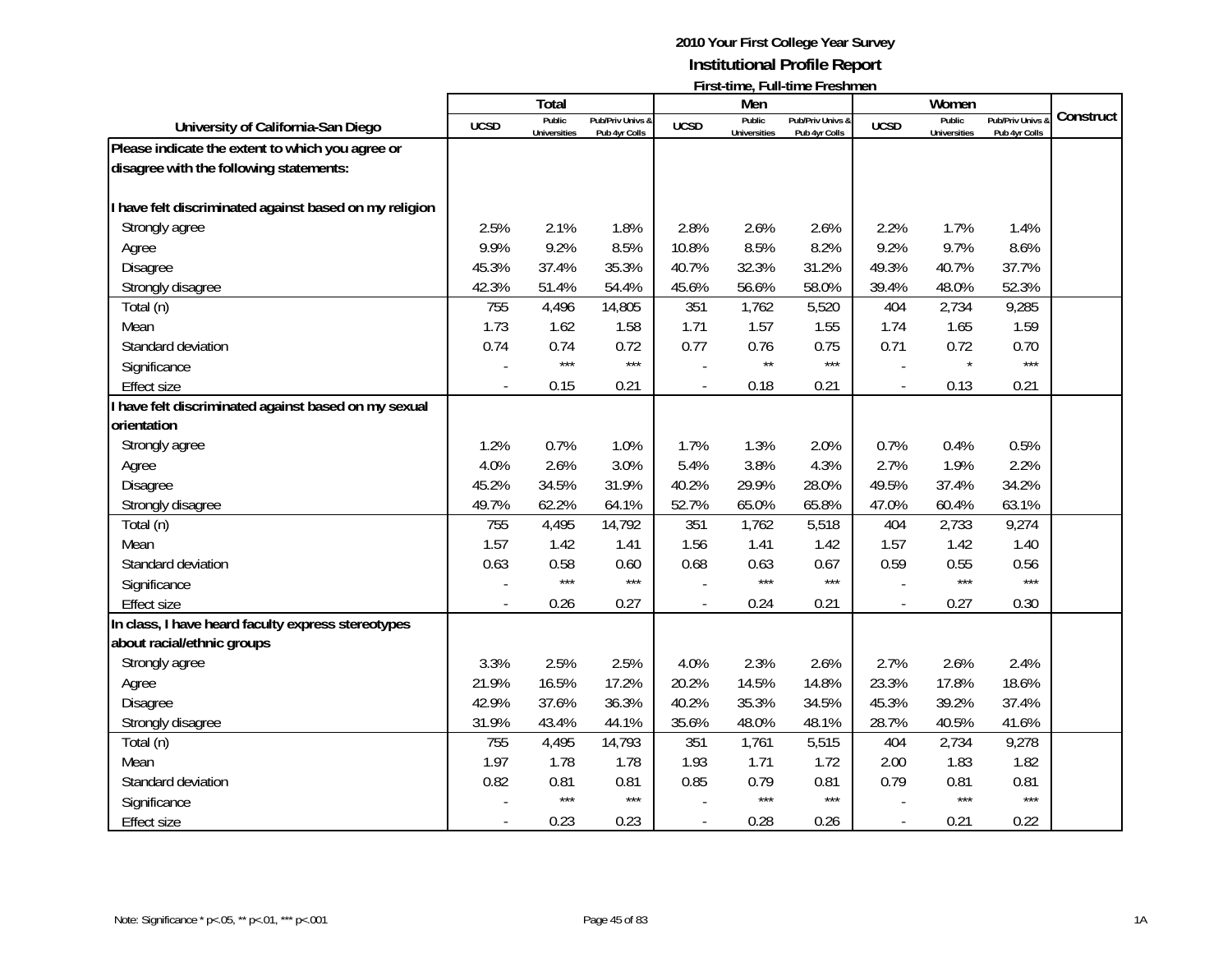|                                                                         |             | <b>Total</b>                  |                                   |             | Men                           | <b>I</b> HSC (HIR, I GIF (HIR TROSHING) |                          | Women                         |                                   |           |
|-------------------------------------------------------------------------|-------------|-------------------------------|-----------------------------------|-------------|-------------------------------|-----------------------------------------|--------------------------|-------------------------------|-----------------------------------|-----------|
| University of California-San Diego                                      | <b>UCSD</b> | Public<br><b>Universities</b> | Pub/Priv Univs &<br>Pub 4yr Colls | <b>UCSD</b> | Public<br><b>Universities</b> | Pub/Priv Univs &<br>Pub 4yr Colls       | <b>UCSD</b>              | Public<br><b>Universities</b> | Pub/Priv Univs &<br>Pub 4yr Colls | Construct |
| Please indicate the extent to which you agree or                        |             |                               |                                   |             |                               |                                         |                          |                               |                                   |           |
| disagree with the following statements:                                 |             |                               |                                   |             |                               |                                         |                          |                               |                                   |           |
| The admission/recruitment materials portrayed this<br>campus accurately |             |                               |                                   |             |                               |                                         |                          |                               |                                   |           |
| Strongly agree                                                          | 6.0%        | 10.9%                         | 12.3%                             | 6.0%        | 11.5%                         | 12.2%                                   | 6.0%                     | 10.6%                         | 12.3%                             |           |
| Agree                                                                   | 62.3%       | 65.1%                         | 63.1%                             | 58.9%       | 62.8%                         | 60.2%                                   | 65.3%                    | 66.5%                         | 64.8%                             |           |
| Disagree                                                                | 25.1%       | 17.6%                         | 17.6%                             | 26.9%       | 18.8%                         | 19.3%                                   | 23.6%                    | 16.9%                         | 16.6%                             |           |
| Strongly disagree                                                       | 6.6%        | 6.4%                          | 7.0%                              | 8.3%        | 6.9%                          | 8.3%                                    | 5.2%                     | 6.0%                          | 6.3%                              |           |
| Total (n)                                                               | 753         | 4,487                         | 14,725                            | 350         | 1,757                         | 5,488                                   | 403                      | 2,730                         | 9,237                             |           |
| Mean                                                                    | 2.68        | 2.81                          | 2.81                              | 2.63        | 2.79                          | 2.76                                    | 2.72                     | 2.82                          | 2.83                              |           |
| Standard deviation                                                      | 0.69        | 0.71                          | 0.74                              | 0.72        | 0.73                          | 0.77                                    | 0.65                     | 0.69                          | 0.72                              |           |
| Significance                                                            |             | $***$                         | $***$                             |             | $***$                         | $\star\star$                            |                          | $\star\star$                  | $\star\star$                      |           |
| <b>Effect size</b>                                                      |             | $-0.18$                       | $-0.18$                           |             | $-0.22$                       | $-0.17$                                 | $\overline{\phantom{a}}$ | $-0.14$                       | $-0.15$                           |           |
| I see myself as part of the campus community                            |             |                               |                                   |             |                               |                                         |                          |                               |                                   |           |
| Strongly agree                                                          | 10.1%       | 18.7%                         | 22.1%                             | 9.4%        | 18.0%                         | 20.5%                                   | 10.6%                    | 19.1%                         | 23.0%                             |           |
| Agree                                                                   | 63.3%       | 61.7%                         | 60.0%                             | 63.4%       | 60.1%                         | 58.2%                                   | 63.2%                    | 62.8%                         | 61.0%                             |           |
| Disagree                                                                | 20.8%       | 15.2%                         | 13.9%                             | 21.7%       | 16.6%                         | 16.1%                                   | 20.0%                    | 14.3%                         | 12.6%                             | Sense of  |
| Strongly disagree                                                       | 5.8%        | 4.4%                          | 4.1%                              | 5.4%        | 5.3%                          | 5.3%                                    | 6.2%                     | 3.8%                          | 3.4%                              | Belonging |
| Total (n)                                                               | 755         | 4,496                         | 14,774                            | 350         | 1,761                         | 5,502                                   | 405                      | 2,735                         | 9,272                             |           |
| Mean                                                                    | 2.78        | 2.95                          | 3.00                              | 2.77        | 2.91                          | 2.94                                    | 2.78                     | 2.97                          | 3.04                              |           |
| Standard deviation                                                      | 0.70        | 0.72                          | 0.72                              | 0.69        | 0.74                          | 0.76                                    | 0.71                     | 0.70                          | 0.70                              |           |
| Significance                                                            |             | $***$                         | $***$                             |             | $\star\star$                  | $***$                                   |                          | $***$                         | $***$                             |           |
| <b>Effect size</b>                                                      |             | $-0.24$                       | $-0.31$                           |             | $-0.19$                       | $-0.22$                                 |                          | $-0.27$                       | $-0.37$                           |           |
| Faculty here are interested in students' academic                       |             |                               |                                   |             |                               |                                         |                          |                               |                                   |           |
| problems                                                                |             |                               |                                   |             |                               |                                         |                          |                               |                                   |           |
| Strongly agree                                                          | 8.2%        | 14.1%                         | 19.0%                             | 8.5%        | 16.1%                         | 19.7%                                   | 7.9%                     | 12.8%                         | 18.6%                             |           |
| Agree                                                                   | 68.0%       | 65.4%                         | 64.2%                             | 63.8%       | 61.4%                         | 60.7%                                   | 71.6%                    | 68.0%                         | 66.3%                             |           |
| <b>Disagree</b>                                                         | 18.5%       | 16.7%                         | 13.6%                             | 21.9%       | 17.7%                         | 15.5%                                   | 15.6%                    | 16.0%                         | 12.5%                             |           |
| Strongly disagree                                                       | 5.3%        | 3.8%                          | 3.1%                              | 5.7%        | 4.8%                          | 4.1%                                    | 4.9%                     | 3.2%                          | 2.6%                              |           |
| Total (n)                                                               | 756         | 4,494                         | 14,785                            | 351         | 1,760                         | 5,510                                   | 405                      | 2,734                         | 9,275                             |           |
| Mean                                                                    | 2.79        | 2.90                          | 2.99                              | 2.75        | 2.89                          | 2.96                                    | 2.82                     | 2.90                          | 3.01                              |           |
| Standard deviation                                                      | 0.66        | 0.67                          | 0.67                              | 0.69        | 0.72                          | 0.72                                    | 0.63                     | 0.64                          | 0.64                              |           |
| Significance                                                            |             | $***$                         | $***$                             |             | $***$                         | $***$                                   |                          |                               | $***$                             |           |
| <b>Effect size</b>                                                      |             | $-0.16$                       | $-0.30$                           |             | $-0.19$                       | $-0.29$                                 | $\overline{a}$           | $-0.13$                       | $-0.30$                           |           |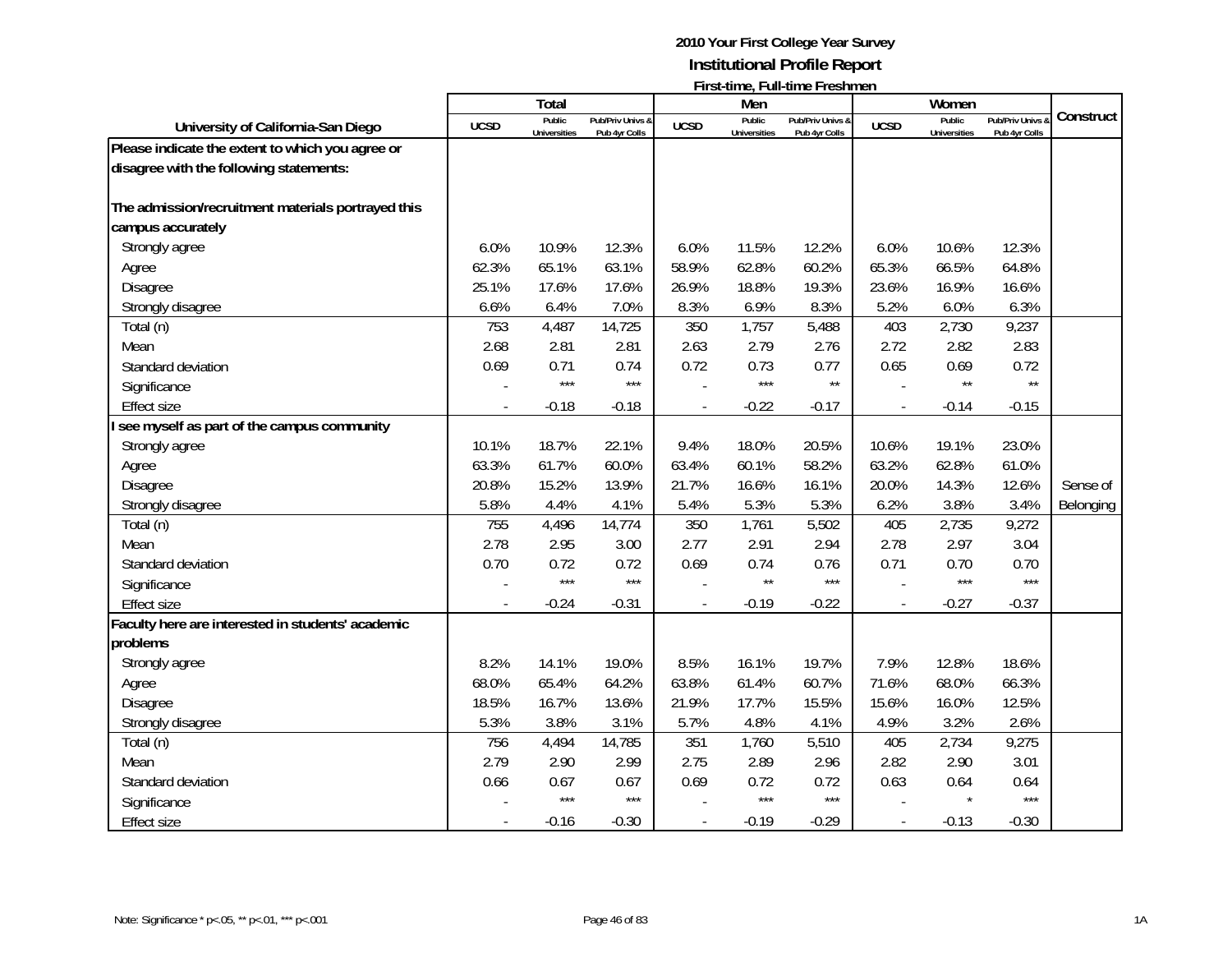|                                                   |             | <b>Total</b>                  |                                   |                | Men                           |                                   |                          | Women                         |                                 |           |
|---------------------------------------------------|-------------|-------------------------------|-----------------------------------|----------------|-------------------------------|-----------------------------------|--------------------------|-------------------------------|---------------------------------|-----------|
| University of California-San Diego                | <b>UCSD</b> | Public<br><b>Universities</b> | Pub/Priv Univs &<br>Pub 4yr Colls | <b>UCSD</b>    | Public<br><b>Universities</b> | Pub/Priv Univs &<br>Pub 4yr Colls | <b>UCSD</b>              | Public<br><b>Universities</b> | Pub/Priv Univs<br>Pub 4yr Colls | Construct |
| Please indicate the extent to which you agree or  |             |                               |                                   |                |                               |                                   |                          |                               |                                 |           |
| disagree with the following statements:           |             |                               |                                   |                |                               |                                   |                          |                               |                                 |           |
| There is a lot of racial tension on this campus   |             |                               |                                   |                |                               |                                   |                          |                               |                                 |           |
| Strongly agree                                    | 6.1%        | 2.2%                          | 1.9%                              | 6.3%           | 2.6%                          | 2.5%                              | 5.9%                     | 2.0%                          | 1.5%                            |           |
| Agree                                             | 30.0%       | 12.3%                         | 9.5%                              | 24.2%          | 11.7%                         | 10.1%                             | 35.1%                    | 12.7%                         | 9.2%                            |           |
| <b>Disagree</b>                                   | 47.1%       | 50.8%                         | 49.1%                             | 49.6%          | 47.4%                         | 45.2%                             | 44.9%                    | 53.0%                         | 51.5%                           |           |
| Strongly disagree                                 | 16.8%       | 34.7%                         | 39.5%                             | 19.9%          | 38.4%                         | 42.3%                             | 14.1%                    | 32.3%                         | 37.8%                           |           |
| Total (n)                                         | 756         | 4,492                         | 14,783                            | 351            | 1,760                         | 5,511                             | 405                      | 2,732                         | 9,272                           |           |
| Mean                                              | 2.25        | 1.82                          | 1.74                              | 2.17           | 1.78                          | 1.73                              | 2.33                     | 1.84                          | 1.74                            |           |
| Standard deviation                                | 0.80        | 0.73                          | 0.70                              | 0.82           | 0.75                          | 0.74                              | 0.79                     | 0.71                          | 0.68                            |           |
| Significance                                      |             | $***$                         | $***$                             |                | $***$                         | $***$                             |                          | $***$                         | $***$                           |           |
| <b>Effect size</b>                                |             | 0.59                          | 0.73                              |                | 0.52                          | 0.59                              | $\overline{\phantom{a}}$ | 0.69                          | 0.87                            |           |
| In class, I have heard faculty express gender     |             |                               |                                   |                |                               |                                   |                          |                               |                                 |           |
| stereotypes                                       |             |                               |                                   |                |                               |                                   |                          |                               |                                 |           |
| Strongly agree                                    | 2.8%        | 2.2%                          | 2.1%                              | 3.7%           | 2.5%                          | 2.5%                              | 2.0%                     | 1.9%                          | 1.9%                            |           |
| Agree                                             | 23.2%       | 19.7%                         | 18.8%                             | 21.4%          | 16.7%                         | 16.5%                             | 24.8%                    | 21.6%                         | 20.1%                           |           |
| Disagree                                          | 46.8%       | 43.7%                         | 42.2%                             | 43.6%          | 41.5%                         | 39.5%                             | 49.5%                    | 45.1%                         | 43.8%                           |           |
| Strongly disagree                                 | 27.3%       | 34.4%                         | 36.9%                             | 31.3%          | 39.3%                         | 41.4%                             | 23.8%                    | 31.3%                         | 34.2%                           |           |
| Total (n)                                         | 755         | 4,498                         | 14,796                            | 351            | 1,762                         | 5,515                             | 404                      | 2,736                         | 9,281                           |           |
| Mean                                              | 2.01        | 1.90                          | 1.86                              | 1.97           | 1.82                          | 1.80                              | 2.05                     | 1.94                          | 1.90                            |           |
| Standard deviation                                | 0.79        | 0.79                          | 0.79                              | 0.82           | 0.79                          | 0.80                              | 0.75                     | 0.78                          | 0.78                            |           |
| Significance                                      |             | $***$                         | $***$                             |                | $\star\star$                  | $***$                             |                          | $\star\star$                  | $***$                           |           |
| <b>Effect size</b>                                |             | 0.14                          | 0.19                              |                | 0.19                          | 0.21                              |                          | 0.14                          | 0.19                            |           |
| Most students here are treated like "numbers in a |             |                               |                                   |                |                               |                                   |                          |                               |                                 |           |
| book"                                             |             |                               |                                   |                |                               |                                   |                          |                               |                                 |           |
| Strongly agree                                    | 8.9%        | 5.8%                          | 3.4%                              | 9.4%           | 6.8%                          | 4.6%                              | 8.4%                     | 5.2%                          | 2.8%                            |           |
| Agree                                             | 41.3%       | 30.5%                         | 18.8%                             | 41.0%          | 31.2%                         | 20.3%                             | 41.5%                    | 30.1%                         | 17.9%                           |           |
| <b>Disagree</b>                                   | 41.3%       | 49.7%                         | 51.8%                             | 41.0%          | 48.2%                         | 49.9%                             | 41.5%                    | 50.6%                         | 52.9%                           |           |
| Strongly disagree                                 | 8.6%        | 14.0%                         | 26.0%                             | 8.5%           | 13.8%                         | 25.2%                             | 8.6%                     | 14.1%                         | 26.4%                           |           |
| Total (n)                                         | 756         | 4,499                         | 14,787                            | 351            | 1,762                         | 5,515                             | 405                      | 2,737                         | 9,272                           |           |
| Mean                                              | 2.50        | 2.28                          | 2.00                              | 2.51           | 2.31                          | 2.04                              | 2.50                     | 2.26                          | 1.97                            |           |
| Standard deviation                                | 0.77        | 0.77                          | 0.77                              | 0.78           | 0.79                          | 0.80                              | 0.77                     | 0.76                          | 0.74                            |           |
| Significance                                      |             | $***$                         | $***$                             |                | $***$                         | $***$                             |                          | $***$                         | $***$                           |           |
| <b>Effect size</b>                                |             | 0.29                          | 0.65                              | $\overline{a}$ | 0.25                          | 0.59                              | $\overline{a}$           | 0.32                          | 0.72                            |           |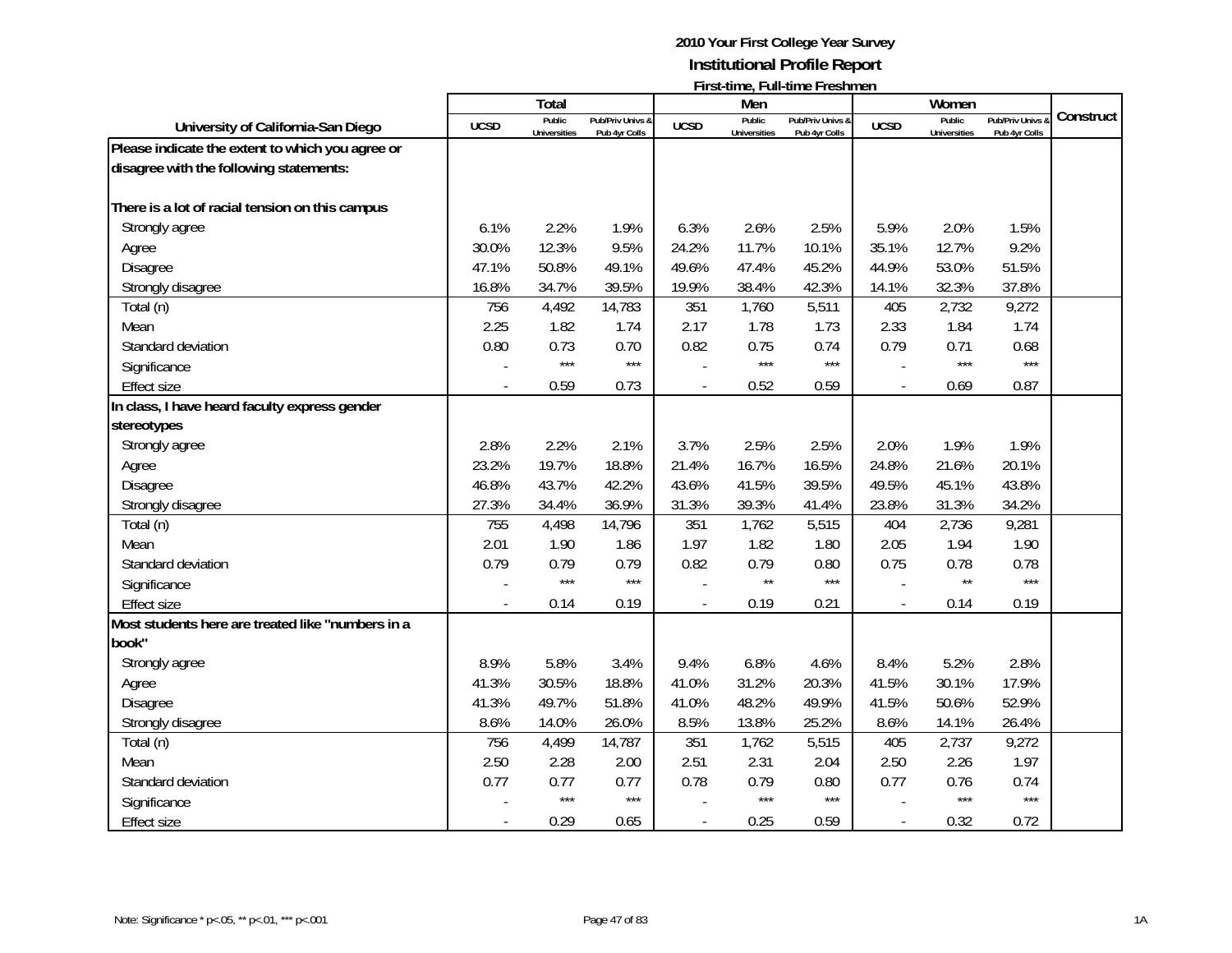|                                                      |             | <b>Total</b>                  |                                   |             | Men                           |                                   |                | Women                         |                                              |           |
|------------------------------------------------------|-------------|-------------------------------|-----------------------------------|-------------|-------------------------------|-----------------------------------|----------------|-------------------------------|----------------------------------------------|-----------|
| University of California-San Diego                   | <b>UCSD</b> | Public<br><b>Universities</b> | Pub/Priv Univs &<br>Pub 4yr Colls | <b>UCSD</b> | Public<br><b>Universities</b> | Pub/Priv Univs &<br>Pub 4yr Colls | <b>UCSD</b>    | Public<br><b>Universities</b> | <b>Pub/Priv Univs &amp;</b><br>Pub 4yr Colls | Construct |
| Please indicate the extent to which you agree or     |             |                               |                                   |             |                               |                                   |                |                               |                                              |           |
| disagree with the following statements:              |             |                               |                                   |             |                               |                                   |                |                               |                                              |           |
|                                                      |             |                               |                                   |             |                               |                                   |                |                               |                                              |           |
| I have been able to find a balance between academics |             |                               |                                   |             |                               |                                   |                |                               |                                              |           |
| and extracurricular activities                       |             |                               |                                   |             |                               |                                   |                |                               |                                              |           |
| Strongly agree                                       | 6.1%        | 10.5%                         | 13.1%                             | 7.4%        | 11.1%                         | 13.7%                             | 4.9%           | 10.2%                         | 12.7%                                        |           |
| Agree                                                | 57.9%       | 65.1%                         | 64.8%                             | 58.4%       | 62.6%                         | 61.5%                             | 57.5%          | 66.7%                         | 66.9%                                        |           |
| Disagree                                             | 31.0%       | 21.1%                         | 18.7%                             | 31.1%       | 22.9%                         | 20.7%                             | 30.9%          | 20.0%                         | 17.5%                                        |           |
| Strongly disagree                                    | 5.0%        | 3.2%                          | 3.4%                              | 3.1%        | 3.4%                          | 4.1%                              | 6.7%           | 3.1%                          | 2.9%                                         |           |
| Total (n)                                            | 756         | 4,497                         | 14,790                            | 351         | 1,760                         | 5,513                             | 405            | 2,737                         | 9,277                                        |           |
| Mean                                                 | 2.65        | 2.83                          | 2.88                              | 2.70        | 2.81                          | 2.85                              | 2.61           | 2.84                          | 2.89                                         |           |
| Standard deviation                                   | 0.67        | 0.65                          | 0.66                              | 0.65        | 0.66                          | 0.70                              | 0.69           | 0.63                          | 0.64                                         |           |
| Significance                                         |             | $***$                         | $***$                             |             | $\star\star$                  | $***$                             |                | $***$                         | $***$                                        |           |
| <b>Effect size</b>                                   |             | $-0.28$                       | $-0.35$                           |             | $-0.17$                       | $-0.21$                           | $\blacksquare$ | $-0.37$                       | $-0.44$                                      |           |
| feel I am a member of this college                   |             |                               |                                   |             |                               |                                   |                |                               |                                              |           |
| Strongly agree                                       | 12.0%       | 21.7%                         | 27.0%                             | 13.1%       | 22.4%                         | 27.0%                             | 11.1%          | 21.3%                         | 27.0%                                        |           |
| Agree                                                | 67.2%       | 64.7%                         | 61.0%                             | 67.0%       | 62.9%                         | 58.9%                             | 67.4%          | 65.8%                         | 62.2%                                        |           |
| Disagree                                             | 16.9%       | 10.9%                         | 9.5%                              | 16.5%       | 11.6%                         | 10.9%                             | 17.3%          | 10.5%                         | 8.7%                                         | Sense of  |
| Strongly disagree                                    | 3.8%        | 2.7%                          | 2.5%                              | 3.4%        | 3.1%                          | 3.2%                              | 4.2%           | 2.4%                          | 2.1%                                         | Belonging |
| Total (n)                                            | 756         | 4,498                         | 14,745                            | 351         | 1,762                         | 5,487                             | 405            | 2,736                         | 9,258                                        |           |
| Mean                                                 | 2.87        | 3.05                          | 3.12                              | 2.90        | 3.05                          | 3.10                              | 2.85           | 3.06                          | 3.14                                         |           |
| Standard deviation                                   | 0.65        | 0.66                          | 0.67                              | 0.65        | 0.68                          | 0.71                              | 0.66           | 0.64                          | 0.65                                         |           |
| Significance                                         |             | $***$                         | $***$                             |             | $***$                         | $***$                             |                | $***$                         | $***$                                        |           |
| <b>Effect size</b>                                   |             | $-0.27$                       | $-0.37$                           |             | $-0.22$                       | $-0.28$                           |                | $-0.33$                       | $-0.45$                                      |           |
| My college experiences have exposed me to diverse    |             |                               |                                   |             |                               |                                   |                |                               |                                              |           |
| opinions, cultures, and values                       |             |                               |                                   |             |                               |                                   |                |                               |                                              |           |
| Strongly agree                                       | 16.4%       | 21.7%                         | 22.3%                             | 17.7%       | 21.1%                         | 21.4%                             | 15.3%          | 22.2%                         | 22.7%                                        |           |
| Agree                                                | 68.3%       | 64.2%                         | 61.7%                             | 66.9%       | 62.5%                         | 59.3%                             | 69.6%          | 65.3%                         | 63.1%                                        |           |
| Disagree                                             | 13.5%       | 12.0%                         | 13.5%                             | 14.0%       | 13.9%                         | 15.8%                             | 13.1%          | 10.7%                         | 12.1%                                        |           |
| Strongly disagree                                    | 1.7%        | 2.1%                          | 2.6%                              | 1.4%        | 2.5%                          | 3.5%                              | 2.0%           | 1.8%                          | 2.0%                                         |           |
| Total (n)                                            | 754         | 4,497                         | 14,799                            | 350         | 1,761                         | 5,515                             | 404            | 2,736                         | 9,284                                        |           |
| Mean                                                 | 2.99        | 3.06                          | 3.04                              | 3.01        | 3.02                          | 2.99                              | 2.98           | 3.08                          | 3.07                                         |           |
| Standard deviation                                   | 0.61        | 0.65                          | 0.68                              | 0.61        | 0.67                          | 0.72                              | 0.60           | 0.63                          | 0.65                                         |           |
| Significance                                         |             | $\star\star$                  |                                   |             |                               |                                   |                | $\star\star$                  | $\star\star$                                 |           |
| <b>Effect size</b>                                   |             | $-0.11$                       | $-0.07$                           |             | $-0.01$                       | 0.03                              |                | $-0.16$                       | $-0.14$                                      |           |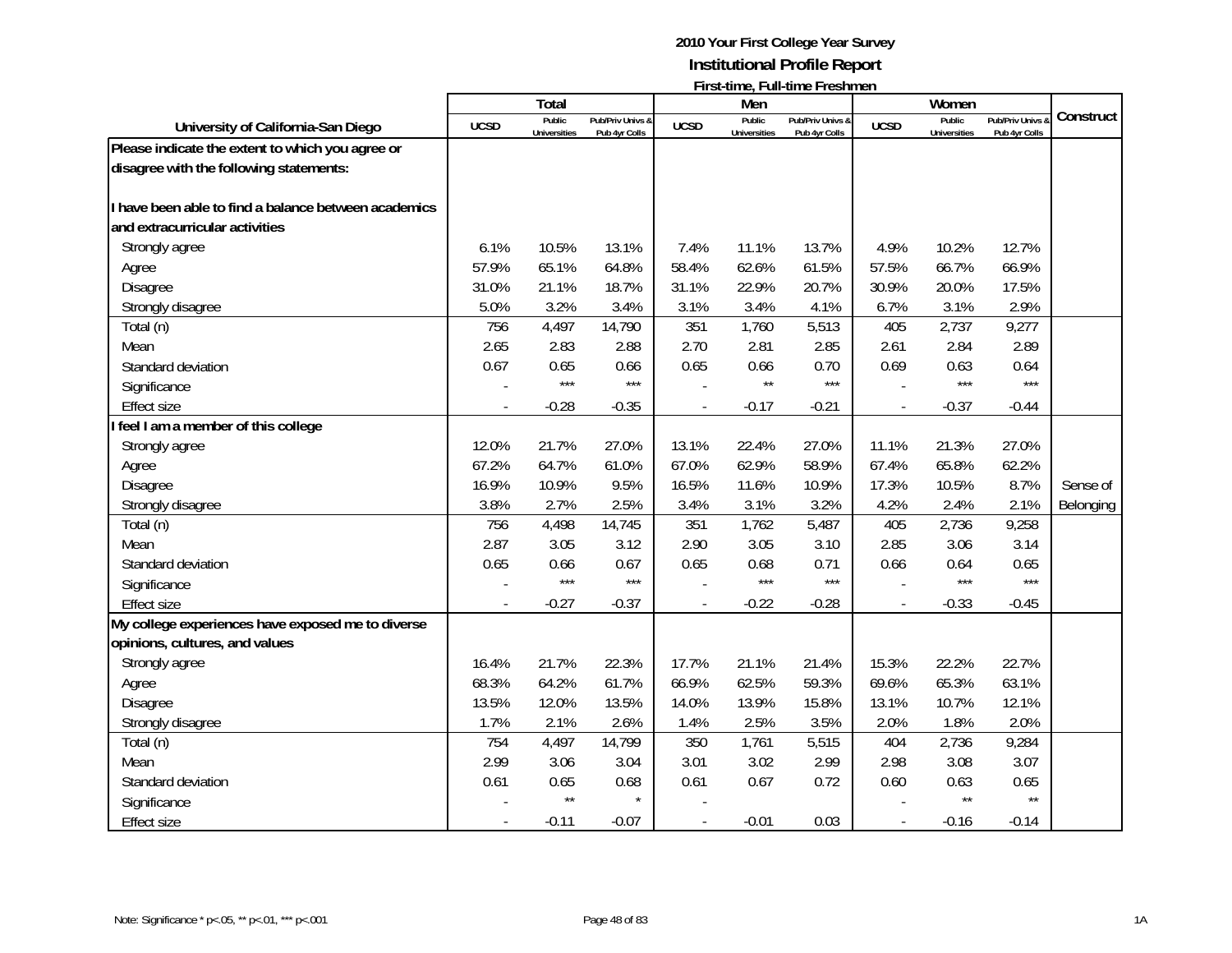|                                                    |             |                               |                                   |             |                               | 1 11 3 t-111 1 1 2 1 2 1 1 2 1 1 1 2 3 1 1 1 1 2 1 1 1 2 1 1 1 2 1 1 1 2 1 1 2 1 1 2 1 1 2 1 2 1 2 1 2 1 2 1 2 |             |                               |                                 |           |
|----------------------------------------------------|-------------|-------------------------------|-----------------------------------|-------------|-------------------------------|----------------------------------------------------------------------------------------------------------------|-------------|-------------------------------|---------------------------------|-----------|
|                                                    |             | Total                         |                                   |             | Men                           |                                                                                                                |             | Women                         |                                 | Construct |
| University of California-San Diego                 | <b>UCSD</b> | Public<br><b>Universities</b> | Pub/Priv Univs &<br>Pub 4yr Colls | <b>UCSD</b> | Public<br><b>Universities</b> | Pub/Priv Univs &<br>Pub 4yr Colls                                                                              | <b>UCSD</b> | Public<br><b>Universities</b> | Pub/Priv Univs<br>Pub 4yr Colls |           |
| Please indicate the extent to which you agree or   |             |                               |                                   |             |                               |                                                                                                                |             |                               |                                 |           |
| disagree with the following statements:            |             |                               |                                   |             |                               |                                                                                                                |             |                               |                                 |           |
|                                                    |             |                               |                                   |             |                               |                                                                                                                |             |                               |                                 |           |
| I feel a sense of belonging to this campus         |             |                               |                                   |             |                               |                                                                                                                |             |                               |                                 |           |
| Strongly agree                                     | 12.3%       | 21.4%                         | 25.7%                             | 12.8%       | 20.2%                         | 24.3%                                                                                                          | 11.9%       | 22.1%                         | 26.5%                           |           |
| Agree                                              | 63.5%       | 59.7%                         | 57.1%                             | 63.8%       | 59.0%                         | 56.1%                                                                                                          | 63.2%       | 60.2%                         | 57.7%                           |           |
| <b>Disagree</b>                                    | 19.8%       | 15.3%                         | 13.9%                             | 19.7%       | 16.7%                         | 15.3%                                                                                                          | 20.0%       | 14.4%                         | 13.1%                           | Sense of  |
| Strongly disagree                                  | 4.4%        | 3.6%                          | 3.3%                              | 3.7%        | 4.1%                          | 4.3%                                                                                                           | 4.9%        | 3.3%                          | 2.7%                            | Belonging |
| Total (n)                                          | 756         | 4,499                         | 14,802                            | 351         | 1,762                         | 5,517                                                                                                          | 405         | 2,737                         | 9,285                           |           |
| Mean                                               | 2.84        | 2.99                          | 3.05                              | 2.86        | 2.95                          | 3.00                                                                                                           | 2.82        | 3.01                          | 3.08                            |           |
| Standard deviation                                 | 0.69        | 0.71                          | 0.72                              | 0.67        | 0.73                          | 0.75                                                                                                           | 0.70        | 0.70                          | 0.70                            |           |
| Significance                                       |             | $***$                         | $***$                             |             | $\star$                       | $***$                                                                                                          |             | $***$                         | $***$                           |           |
| <b>Effect size</b>                                 |             | $-0.21$                       | $-0.29$                           |             | $-0.12$                       | $-0.19$                                                                                                        |             | $-0.27$                       | $-0.37$                         |           |
| I am enthusiastic about this college               |             |                               |                                   |             |                               |                                                                                                                |             |                               |                                 |           |
| Strongly agree                                     | 15.6%       | 29.1%                         | 31.0%                             | 16.2%       | 28.2%                         | 28.7%                                                                                                          | 15.1%       | 29.7%                         | 32.4%                           |           |
| Agree                                              | 59.9%       | 53.2%                         | 52.0%                             | 59.0%       | 52.6%                         | 51.8%                                                                                                          | 60.7%       | 53.5%                         | 52.2%                           |           |
| Disagree                                           | 20.4%       | 14.5%                         | 13.5%                             | 19.7%       | 15.6%                         | 15.1%                                                                                                          | 21.0%       | 13.7%                         | 12.6%                           |           |
| Strongly disagree                                  | 4.1%        | 3.3%                          | 3.5%                              | 5.1%        | 3.5%                          | 4.4%                                                                                                           | 3.2%        | 3.1%                          | 2.9%                            |           |
| Total (n)                                          | 756         | 4,497                         | 14,757                            | 351         | 1,760                         | 5,497                                                                                                          | 405         | 2,737                         | 9,260                           |           |
| Mean                                               | 2.87        | 3.08                          | 3.11                              | 2.86        | 3.06                          | 3.05                                                                                                           | 2.88        | 3.10                          | 3.14                            |           |
| Standard deviation                                 | 0.71        | 0.75                          | 0.76                              | 0.74        | 0.76                          | 0.78                                                                                                           | 0.69        | 0.74                          | 0.74                            |           |
| Significance                                       |             | ***                           | $***$                             |             | $***$                         | ***                                                                                                            |             | $***$                         | $***$                           |           |
| <b>Effect size</b>                                 |             | $-0.28$                       | $-0.32$                           |             | $-0.26$                       | $-0.24$                                                                                                        |             | $-0.30$                       | $-0.35$                         |           |
| If asked, I would recommend this college to others |             |                               |                                   |             |                               |                                                                                                                |             |                               |                                 |           |
| Strongly agree                                     | 22.6%       | 37.7%                         | 39.5%                             | 25.4%       | 38.6%                         | 38.3%                                                                                                          | 20.3%       | 37.1%                         | 40.3%                           |           |
| Agree                                              | 61.6%       | 52.3%                         | 49.4%                             | 57.5%       | 50.7%                         | 48.6%                                                                                                          | 65.1%       | 53.4%                         | 49.9%                           |           |
| Disagree                                           | 12.2%       | 7.6%                          | 8.2%                              | 13.7%       | 8.2%                          | 9.4%                                                                                                           | 10.9%       | 7.2%                          | 7.5%                            | Sense of  |
| Strongly disagree                                  | 3.6%        | 2.4%                          | 2.8%                              | 3.4%        | 2.5%                          | 3.6%                                                                                                           | 3.7%        | 2.3%                          | 2.3%                            | Belonging |
| Total (n)                                          | 755         | 4,496                         | 14,798                            | 351         | 1,762                         | 5,519                                                                                                          | 404         | 2,734                         | 9,279                           |           |
| Mean                                               | 3.03        | 3.25                          | 3.26                              | 3.05        | 3.25                          | 3.22                                                                                                           | 3.02        | 3.25                          | 3.28                            |           |
| Standard deviation                                 | 0.70        | 0.70                          | 0.72                              | 0.73        | 0.71                          | 0.76                                                                                                           | 0.68        | 0.69                          | 0.70                            |           |
| Significance                                       |             | $***$                         | $***$                             |             | $***$                         | $***$                                                                                                          |             | $***$                         | $***$                           |           |
| Effect size                                        |             | $-0.31$                       | $-0.32$                           |             | $-0.28$                       | $-0.22$                                                                                                        |             | $-0.33$                       | $-0.37$                         |           |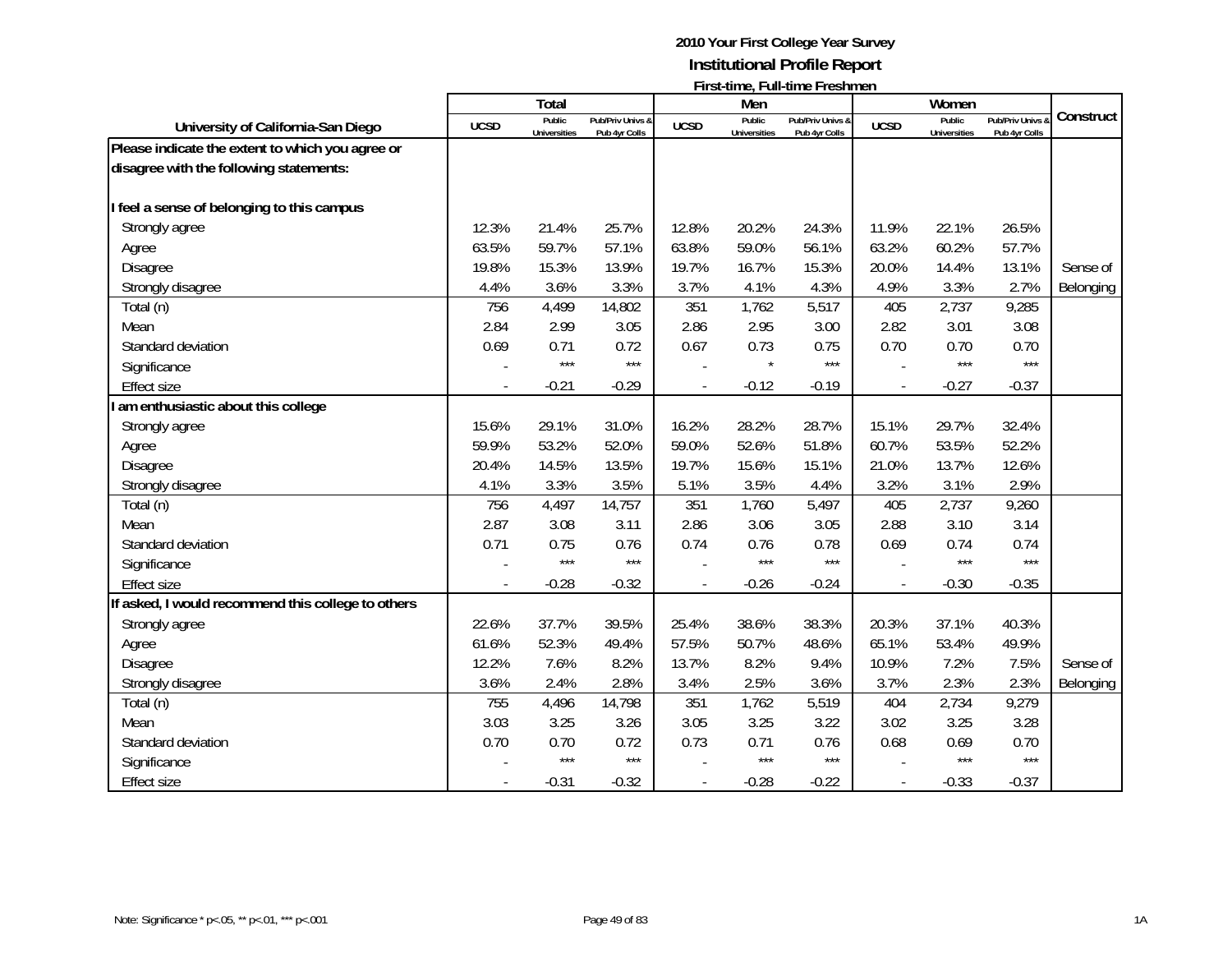|                                                                                             |             | Total                         |                                   |             | Men                           |                                   |                          | Women                         |                                   |              |
|---------------------------------------------------------------------------------------------|-------------|-------------------------------|-----------------------------------|-------------|-------------------------------|-----------------------------------|--------------------------|-------------------------------|-----------------------------------|--------------|
| University of California-San Diego                                                          | <b>UCSD</b> | Public<br><b>Universities</b> | Pub/Priv Univs &<br>Pub 4yr Colls | <b>UCSD</b> | Public<br><b>Universities</b> | Pub/Priv Univs &<br>Pub 4yr Colls | <b>UCSD</b>              | Public<br><b>Universities</b> | Pub/Priv Univs &<br>Pub 4yr Colls | Construct I  |
| Please indicate the extent to which you agree or<br>disagree with the following statements: |             |                               |                                   |             |                               |                                   |                          |                               |                                   |              |
| I have effectively led a group to a common purpose                                          |             |                               |                                   |             |                               |                                   |                          |                               |                                   |              |
| Strongly agree                                                                              | 7.2%        | 9.8%                          | 11.9%                             | 7.4%        | 12.1%                         | 14.1%                             | 7.0%                     | 8.3%                          | 10.5%                             |              |
| Agree                                                                                       | 37.6%       | 44.7%                         | 44.6%                             | 41.0%       | 46.1%                         | 47.0%                             | 34.7%                    | 43.8%                         | 43.2%                             |              |
| <b>Disagree</b>                                                                             | 43.9%       | 37.1%                         | 35.4%                             | 41.6%       | 33.6%                         | 31.0%                             | 45.9%                    | 39.3%                         | 38.0%                             |              |
| Strongly disagree                                                                           | 11.3%       | 8.4%                          | 8.1%                              | 10.0%       | 8.1%                          | 7.9%                              | 12.5%                    | 8.6%                          | 8.2%                              | Leadership I |
| Total (n)                                                                                   | 752         | 4,487                         | 14,776                            | 351         | 1,758                         | 5,503                             | 401                      | 2,729                         | 9,273                             |              |
| Mean                                                                                        | 2.41        | 2.56                          | 2.60                              | 2.46        | 2.62                          | 2.67                              | 2.36                     | 2.52                          | 2.56                              |              |
| Standard deviation                                                                          | 0.78        | 0.78                          | 0.80                              | 0.77        | 0.80                          | 0.81                              | 0.79                     | 0.77                          | 0.79                              |              |
| Significance                                                                                |             | ***                           | $***$                             |             | $***$                         | ***                               |                          | ***                           | $***$                             |              |
| <b>Effect size</b>                                                                          |             | $-0.19$                       | $-0.24$                           |             | $-0.20$                       | $-0.26$                           | $\overline{\phantom{0}}$ | $-0.21$                       | $-0.25$                           |              |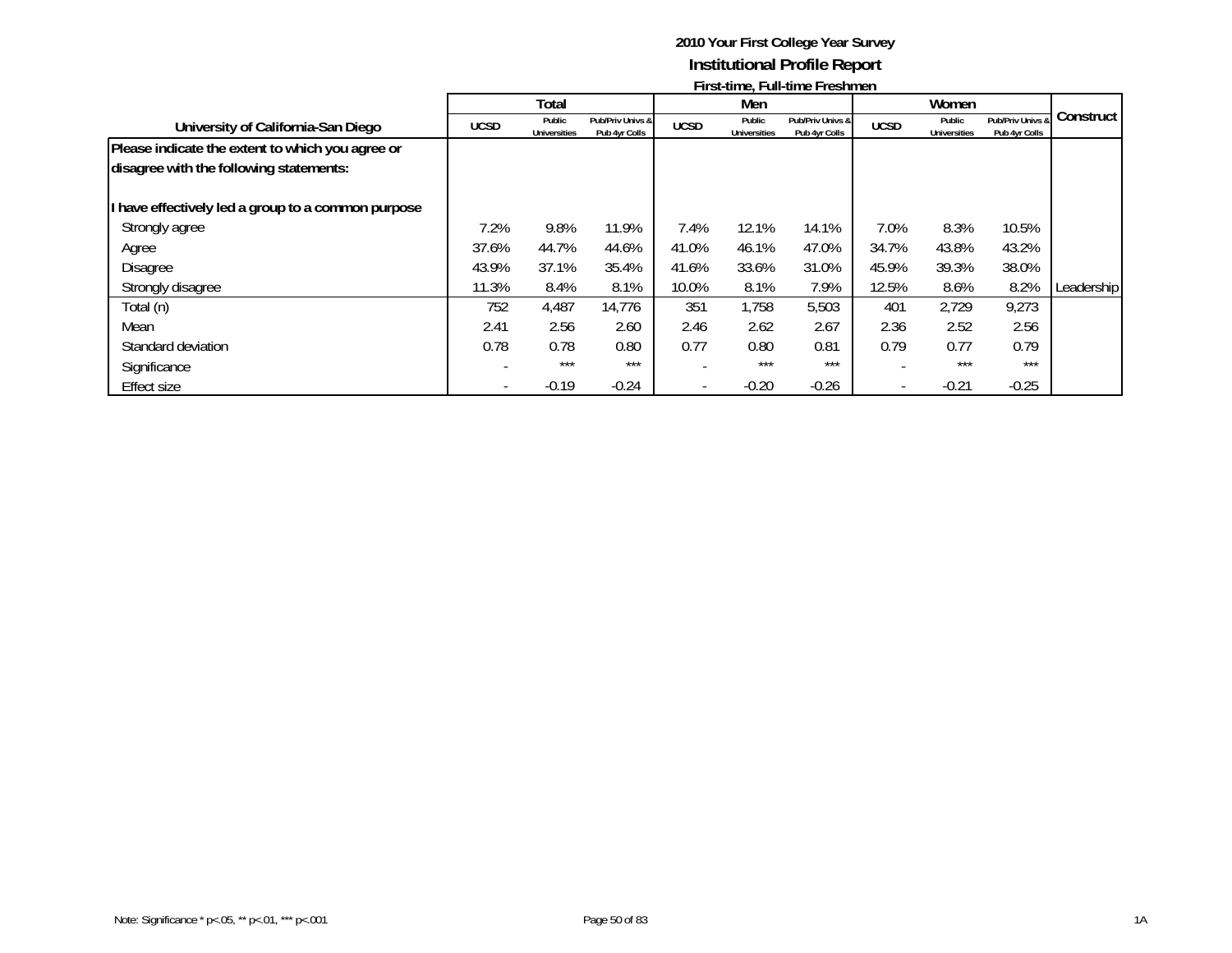|                                                     |             | Total               |                  |                          | Men                 | ו וואינוווכ, ו טווינוווכ ו וכאווווכח |                          | Women               |                  |             |
|-----------------------------------------------------|-------------|---------------------|------------------|--------------------------|---------------------|--------------------------------------|--------------------------|---------------------|------------------|-------------|
|                                                     |             | Public              | Pub/Priv Univs & |                          | Public              | Pub/Priv Univs &                     |                          | Public              | Pub/Priv Univs & | Construct   |
| University of California-San Diego                  | <b>UCSD</b> | <b>Universities</b> | Pub 4yr Colls    | <b>UCSD</b>              | <b>Universities</b> | Pub 4yr Colls                        | <b>UCSD</b>              | <b>Universities</b> | Pub 4yr Colls    |             |
| To what extent have you experienced the following   |             |                     |                  |                          |                     |                                      |                          |                     |                  |             |
| with students from a racial/ethnic group other than |             |                     |                  |                          |                     |                                      |                          |                     |                  |             |
| your own?                                           |             |                     |                  |                          |                     |                                      |                          |                     |                  |             |
|                                                     |             |                     |                  |                          |                     |                                      |                          |                     |                  |             |
| Dined or shared a meal                              |             |                     |                  |                          |                     |                                      |                          |                     |                  |             |
| Very often                                          | 43.5%       | 29.6%               | 30.2%            | 42.2%                    | 31.0%               | 32.0%                                | 44.7%                    | 28.6%               | 29.2%            |             |
| Often                                               | 28.4%       | 24.0%               | 24.0%            | 30.2%                    | 24.9%               | 26.3%                                | 26.9%                    | 23.5%               | 22.6%            | Positive    |
| Sometimes                                           | 18.4%       | 24.7%               | 25.0%            | 20.8%                    | 23.8%               | 24.0%                                | 16.3%                    | 25.4%               | 25.6%            | Cross-      |
| Seldom                                              | 7.8%        | 14.5%               | 13.8%            | 4.8%                     | 13.2%               | 11.6%                                | 10.4%                    | 15.4%               | 15.0%            | Racial      |
| Never                                               | 1.9%        | 7.1%                | 7.0%             | 2.0%                     | 7.1%                | 6.1%                                 | 1.7%                     | 7.1%                | 7.6%             | Interaction |
| Total (n)                                           | 756         | 4,497               | 14,835           | 351                      | 1,760               | 5,528                                | 405                      | 2,737               | 9,307            |             |
| Mean                                                | 4.04        | 3.54                | 3.57             | 4.06                     | 3.60                | 3.66                                 | 4.02                     | 3.51                | 3.51             |             |
| Standard deviation                                  | 1.05        | 1.25                | 1.24             | 1.00                     | 1.25                | 1.21                                 | 1.09                     | 1.25                | 1.26             |             |
| Significance                                        |             | $***$               | $***$            |                          | $***$               | $***$                                |                          | $***$               | $***$            |             |
| <b>Effect size</b>                                  |             | 0.40                | 0.38             | $\overline{a}$           | 0.37                | 0.33                                 | $\overline{\phantom{a}}$ | 0.41                | 0.40             |             |
| Had meaningful and honest discussions about         |             |                     |                  |                          |                     |                                      |                          |                     |                  |             |
| race/ethnic relations outside of class              |             |                     |                  |                          |                     |                                      |                          |                     |                  |             |
| Very often                                          | 18.9%       | 12.9%               | 13.4%            | 18.5%                    | 12.8%               | 14.2%                                | 19.3%                    | 12.9%               | 12.9%            |             |
| Often                                               | 23.7%       | 16.8%               | 17.4%            | 24.2%                    | 18.2%               | 19.4%                                | 23.2%                    | 15.9%               | 16.1%            | Positive    |
| Sometimes                                           | 29.9%       | 28.4%               | 28.8%            | 32.2%                    | 28.4%               | 28.8%                                | 27.9%                    | 28.4%               | 28.8%            | Cross-      |
| Seldom                                              | 18.9%       | 24.6%               | 23.5%            | 18.2%                    | 25.2%               | 22.3%                                | 19.5%                    | 24.3%               | 24.2%            | Racial      |
| Never                                               | 8.6%        | 17.3%               | 17.0%            | 6.8%                     | 15.4%               | 15.3%                                | 10.1%                    | 18.6%               | 18.0%            | Interaction |
| Total (n)                                           | 756         | 4,497               | 14,835           | 351                      | 1,760               | 5,530                                | 405                      | 2,737               | 9,305            |             |
| Mean                                                | 3.25        | 2.83                | 2.87             | 3.29                     | 2.88                | 2.95                                 | 3.22                     | 2.80                | 2.82             |             |
| Standard deviation                                  | 1.21        | 1.26                | 1.27             | 1.16                     | 1.24                | 1.26                                 | 1.25                     | 1.27                | 1.27             |             |
| Significance                                        |             | $***$               | $***$            |                          | $***$               | $***$                                |                          | $***$               | $***$            |             |
| <b>Effect size</b>                                  |             | 0.33                | 0.30             | $\overline{\phantom{a}}$ | 0.33                | 0.27                                 | $\overline{\phantom{a}}$ | 0.33                | 0.31             |             |
| Had guarded, cautious interactions                  |             |                     |                  |                          |                     |                                      |                          |                     |                  |             |
| Very often                                          | 4.1%        | 3.4%                | 3.8%             | 4.3%                     | 3.8%                | 5.0%                                 | 4.0%                     | 3.1%                | 3.1%             |             |
| Often                                               | 12.0%       | 6.8%                | 7.3%             | 13.7%                    | 9.0%                | 9.6%                                 | 10.6%                    | 5.4%                | 5.9%             | Negative    |
| Sometimes                                           | 25.1%       | 23.1%               | 22.8%            | 27.9%                    | 24.4%               | 25.3%                                | 22.7%                    | 22.3%               | 21.4%            | Cross-      |
| Seldom                                              | 35.7%       | 33.9%               | 31.5%            | 34.5%                    | 34.0%               | 31.0%                                | 36.8%                    | 33.8%               | 31.7%            | Racial      |
| Never                                               | 23.0%       | 32.8%               | 34.6%            | 19.7%                    | 28.7%               | 29.1%                                | 25.9%                    | 35.4%               | 37.9%            | Interaction |
| Total (n)                                           | 756         | 4,495               | 14,806           | 351                      | 1,760               | 5,519                                | 405                      | 2,735               | 9,287            |             |
| Mean                                                | 2.38        | 2.14                | 2.14             | 2.48                     | 2.25                | 2.30                                 | 2.30                     | 2.07                | 2.05             |             |
| Standard deviation                                  | 1.09        | 1.06                | 1.09             | 1.08                     | 1.08                | 1.13                                 | 1.09                     | 1.03                | 1.05             |             |
| Significance                                        |             | $***$               | $***$            |                          | $***$               | $\star\star$                         |                          | $***$               | $***$            |             |
| <b>Effect size</b>                                  |             | 0.23                | 0.22             |                          | 0.21                | 0.16                                 | $\overline{a}$           | 0.22                | 0.24             |             |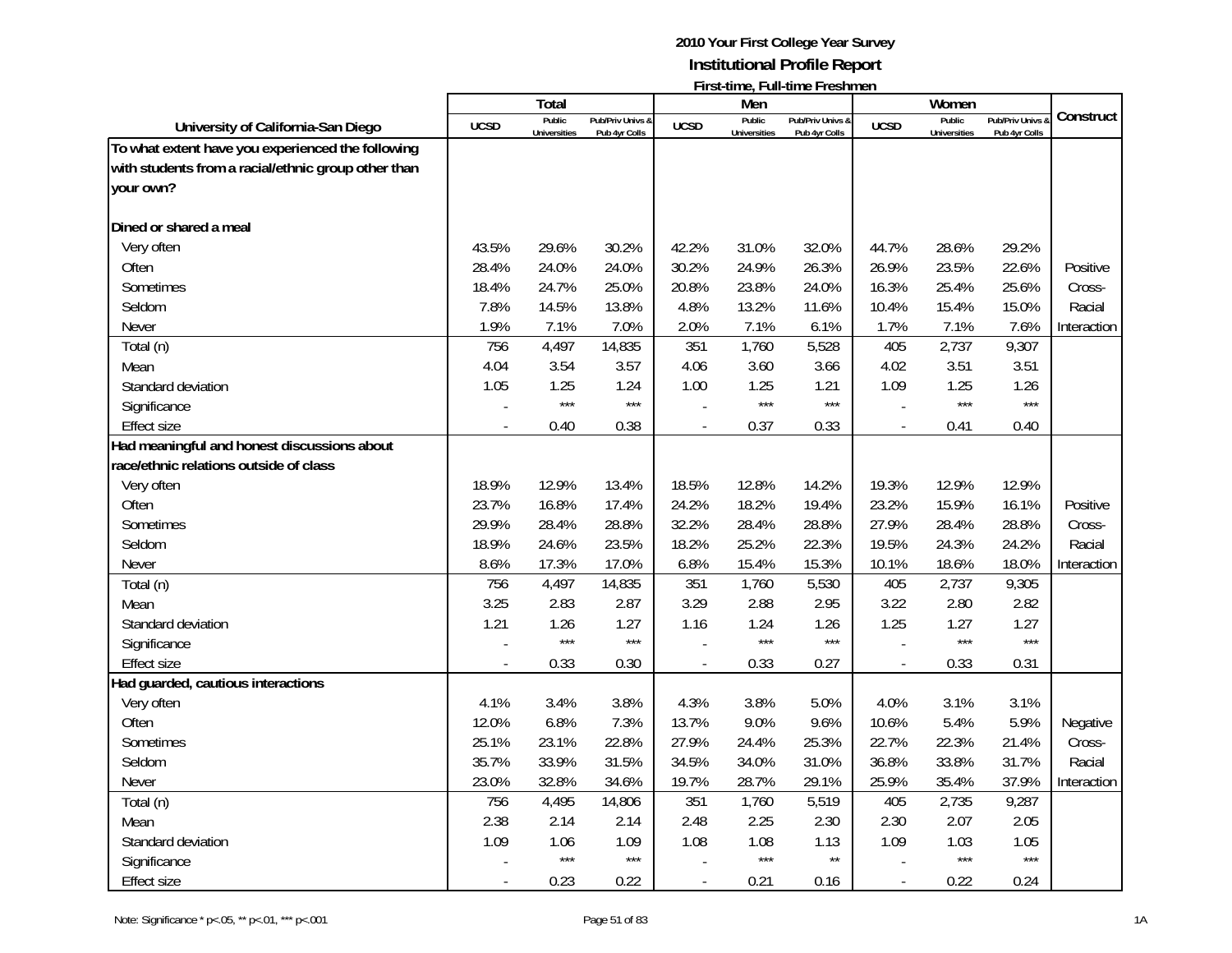|                                                     |                          | Total               |                  |                | Men                 | LILO CHILIC, LUILLIIIII CHI COLIIIICHI |                          | Women               |                  |             |
|-----------------------------------------------------|--------------------------|---------------------|------------------|----------------|---------------------|----------------------------------------|--------------------------|---------------------|------------------|-------------|
|                                                     | <b>UCSD</b>              | Public              | Pub/Priv Univs & | <b>UCSD</b>    | Public              | Pub/Priv Univs &                       | <b>UCSD</b>              | Public              | Pub/Priv Univs & | Construct   |
| University of California-San Diego                  |                          | <b>Universities</b> | Pub 4yr Colls    |                | <b>Universities</b> | Pub 4yr Colls                          |                          | <b>Universities</b> | Pub 4yr Colls    |             |
| To what extent have you experienced the following   |                          |                     |                  |                |                     |                                        |                          |                     |                  |             |
| with students from a racial/ethnic group other than |                          |                     |                  |                |                     |                                        |                          |                     |                  |             |
| your own?                                           |                          |                     |                  |                |                     |                                        |                          |                     |                  |             |
|                                                     |                          |                     |                  |                |                     |                                        |                          |                     |                  |             |
| Shared personal feelings and problems               |                          |                     |                  |                |                     |                                        |                          |                     |                  |             |
| Very often                                          | 21.2%                    | 14.9%               | 16.5%            | 18.5%          | 11.4%               | 12.8%                                  | 23.5%                    | 17.1%               | 18.7%            |             |
| Often                                               | 28.4%                    | 23.4%               | 23.8%            | 26.5%          | 21.8%               | 22.3%                                  | 30.1%                    | 24.4%               | 24.7%            | Positive    |
| Sometimes                                           | 29.8%                    | 30.6%               | 29.5%            | 34.8%          | 32.0%               | 32.4%                                  | 25.4%                    | 29.6%               | 27.8%            | Cross-      |
| Seldom                                              | 13.6%                    | 17.0%               | 16.4%            | 12.8%          | 19.6%               | 18.1%                                  | 14.3%                    | 15.3%               | 15.4%            | Racial      |
| <b>Never</b>                                        | 7.0%                     | 14.2%               | 13.7%            | 7.4%           | 15.2%               | 14.4%                                  | 6.7%                     | 13.5%               | 13.4%            | Interaction |
| Total (n)                                           | 756                      | 4,497               | 14,816           | 351            | 1,760               | 5,522                                  | 405                      | 2,737               | 9,294            |             |
| Mean                                                | 3.43                     | 3.08                | 3.13             | 3.36           | 2.94                | 3.01                                   | 3.49                     | 3.16                | 3.20             |             |
| Standard deviation                                  | 1.17                     | 1.25                | 1.26             | 1.14           | 1.21                | 1.22                                   | 1.19                     | 1.26                | 1.28             |             |
| Significance                                        |                          | $***$               | $***$            |                | $***$               | $***$                                  |                          | $***$               | $***$            |             |
| <b>Effect size</b>                                  |                          | 0.28                | 0.24             |                | 0.35                | 0.29                                   | $\overline{\phantom{a}}$ | 0.26                | 0.23             |             |
| Had tense, somewhat hostile interactions            |                          |                     |                  |                |                     |                                        |                          |                     |                  |             |
| Very often                                          | 2.6%                     | 1.9%                | 2.4%             | 3.1%           | 2.0%                | 3.4%                                   | 2.2%                     | 1.8%                | 1.8%             |             |
| Often                                               | 5.2%                     | 3.4%                | 4.1%             | 5.1%           | 3.5%                | 5.9%                                   | 5.2%                     | 3.3%                | 3.1%             | Negative    |
| Sometimes                                           | 15.5%                    | 10.8%               | 12.8%            | 16.5%          | 12.9%               | 15.7%                                  | 14.6%                    | 9.4%                | 11.1%            | Cross-      |
| Seldom                                              | 27.7%                    | 23.9%               | 22.9%            | 29.3%          | 27.0%               | 24.5%                                  | 26.2%                    | 21.9%               | 21.9%            | Racial      |
| Never                                               | 49.0%                    | 60.1%               | 57.8%            | 45.9%          | 54.6%               | 50.5%                                  | 51.7%                    | 63.6%               | 62.1%            | Interaction |
| Total (n)                                           | 755                      | 4,496               | 14,813           | 351            | 1,760               | 5,520                                  | 404                      | 2,736               | 9,293            |             |
| Mean                                                | 1.85                     | 1.63                | 1.70             | 1.90           | 1.71                | 1.87                                   | 1.80                     | 1.58                | 1.61             |             |
| Standard deviation                                  | 1.03                     | 0.94                | 1.00             | 1.05           | 0.96                | 1.09                                   | 1.02                     | 0.92                | 0.93             |             |
| Significance                                        |                          | $***$               | $***$            |                | $***$               |                                        |                          | ***                 | $***$            |             |
| <b>Effect size</b>                                  |                          | 0.23                | 0.15             |                | 0.20                | 0.03                                   |                          | 0.24                | 0.20             |             |
| Had intellectual discussions outside of class       |                          |                     |                  |                |                     |                                        |                          |                     |                  |             |
| Very often                                          | 19.6%                    | 15.9%               | 16.3%            | 19.1%          | 16.8%               | 17.2%                                  | 20.0%                    | 15.3%               | 15.8%            |             |
| Often                                               | 31.5%                    | 25.2%               | 25.0%            | 31.9%          | 28.1%               | 27.2%                                  | 31.1%                    | 23.3%               | 23.7%            | Positive    |
| Sometimes                                           | 29.6%                    | 30.7%               | 30.4%            | 33.9%          | 29.9%               | 30.6%                                  | 25.9%                    | 31.2%               | 30.3%            | Cross-      |
| Seldom                                              | 13.1%                    | 15.6%               | 15.4%            | 11.7%          | 14.4%               | 14.2%                                  | 14.3%                    | 16.4%               | 16.1%            | Racial      |
| Never                                               | 6.2%                     | 12.7%               | 12.9%            | 3.4%           | 10.8%               | 10.9%                                  | 8.6%                     | 13.9%               | 14.2%            | Interaction |
| Total (n)                                           | 756                      | 4,495               | 14,789           | 351            | 1,760               | 5,510                                  | 405                      | 2,735               | 9,279            |             |
| Mean                                                | 3.45                     | 3.16                | 3.16             | 3.52           | 3.26                | 3.26                                   | 3.40                     | 3.10                | 3.11             |             |
| Standard deviation                                  | 1.13                     | 1.23                | 1.24             | 1.04           | 1.21                | 1.21                                   | 1.20                     | 1.25                | 1.26             |             |
| Significance                                        |                          | $***$               | $***$            |                | $***$               | $***$                                  |                          | $***$               | $***$            |             |
| <b>Effect size</b>                                  | $\overline{\phantom{a}}$ | 0.24                | 0.23             | $\blacksquare$ | 0.21                | 0.21                                   | $\overline{\phantom{a}}$ | 0.24                | 0.23             |             |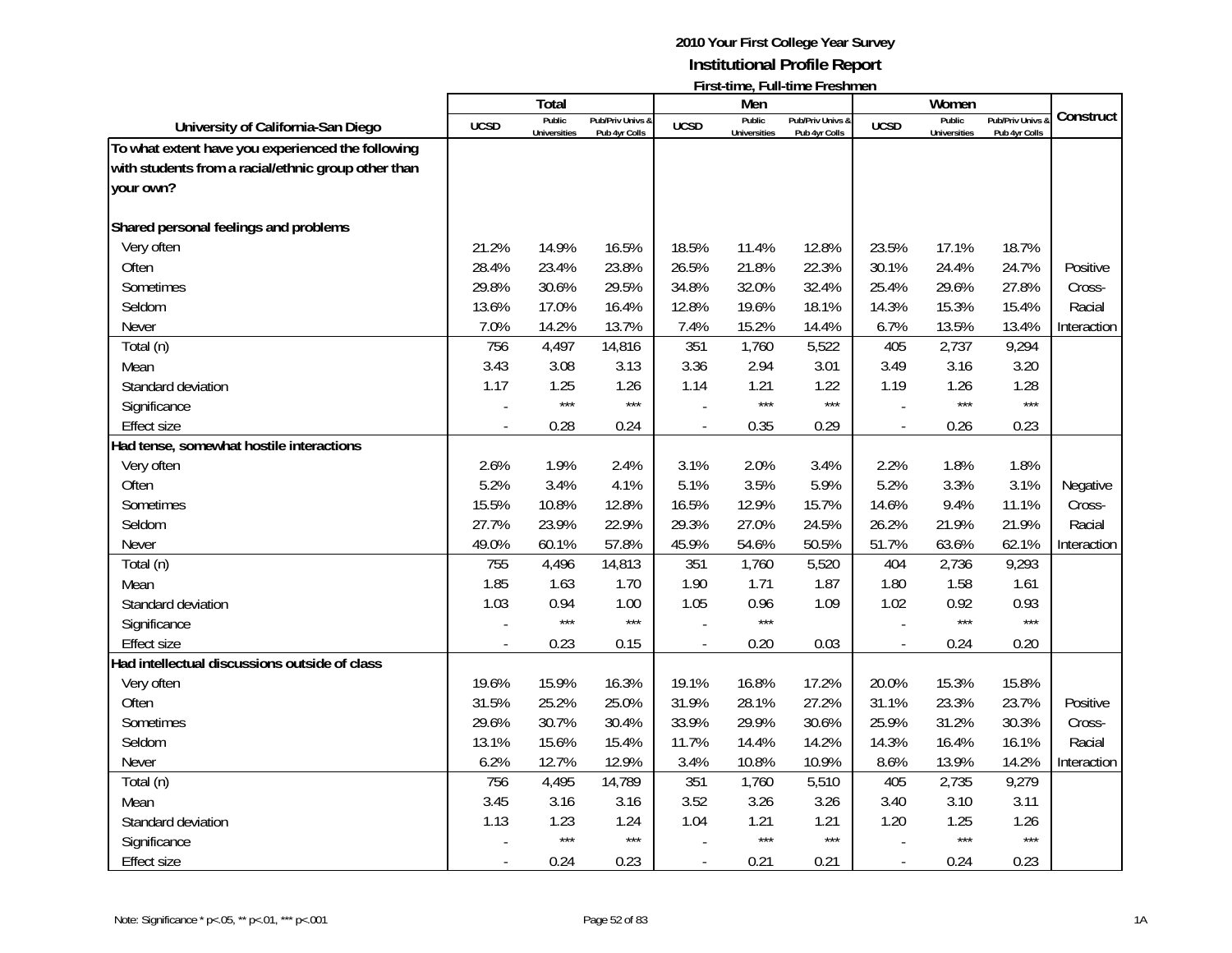|                                                     |             |                               |                                   |                          |                               | $\mathsf{L}$ is a control of $\mathsf{L}$ and $\mathsf{L}$ is controlled in the set of $\mathsf{L}$ |                          |                               |                                   |             |
|-----------------------------------------------------|-------------|-------------------------------|-----------------------------------|--------------------------|-------------------------------|-----------------------------------------------------------------------------------------------------|--------------------------|-------------------------------|-----------------------------------|-------------|
|                                                     |             | Total                         |                                   |                          | Men                           |                                                                                                     |                          | Women                         |                                   | Construct   |
| University of California-San Diego                  | <b>UCSD</b> | Public<br><b>Universities</b> | Pub/Priv Univs &<br>Pub 4yr Colls | <b>UCSD</b>              | Public<br><b>Universities</b> | Pub/Priv Univs &<br>Pub 4yr Colls                                                                   | <b>UCSD</b>              | Public<br><b>Universities</b> | Pub/Priv Univs &<br>Pub 4yr Colls |             |
| To what extent have you experienced the following   |             |                               |                                   |                          |                               |                                                                                                     |                          |                               |                                   |             |
| with students from a racial/ethnic group other than |             |                               |                                   |                          |                               |                                                                                                     |                          |                               |                                   |             |
| your own?                                           |             |                               |                                   |                          |                               |                                                                                                     |                          |                               |                                   |             |
|                                                     |             |                               |                                   |                          |                               |                                                                                                     |                          |                               |                                   |             |
| Felt insulted or threatened because of your         |             |                               |                                   |                          |                               |                                                                                                     |                          |                               |                                   |             |
| race/ethnicity                                      |             |                               |                                   |                          |                               |                                                                                                     |                          |                               |                                   |             |
| Very often                                          | 2.6%        | 1.4%                          | 1.8%                              | 3.1%                     | 1.9%                          | 2.8%                                                                                                | 2.2%                     | 1.1%                          | 1.2%                              |             |
| Often                                               | 6.1%        | 2.8%                          | 3.1%                              | 6.9%                     | 3.7%                          | 4.7%                                                                                                | 5.4%                     | 2.2%                          | 2.1%                              | Negative    |
| Sometimes                                           | 10.3%       | 7.7%                          | 8.3%                              | 10.9%                    | 8.4%                          | 10.5%                                                                                               | 9.9%                     | 7.2%                          | 6.9%                              | Cross-      |
| Seldom                                              | 25.2%       | 18.1%                         | 16.0%                             | 28.3%                    | 18.8%                         | 16.6%                                                                                               | 22.5%                    | 17.7%                         | 15.7%                             | Racial      |
| Never                                               | 55.8%       | 70.0%                         | 70.8%                             | 50.9%                    | 67.2%                         | 65.3%                                                                                               | 60.0%                    | 71.8%                         | 74.1%                             | Interaction |
| Total (n)                                           | 755         | 4,491                         | 14,812                            | 350                      | 1,759                         | 5,517                                                                                               | 405                      | 2,732                         | 9,295                             |             |
| Mean                                                | 1.75        | 1.48                          | 1.49                              | 1.83                     | 1.54                          | 1.63                                                                                                | 1.67                     | 1.43                          | 1.41                              |             |
| Standard deviation                                  | 1.04        | 0.86                          | 0.90                              | 1.07                     | 0.93                          | 1.03                                                                                                | 1.01                     | 0.81                          | 0.81                              |             |
| Significance                                        |             | $***$                         | $***$                             |                          | $***$                         | $***$                                                                                               |                          | $***$                         | $***$                             |             |
| <b>Effect size</b>                                  | ÷,          | 0.31                          | 0.29                              | $\overline{\phantom{a}}$ | 0.31                          | 0.19                                                                                                |                          | 0.30                          | 0.32                              |             |
| Studied or prepared for class                       |             |                               |                                   |                          |                               |                                                                                                     |                          |                               |                                   |             |
| Very often                                          | 28.3%       | 21.5%                         | 22.0%                             | 26.2%                    | 19.9%                         | 19.9%                                                                                               | 30.1%                    | 22.6%                         | 23.2%                             |             |
| Often                                               | 31.1%       | 23.6%                         | 23.6%                             | 30.5%                    | 25.9%                         | 25.8%                                                                                               | 31.6%                    | 22.1%                         | 22.2%                             | Positive    |
| Sometimes                                           | 25.7%       | 27.0%                         | 25.9%                             | 31.3%                    | 28.5%                         | 27.9%                                                                                               | 20.7%                    | 26.0%                         | 24.8%                             | Cross-      |
| Seldom                                              | 8.7%        | 13.7%                         | 13.9%                             | 7.1%                     | 12.6%                         | 13.4%                                                                                               | 10.1%                    | 14.4%                         | 14.2%                             | Racial      |
| Never                                               | 6.2%        | 14.3%                         | 14.6%                             | 4.8%                     | 13.2%                         | 13.0%                                                                                               | 7.4%                     | 15.0%                         | 15.5%                             | Interaction |
| Total (n)                                           | 756         | 4,495                         | 14,816                            | 351                      | 1,759                         | 5,520                                                                                               | 405                      | 2,736                         | 9,296                             |             |
| Mean                                                | 3.67        | 3.24                          | 3.24                              | 3.66                     | 3.27                          | 3.26                                                                                                | 3.67                     | 3.23                          | 3.23                              |             |
| Standard deviation                                  | 1.16        | 1.32                          | 1.33                              | 1.09                     | 1.28                          | 1.28                                                                                                | 1.21                     | 1.35                          | 1.36                              |             |
| Significance                                        |             | $***$                         | $***$                             |                          | $***$                         | $***$                                                                                               |                          | $***$                         | $***$                             |             |
| <b>Effect size</b>                                  |             | 0.33                          | 0.32                              | $\overline{\phantom{a}}$ | 0.30                          | 0.31                                                                                                | $\overline{\phantom{a}}$ | 0.33                          | 0.32                              |             |
| Socialized or partied                               |             |                               |                                   |                          |                               |                                                                                                     |                          |                               |                                   |             |
| Very often                                          | 24.7%       | 19.2%                         | 21.8%                             | 24.2%                    | 19.1%                         | 22.2%                                                                                               | 25.2%                    | 19.3%                         | 21.6%                             |             |
| Often                                               | 30.4%       | 26.6%                         | 26.1%                             | 32.8%                    | 26.4%                         | 26.7%                                                                                               | 28.4%                    | 26.7%                         | 25.7%                             | Positive    |
| Sometimes                                           | 25.9%       | 29.6%                         | 28.1%                             | 27.4%                    | 29.4%                         | 28.8%                                                                                               | 24.7%                    | 29.6%                         | 27.7%                             | Cross-      |
| Seldom                                              | 12.3%       | 14.5%                         | 13.7%                             | 9.4%                     | 14.4%                         | 13.1%                                                                                               | 14.8%                    | 14.5%                         | 14.0%                             | Racial      |
| Never                                               | 6.6%        | 10.2%                         | 10.3%                             | 6.3%                     | 10.7%                         | 9.2%                                                                                                | 6.9%                     | 9.9%                          | 10.9%                             | Interaction |
| Total (n)                                           | 756         | 4,497                         | 14,826                            | 351                      | 1,760                         | 5,523                                                                                               | 405                      | 2,737                         | 9,303                             |             |
| Mean                                                | 3.54        | 3.30                          | 3.36                              | 3.59                     | 3.29                          | 3.40                                                                                                | 3.50                     | 3.31                          | 3.33                              |             |
| Standard deviation                                  | 1.18        | 1.22                          | 1.25                              | 1.14                     | 1.23                          | 1.22                                                                                                | 1.21                     | 1.22                          | 1.26                              |             |
| Significance                                        |             | $***$                         | $***$                             |                          | $***$                         | $\star\star$                                                                                        |                          | $\star\star$                  | $\star\star$                      |             |
| <b>Effect size</b>                                  |             | 0.20                          | 0.14                              |                          | 0.24                          | 0.16                                                                                                | $\blacksquare$           | 0.16                          | 0.13                              |             |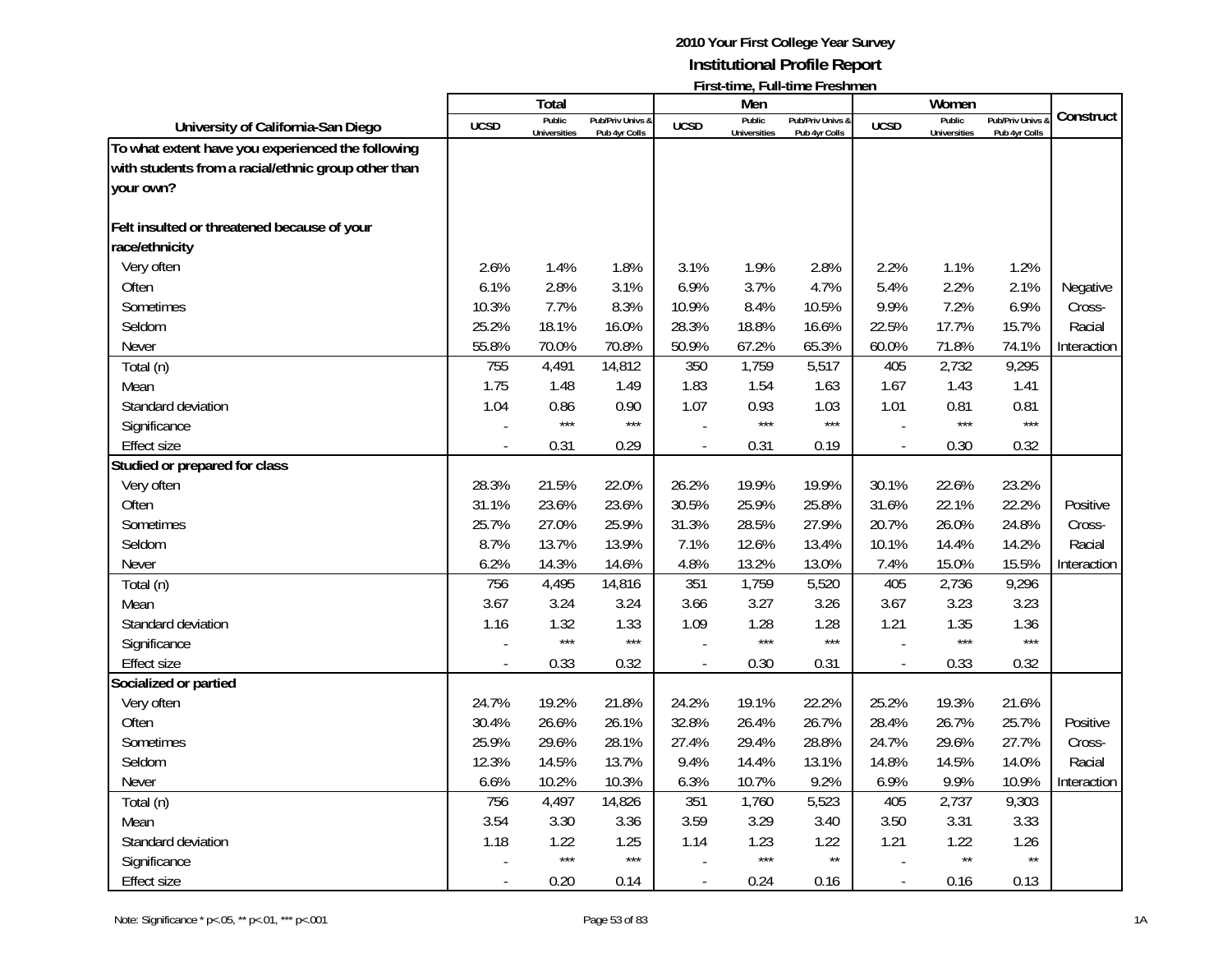|                                                    |             |                               |                                   |             |                               | <u>I II SUULIIG, FUILUITIG FESITINGIT</u> |                          |                               |                                   |             |
|----------------------------------------------------|-------------|-------------------------------|-----------------------------------|-------------|-------------------------------|-------------------------------------------|--------------------------|-------------------------------|-----------------------------------|-------------|
|                                                    |             | Total                         |                                   |             | Men                           |                                           |                          | Women                         |                                   |             |
| University of California-San Diego                 | <b>UCSD</b> | Public<br><b>Universities</b> | Pub/Priv Univs &<br>Pub 4yr Colls | <b>UCSD</b> | Public<br><b>Universities</b> | Pub/Priv Univs &<br>Pub 4yr Colls         | <b>UCSD</b>              | Public<br><b>Universities</b> | Pub/Priv Univs &<br>Pub 4yr Colls | Construct I |
| How many times in the past two weeks, if any, have |             |                               |                                   |             |                               |                                           |                          |                               |                                   |             |
| you had five or more alcoholic drinks in a row?    |             |                               |                                   |             |                               |                                           |                          |                               |                                   |             |
| 10 or more times                                   | 0.7%        | 0.8%                          | 1.1%                              | 1.1%        | 1.0%                          | 2.0%                                      | 0.2%                     | 0.6%                          | 0.6%                              |             |
| 6-9 times                                          | 0.8%        | 1.9%                          | 2.6%                              | 1.1%        | 2.4%                          | 3.8%                                      | 0.5%                     | 1.6%                          | 1.9%                              |             |
| 3-5 times                                          | 6.3%        | 8.6%                          | 11.1%                             | 8.5%        | 10.1%                         | 14.1%                                     | 4.4%                     | 7.6%                          | 9.4%                              |             |
| Twice                                              | 7.5%        | 8.9%                          | 10.5%                             | 8.8%        | 9.6%                          | 11.2%                                     | 6.4%                     | 8.4%                          | 10.1%                             |             |
| Once                                               | 12.7%       | 12.5%                         | 12.2%                             | 14.2%       | 12.2%                         | 12.2%                                     | 11.4%                    | 12.7%                         | 12.3%                             |             |
| None                                               | 72.0%       | 67.3%                         | 62.4%                             | 66.1%       | 64.7%                         | 56.6%                                     | 77.0%                    | 69.0%                         | 65.8%                             |             |
| Total (n)                                          | 756         | 4,494                         | 14,734                            | 351         | 1,761                         | 5,478                                     | 405                      | 2,733                         | 9,256                             |             |
| Mean                                               | 1.53        | 1.68                          | 1.83                              | 1.68        | 1.76                          | 2.02                                      | 1.41                     | 1.62                          | 1.71                              |             |
| Standard deviation                                 | 1.00        | 1.14                          | 1.25                              | 1.13        | 1.21                          | 1.38                                      | 0.86                     | 1.09                          | 1.14                              |             |
| Significance                                       |             | ***                           | $***$                             |             |                               | $***$                                     |                          | $***$                         | $***$                             |             |
| Effect size                                        |             | $-0.13$                       | $-0.24$                           |             | $-0.07$                       | $-0.25$                                   | $\overline{\phantom{a}}$ | $-0.19$                       | $-0.26$                           |             |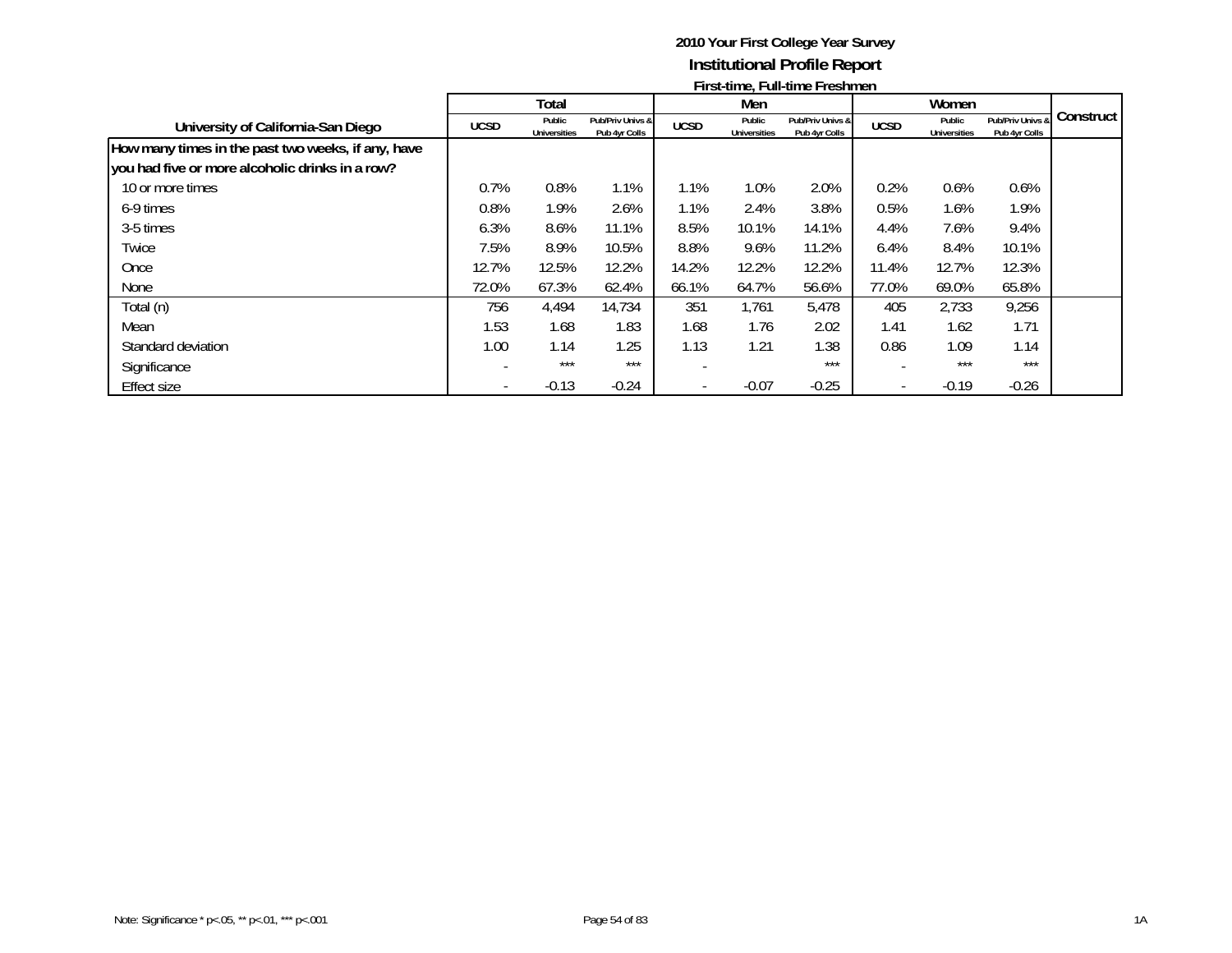|                                                       |             | <b>Total</b>        |                  |                | Men                 | FII SUUIIIIC, FUII-UIIIIC FI CSIIIIICII |                          | Women               |                  |           |
|-------------------------------------------------------|-------------|---------------------|------------------|----------------|---------------------|-----------------------------------------|--------------------------|---------------------|------------------|-----------|
| University of California-San Diego                    | <b>UCSD</b> | Public              | Pub/Priv Univs & | <b>UCSD</b>    | Public              | Pub/Priv Univs &                        | <b>UCSD</b>              | Public              | Pub/Priv Univs & | Construct |
| How often in the past year did you:                   |             | <b>Universities</b> | Pub 4yr Colls    |                | <b>Universities</b> | Pub 4yr Colls                           |                          | <b>Universities</b> | Pub 4yr Colls    |           |
|                                                       |             |                     |                  |                |                     |                                         |                          |                     |                  |           |
| Ask questions in class                                |             |                     |                  |                |                     |                                         |                          |                     |                  |           |
| Frequently                                            | 12.4%       | 21.8%               | 30.5%            | 11.4%          | 20.6%               | 30.5%                                   | 13.3%                    | 22.6%               | 30.5%            |           |
| Occasionally                                          | 56.2%       | 59.9%               | 58.3%            | 56.1%          | 60.7%               | 58.3%                                   | 56.3%                    | 59.4%               | 58.3%            | Habits of |
| Not at all                                            | 31.3%       | 18.3%               | 11.2%            | 32.5%          | 18.8%               | 11.2%                                   | 30.4%                    | 18.0%               | 11.2%            | Mind      |
| Total (n)                                             | 756         | 4,495               | 14,830           | 351            | 1,759               | 5,528                                   | 405                      | 2,736               | 9,302            |           |
| Mean                                                  | 1.81        | 2.04                | 2.19             | 1.79           | 2.02                | 2.19                                    | 1.83                     | 2.05                | 2.19             |           |
| Standard deviation                                    | 0.63        | 0.63                | 0.62             | 0.63           | 0.63                | 0.62                                    | 0.64                     | 0.64                | 0.62             |           |
| Significance                                          |             | $***$               | $***$            |                | $***$               | $***$                                   |                          | $***$               | $***$            |           |
| Effect size                                           |             | $-0.37$             | $-0.61$          | $\overline{a}$ | $-0.37$             | $-0.65$                                 | $\overline{\phantom{a}}$ | $-0.34$             | $-0.58$          |           |
| Support your opinions with a logical argument         |             |                     |                  |                |                     |                                         |                          |                     |                  |           |
| Frequently                                            | 39.0%       | 43.6%               | 45.9%            | 38.7%          | 47.5%               | 49.9%                                   | 39.3%                    | 41.2%               | 43.5%            |           |
| Occasionally                                          | 54.4%       | 49.5%               | 48.3%            | 57.3%          | 47.6%               | 45.8%                                   | 51.9%                    | 50.8%               | 49.8%            | Habits of |
| Not at all                                            | 6.6%        | 6.8%                | 5.8%             | 4.0%           | 4.9%                | 4.3%                                    | 8.9%                     | 8.0%                | 6.7%             | Mind      |
| Total (n)                                             | 756         | 4,495               | 14,820           | 351            | 1,759               | 5,525                                   | 405                      | 2,736               | 9,295            |           |
| Mean                                                  | 2.32        | 2.37                | 2.40             | 2.35           | 2.43                | 2.46                                    | 2.30                     | 2.33                | 2.37             |           |
| Standard deviation                                    | 0.59        | 0.61                | 0.60             | 0.55           | 0.59                | 0.58                                    | 0.62                     | 0.62                | 0.61             |           |
| Significance                                          |             |                     | $***$            |                | $\star$             | $***$                                   |                          |                     |                  |           |
| <b>Effect size</b>                                    |             | $-0.08$             | $-0.13$          |                | $-0.14$             | $-0.19$                                 | $\overline{a}$           | $-0.05$             | $-0.11$          |           |
| Seek solutions to problems and explain them to others |             |                     |                  |                |                     |                                         |                          |                     |                  |           |
| Frequently                                            | 35.4%       | 40.9%               | 41.8%            | 34.8%          | 42.5%               | 43.0%                                   | 36.0%                    | 39.9%               | 41.1%            |           |
| Occasionally                                          | 58.3%       | 53.2%               | 52.9%            | 59.8%          | 52.1%               | 52.2%                                   | 57.0%                    | 54.0%               | 53.3%            | Habits of |
| Not at all                                            | 6.2%        | 5.8%                | 5.3%             | 5.4%           | 5.4%                | 4.8%                                    | 6.9%                     | 6.1%                | 5.6%             | Mind      |
| Total (n)                                             | 756         | 4,496               | 14,819           | 351            | 1,760               | 5,523                                   | 405                      | 2,736               | 9,296            |           |
| Mean                                                  | 2.29        | 2.35                | 2.37             | 2.29           | 2.37                | 2.38                                    | 2.29                     | 2.34                | 2.36             |           |
| Standard deviation                                    | 0.58        | 0.59                | 0.58             | 0.56           | 0.58                | 0.58                                    | 0.59                     | 0.59                | 0.58             |           |
| Significance                                          |             | $\star\star$        | $***$            |                |                     | $\star\star$                            |                          |                     |                  |           |
| <b>Effect size</b>                                    |             | $-0.10$             | $-0.14$          |                | $-0.14$             | $-0.16$                                 | $\overline{a}$           | $-0.08$             | $-0.12$          |           |
| Revise your papers to improve your writing            |             |                     |                  |                |                     |                                         |                          |                     |                  |           |
| Frequently                                            | 45.6%       | 47.9%               | 48.9%            | 36.6%          | 39.9%               | 40.5%                                   | 53.3%                    | 53.0%               | 53.9%            |           |
| Occasionally                                          | 48.7%       | 45.3%               | 45.4%            | 56.3%          | 50.9%               | 51.7%                                   | 42.2%                    | 41.6%               | 41.7%            | Habits of |
| Not at all                                            | 5.7%        | 6.9%                | 5.7%             | 7.1%           | 9.2%                | 7.8%                                    | 4.4%                     | 5.4%                | 4.4%             | Mind      |
| Total (n)                                             | 755         | 4,495               | 14,806           | 350            | 1,759               | 5,518                                   | 405                      | 2,736               | 9,288            |           |
| Mean                                                  | 2.40        | 2.41                | 2.43             | 2.29           | 2.31                | 2.33                                    | 2.49                     | 2.48                | 2.50             |           |
| Standard deviation                                    | 0.60        | 0.62                | 0.60             | 0.59           | 0.63                | 0.61                                    | 0.58                     | 0.60                | 0.58             |           |
| Significance                                          |             |                     |                  |                |                     |                                         |                          |                     |                  |           |
| <b>Effect size</b>                                    |             | $-0.02$             | $-0.05$          |                | $-0.03$             | $-0.07$                                 | $\overline{a}$           | 0.02                | $-0.02$          |           |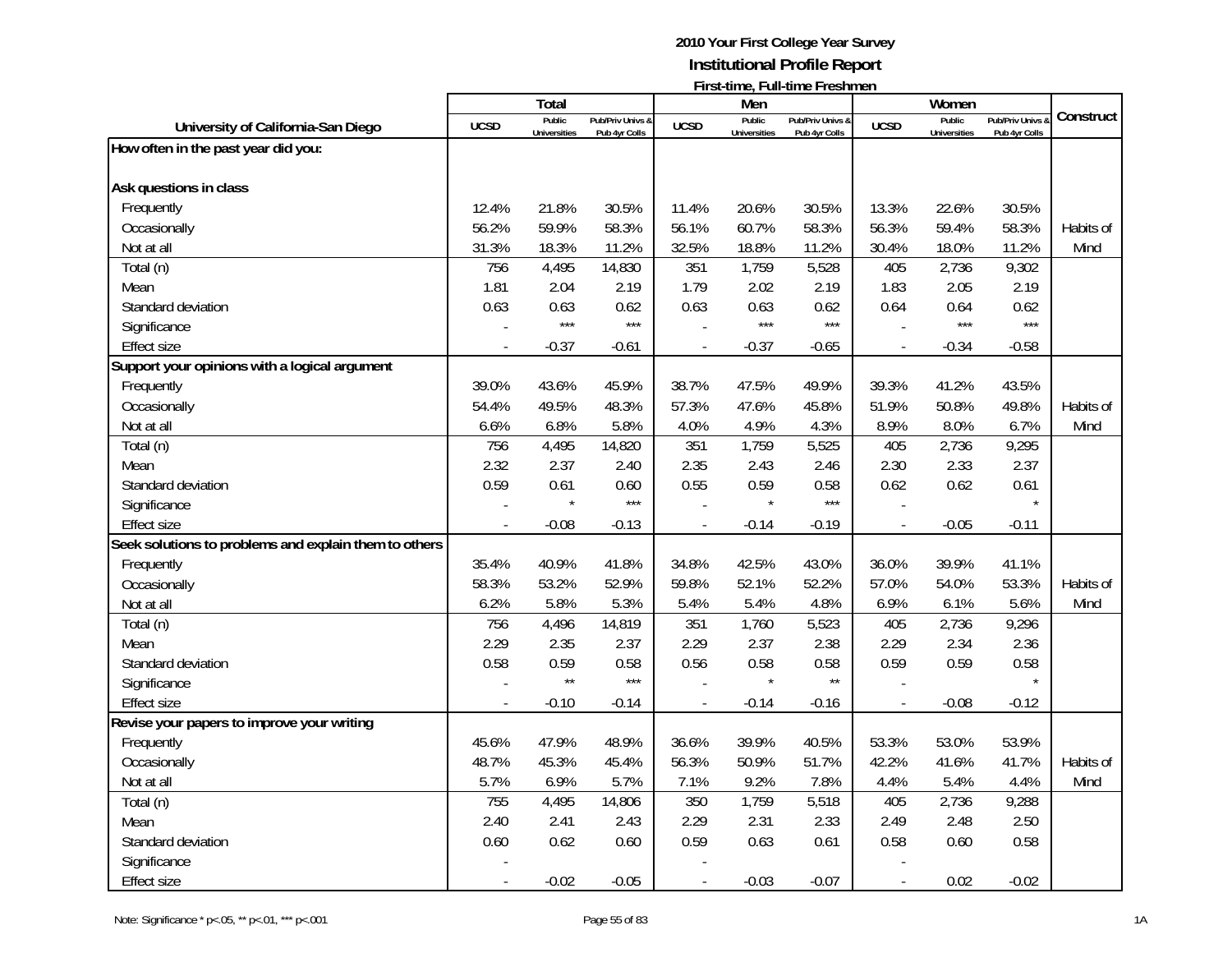|                                                        |                          | <b>Total</b>        |                  |                          | Men               | $\mathsf{L}$ is a set that $\mathsf{C}_i$ is a set that $\mathsf{C}$ is a set of $\mathsf{C}$ |                          | Women               |                |           |
|--------------------------------------------------------|--------------------------|---------------------|------------------|--------------------------|-------------------|-----------------------------------------------------------------------------------------------|--------------------------|---------------------|----------------|-----------|
|                                                        |                          | Public              | Pub/Priv Univs & |                          | Public            | Pub/Priv Univs &                                                                              |                          | Public              | Pub/Priv Univs | Construct |
| University of California-San Diego                     | <b>UCSD</b>              | <b>Universities</b> | Pub 4yr Colls    | <b>UCSD</b>              | Universities      | Pub 4yr Colls                                                                                 | <b>UCSD</b>              | <b>Universities</b> | Pub 4yr Colls  |           |
| How often in the past year did you:                    |                          |                     |                  |                          |                   |                                                                                               |                          |                     |                |           |
|                                                        |                          |                     |                  |                          |                   |                                                                                               |                          |                     |                |           |
| Evaluate the quality or reliability of information you |                          |                     |                  |                          |                   |                                                                                               |                          |                     |                |           |
| received                                               |                          |                     |                  |                          |                   |                                                                                               |                          |                     |                |           |
| Frequently                                             | 37.6%                    | 40.1%               | 39.5%            | 33.9%                    | 40.5%             | 38.8%                                                                                         | 40.7%                    | 39.8%               | 39.9%          |           |
| Occasionally                                           | 56.6%                    | 54.0%               | 55.0%            | 60.7%                    | 54.3%             | 55.7%                                                                                         | 53.1%                    | 53.7%               | 54.5%          | Habits of |
| Not at all                                             | 5.8%                     | 6.0%                | 5.5%             | 5.4%                     | 5.2%              | 5.4%                                                                                          | 6.2%                     | 6.5%                | 5.6%           | Mind      |
| Total (n)                                              | 756                      | 4,494               | 14,815           | 351                      | 1,759             | 5,524                                                                                         | 405                      | 2,735               | 9,291          |           |
| Mean                                                   | 2.32                     | 2.34                | 2.34             | 2.28                     | 2.35              | 2.33                                                                                          | 2.35                     | 2.33                | 2.34           |           |
| Standard deviation                                     | 0.58                     | 0.59                | 0.58             | 0.56                     | 0.58              | 0.58                                                                                          | 0.59                     | 0.59                | 0.58           |           |
| Significance                                           |                          |                     |                  |                          |                   |                                                                                               |                          |                     |                |           |
| <b>Effect size</b>                                     |                          | $-0.03$             | $-0.03$          |                          | $-0.12$           | $-0.09$                                                                                       | $\blacksquare$           | 0.03                | 0.02           |           |
| Take a risk because you felt you had more to gain      |                          |                     |                  |                          |                   |                                                                                               |                          |                     |                |           |
| Frequently                                             | 24.1%                    | 25.5%               | 27.7%            | 25.6%                    | 28.0%             | 30.3%                                                                                         | 22.8%                    | 23.8%               | 26.2%          |           |
| Occasionally                                           | 64.8%                    | 62.5%               | 61.3%            | 65.8%                    | 62.3%             | 60.6%                                                                                         | 63.9%                    | 62.7%               | 61.8%          | Habits of |
| Not at all                                             | 11.1%                    | 12.0%               | 10.9%            | 8.5%                     | 9.7%              | 9.1%                                                                                          | 13.4%                    | 13.5%               | 12.0%          | Mind      |
| Total (n)                                              | 755                      | 4,495               | 14,822           | 351                      | 1,760             | 5,526                                                                                         | 404                      | 2,735               | 9,296          |           |
| Mean                                                   | 2.13                     | 2.13                | 2.17             | 2.17                     | 2.18              | 2.21                                                                                          | 2.09                     | 2.10                | 2.14           |           |
| Standard deviation                                     | 0.58                     | 0.60                | 0.60             | 0.56                     | 0.59              | 0.59                                                                                          | 0.59                     | 0.60                | 0.60           |           |
| Significance                                           |                          |                     |                  |                          |                   |                                                                                               |                          |                     |                |           |
| <b>Effect size</b>                                     |                          | 0.00                | $-0.07$          |                          | $-0.02$           | $-0.07$                                                                                       |                          | $-0.02$             | $-0.08$        |           |
| Seek alternative solutions to a problem                |                          |                     |                  |                          |                   |                                                                                               |                          |                     |                |           |
| Frequently                                             | 32.8%                    | 33.3%               | 34.4%            | 32.6%                    | 37.3%             | 37.1%                                                                                         | 33.1%                    | 30.7%               | 32.9%          |           |
| Occasionally                                           | 62.0%                    | 61.3%               | 60.8%            | 62.3%                    | 58.0%             | 58.4%                                                                                         | 61.7%                    | 63.5%               | 62.3%          | Habits of |
| Not at all                                             | 5.2%                     | 5.4%                | 4.8%             | 5.1%                     | 4.7%              | 4.6%                                                                                          | 5.2%                     | 5.8%                | 4.9%           | Mind      |
| Total (n)                                              | 755                      | 4,491               | 14,816           | 350                      | 1,758             | 5,522                                                                                         | 405                      | 2,733               | 9,294          |           |
|                                                        |                          |                     |                  |                          |                   |                                                                                               |                          |                     |                |           |
| Mean                                                   | 2.28                     | 2.28                | 2.30             | 2.27                     | 2.33              | 2.32                                                                                          | 2.28                     | 2.25                | 2.28           |           |
| Standard deviation                                     | 0.55                     | 0.56                | 0.55             | 0.55                     | 0.56              | 0.56                                                                                          | 0.55                     | 0.55                | 0.55           |           |
| Significance                                           |                          |                     |                  |                          |                   |                                                                                               |                          |                     |                |           |
| <b>Effect size</b>                                     |                          | 0.00                | $-0.04$          |                          | $-0.11$           | $-0.09$                                                                                       |                          | 0.05                | 0.00           |           |
| Look up scientific research articles and resources     |                          |                     |                  |                          |                   |                                                                                               |                          |                     |                |           |
| Frequently                                             | 23.0%                    | 32.0%               | 30.4%            | 20.8%                    | 30.9%             | 28.9%                                                                                         | 24.9%                    | 32.7%               | 31.2%          |           |
| Occasionally                                           | 58.2%                    | 54.8%               | 55.0%            | 62.7%                    | 57.6%             | 58.2%                                                                                         | 54.3%                    | 53.1%               | 53.0%          | Habits of |
| Not at all                                             | 18.8%                    | 13.2%               | 14.6%            | 16.5%                    | 11.6%             | 12.8%                                                                                         | 20.7%                    | 14.2%               | 15.7%          | Mind      |
| Total (n)                                              | 756                      | 4,496               | 14,801           | 351                      | 1,760             | 5,511                                                                                         | 405                      | 2,736               | 9,290          |           |
| Mean                                                   | 2.04                     | 2.19                | 2.16             | 2.04                     | 2.19              | 2.16                                                                                          | 2.04                     | 2.19                | 2.16           |           |
| Standard deviation                                     | 0.65                     | 0.65                | 0.65             | 0.61                     | 0.62              | 0.63                                                                                          | 0.68                     | 0.66                | 0.67           |           |
| Significance                                           |                          | $***$               | $***$            |                          | $\star\star\star$ | $***$                                                                                         |                          | $***$               | $***$          |           |
| <b>Effect size</b>                                     | $\overline{\phantom{a}}$ | $-0.23$             | $-0.18$          | $\overline{\phantom{a}}$ | $-0.24$           | $-0.19$                                                                                       | $\overline{\phantom{a}}$ | $-0.23$             | $-0.18$        |           |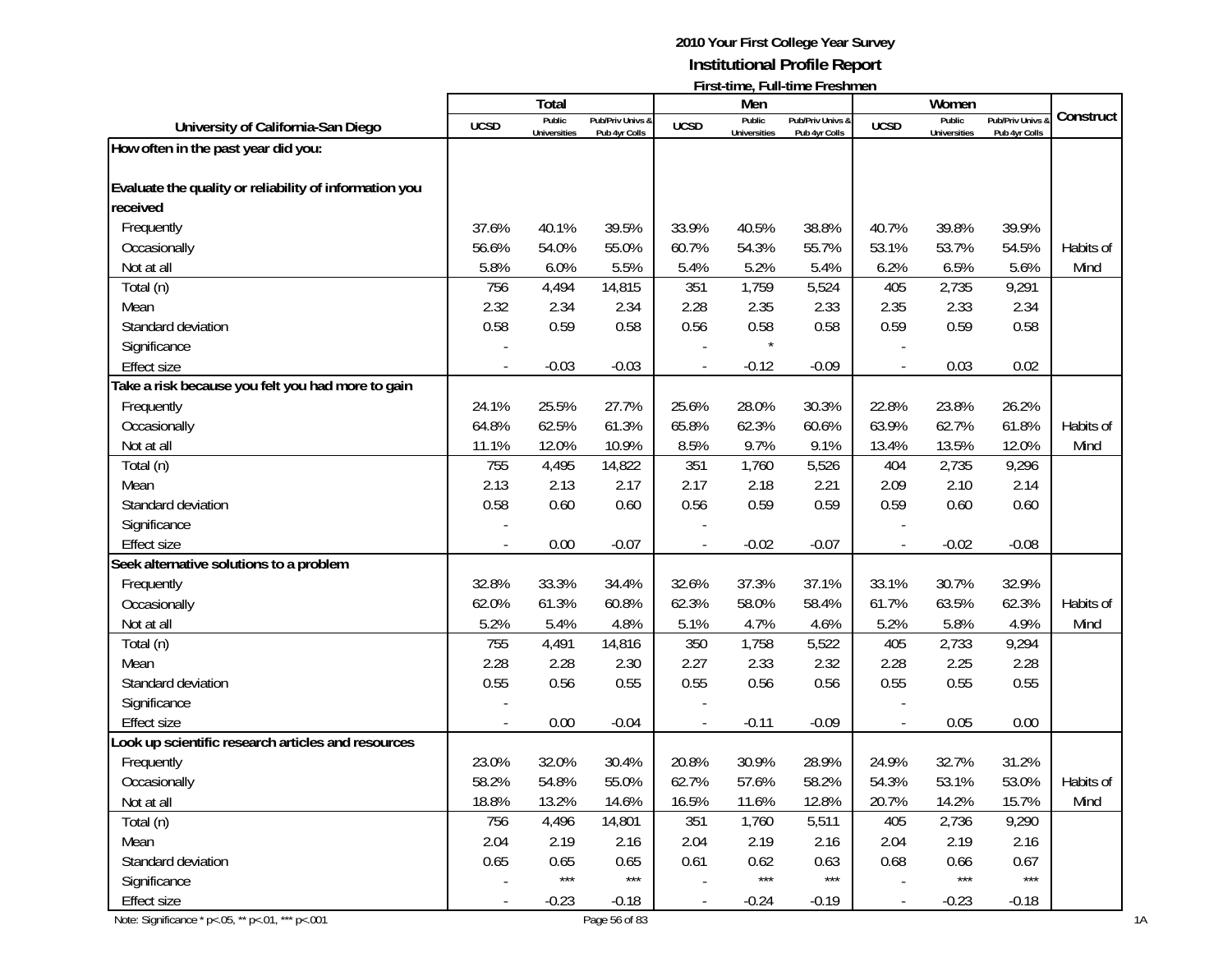|                                                    |                          | <b>Total</b>        |                  |                | Men                 | <b>FILSI-ULLIC, FULL-ULLIC FLESHILICI</b> |                          | Women               |                  |           |
|----------------------------------------------------|--------------------------|---------------------|------------------|----------------|---------------------|-------------------------------------------|--------------------------|---------------------|------------------|-----------|
|                                                    | <b>UCSD</b>              | Public              | Pub/Priv Univs & | <b>UCSD</b>    | Public              | Pub/Priv Univs &                          | <b>UCSD</b>              | Public              | Pub/Priv Univs & | Construct |
| University of California-San Diego                 |                          | <b>Universities</b> | Pub 4yr Colls    |                | <b>Universities</b> | Pub 4yr Colls                             |                          | <b>Universities</b> | Pub 4yr Colls    |           |
| How often in the past year did you:                |                          |                     |                  |                |                     |                                           |                          |                     |                  |           |
| Explore topics on your own, even though it was not |                          |                     |                  |                |                     |                                           |                          |                     |                  |           |
| required for a class                               |                          |                     |                  |                |                     |                                           |                          |                     |                  |           |
|                                                    |                          |                     |                  |                |                     |                                           |                          |                     |                  |           |
| Frequently                                         | 26.1%                    | 29.0%               | 28.5%            | 27.6%          | 35.1%               | 34.2%                                     | 24.7%                    | 25.0%               | 25.2%            |           |
| Occasionally                                       | 56.3%                    | 56.8%               | 56.9%            | 56.4%          | 53.8%               | 54.8%                                     | 56.3%                    | 58.8%               | 58.2%            | Habits of |
| Not at all                                         | 17.6%                    | 14.2%               | 14.6%            | 16.0%          | 11.2%               | 11.1%                                     | 19.0%                    | 16.2%               | 16.7%            | Mind      |
| Total (n)                                          | 756                      | 4,496               | 14,814           | 351            | 1,760               | 5,519                                     | 405                      | 2,736               | 9,295            |           |
| Mean                                               | 2.08                     | 2.15                | 2.14             | 2.12           | 2.24                | 2.23                                      | 2.06                     | 2.09                | 2.09             |           |
| Standard deviation                                 | 0.66                     | 0.64                | 0.64             | 0.65           | 0.64                | 0.63                                      | 0.66                     | 0.64                | 0.64             |           |
| Significance                                       |                          | $\star\star$        |                  |                | $\star\star$        | $\star\star$                              |                          |                     |                  |           |
| <b>Effect size</b>                                 |                          | $-0.11$             | $-0.09$          |                | $-0.19$             | $-0.17$                                   |                          | $-0.05$             | $-0.05$          |           |
| Accept mistakes as part of the learning process    |                          |                     |                  |                |                     |                                           |                          |                     |                  |           |
| Frequently                                         | 46.8%                    | 47.8%               | 45.4%            | 46.4%          | 49.7%               | 46.5%                                     | 47.2%                    | 46.5%               | 44.7%            |           |
| Occasionally                                       | 50.4%                    | 48.8%               | 51.4%            | 51.3%          | 47.5%               | 50.1%                                     | 49.6%                    | 49.7%               | 52.2%            | Habits of |
| Not at all                                         | 2.8%                     | 3.4%                | 3.2%             | 2.3%           | 2.8%                | 3.3%                                      | 3.2%                     | 3.8%                | 3.1%             | Mind      |
| Total (n)                                          | 756                      | 4,495               | 14,804           | 351            | 1,760               | 5,516                                     | 405                      | 2,735               | 9,288            |           |
| Mean                                               | 2.44                     | 2.44                | 2.42             | 2.44           | 2.47                | 2.43                                      | 2.44                     | 2.43                | 2.42             |           |
| Standard deviation                                 | 0.55                     | 0.56                | 0.55             | 0.54           | 0.55                | 0.56                                      | 0.56                     | 0.57                | 0.55             |           |
| Significance                                       |                          |                     |                  |                |                     |                                           |                          |                     |                  |           |
| <b>Effect size</b>                                 |                          | 0.00                | 0.04             |                | $-0.05$             | 0.02                                      |                          | 0.02                | 0.04             |           |
| Seek feedback on your academic work                |                          |                     |                  |                |                     |                                           |                          |                     |                  |           |
| Frequently                                         | 36.8%                    | 41.4%               | 42.5%            | 29.6%          | 37.5%               | 38.3%                                     | 43.0%                    | 43.9%               | 45.0%            |           |
| Occasionally                                       | 55.2%                    | 52.2%               | 52.1%            | 59.5%          | 54.6%               | 54.9%                                     | 51.4%                    | 50.6%               | 50.4%            | Habits of |
| Not at all                                         | 8.1%                     | 6.4%                | 5.4%             | 10.8%          | 7.9%                | 6.8%                                      | 5.7%                     | 5.5%                | 4.6%             | Mind      |
| Total (n)                                          | 756                      | 4,496               | 14,818           | 351            | 1,760               | 5,522                                     | 405                      | 2,736               | 9,296            |           |
| Mean                                               | 2.29                     | 2.35                | 2.37             | 2.19           | 2.30                | 2.31                                      | 2.37                     | 2.38                | 2.40             |           |
| Standard deviation                                 | 0.61                     | 0.60                | 0.58             | 0.61           | 0.61                | 0.59                                      | 0.59                     | 0.59                | 0.58             |           |
| Significance                                       |                          |                     | $***$            |                | $\star\star$        | $***$                                     |                          |                     |                  |           |
| <b>Effect size</b>                                 |                          | $-0.10$             | $-0.14$          |                | $-0.18$             | $-0.20$                                   |                          | $-0.02$             | $-0.05$          |           |
| <b>Take notes during class</b>                     |                          |                     |                  |                |                     |                                           |                          |                     |                  |           |
| Frequently                                         | 81.2%                    | 83.9%               | 80.8%            | 74.1%          | 75.0%               | 69.8%                                     | 87.4%                    | 89.6%               | 87.3%            |           |
| Occasionally                                       | 17.2%                    | 14.6%               | 17.8%            | 23.4%          | 21.9%               | 27.1%                                     | 11.9%                    | 9.9%                | 12.2%            |           |
| Not at all                                         | 1.6%                     | 1.5%                | 1.4%             | 2.6%           | 3.1%                | 3.1%                                      | 0.7%                     | 0.5%                | 0.4%             |           |
| Total (n)                                          | 756                      | 4,495               | 14,790           | 351            | 1,760               | 5,518                                     | 405                      | 2,735               | 9,272            |           |
| Mean                                               | 2.80                     | 2.82                | 2.79             | 2.72           | 2.72                | 2.67                                      | 2.87                     | 2.89                | 2.87             |           |
| Standard deviation                                 | 0.44                     | 0.42                | 0.44             | 0.51           | 0.51                | 0.53                                      | 0.36                     | 0.33                | 0.35             |           |
| Significance                                       |                          |                     |                  |                |                     |                                           |                          |                     |                  |           |
| <b>Effect size</b>                                 |                          | $-0.05$             | 0.02             | $\blacksquare$ | 0.00                | 0.09                                      | $\overline{\phantom{a}}$ | $-0.06$             | 0.00             |           |
|                                                    | $\overline{\phantom{a}}$ |                     |                  |                |                     |                                           |                          |                     |                  |           |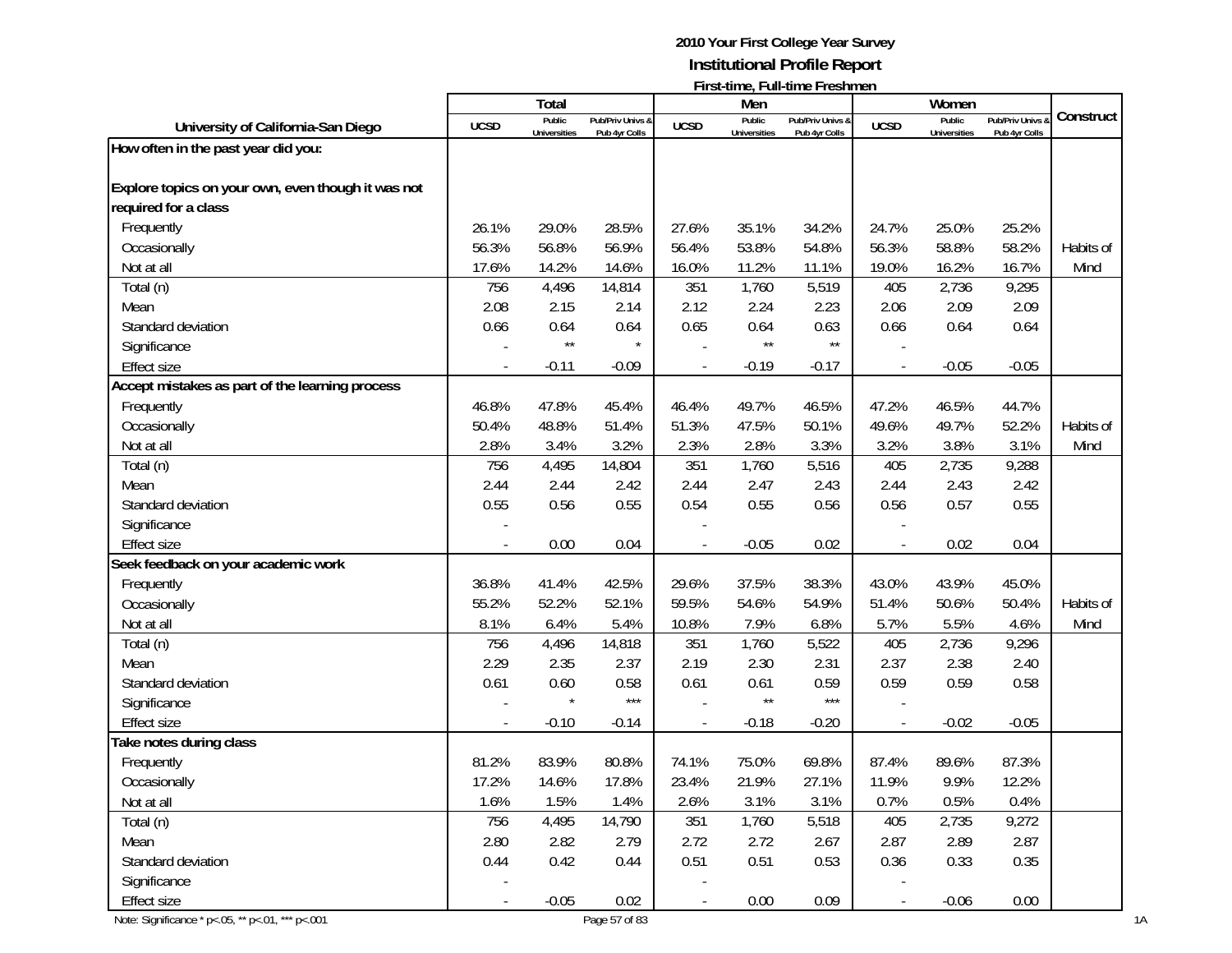|                                                       |             | <b>Total</b>                  |                                   |                          | Men                           | $\cdots$                          |                          | Women                         |                                              |           |
|-------------------------------------------------------|-------------|-------------------------------|-----------------------------------|--------------------------|-------------------------------|-----------------------------------|--------------------------|-------------------------------|----------------------------------------------|-----------|
| University of California-San Diego                    | <b>UCSD</b> | Public<br><b>Universities</b> | Pub/Priv Univs 8<br>Pub 4yr Colls | <b>UCSD</b>              | Public<br><b>Universities</b> | Pub/Priv Univs &<br>Pub 4yr Colls | <b>UCSD</b>              | Public<br><b>Universities</b> | <b>Pub/Priv Univs &amp;</b><br>Pub 4yr Colls | Construct |
| How often in the past year did you:                   |             |                               |                                   |                          |                               |                                   |                          |                               |                                              |           |
|                                                       |             |                               |                                   |                          |                               |                                   |                          |                               |                                              |           |
| Integrate skills and knowledge from different sources |             |                               |                                   |                          |                               |                                   |                          |                               |                                              |           |
| and experience                                        |             |                               |                                   |                          |                               |                                   |                          |                               |                                              |           |
| Frequently                                            | 55.2%       | 62.9%                         | 61.2%                             | 52.1%                    | 60.1%                         | 57.6%                             | 57.8%                    | 64.7%                         | 63.4%                                        |           |
| Occasionally                                          | 43.0%       | 35.7%                         | 37.3%                             | 46.2%                    | 38.5%                         | 40.5%                             | 40.2%                    | 33.8%                         | 35.4%                                        |           |
| Not at all                                            | 1.9%        | 1.5%                          | 1.5%                              | 1.7%                     | 1.4%                          | 2.0%                              | 2.0%                     | 1.5%                          | 1.2%                                         |           |
| Total (n)                                             | 756         | 4,496                         | 14,807                            | 351                      | 1,760                         | 5,515                             | 405                      | 2,736                         | 9,292                                        |           |
| Mean                                                  | 2.53        | 2.61                          | 2.60                              | 2.50                     | 2.59                          | 2.56                              | 2.56                     | 2.63                          | 2.62                                         |           |
| Standard deviation                                    | 0.54        | 0.52                          | 0.52                              | 0.53                     | 0.52                          | 0.54                              | 0.54                     | 0.51                          | 0.51                                         |           |
| Significance                                          |             | $***$                         | $***$                             |                          | $\star\star$                  | $\star$                           |                          |                               | $\star$                                      |           |
| <b>Effect size</b>                                    |             | $-0.15$                       | $-0.13$                           | $\overline{\phantom{a}}$ | $-0.17$                       | $-0.11$                           | $\overline{\phantom{a}}$ | $-0.14$                       | $-0.12$                                      |           |
| Where did you primarily live while attending college  |             |                               |                                   |                          |                               |                                   |                          |                               |                                              |           |
| this past year?                                       |             |                               |                                   |                          |                               |                                   |                          |                               |                                              |           |
|                                                       |             |                               |                                   |                          |                               |                                   |                          |                               |                                              |           |
| On campus special interest housing                    |             |                               |                                   |                          |                               |                                   |                          |                               |                                              |           |
| First-year student housing                            | 5.6%        | 11.8%                         | 20.7%                             | 4.8%                     | 11.9%                         | 20.6%                             | 6.2%                     | 11.8%                         | 20.7%                                        |           |
| Cultural or minority student housing                  | 0.5%        | 0.2%                          | 0.3%                              | 0.3%                     | 0.1%                          | 0.2%                              | 0.7%                     | 0.3%                          | 0.3%                                         |           |
| Single-sex housing                                    | 0.0%        | 1.2%                          | 2.0%                              | 0.0%                     | 0.5%                          | 1.3%                              | 0.0%                     | 1.7%                          | 2.5%                                         |           |
| Special academic program                              | 0.0%        | 3.4%                          | 3.6%                              | 0.0%                     | 2.5%                          | 2.8%                              | 0.0%                     | 3.9%                          | 4.0%                                         |           |
| Other special interest housing                        | 0.5%        | 1.1%                          | 1.4%                              | 0.9%                     | 0.9%                          | 1.1%                              | 0.2%                     | 1.3%                          | 1.5%                                         |           |
| On campus regular college housing                     |             |                               |                                   |                          |                               |                                   |                          |                               |                                              |           |
| Residence hall                                        | 75.9%       | 65.2%                         | 56.4%                             | 74.4%                    | 65.9%                         | 58.6%                             | 77.3%                    | 64.8%                         | 55.1%                                        |           |
| Apartment                                             | 6.7%        | 1.7%                          | 2.1%                              | 9.4%                     | 2.6%                          | 2.2%                              | 4.4%                     | 1.2%                          | 2.1%                                         |           |
| Fraternity or sorority housing                        | 0.0%        | 0.5%                          | 0.3%                              | 0.0%                     | 0.7%                          | 0.3%                              | 0.0%                     | 0.4%                          | 0.3%                                         |           |
| Other residential housing                             | 0.0%        | 1.9%                          | 1.0%                              | 0.0%                     | 1.9%                          | 1.1%                              | 0.0%                     | 1.9%                          | 0.9%                                         |           |
| Off campus                                            |             |                               |                                   |                          |                               |                                   |                          |                               |                                              |           |
| At home with family                                   | 7.0%        | 8.9%                          | 9.6%                              | 6.3%                     | 9.0%                          | 8.9%                              | 7.7%                     | 8.9%                          | 10.0%                                        |           |
| Fraternity or sorority                                | 0.0%        | 0.2%                          | 0.1%                              | 0.0%                     | 0.3%                          | 0.2%                              | 0.0%                     | 0.2%                          | 0.1%                                         |           |
| Rented apartment or house                             | 3.0%        | 2.7%                          | 1.9%                              | 2.8%                     | 3.0%                          | 2.0%                              | 3.2%                     | 2.6%                          | 1.8%                                         |           |
| Other                                                 | 0.7%        | 0.9%                          | 0.7%                              | 1.1%                     | 0.7%                          | 0.6%                              | 0.2%                     | 1.1%                          | 0.7%                                         |           |
| Total (n)                                             | 756         | 4,470                         | 13,384                            | 351                      | 1,752                         | 4,898                             | 405                      | 2,718                         | 8,486                                        |           |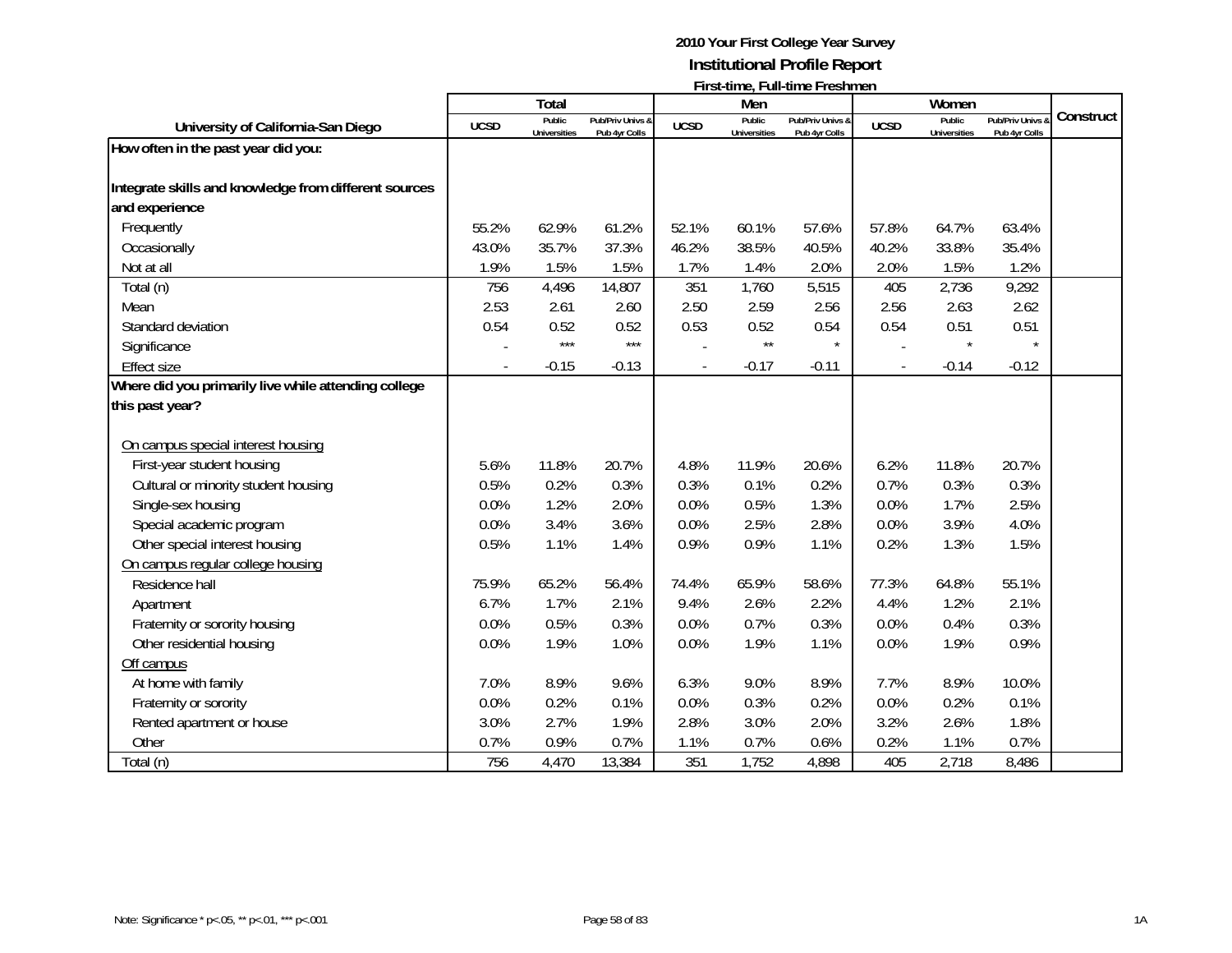|                                                                                |             | <b>Total</b>                  |                                   |             | Men                           | 1 11 3 t-111 1 1 2 1 2 1 1 2 1 1 1 2 3 1 1 1 1 2 1 1 1 2 1 1 1 2 1 1 1 2 1 1 2 1 1 2 1 1 2 1 2 1 2 1 2 1 2 1 2 |                          | Women                         |                                   |           |
|--------------------------------------------------------------------------------|-------------|-------------------------------|-----------------------------------|-------------|-------------------------------|----------------------------------------------------------------------------------------------------------------|--------------------------|-------------------------------|-----------------------------------|-----------|
| University of California-San Diego                                             | <b>UCSD</b> | Public<br><b>Universities</b> | Pub/Priv Univs &<br>Pub 4yr Colls | <b>UCSD</b> | Public<br><b>Universities</b> | Pub/Priv Univs &<br>Pub 4yr Colls                                                                              | <b>UCSD</b>              | Public<br><b>Universities</b> | Pub/Priv Univs &<br>Pub 4yr Colls | Construct |
| Indicate the importance to you personally of each of                           |             |                               |                                   |             |                               |                                                                                                                |                          |                               |                                   |           |
| the following:                                                                 |             |                               |                                   |             |                               |                                                                                                                |                          |                               |                                   |           |
| Becoming accomplished in one of the performing arts<br>(acting, dancing, etc.) |             |                               |                                   |             |                               |                                                                                                                |                          |                               |                                   |           |
| Essential                                                                      | 8.8%        | 8.2%                          | 9.2%                              | 8.5%        | 7.9%                          | 9.4%                                                                                                           | 8.9%                     | 8.4%                          | 9.0%                              |           |
| Very important                                                                 | 16.8%       | 12.7%                         | 12.8%                             | 18.5%       | 13.8%                         | 13.4%                                                                                                          | 15.4%                    | 12.0%                         | 12.5%                             |           |
| Somewhat important                                                             | 34.7%       | 29.9%                         | 28.8%                             | 31.3%       | 28.6%                         | 26.8%                                                                                                          | 37.7%                    | 30.8%                         | 30.0%                             |           |
| Not important                                                                  | 39.7%       | 49.2%                         | 49.2%                             | 41.6%       | 49.7%                         | 50.4%                                                                                                          | 38.0%                    | 48.8%                         | 48.5%                             |           |
| Total (n)                                                                      | 754         | 4,493                         | 14,787                            | 351         | 1,759                         | 5,502                                                                                                          | 403                      | 2,734                         | 9,285                             |           |
| Mean                                                                           | 1.95        | 1.80                          | 1.82                              | 1.94        | 1.80                          | 1.82                                                                                                           | 1.95                     | 1.80                          | 1.82                              |           |
| Standard deviation                                                             | 0.96        | 0.95                          | 0.98                              | 0.97        | 0.95                          | 0.99                                                                                                           | 0.94                     | 0.95                          | 0.97                              |           |
| Significance                                                                   |             | $***$                         | $***$                             |             | $\star$                       | $\star$                                                                                                        |                          | $\star\star$                  | $\star\star$                      |           |
| <b>Effect size</b>                                                             |             | 0.16                          | 0.13                              |             | 0.15                          | 0.12                                                                                                           | $\overline{\phantom{a}}$ | 0.16                          | 0.13                              |           |
| Becoming an authority in my field                                              |             |                               |                                   |             |                               |                                                                                                                |                          |                               |                                   |           |
| Essential                                                                      | 21.7%       | 22.7%                         | 24.2%                             | 21.4%       | 24.7%                         | 26.3%                                                                                                          | 22.0%                    | 21.4%                         | 22.9%                             |           |
| Very important                                                                 | 43.4%       | 42.3%                         | 41.5%                             | 45.6%       | 43.1%                         | 42.4%                                                                                                          | 41.6%                    | 41.8%                         | 40.9%                             |           |
| Somewhat important                                                             | 29.1%       | 28.0%                         | 27.8%                             | 27.4%       | 26.1%                         | 25.6%                                                                                                          | 30.7%                    | 29.3%                         | 29.1%                             |           |
| Not important                                                                  | 5.7%        | 7.0%                          | 6.6%                              | 5.7%        | 6.1%                          | 5.7%                                                                                                           | 5.7%                     | 7.5%                          | 7.1%                              |           |
| Total (n)                                                                      | 755         | 4,493                         | 14,774                            | 351         | 1,758                         | 5,500                                                                                                          | 404                      | 2,735                         | 9,274                             |           |
| Mean                                                                           | 2.81        | 2.81                          | 2.83                              | 2.83        | 2.86                          | 2.89                                                                                                           | 2.80                     | 2.77                          | 2.80                              |           |
| Standard deviation                                                             | 0.84        | 0.87                          | 0.87                              | 0.83        | 0.86                          | 0.86                                                                                                           | 0.85                     | 0.87                          | 0.87                              |           |
| Significance                                                                   |             |                               |                                   |             |                               |                                                                                                                |                          |                               |                                   |           |
| <b>Effect size</b>                                                             |             | 0.00                          | $-0.02$                           |             | $-0.03$                       | $-0.07$                                                                                                        | $\overline{a}$           | 0.03                          | 0.00                              |           |
| Obtaining recognition from my colleagues for                                   |             |                               |                                   |             |                               |                                                                                                                |                          |                               |                                   |           |
| contributions to my special field                                              |             |                               |                                   |             |                               |                                                                                                                |                          |                               |                                   |           |
| Essential                                                                      | 17.1%       | 18.3%                         | 19.2%                             | 17.4%       | 19.7%                         | 20.8%                                                                                                          | 16.8%                    | 17.3%                         | 18.2%                             |           |
| Very important                                                                 | 43.7%       | 43.2%                         | 42.4%                             | 45.0%       | 43.6%                         | 42.7%                                                                                                          | 42.6%                    | 42.8%                         | 42.1%                             |           |
| Somewhat important                                                             | 31.9%       | 30.6%                         | 31.1%                             | 29.1%       | 28.6%                         | 29.6%                                                                                                          | 34.4%                    | 31.9%                         | 32.0%                             |           |
| Not important                                                                  | 7.3%        | 8.0%                          | 7.3%                              | 8.5%        | 8.1%                          | 6.9%                                                                                                           | 6.2%                     | 7.9%                          | 7.6%                              |           |
| Total (n)                                                                      | 755         | 4,491                         | 14,788                            | 351         | 1,758                         | 5,506                                                                                                          | 404                      | 2,733                         | 9,282                             |           |
| Mean                                                                           | 2.71        | 2.72                          | 2.73                              | 2.71        | 2.75                          | 2.77                                                                                                           | 2.70                     | 2.70                          | 2.71                              |           |
| Standard deviation                                                             | 0.83        | 0.85                          | 0.85                              | 0.85        | 0.86                          | 0.85                                                                                                           | 0.82                     | 0.85                          | 0.85                              |           |
| Significance                                                                   |             |                               |                                   |             |                               |                                                                                                                |                          |                               |                                   |           |
| <b>Effect size</b>                                                             |             | $-0.01$                       | $-0.02$                           |             | $-0.05$                       | $-0.07$                                                                                                        | $\overline{\phantom{a}}$ | 0.00                          | $-0.01$                           |           |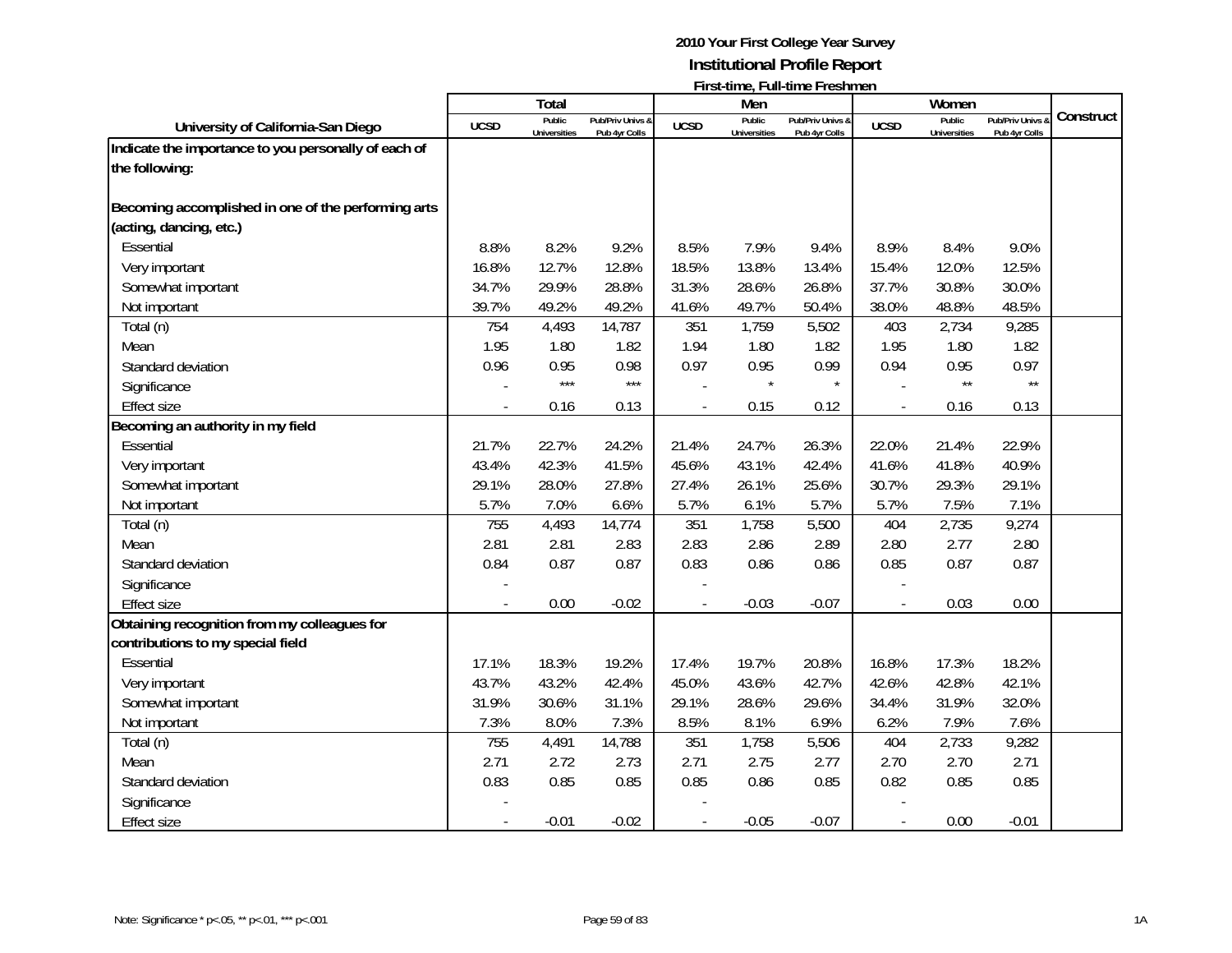|                                                      |             | <b>Total</b>                  |                                   |             | Men                           | <b>I</b> II SC (IIIIC, I GII-(IIIIC I I CSIIIIICII |                | Women                         |                                 |           |
|------------------------------------------------------|-------------|-------------------------------|-----------------------------------|-------------|-------------------------------|----------------------------------------------------|----------------|-------------------------------|---------------------------------|-----------|
| University of California-San Diego                   | <b>UCSD</b> | Public<br><b>Universities</b> | Pub/Priv Univs &<br>Pub 4yr Colls | <b>UCSD</b> | Public<br><b>Universities</b> | Pub/Priv Univs &<br>Pub 4yr Colls                  | <b>UCSD</b>    | Public<br><b>Universities</b> | Pub/Priv Univs<br>Pub 4yr Colls | Construct |
| Indicate the importance to you personally of each of |             |                               |                                   |             |                               |                                                    |                |                               |                                 |           |
| the following:                                       |             |                               |                                   |             |                               |                                                    |                |                               |                                 |           |
|                                                      |             |                               |                                   |             |                               |                                                    |                |                               |                                 |           |
| Influencing the political structure                  |             |                               |                                   |             |                               |                                                    |                |                               |                                 |           |
| Essential                                            | 5.6%        | 6.3%                          | 7.1%                              | 6.6%        | 7.7%                          | 9.8%                                               | 4.7%           | 5.4%                          | 5.4%                            |           |
| Very important                                       | 19.4%       | 16.1%                         | 16.3%                             | 19.1%       | 18.1%                         | 19.9%                                              | 19.6%          | 14.9%                         | 14.1%                           |           |
| Somewhat important                                   | 38.7%       | 39.8%                         | 40.5%                             | 37.6%       | 39.3%                         | 40.6%                                              | 39.7%          | 40.1%                         | 40.4%                           |           |
| Not important                                        | 36.3%       | 37.8%                         | 36.2%                             | 36.8%       | 34.8%                         | 29.7%                                              | 36.0%          | 39.7%                         | 40.1%                           |           |
| Total (n)                                            | 754         | 4,491                         | 14,779                            | 351         | 1,759                         | 5,505                                              | 403            | 2,732                         | 9,274                           |           |
| Mean                                                 | 1.94        | 1.91                          | 1.94                              | 1.95        | 1.99                          | 2.10                                               | 1.93           | 1.86                          | 1.85                            |           |
| Standard deviation                                   | 0.88        | 0.89                          | 0.90                              | 0.91        | 0.92                          | 0.94                                               | 0.86           | 0.86                          | 0.86                            |           |
| Significance                                         |             |                               |                                   |             |                               | $\star\star$                                       |                |                               |                                 |           |
| <b>Effect size</b>                                   |             | 0.03                          | 0.00                              |             | $-0.04$                       | $-0.16$                                            |                | 0.08                          | 0.09                            |           |
| Influencing social values                            |             |                               |                                   |             |                               |                                                    |                |                               |                                 |           |
| Essential                                            | 14.3%       | 13.9%                         | 14.2%                             | 12.5%       | 13.3%                         | 14.8%                                              | 15.8%          | 14.3%                         | 13.8%                           |           |
| Very important                                       | 34.8%       | 35.7%                         | 36.3%                             | 33.0%       | 34.4%                         | 35.3%                                              | 36.4%          | 36.5%                         | 37.0%                           |           |
| Somewhat important                                   | 35.9%       | 36.8%                         | 36.5%                             | 35.9%       | 35.8%                         | 35.3%                                              | 35.9%          | 37.5%                         | 37.2%                           | Social    |
| Not important                                        | 15.0%       | 13.6%                         | 13.0%                             | 18.5%       | 16.5%                         | 14.7%                                              | 11.9%          | 11.7%                         | 12.0%                           | Agency    |
| Total (n)                                            | 755         | 4,493                         | 14,780                            | 351         | 1,759                         | 5,506                                              | 404            | 2,734                         | 9,274                           |           |
| Mean                                                 | 2.48        | 2.50                          | 2.52                              | 2.40        | 2.44                          | 2.50                                               | 2.56           | 2.53                          | 2.53                            |           |
| Standard deviation                                   | 0.91        | 0.89                          | 0.89                              | 0.93        | 0.92                          | 0.92                                               | 0.90           | 0.88                          | 0.88                            |           |
| Significance                                         |             |                               |                                   |             |                               | $\star$                                            |                |                               |                                 |           |
| <b>Effect size</b>                                   |             | $-0.02$                       | $-0.04$                           |             | $-0.04$                       | $-0.11$                                            | $\overline{a}$ | 0.03                          | 0.03                            |           |
| Raising a family                                     |             |                               |                                   |             |                               |                                                    |                |                               |                                 |           |
| Essential                                            | 38.4%       | 42.5%                         | 43.7%                             | 41.6%       | 41.6%                         | 41.0%                                              | 35.6%          | 43.0%                         | 45.3%                           |           |
| Very important                                       | 30.5%       | 31.2%                         | 31.6%                             | 31.3%       | 32.2%                         | 32.6%                                              | 29.7%          | 30.6%                         | 31.0%                           |           |
| Somewhat important                                   | 22.5%       | 17.7%                         | 16.6%                             | 20.5%       | 18.6%                         | 18.6%                                              | 24.3%          | 17.1%                         | 15.3%                           |           |
| Not important                                        | 8.6%        | 8.6%                          | 8.2%                              | 6.6%        | 7.6%                          | 7.8%                                               | 10.4%          | 9.2%                          | 8.4%                            |           |
| Total (n)                                            | 755         | 4,489                         | 14,774                            | 351         | 1,758                         | 5,505                                              | 404            | 2,731                         | 9,269                           |           |
| Mean                                                 | 2.99        | 3.08                          | 3.11                              | 3.08        | 3.08                          | 3.07                                               | 2.91           | 3.07                          | 3.13                            |           |
| Standard deviation                                   | 0.98        | 0.97                          | 0.96                              | 0.94        | 0.95                          | 0.95                                               | 1.00           | 0.98                          | 0.96                            |           |
| Significance                                         |             |                               | $***$                             |             |                               |                                                    |                | $\star\star$                  | $***$                           |           |
| <b>Effect size</b>                                   |             | $-0.09$                       | $-0.13$                           |             | 0.00                          | 0.01                                               |                | $-0.16$                       | $-0.23$                         |           |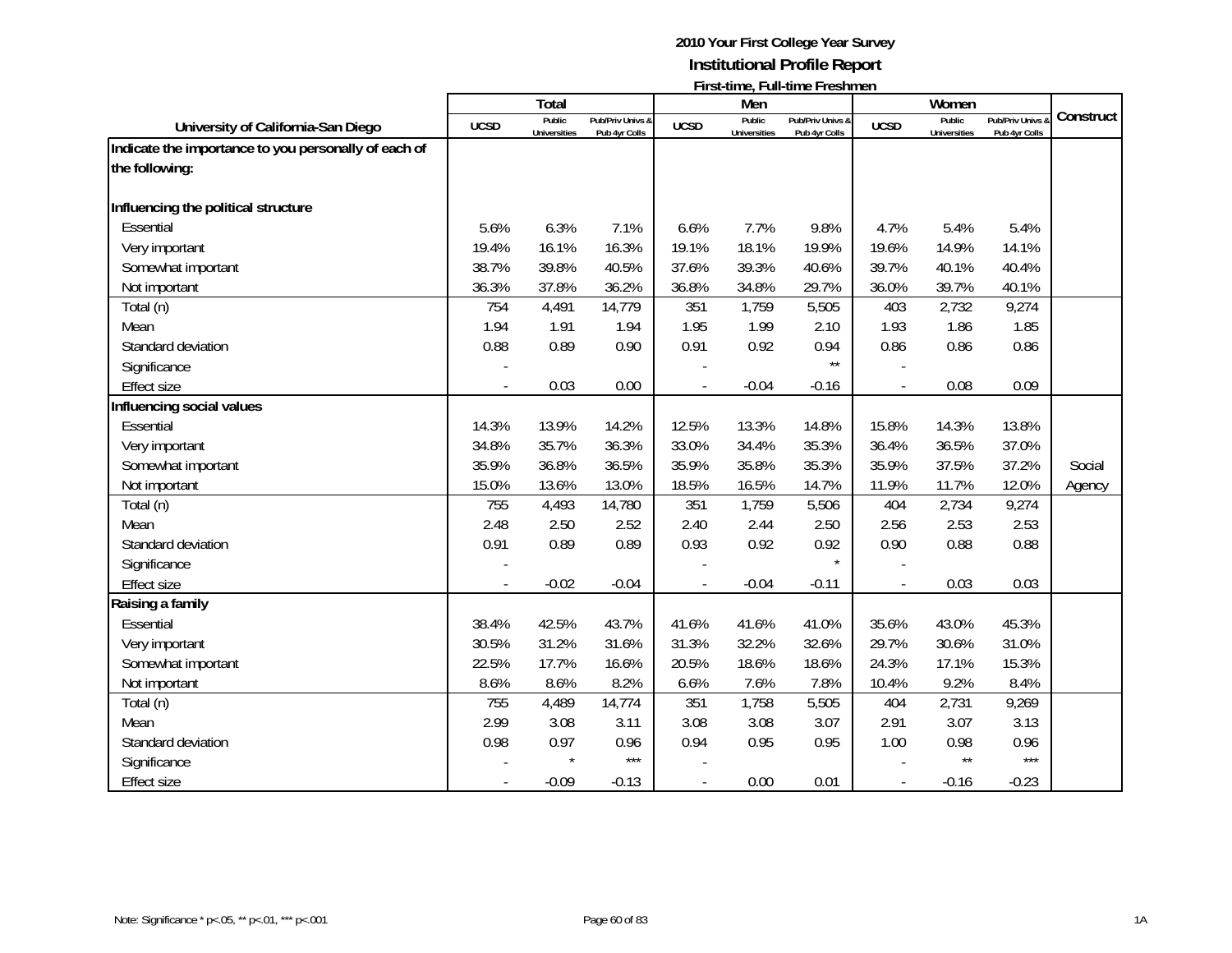|                                                      |             | <b>Total</b>                  |                                   |             | Men                           | $\cdots$                          |             | Women                         |                                 |           |
|------------------------------------------------------|-------------|-------------------------------|-----------------------------------|-------------|-------------------------------|-----------------------------------|-------------|-------------------------------|---------------------------------|-----------|
| University of California-San Diego                   | <b>UCSD</b> | Public<br><b>Universities</b> | Pub/Priv Univs &<br>Pub 4yr Colls | <b>UCSD</b> | Public<br><b>Universities</b> | Pub/Priv Univs &<br>Pub 4yr Colls | <b>UCSD</b> | Public<br><b>Universities</b> | Pub/Priv Univs<br>Pub 4yr Colls | Construct |
| Indicate the importance to you personally of each of |             |                               |                                   |             |                               |                                   |             |                               |                                 |           |
| the following:                                       |             |                               |                                   |             |                               |                                   |             |                               |                                 |           |
| Being very well off financially                      |             |                               |                                   |             |                               |                                   |             |                               |                                 |           |
| Essential                                            | 35.7%       | 30.8%                         | 32.3%                             | 36.6%       | 33.8%                         | 34.4%                             | 34.9%       | 28.9%                         | 31.0%                           |           |
| Very important                                       | 39.7%       | 40.2%                         | 38.7%                             | 38.0%       | 39.0%                         | 37.0%                             | 41.1%       | 41.0%                         | 39.8%                           |           |
| Somewhat important                                   | 22.3%       | 25.7%                         | 25.3%                             | 22.0%       | 23.5%                         | 24.1%                             | 22.5%       | 27.0%                         | 26.0%                           |           |
| Not important                                        | 2.4%        | 3.3%                          | 3.7%                              | 3.4%        | 3.7%                          | 4.4%                              | 1.5%        | 3.1%                          | 3.2%                            |           |
| Total (n)                                            | 754         | 4,492                         | 14,777                            | 350         | 1,758                         | 5,499                             | 404         | 2,734                         | 9,278                           |           |
| Mean                                                 | 3.09        | 2.98                          | 3.00                              | 3.08        | 3.03                          | 3.01                              | 3.09        | 2.96                          | 2.99                            |           |
| Standard deviation                                   | 0.82        | 0.84                          | 0.85                              | 0.85        | 0.85                          | 0.87                              | 0.79        | 0.83                          | 0.84                            |           |
| Significance                                         |             | $***$                         | $\star\star$                      |             |                               |                                   |             | $\star\star$                  |                                 |           |
| <b>Effect size</b>                                   |             | 0.13                          | 0.11                              |             | 0.06                          | 0.08                              |             | 0.16                          | 0.12                            |           |
| Helping others who are in difficulty                 |             |                               |                                   |             |                               |                                   |             |                               |                                 |           |
| Essential                                            | 30.3%       | 34.0%                         | 34.0%                             | 27.6%       | 28.7%                         | 28.4%                             | 32.7%       | 37.4%                         | 37.3%                           |           |
| Very important                                       | 50.6%       | 47.7%                         | 46.0%                             | 50.7%       | 46.8%                         | 45.1%                             | 50.5%       | 48.3%                         | 46.6%                           |           |
| Somewhat important                                   | 17.7%       | 17.0%                         | 18.3%                             | 19.9%       | 22.8%                         | 23.9%                             | 15.8%       | 13.4%                         | 15.1%                           | Social    |
| Not important                                        | 1.3%        | 1.3%                          | 1.7%                              | 1.7%        | 1.8%                          | 2.7%                              | 1.0%        | 1.0%                          | 1.1%                            | Agency    |
| Total (n)                                            | 755         | 4,493                         | 14,787                            | 351         | 1,758                         | 5,508                             | 404         | 2,735                         | 9,279                           |           |
| Mean                                                 | 3.10        | 3.14                          | 3.12                              | 3.04        | 3.02                          | 2.99                              | 3.15        | 3.22                          | 3.20                            |           |
| Standard deviation                                   | 0.72        | 0.74                          | 0.76                              | 0.74        | 0.77                          | 0.79                              | 0.71        | 0.71                          | 0.73                            |           |
| Significance                                         |             |                               |                                   |             |                               |                                   |             |                               |                                 |           |
| <b>Effect size</b>                                   |             | $-0.05$                       | $-0.03$                           |             | 0.03                          | 0.06                              |             | $-0.10$                       | $-0.07$                         |           |
| Making a theoretical contribution to science         |             |                               |                                   |             |                               |                                   |             |                               |                                 |           |
| Essential                                            | 9.4%        | 7.5%                          | 7.3%                              | 8.3%        | 9.7%                          | 9.4%                              | 10.4%       | 6.1%                          | 6.0%                            |           |
| Very important                                       | 30.2%       | 20.7%                         | 17.7%                             | 36.8%       | 25.8%                         | 22.2%                             | 24.5%       | 17.5%                         | 15.0%                           |           |
| Somewhat important                                   | 36.6%       | 34.2%                         | 33.7%                             | 40.5%       | 37.6%                         | 36.7%                             | 33.2%       | 32.1%                         | 31.9%                           |           |
| Not important                                        | 23.8%       | 37.5%                         | 41.4%                             | 14.5%       | 27.0%                         | 31.8%                             | 31.9%       | 44.3%                         | 47.1%                           |           |
| Total (n)                                            | 755         | 4,491                         | 14,771                            | 351         | 1,758                         | 5,503                             | 404         | 2,733                         | 9,268                           |           |
| Mean                                                 | 2.25        | 1.98                          | 1.91                              | 2.39        | 2.18                          | 2.09                              | 2.13        | 1.86                          | 1.80                            |           |
| Standard deviation                                   | 0.92        | 0.94                          | 0.93                              | 0.83        | 0.94                          | 0.95                              | 0.98        | 0.92                          | 0.91                            |           |
| Significance                                         |             | $***$                         | $***$                             |             | $***$                         | $***$                             |             | ***                           | $***$                           |           |
| <b>Effect size</b>                                   |             | 0.29                          | 0.37                              |             | 0.22                          | 0.32                              |             | 0.29                          | 0.36                            |           |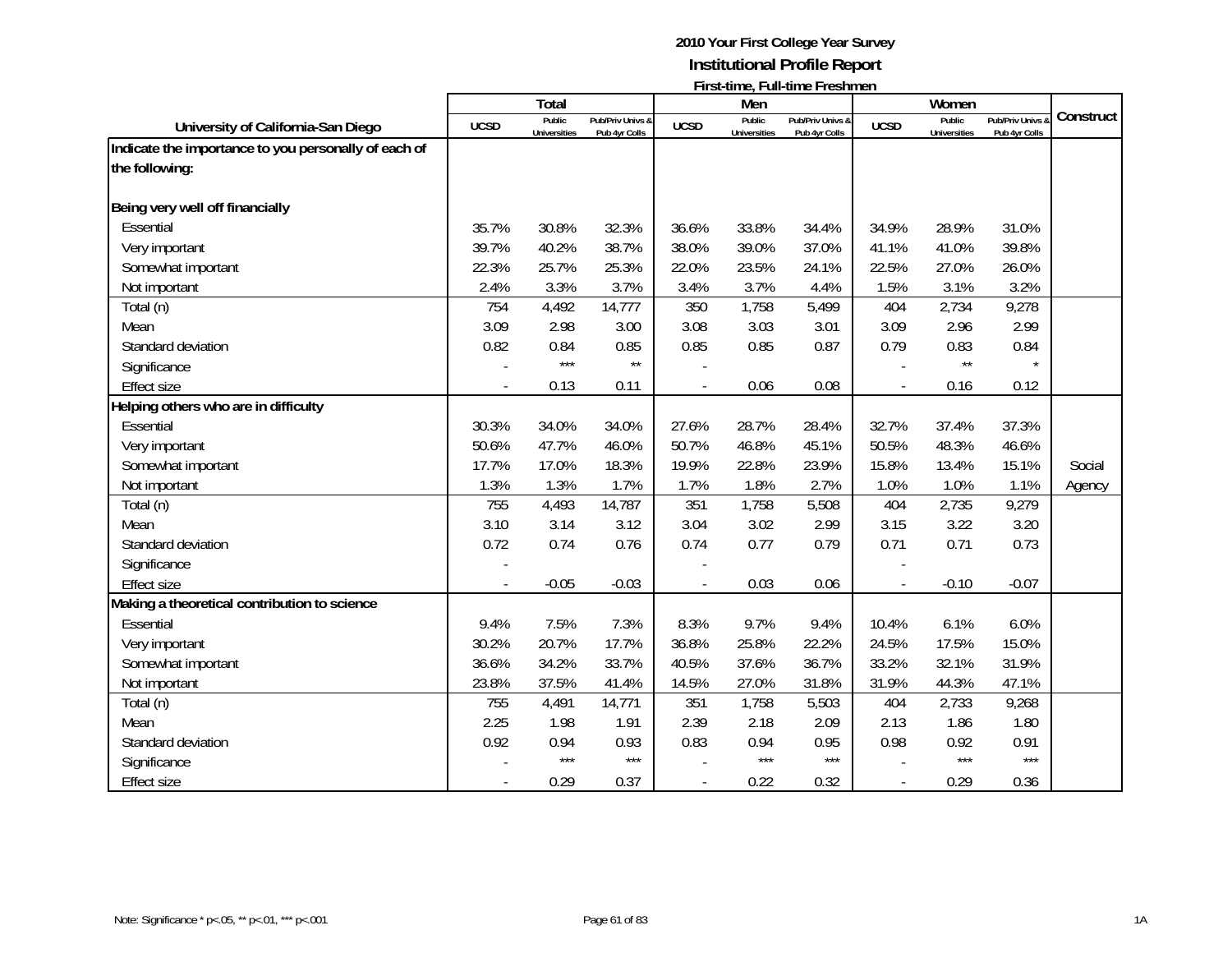|                                                      |             | <b>Total</b>                  |                                   |             | Men                           | <b>I</b> II SC (IIIIC, I GII-(IIIIC I I CSIIIIICII |             | Women                         |                                 |           |
|------------------------------------------------------|-------------|-------------------------------|-----------------------------------|-------------|-------------------------------|----------------------------------------------------|-------------|-------------------------------|---------------------------------|-----------|
| University of California-San Diego                   | <b>UCSD</b> | Public<br><b>Universities</b> | Pub/Priv Univs &<br>Pub 4yr Colls | <b>UCSD</b> | Public<br><b>Universities</b> | Pub/Priv Univs &<br>Pub 4yr Colls                  | <b>UCSD</b> | Public<br><b>Universities</b> | Pub/Priv Univs<br>Pub 4yr Colls | Construct |
| Indicate the importance to you personally of each of |             |                               |                                   |             |                               |                                                    |             |                               |                                 |           |
| the following:                                       |             |                               |                                   |             |                               |                                                    |             |                               |                                 |           |
|                                                      |             |                               |                                   |             |                               |                                                    |             |                               |                                 |           |
| Writing original works (poems, novels, etc.)         |             |                               |                                   |             |                               |                                                    |             |                               |                                 |           |
| Essential                                            | 6.0%        | 6.6%                          | 7.8%                              | 6.0%        | 6.5%                          | 8.6%                                               | 5.9%        | 6.7%                          | 7.3%                            |           |
| Very important                                       | 15.4%       | 12.6%                         | 13.1%                             | 17.9%       | 15.2%                         | 14.9%                                              | 13.1%       | 11.0%                         | 12.0%                           |           |
| Somewhat important                                   | 33.8%       | 30.0%                         | 29.2%                             | 35.6%       | 30.4%                         | 30.0%                                              | 32.2%       | 29.7%                         | 28.8%                           |           |
| Not important                                        | 44.9%       | 50.7%                         | 49.9%                             | 40.5%       | 47.9%                         | 46.5%                                              | 48.8%       | 52.6%                         | 51.9%                           |           |
| Total (n)                                            | 755         | 4,493                         | 14,782                            | 351         | 1,759                         | 5,509                                              | 404         | 2,734                         | 9,273                           |           |
| Mean                                                 | 1.82        | 1.75                          | 1.79                              | 1.89        | 1.80                          | 1.86                                               | 1.76        | 1.72                          | 1.75                            |           |
| Standard deviation                                   | 0.90        | 0.91                          | 0.95                              | 0.90        | 0.92                          | 0.97                                               | 0.90        | 0.91                          | 0.93                            |           |
| Significance                                         |             |                               |                                   |             |                               |                                                    |             |                               |                                 |           |
| <b>Effect size</b>                                   |             | 0.08                          | 0.03                              |             | 0.10                          | 0.03                                               |             | 0.04                          | 0.01                            |           |
| Creating artistic works (painting, sculpture, etc.)  |             |                               |                                   |             |                               |                                                    |             |                               |                                 |           |
| Essential                                            | 6.4%        | 6.4%                          | 6.8%                              | 4.8%        | 5.7%                          | 6.7%                                               | 7.7%        | 6.8%                          | 6.9%                            |           |
| Very important                                       | 14.6%       | 12.4%                         | 12.8%                             | 16.8%       | 13.2%                         | 14.0%                                              | 12.6%       | 11.9%                         | 12.0%                           |           |
| Somewhat important                                   | 33.5%       | 27.5%                         | 26.3%                             | 33.9%       | 26.1%                         | 25.1%                                              | 33.2%       | 28.4%                         | 26.9%                           |           |
| Not important                                        | 45.6%       | 53.7%                         | 54.1%                             | 44.4%       | 55.0%                         | 54.1%                                              | 46.5%       | 52.9%                         | 54.2%                           |           |
| Total (n)                                            | 755         | 4,492                         | 14,779                            | 351         | 1,759                         | 5,504                                              | 404         | 2,733                         | 9,275                           |           |
| Mean                                                 | 1.82        | 1.71                          | 1.72                              | 1.82        | 1.70                          | 1.73                                               | 1.81        | 1.73                          | 1.72                            |           |
| Standard deviation                                   | 0.91        | 0.91                          | 0.93                              | 0.88        | 0.90                          | 0.94                                               | 0.93        | 0.92                          | 0.93                            |           |
| Significance                                         |             | $\star\star$                  | $\star\star$                      |             |                               |                                                    |             |                               |                                 |           |
| <b>Effect size</b>                                   |             | 0.12                          | 0.11                              |             | 0.13                          | 0.10                                               |             | 0.09                          | 0.10                            |           |
| Becoming successful in a business of my own          |             |                               |                                   |             |                               |                                                    |             |                               |                                 |           |
| Essential                                            | 15.6%       | 12.1%                         | 14.3%                             | 16.0%       | 14.4%                         | 17.7%                                              | 15.3%       | 10.6%                         | 12.2%                           |           |
| Very important                                       | 28.5%       | 24.9%                         | 25.0%                             | 34.2%       | 29.9%                         | 29.0%                                              | 23.5%       | 21.8%                         | 22.6%                           |           |
| Somewhat important                                   | 35.2%       | 35.4%                         | 33.3%                             | 35.0%       | 35.0%                         | 33.5%                                              | 35.4%       | 35.6%                         | 33.1%                           |           |
| Not important                                        | 20.7%       | 27.6%                         | 27.5%                             | 14.8%       | 20.7%                         | 19.8%                                              | 25.7%       | 32.0%                         | 32.0%                           |           |
| Total (n)                                            | 755         | 4,492                         | 14,762                            | 351         | 1,758                         | 5,497                                              | 404         | 2,734                         | 9,265                           |           |
| Mean                                                 | 2.39        | 2.22                          | 2.26                              | 2.51        | 2.38                          | 2.45                                               | 2.28        | 2.11                          | 2.15                            |           |
| Standard deviation                                   | 0.98        | 0.98                          | 1.01                              | 0.93        | 0.97                          | 1.00                                               | 1.01        | 0.98                          | 1.01                            |           |
| Significance                                         |             | $***$                         | $***$                             |             |                               |                                                    |             | $\star\star$                  | $\star$                         |           |
| <b>Effect size</b>                                   |             | 0.17                          | 0.13                              |             | 0.13                          | 0.06                                               |             | 0.17                          | 0.13                            |           |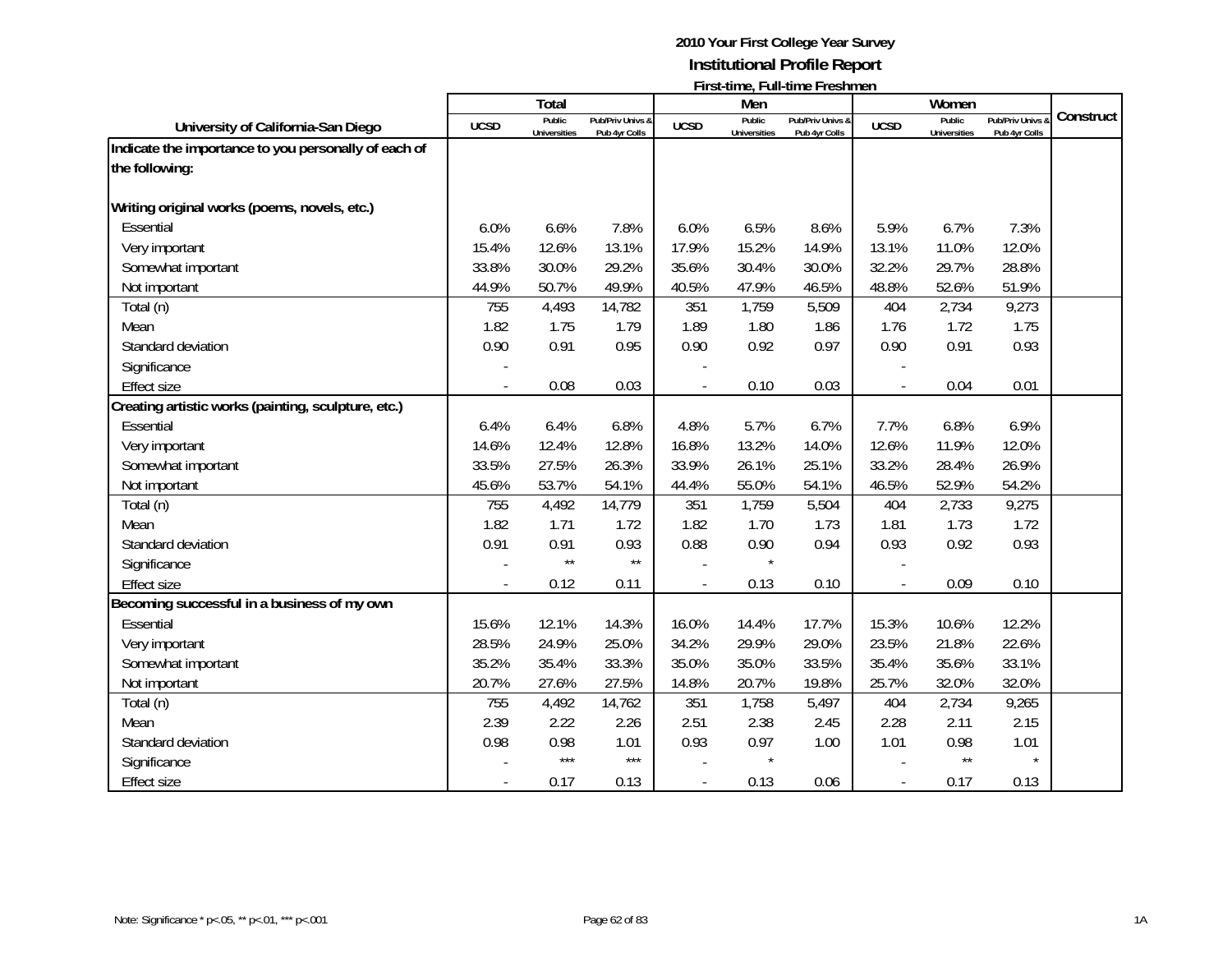|                                                      |             | Total                         |                                   |             | Men                           |                                   |             | Women                         |                                 |           |
|------------------------------------------------------|-------------|-------------------------------|-----------------------------------|-------------|-------------------------------|-----------------------------------|-------------|-------------------------------|---------------------------------|-----------|
| University of California-San Diego                   | <b>UCSD</b> | Public<br><b>Universities</b> | Pub/Priv Univs &<br>Pub 4yr Colls | <b>UCSD</b> | Public<br><b>Universities</b> | Pub/Priv Univs &<br>Pub 4yr Colls | <b>UCSD</b> | Public<br><b>Universities</b> | Pub/Priv Univs<br>Pub 4yr Colls | Construct |
| Indicate the importance to you personally of each of |             |                               |                                   |             |                               |                                   |             |                               |                                 |           |
| the following:                                       |             |                               |                                   |             |                               |                                   |             |                               |                                 |           |
| Becoming involved in programs to clean up the        |             |                               |                                   |             |                               |                                   |             |                               |                                 |           |
| environment                                          |             |                               |                                   |             |                               |                                   |             |                               |                                 |           |
| Essential                                            | 9.9%        | 8.6%                          | 8.9%                              | 8.8%        | 7.7%                          | 9.2%                              | 10.9%       | 9.1%                          | 8.7%                            |           |
| Very important                                       | 30.3%       | 25.7%                         | 25.0%                             | 30.2%       | 25.5%                         | 24.8%                             | 30.4%       | 25.9%                         | 25.1%                           |           |
| Somewhat important                                   | 43.2%       | 45.7%                         | 46.0%                             | 43.3%       | 44.2%                         | 44.0%                             | 43.1%       | 46.6%                         | 47.2%                           |           |
| Not important                                        | 16.6%       | 20.0%                         | 20.1%                             | 17.7%       | 22.6%                         | 22.0%                             | 15.6%       | 18.3%                         | 19.0%                           |           |
| Total (n)                                            | 755         | 4,492                         | 14,778                            | 351         | 1,758                         | 5,504                             | 404         | 2,734                         | 9,274                           |           |
| Mean                                                 | 2.34        | 2.23                          | 2.23                              | 2.30        | 2.18                          | 2.21                              | 2.37        | 2.26                          | 2.23                            |           |
| Standard deviation                                   | 0.87        | 0.87                          | 0.87                              | 0.86        | 0.87                          | 0.89                              | 0.87        | 0.86                          | 0.86                            |           |
| Significance                                         |             | $\star\star$                  | $***$                             |             |                               |                                   |             |                               | $\star\star$                    |           |
| <b>Effect size</b>                                   |             | 0.13                          | 0.13                              |             | 0.14                          | 0.10                              |             | 0.13                          | 0.16                            |           |
| Developing a meaningful philosophy of life           |             |                               |                                   |             |                               |                                   |             |                               |                                 |           |
| Essential                                            | 27.9%       | 26.9%                         | 24.9%                             | 32.2%       | 31.2%                         | 28.7%                             | 24.3%       | 24.2%                         | 22.6%                           |           |
| Very important                                       | 34.7%       | 32.6%                         | 32.3%                             | 32.2%       | 32.2%                         | 33.0%                             | 36.9%       | 32.9%                         | 32.0%                           |           |
| Somewhat important                                   | 26.9%       | 28.5%                         | 29.6%                             | 27.9%       | 26.8%                         | 27.4%                             | 26.0%       | 29.5%                         | 30.9%                           |           |
| Not important                                        | 10.5%       | 12.0%                         | 13.2%                             | 7.7%        | 9.8%                          | 11.0%                             | 12.9%       | 13.4%                         | 14.6%                           |           |
| Total (n)                                            | 755         | 4,492                         | 14,773                            | 351         | 1,759                         | 5,505                             | 404         | 2,733                         | 9,268                           |           |
| Mean                                                 | 2.80        | 2.74                          | 2.69                              | 2.89        | 2.85                          | 2.79                              | 2.73        | 2.68                          | 2.63                            |           |
| Standard deviation                                   | 0.96        | 0.98                          | 0.99                              | 0.95        | 0.97                          | 0.98                              | 0.97        | 0.99                          | 0.99                            |           |
| Significance                                         |             |                               | $\star\star$                      |             |                               |                                   |             |                               | $\star$                         |           |
| <b>Effect size</b>                                   |             | 0.06                          | 0.11                              |             | 0.04                          | 0.10                              |             | 0.05                          | 0.10                            |           |
| Participating in a community action program          |             |                               |                                   |             |                               |                                   |             |                               |                                 |           |
| Essential                                            | 11.3%       | 11.4%                         | 11.9%                             | 8.0%        | 7.8%                          | 9.4%                              | 14.1%       | 13.7%                         | 13.4%                           |           |
| Very important                                       | 29.8%       | 29.9%                         | 29.2%                             | 28.2%       | 25.8%                         | 26.2%                             | 31.2%       | 32.6%                         | 31.0%                           |           |
| Somewhat important                                   | 41.6%       | 42.7%                         | 42.7%                             | 41.9%       | 44.6%                         | 43.7%                             | 41.3%       | 41.4%                         | 42.1%                           | Social    |
| Not important                                        | 17.4%       | 16.0%                         | 16.2%                             | 21.9%       | 21.8%                         | 20.7%                             | 13.4%       | 12.2%                         | 13.6%                           | Agency    |
| Total (n)                                            | 755         | 4,493                         | 14,783                            | 351         | 1,759                         | 5,505                             | 404         | 2,734                         | 9,278                           |           |
| Mean                                                 | 2.35        | 2.37                          | 2.37                              | 2.22        | 2.19                          | 2.24                              | 2.46        | 2.48                          | 2.44                            |           |
| Standard deviation                                   | 0.89        | 0.88                          | 0.89                              | 0.88        | 0.87                          | 0.89                              | 0.89        | 0.88                          | 0.89                            |           |
| Significance                                         |             |                               |                                   |             |                               |                                   |             |                               |                                 |           |
| Effect size                                          |             | $-0.02$                       | $-0.02$                           |             | 0.03                          | $-0.02$                           |             | $-0.02$                       | 0.02                            |           |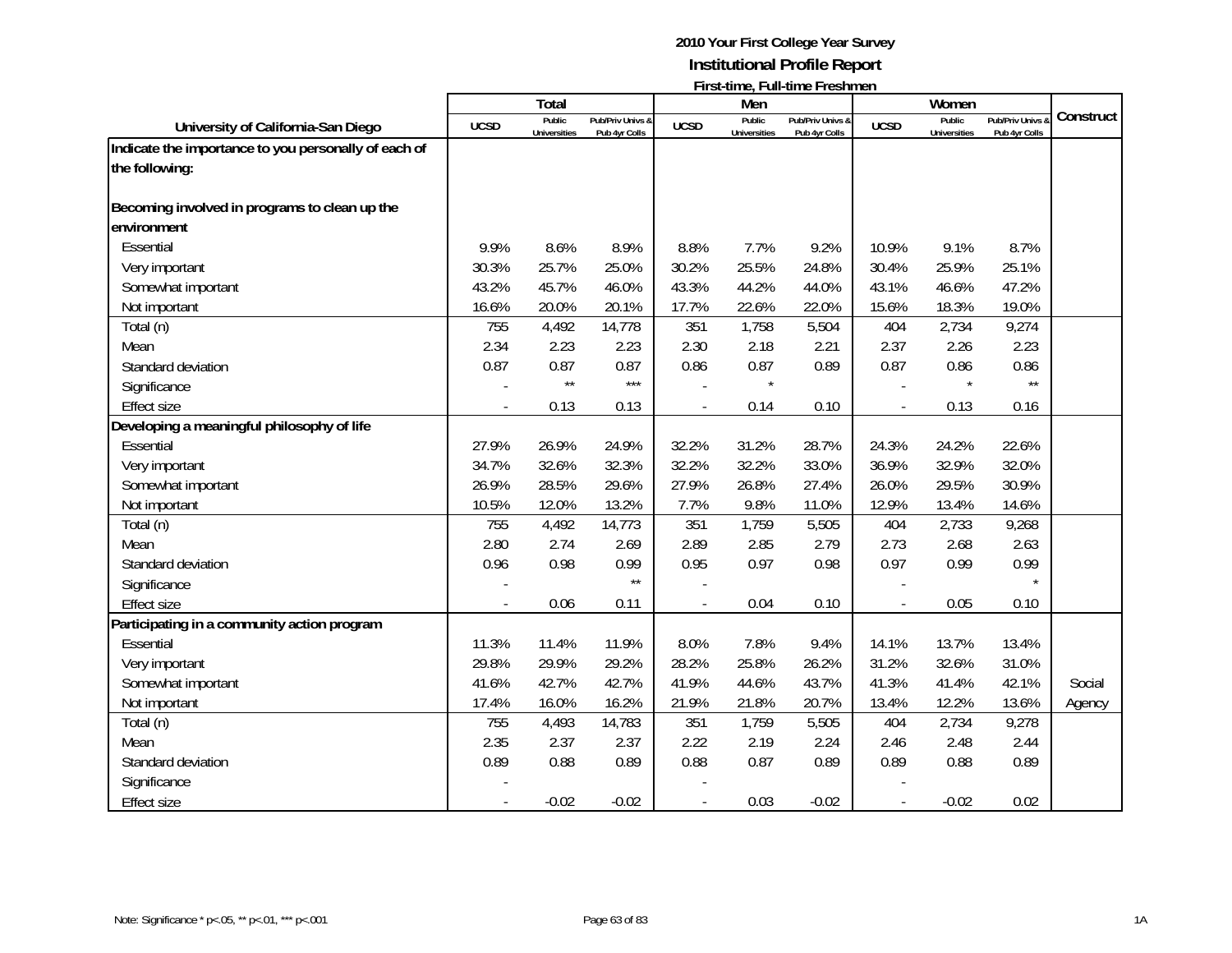|                                                                        |             | Total                         |                                   |             | Men                           | $1.131$ and $1.111$ and $1.111$ and $1.111$ and $1.111$ and $1.111$ and $1.111$ and $1.111$ and $1.111$ and $1.111$ and $1.111$ and $1.111$ and $1.111$ and $1.111$ and $1.111$ and $1.111$ and $1.111$ and $1.111$ and $1.11$ |             | Women                         |                                 |           |
|------------------------------------------------------------------------|-------------|-------------------------------|-----------------------------------|-------------|-------------------------------|--------------------------------------------------------------------------------------------------------------------------------------------------------------------------------------------------------------------------------|-------------|-------------------------------|---------------------------------|-----------|
| University of California-San Diego                                     | <b>UCSD</b> | Public<br><b>Universities</b> | Pub/Priv Univs &<br>Pub 4yr Colls | <b>UCSD</b> | Public<br><b>Universities</b> | Pub/Priv Univs &<br>Pub 4yr Colls                                                                                                                                                                                              | <b>UCSD</b> | Public<br><b>Universities</b> | Pub/Priv Univs<br>Pub 4yr Colls | Construct |
| Indicate the importance to you personally of each of<br>the following: |             |                               |                                   |             |                               |                                                                                                                                                                                                                                |             |                               |                                 |           |
| Helping to promote racial understanding                                |             |                               |                                   |             |                               |                                                                                                                                                                                                                                |             |                               |                                 |           |
| Essential                                                              | 12.1%       | 10.0%                         | 10.5%                             | 10.5%       | 8.5%                          | 9.8%                                                                                                                                                                                                                           | 13.4%       | 10.9%                         | 11.0%                           |           |
| Very important                                                         | 28.3%       | 27.4%                         | 27.6%                             | 26.8%       | 25.1%                         | 26.4%                                                                                                                                                                                                                          | 29.7%       | 28.9%                         | 28.3%                           |           |
| Somewhat important                                                     | 43.4%       | 43.0%                         | 43.0%                             | 43.9%       | 43.3%                         | 42.4%                                                                                                                                                                                                                          | 43.1%       | 42.8%                         | 43.4%                           | Social    |
| Not important                                                          | 16.2%       | 19.6%                         | 18.8%                             | 18.8%       | 23.1%                         | 21.3%                                                                                                                                                                                                                          | 13.9%       | 17.4%                         | 17.3%                           | Agency    |
| Total (n)                                                              | 755         | 4,491                         | 14,769                            | 351         | 1,757                         | 5,500                                                                                                                                                                                                                          | 404         | 2,734                         | 9,269                           |           |
| Mean                                                                   | 2.36        | 2.28                          | 2.30                              | 2.29        | 2.19                          | 2.25                                                                                                                                                                                                                           | 2.43        | 2.33                          | 2.33                            |           |
| Standard deviation                                                     | 0.89        | 0.89                          | 0.89                              | 0.89        | 0.89                          | 0.90                                                                                                                                                                                                                           | 0.89        | 0.89                          | 0.89                            |           |
| Significance                                                           |             |                               |                                   |             |                               |                                                                                                                                                                                                                                |             |                               | $\star$                         |           |
| <b>Effect size</b>                                                     |             | 0.09                          | 0.07                              |             | 0.11                          | 0.04                                                                                                                                                                                                                           |             | 0.11                          | 0.11                            |           |
| Keeping up to date with political affairs                              |             |                               |                                   |             |                               |                                                                                                                                                                                                                                |             |                               |                                 |           |
| Essential                                                              | 12.8%       | 12.5%                         | 12.9%                             | 12.8%       | 13.8%                         | 16.1%                                                                                                                                                                                                                          | 12.9%       | 11.6%                         | 11.0%                           |           |
| Very important                                                         | 30.3%       | 29.0%                         | 29.4%                             | 32.2%       | 31.5%                         | 31.7%                                                                                                                                                                                                                          | 28.7%       | 27.4%                         | 28.0%                           |           |
| Somewhat important                                                     | 43.3%       | 42.8%                         | 41.4%                             | 43.9%       | 41.0%                         | 38.7%                                                                                                                                                                                                                          | 42.8%       | 44.0%                         | 43.1%                           | Social    |
| Not important                                                          | 13.5%       | 15.7%                         | 16.3%                             | 11.1%       | 13.8%                         | 13.5%                                                                                                                                                                                                                          | 15.6%       | 16.9%                         | 18.0%                           | Agency    |
| Total (n)                                                              | 755         | 4,491                         | 14,781                            | 351         | 1,758                         | 5,502                                                                                                                                                                                                                          | 404         | 2,733                         | 9,279                           |           |
| Mean                                                                   | 2.43        | 2.38                          | 2.39                              | 2.47        | 2.45                          | 2.50                                                                                                                                                                                                                           | 2.39        | 2.34                          | 2.32                            |           |
| Standard deviation                                                     | 0.88        | 0.89                          | 0.91                              | 0.85        | 0.89                          | 0.92                                                                                                                                                                                                                           | 0.90        | 0.89                          | 0.89                            |           |
| Significance                                                           |             |                               |                                   |             |                               |                                                                                                                                                                                                                                |             |                               |                                 |           |
| <b>Effect size</b>                                                     |             | 0.06                          | 0.04                              |             | 0.02                          | $-0.03$                                                                                                                                                                                                                        |             | 0.06                          | 0.08                            |           |
| Becoming a community leader                                            |             |                               |                                   |             |                               |                                                                                                                                                                                                                                |             |                               |                                 |           |
| Essential                                                              | 11.1%       | 11.0%                         | 11.8%                             | 9.4%        | 10.7%                         | 12.7%                                                                                                                                                                                                                          | 12.7%       | 11.2%                         | 11.3%                           |           |
| Very important                                                         | 27.1%       | 27.6%                         | 28.3%                             | 26.5%       | 26.4%                         | 28.7%                                                                                                                                                                                                                          | 27.5%       | 28.4%                         | 28.2%                           |           |
| Somewhat important                                                     | 41.2%       | 40.0%                         | 39.6%                             | 42.2%       | 40.7%                         | 39.1%                                                                                                                                                                                                                          | 40.4%       | 39.5%                         | 40.0%                           | Social    |
| Not important                                                          | 20.6%       | 21.4%                         | 20.2%                             | 21.9%       | 22.3%                         | 19.5%                                                                                                                                                                                                                          | 19.4%       | 20.9%                         | 20.6%                           | Agency    |
| Total (n)                                                              | 754         | 4,485                         | 14,770                            | 351         | 1,757                         | 5,502                                                                                                                                                                                                                          | 403         | 2,728                         | 9,268                           |           |
| Mean                                                                   | 2.29        | 2.28                          | 2.32                              | 2.23        | 2.25                          | 2.35                                                                                                                                                                                                                           | 2.33        | 2.30                          | 2.30                            |           |
| Standard deviation                                                     | 0.92        | 0.92                          | 0.93                              | 0.90        | 0.92                          | 0.93                                                                                                                                                                                                                           | 0.93        | 0.92                          | 0.92                            |           |
| Significance                                                           |             |                               |                                   |             |                               |                                                                                                                                                                                                                                |             |                               |                                 |           |
| Effect size                                                            |             | 0.01                          | $-0.03$                           |             | $-0.02$                       | $-0.13$                                                                                                                                                                                                                        |             | 0.03                          | 0.03                            |           |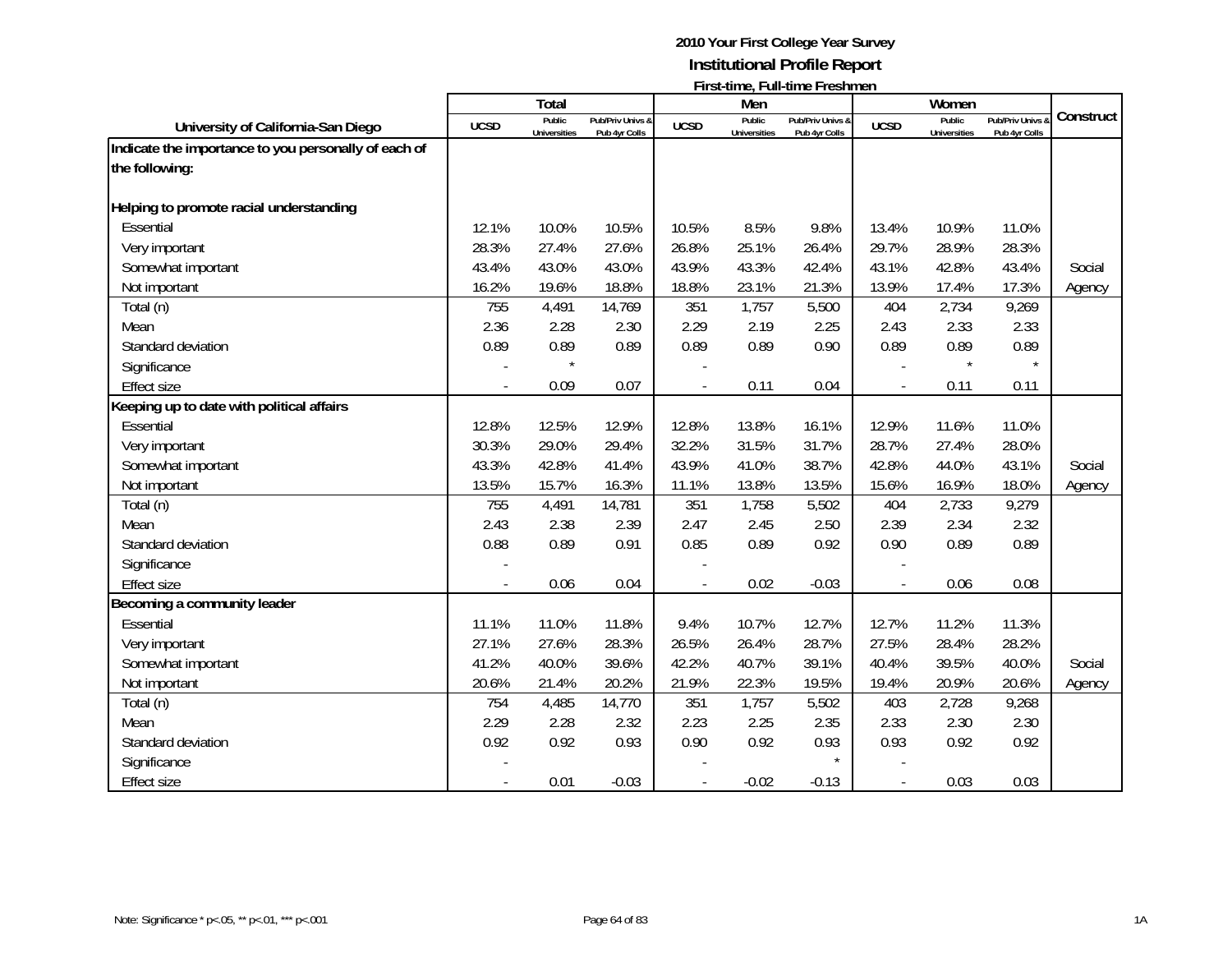|                                                       |             | Total                         |                  |             | Men                           |                  |             | Women                         |                |           |
|-------------------------------------------------------|-------------|-------------------------------|------------------|-------------|-------------------------------|------------------|-------------|-------------------------------|----------------|-----------|
| University of California-San Diego                    | <b>UCSD</b> | Public<br><b>Universities</b> | Pub/Priv Univs & | <b>UCSD</b> | Public<br><b>Universities</b> | Pub/Priv Univs & | <b>UCSD</b> | Public<br><b>Universities</b> | Pub/Priv Univs | Construct |
| Indicate the importance to you personally of each of  |             |                               | Pub 4yr Colls    |             |                               | Pub 4yr Colls    |             |                               | Pub 4yr Colls  |           |
| the following:                                        |             |                               |                  |             |                               |                  |             |                               |                |           |
|                                                       |             |                               |                  |             |                               |                  |             |                               |                |           |
| Improving my understanding of other countries and     |             |                               |                  |             |                               |                  |             |                               |                |           |
| cultures                                              |             |                               |                  |             |                               |                  |             |                               |                |           |
| Essential                                             | 21.2%       | 20.5%                         | 19.8%            | 16.0%       | 17.1%                         | 18.2%            | 25.7%       | 22.7%                         | 20.7%          |           |
| Very important                                        | 39.9%       | 38.8%                         | 38.0%            | 41.6%       | 38.2%                         | 37.0%            | 38.4%       | 39.2%                         | 38.6%          |           |
| Somewhat important                                    | 32.3%       | 33.2%                         | 34.1%            | 34.5%       | 34.7%                         | 34.6%            | 30.4%       | 32.2%                         | 33.7%          |           |
| Not important                                         | 6.6%        | 7.5%                          | 8.2%             | 8.0%        | 10.0%                         | 10.2%            | 5.4%        | 5.9%                          | 7.0%           |           |
| Total (n)                                             | 755         | 4,493                         | 14,774           | 351         | 1,759                         | 5,502            | 404         | 2,734                         | 9,272          |           |
| Mean                                                  | 2.76        | 2.72                          | 2.69             | 2.66        | 2.62                          | 2.63             | 2.84        | 2.79                          | 2.73           |           |
| Standard deviation                                    | 0.86        | 0.87                          | 0.88             | 0.84        | 0.88                          | 0.89             | 0.87        | 0.86                          | 0.87           |           |
| Significance                                          |             |                               | $\star$          |             |                               |                  |             |                               |                |           |
| Effect size                                           |             | 0.05                          | 0.08             |             | 0.05                          | 0.03             |             | 0.06                          | 0.13           |           |
| Engaging with members of my own racial/ethnic group   |             |                               |                  |             |                               |                  |             |                               |                |           |
| Essential                                             | 16.2%       | 12.2%                         | 13.2%            | 13.4%       | 12.1%                         | 13.9%            | 18.6%       | 12.3%                         | 12.7%          |           |
| Very important                                        | 33.4%       | 34.2%                         | 33.9%            | 35.6%       | 34.8%                         | 33.1%            | 31.5%       | 33.8%                         | 34.4%          |           |
| Somewhat important                                    | 36.1%       | 39.9%                         | 39.9%            | 34.5%       | 38.2%                         | 39.0%            | 37.5%       | 40.9%                         | 40.4%          |           |
| Not important                                         | 14.3%       | 13.7%                         | 13.0%            | 16.5%       | 14.9%                         | 14.0%            | 12.4%       | 12.9%                         | 12.5%          |           |
| Total (n)                                             | 754         | 4,490                         | 14,767           | 351         | 1,759                         | 5,501            | 403         | 2,731                         | 9,266          |           |
| Mean                                                  | 2.51        | 2.45                          | 2.47             | 2.46        | 2.44                          | 2.47             | 2.56        | 2.46                          | 2.47           |           |
| Standard deviation                                    | 0.93        | 0.88                          | 0.88             | 0.92        | 0.89                          | 0.90             | 0.93        | 0.87                          | 0.87           |           |
| Significance                                          |             |                               |                  |             |                               |                  |             | $\star$                       | $\star$        |           |
| Effect size                                           |             | 0.07                          | 0.05             |             | 0.02                          | $-0.01$          |             | 0.11                          | 0.10           |           |
| Adopting "green" practices to protect the environment |             |                               |                  |             |                               |                  |             |                               |                |           |
| Essential                                             | 21.9%       | 18.5%                         | 17.2%            | 18.2%       | 15.9%                         | 15.7%            | 25.0%       | 20.2%                         | 18.0%          |           |
| Very important                                        | 39.1%       | 36.4%                         | 34.7%            | 37.6%       | 34.5%                         | 31.9%            | 40.3%       | 37.6%                         | 36.4%          |           |
| Somewhat important                                    | 31.9%       | 35.7%                         | 37.5%            | 35.6%       | 36.9%                         | 38.3%            | 28.7%       | 35.0%                         | 37.0%          |           |
| Not important                                         | 7.2%        | 9.4%                          | 10.6%            | 8.5%        | 12.7%                         | 14.1%            | 5.9%        | 7.2%                          | 8.5%           |           |
| Total (n)                                             | 755         | 4,490                         | 14,777           | 351         | 1,758                         | 5,506            | 404         | 2,732                         | 9,271          |           |
| Mean                                                  | 2.76        | 2.64                          | 2.58             | 2.66        | 2.54                          | 2.49             | 2.84        | 2.71                          | 2.64           |           |
| Standard deviation                                    | 0.87        | 0.89                          | 0.89             | 0.87        | 0.91                          | 0.92             | 0.87        | 0.87                          | 0.87           |           |
| Significance                                          |             | $***$                         | $***$            |             |                               | ***              |             | $***$                         | $***$          |           |
| <b>Effect size</b>                                    |             | 0.13                          | 0.20             |             | 0.13                          | 0.18             |             | 0.15                          | 0.23           |           |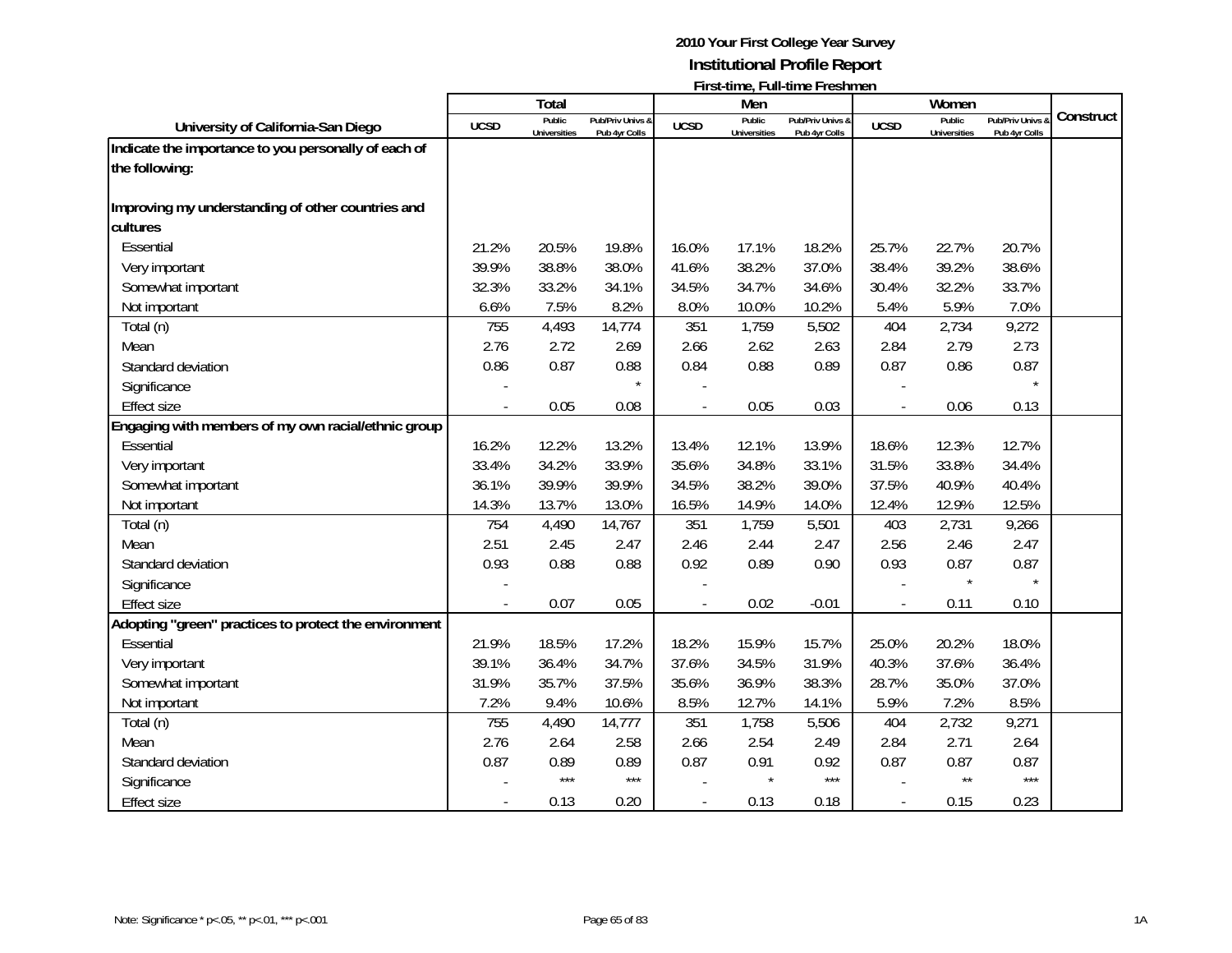|                                                        |             | Total                         |                                   |                          | Men                           | $\overline{1}$ ii st-time, Luirtime Lesimien |                          | Women                         |                                   |             |
|--------------------------------------------------------|-------------|-------------------------------|-----------------------------------|--------------------------|-------------------------------|----------------------------------------------|--------------------------|-------------------------------|-----------------------------------|-------------|
| University of California-San Diego                     | <b>UCSD</b> | Public<br><b>Universities</b> | Pub/Priv Univs &<br>Pub 4yr Colls | <b>UCSD</b>              | Public<br><b>Universities</b> | Pub/Priv Univs &<br>Pub 4yr Colls            | <b>UCSD</b>              | Public<br><b>Universities</b> | Pub/Priv Univs &<br>Pub 4yr Colls | Construct   |
| Please rate your satisfaction with this institution on |             |                               |                                   |                          |                               |                                              |                          |                               |                                   |             |
| each of the aspects of college life listed below:      |             |                               |                                   |                          |                               |                                              |                          |                               |                                   |             |
|                                                        |             |                               |                                   |                          |                               |                                              |                          |                               |                                   |             |
| Amount of contact with faculty                         |             |                               |                                   |                          |                               |                                              |                          |                               |                                   |             |
| Very satisfied                                         | 6.6%        | 10.5%                         | 15.4%                             | 5.5%                     | 11.6%                         | 16.2%                                        | 7.7%                     | 9.8%                          | 14.9%                             |             |
| Satisfied                                              | 36.0%       | 47.0%                         | 50.1%                             | 38.2%                    | 46.3%                         | 49.5%                                        | 34.0%                    | 47.4%                         | 50.4%                             |             |
| Neutral                                                | 43.2%       | 32.5%                         | 28.4%                             | 43.0%                    | 31.8%                         | 28.1%                                        | 43.3%                    | 32.9%                         | 28.5%                             | Student     |
| Dissatisfied                                           | 12.1%       | 8.5%                          | 5.2%                              | 11.2%                    | 8.5%                          | 5.0%                                         | 12.9%                    | 8.4%                          | 5.3%                              | Faculty     |
| Very dissatisfied                                      | 2.1%        | 1.6%                          | 1.0%                              | 2.1%                     | 1.8%                          | 1.2%                                         | 2.1%                     | 1.5%                          | 0.9%                              | Interaction |
| Total (n)                                              | 709         | 4,398                         | 14,629                            | 330                      | 1,718                         | 5,445                                        | 379                      | 2,680                         | 9,184                             |             |
| Mean                                                   | 3.33        | 3.56                          | 3.74                              | 3.34                     | 3.57                          | 3.74                                         | 3.32                     | 3.56                          | 3.73                              |             |
| Standard deviation                                     | 0.85        | 0.85                          | 0.82                              | 0.83                     | 0.87                          | 0.83                                         | 0.87                     | 0.84                          | 0.81                              |             |
| Significance                                           |             | $***$                         | $***$                             |                          | $***$                         | $***$                                        |                          | $***$                         | $***$                             |             |
| <b>Effect size</b>                                     |             | $-0.27$                       | $-0.50$                           |                          | $-0.26$                       | $-0.48$                                      | $\overline{a}$           | $-0.29$                       | $-0.51$                           |             |
| Racial/ethnic diversity of faculty                     |             |                               |                                   |                          |                               |                                              |                          |                               |                                   |             |
| Very satisfied                                         | 6.7%        | 9.6%                          | 10.4%                             | 7.1%                     | 11.7%                         | 11.9%                                        | 6.3%                     | 8.2%                          | 9.5%                              |             |
| Satisfied                                              | 35.1%       | 43.5%                         | 41.2%                             | 39.2%                    | 45.1%                         | 42.1%                                        | 31.6%                    | 42.4%                         | 40.6%                             |             |
| Neutral                                                | 47.4%       | 39.4%                         | 40.8%                             | 44.2%                    | 36.2%                         | 39.1%                                        | 50.1%                    | 41.5%                         | 41.7%                             |             |
| Dissatisfied                                           | 7.2%        | 5.6%                          | 5.8%                              | 5.9%                     | 4.8%                          | 4.9%                                         | 8.4%                     | 6.2%                          | 6.4%                              |             |
| Very dissatisfied                                      | 3.5%        | 1.9%                          | 1.9%                              | 3.5%                     | 2.2%                          | 2.0%                                         | 3.5%                     | 1.8%                          | 1.8%                              |             |
| Total (n)                                              | 734         | 4,397                         | 14,509                            | 339                      | 1,715                         | 5,387                                        | 395                      | 2,682                         | 9,122                             |             |
| Mean                                                   | 3.34        | 3.53                          | 3.52                              | 3.40                     | 3.59                          | 3.57                                         | 3.29                     | 3.49                          | 3.50                              |             |
| Standard deviation                                     | 0.85        | 0.82                          | 0.83                              | 0.85                     | 0.84                          | 0.84                                         | 0.84                     | 0.80                          | 0.82                              |             |
| Significance                                           |             | ***                           | $***$                             |                          | $***$                         | $***$                                        |                          | $***$                         | $***$                             |             |
| <b>Effect size</b>                                     |             | $-0.23$                       | $-0.22$                           | $\blacksquare$           | $-0.23$                       | $-0.20$                                      | $\overline{\phantom{a}}$ | $-0.25$                       | $-0.26$                           |             |
| Racial/ethnic diversity of student body                |             |                               |                                   |                          |                               |                                              |                          |                               |                                   |             |
| Very satisfied                                         | 6.0%        | 12.0%                         | 11.9%                             | 6.5%                     | 13.6%                         | 13.2%                                        | 5.5%                     | 11.0%                         | 11.2%                             |             |
| Satisfied                                              | 32.2%       | 44.3%                         | 39.7%                             | 36.8%                    | 44.7%                         | 39.3%                                        | 28.4%                    | 44.1%                         | 39.9%                             |             |
| Neutral                                                | 40.5%       | 31.9%                         | 35.1%                             | 39.1%                    | 31.7%                         | 35.8%                                        | 41.7%                    | 32.0%                         | 34.7%                             |             |
| <b>Dissatisfied</b>                                    | 15.4%       | 8.6%                          | 9.7%                              | 12.9%                    | 7.3%                          | 8.1%                                         | 17.6%                    | 9.5%                          | 10.6%                             |             |
| Very dissatisfied                                      | 5.8%        | 3.2%                          | 3.6%                              | 4.7%                     | 2.8%                          | 3.6%                                         | 6.8%                     | 3.4%                          | 3.6%                              |             |
| Total (n)                                              | 738         | 4,431                         | 14,622                            | 340                      | 1,724                         | 5,423                                        | 398                      | 2,707                         | 9,199                             |             |
| Mean                                                   | 3.17        | 3.53                          | 3.47                              | 3.27                     | 3.59                          | 3.50                                         | 3.08                     | 3.50                          | 3.44                              |             |
| Standard deviation                                     | 0.96        | 0.92                          | 0.95                              | 0.93                     | 0.91                          | 0.95                                         | 0.97                     | 0.93                          | 0.95                              |             |
| Significance                                           |             | ***                           | $***$                             |                          | $***$                         | $***$                                        |                          | $***$                         | $***$                             |             |
| <b>Effect size</b>                                     |             | $-0.39$                       | $-0.32$                           | $\overline{\phantom{a}}$ | $-0.35$                       | $-0.24$                                      | $\overline{\phantom{a}}$ | $-0.45$                       | $-0.38$                           |             |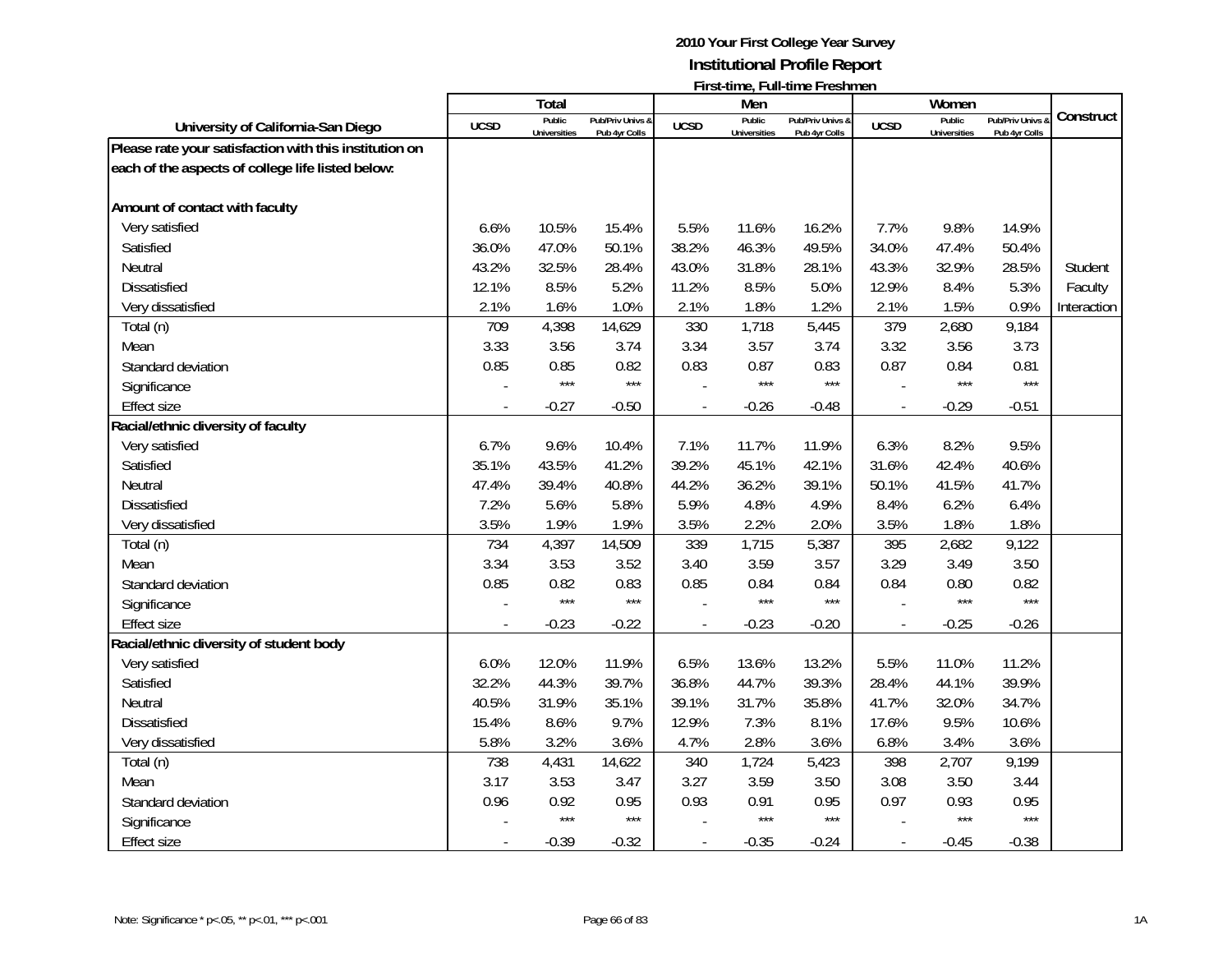|                                                        |             | Total                         |                                   |             | Men                           | $\overline{1}$ ii st-time, Luirtime Lesimien |                          | Women                         |                                   |              |
|--------------------------------------------------------|-------------|-------------------------------|-----------------------------------|-------------|-------------------------------|----------------------------------------------|--------------------------|-------------------------------|-----------------------------------|--------------|
| University of California-San Diego                     | <b>UCSD</b> | Public<br><b>Universities</b> | Pub/Priv Univs &<br>Pub 4yr Colls | <b>UCSD</b> | Public<br><b>Universities</b> | Pub/Priv Univs &<br>Pub 4yr Colls            | <b>UCSD</b>              | Public<br><b>Universities</b> | Pub/Priv Univs &<br>Pub 4yr Colls | Construct    |
| Please rate your satisfaction with this institution on |             |                               |                                   |             |                               |                                              |                          |                               |                                   |              |
| each of the aspects of college life listed below:      |             |                               |                                   |             |                               |                                              |                          |                               |                                   |              |
|                                                        |             |                               |                                   |             |                               |                                              |                          |                               |                                   |              |
| <b>Class size</b>                                      |             |                               |                                   |             |                               |                                              |                          |                               |                                   |              |
| Very satisfied                                         | 3.5%        | 8.2%                          | 19.6%                             | 3.7%        | 8.9%                          | 19.5%                                        | 3.2%                     | 7.7%                          | 19.7%                             |              |
| Satisfied                                              | 28.7%       | 47.2%                         | 50.5%                             | 31.5%       | 45.9%                         | 48.1%                                        | 26.3%                    | 48.1%                         | 52.0%                             |              |
| Neutral                                                | 40.0%       | 29.8%                         | 22.6%                             | 35.8%       | 28.9%                         | 24.2%                                        | 43.7%                    | 30.4%                         | 21.6%                             |              |
| Dissatisfied                                           | 21.4%       | 11.8%                         | 5.9%                              | 21.5%       | 12.1%                         | 6.4%                                         | 21.3%                    | 11.5%                         | 5.6%                              |              |
| Very dissatisfied                                      | 6.4%        | 3.1%                          | 1.4%                              | 7.4%        | 4.2%                          | 1.7%                                         | 5.5%                     | 2.3%                          | 1.1%                              |              |
| Total (n)                                              | 752         | 4,484                         | 14,765                            | 349         | 1,756                         | 5,498                                        | 403                      | 2,728                         | 9,267                             |              |
| Mean                                                   | 3.01        | 3.46                          | 3.81                              | 3.03        | 3.43                          | 3.77                                         | 3.00                     | 3.47                          | 3.83                              |              |
| Standard deviation                                     | 0.95        | 0.91                          | 0.86                              | 0.99        | 0.96                          | 0.89                                         | 0.91                     | 0.88                          | 0.84                              |              |
| Significance                                           |             | $***$                         | $***$                             |             | $***$                         | $***$                                        |                          | $***$                         | $***$                             |              |
| <b>Effect size</b>                                     |             | $-0.49$                       | $-0.93$                           |             | $-0.42$                       | $-0.83$                                      | $\overline{a}$           | $-0.53$                       | $-0.99$                           |              |
| Interaction with other students                        |             |                               |                                   |             |                               |                                              |                          |                               |                                   |              |
| Very satisfied                                         | 8.8%        | 15.3%                         | 22.4%                             | 9.2%        | 16.6%                         | 23.4%                                        | 8.4%                     | 14.4%                         | 21.9%                             |              |
| Satisfied                                              | 43.9%       | 53.8%                         | 53.5%                             | 44.8%       | 53.2%                         | 51.0%                                        | 43.2%                    | 54.2%                         | 54.9%                             |              |
| Neutral                                                | 30.8%       | 21.9%                         | 18.4%                             | 30.7%       | 21.1%                         | 19.5%                                        | 30.8%                    | 22.4%                         | 17.8%                             |              |
| <b>Dissatisfied</b>                                    | 14.0%       | 7.4%                          | 4.5%                              | 13.2%       | 7.5%                          | 4.6%                                         | 14.6%                    | 7.3%                          | 4.5%                              |              |
| Very dissatisfied                                      | 2.5%        | 1.6%                          | 1.1%                              | 2.0%        | 1.6%                          | 1.4%                                         | 3.0%                     | 1.6%                          | 0.9%                              |              |
| Total (n)                                              | 751         | 4,480                         | 14,752                            | 348         | 1,751                         | 5,486                                        | 403                      | 2,729                         | 9,266                             |              |
| Mean                                                   | 3.42        | 3.74                          | 3.92                              | 3.46        | 3.76                          | 3.90                                         | 3.39                     | 3.72                          | 3.92                              |              |
| Standard deviation                                     | 0.92        | 0.86                          | 0.83                              | 0.91        | 0.87                          | 0.86                                         | 0.94                     | 0.86                          | 0.81                              |              |
| Significance                                           |             | $***$                         | $***$                             |             | $***$                         | $***$                                        |                          | $***$                         | ***                               |              |
| <b>Effect size</b>                                     |             | $-0.37$                       | $-0.60$                           |             | $-0.34$                       | $-0.51$                                      | $\overline{\phantom{a}}$ | $-0.38$                       | $-0.65$                           |              |
| Relevance of coursework to everyday life               |             |                               |                                   |             |                               |                                              |                          |                               |                                   |              |
| Very satisfied                                         | 4.6%        | 8.0%                          | 11.1%                             | 5.7%        | 8.4%                          | 11.1%                                        | 3.7%                     | 7.7%                          | 11.1%                             |              |
| Satisfied                                              | 35.7%       | 45.2%                         | 47.0%                             | 32.4%       | 44.7%                         | 46.0%                                        | 38.6%                    | 45.6%                         | 47.6%                             |              |
| Neutral                                                | 38.1%       | 31.3%                         | 30.6%                             | 40.1%       | 30.5%                         | 30.6%                                        | 36.4%                    | 31.9%                         | 30.6%                             | Satisfaction |
| <b>Dissatisfied</b>                                    | 17.8%       | 12.9%                         | 9.2%                              | 17.2%       | 12.9%                         | 9.2%                                         | 18.3%                    | 12.9%                         | 9.2%                              | with         |
| Very dissatisfied                                      | 3.7%        | 2.6%                          | 2.1%                              | 4.6%        | 3.5%                          | 3.1%                                         | 3.0%                     | 2.0%                          | 1.6%                              | Courses      |
| Total (n)                                              | 753         | 4,484                         | 14,748                            | 349         | 1,756                         | 5,477                                        | 404                      | 2,728                         | 9,271                             |              |
| Mean                                                   | 3.20        | 3.43                          | 3.56                              | 3.17        | 3.42                          | 3.53                                         | 3.22                     | 3.44                          | 3.57                              |              |
| Standard deviation                                     | 0.91        | 0.90                          | 0.88                              | 0.94        | 0.94                          | 0.92                                         | 0.89                     | 0.88                          | 0.86                              |              |
| Significance                                           |             | $***$                         | $***$                             |             | $***$                         | $***$                                        |                          | $***$                         | $***$                             |              |
| <b>Effect size</b>                                     |             | $-0.26$                       | $-0.41$                           | $\sim$      | $-0.27$                       | $-0.39$                                      | $\overline{\phantom{a}}$ | $-0.25$                       | $-0.41$                           |              |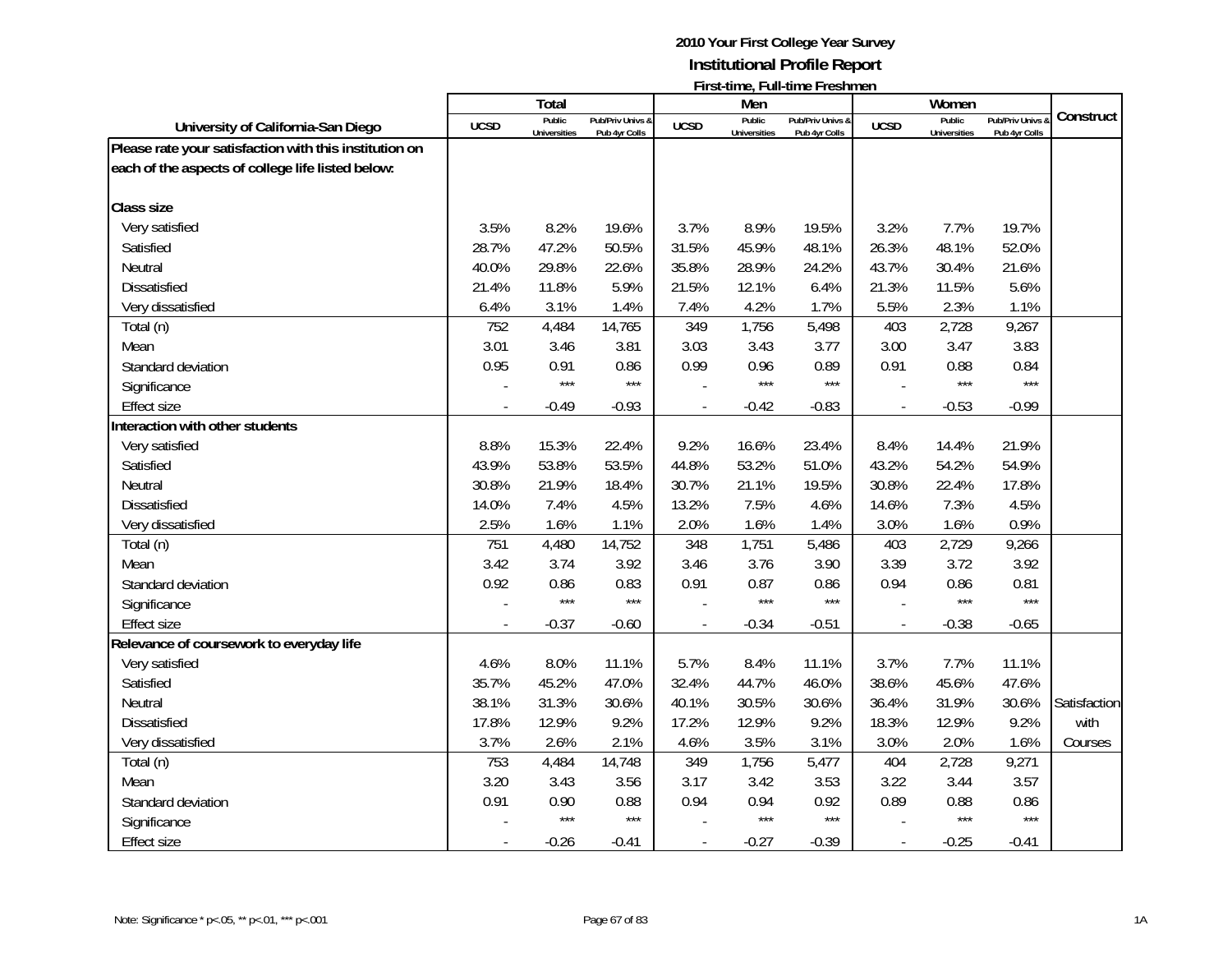|                                                        |             | <b>Total</b>        |                  |                | Men                 |                  |                | Women               |                |              |
|--------------------------------------------------------|-------------|---------------------|------------------|----------------|---------------------|------------------|----------------|---------------------|----------------|--------------|
| University of California-San Diego                     | <b>UCSD</b> | Public              | Pub/Priv Univs & | <b>UCSD</b>    | Public              | Pub/Priv Univs & | <b>UCSD</b>    | Public              | Pub/Priv Univs | Construct    |
|                                                        |             | <b>Universities</b> | Pub 4yr Colls    |                | <b>Universities</b> | Pub 4yr Colls    |                | <b>Universities</b> | Pub 4yr Colls  |              |
| Please rate your satisfaction with this institution on |             |                     |                  |                |                     |                  |                |                     |                |              |
| each of the aspects of college life listed below:      |             |                     |                  |                |                     |                  |                |                     |                |              |
| Relevance of coursework to future career plans         |             |                     |                  |                |                     |                  |                |                     |                |              |
| Very satisfied                                         | 9.5%        | 15.2%               | 17.9%            | 11.8%          | 18.2%               | 19.3%            | 7.5%           | 13.2%               | 17.1%          |              |
| Satisfied                                              | 45.1%       | 48.7%               | 47.9%            | 43.4%          | 47.5%               | 46.9%            | 46.5%          | 49.4%               | 48.4%          |              |
| Neutral                                                | 30.6%       | 24.4%               | 24.3%            | 30.5%          | 22.4%               | 23.5%            | 30.8%          | 25.7%               | 24.8%          | Satisfaction |
| Dissatisfied                                           | 10.7%       | 9.0%                | 7.6%             | 8.9%           | 8.2%                | 7.2%             | 12.3%          | 9.5%                | 7.8%           | with         |
| Very dissatisfied                                      | 4.1%        | 2.8%                | 2.3%             | 5.5%           | 3.7%                | 3.1%             | 3.0%           | 2.2%                | 1.9%           | Courses      |
| Total (n)                                              | 748         | 4,461               | 14,706           | 348            | 1,745               | 5,470            | 400            | 2,716               | 9,236          |              |
| Mean                                                   | 3.45        | 3.64                | 3.71             | 3.47           | 3.68                | 3.72             | 3.43           | 3.62                | 3.71           |              |
| Standard deviation                                     | 0.95        | 0.94                | 0.92             | 1.00           | 0.98                | 0.96             | 0.91           | 0.91                | 0.90           |              |
| Significance                                           |             | $***$               | $***$            |                | $***$               | $***$            |                | $***$               | $***$          |              |
| <b>Effect size</b>                                     |             | $-0.20$             | $-0.28$          |                | $-0.21$             | $-0.26$          | $\overline{a}$ | $-0.21$             | $-0.31$        |              |
| Overall quality of instruction                         |             |                     |                  |                |                     |                  |                |                     |                |              |
| Very satisfied                                         | 10.9%       | 17.6%               | 20.6%            | 12.0%          | 20.5%               | 22.5%            | 9.9%           | 15.7%               | 19.5%          |              |
| Satisfied                                              | 56.5%       | 60.1%               | 57.7%            | 54.0%          | 55.7%               | 53.7%            | 58.7%          | 63.0%               | 60.1%          |              |
| Neutral                                                | 25.2%       | 16.5%               | 17.4%            | 26.6%          | 17.0%               | 18.6%            | 24.0%          | 16.2%               | 16.7%          |              |
| Dissatisfied                                           | 6.1%        | 4.8%                | 3.6%             | 6.0%           | 5.5%                | 4.2%             | 6.2%           | 4.4%                | 3.2%           | Overall      |
| Very dissatisfied                                      | 1.3%        | 0.9%                | 0.7%             | 1.4%           | 1.3%                | 1.0%             | 1.2%           | 0.7%                | 0.6%           | Satisfaction |
| Total (n)                                              | 754         | 4,487               | 14,762           | 350            | 1,756               | 5,495            | 404            | 2,731               | 9,267          |              |
| Mean                                                   | 3.69        | 3.89                | 3.94             | 3.69           | 3.89                | 3.93             | 3.70           | 3.89                | 3.95           |              |
| Standard deviation                                     | 0.79        | 0.78                | 0.76             | 0.81           | 0.84                | 0.82             | 0.78           | 0.74                | 0.73           |              |
| Significance                                           |             | $***$               | $***$            |                | $***$               | ***              |                | ***                 | $***$          |              |
| <b>Effect size</b>                                     |             | $-0.26$             | $-0.33$          |                | $-0.24$             | $-0.29$          |                | $-0.26$             | $-0.34$        |              |
| Respect for the expression of diverse beliefs          |             |                     |                  |                |                     |                  |                |                     |                |              |
| Very satisfied                                         | 11.0%       | 17.7%               | 19.3%            | 9.2%           | 18.2%               | 19.4%            | 12.5%          | 17.4%               | 19.3%          |              |
| Satisfied                                              | 53.3%       | 58.1%               | 55.1%            | 51.7%          | 55.2%               | 51.9%            | 54.8%          | 60.0%               | 57.0%          |              |
| Neutral                                                | 28.5%       | 20.4%               | 21.9%            | 32.5%          | 22.8%               | 24.5%            | 25.0%          | 18.8%               | 20.4%          |              |
| <b>Dissatisfied</b>                                    | 5.6%        | 2.9%                | 2.8%             | 4.0%           | 2.5%                | 2.9%             | 7.0%           | 3.1%                | 2.7%           |              |
| Very dissatisfied                                      | 1.6%        | 0.9%                | 0.9%             | 2.6%           | 1.2%                | 1.4%             | 0.8%           | 0.7%                | 0.6%           |              |
| Total (n)                                              | 748         | 4,435               | 14,631           | 348            | 1,727               | 5,433            | 400            | 2,708               | 9,198          |              |
| Mean                                                   | 3.66        | 3.89                | 3.89             | 3.61           | 3.87                | 3.85             | 3.71           | 3.90                | 3.92           |              |
| Standard deviation                                     | 0.81        | 0.75                | 0.77             | 0.81           | 0.78                | 0.81             | 0.80           | 0.73                | 0.75           |              |
| Significance                                           |             | $***$               | $***$            |                | $***$               | $***$            |                | $***$               | $***$          |              |
| Effect size                                            | $\sim$      | $-0.31$             | $-0.30$          | $\overline{a}$ | $-0.33$             | $-0.30$          | $\blacksquare$ | $-0.26$             | $-0.28$        |              |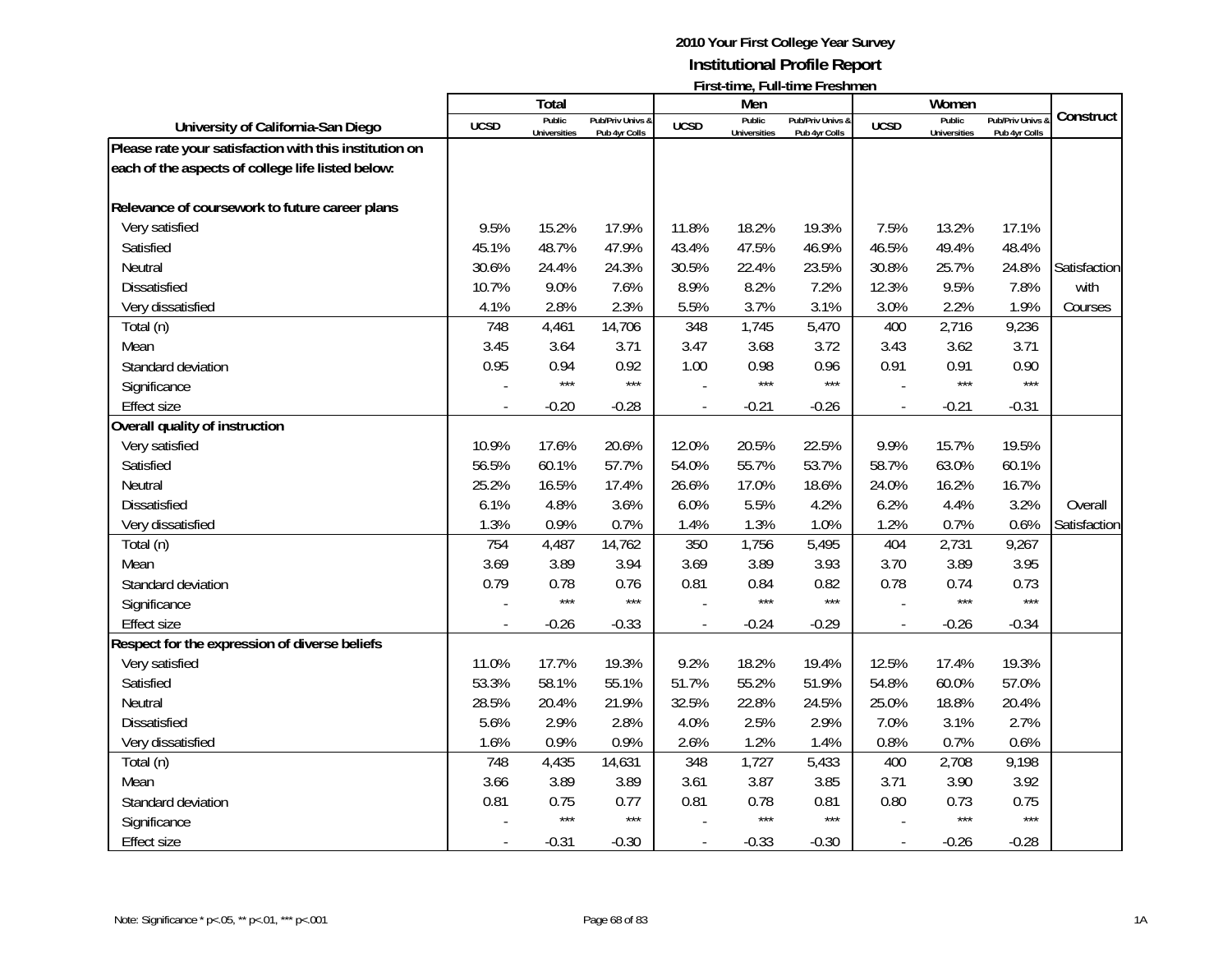|                                                        |             | <b>Total</b>                  |                                   |                | Men                           |                                   |                | Women                         |                                 |           |
|--------------------------------------------------------|-------------|-------------------------------|-----------------------------------|----------------|-------------------------------|-----------------------------------|----------------|-------------------------------|---------------------------------|-----------|
| University of California-San Diego                     | <b>UCSD</b> | Public<br><b>Universities</b> | Pub/Priv Univs &<br>Pub 4yr Colls | <b>UCSD</b>    | Public<br><b>Universities</b> | Pub/Priv Univs &<br>Pub 4yr Colls | <b>UCSD</b>    | Public<br><b>Universities</b> | Pub/Priv Univs<br>Pub 4yr Colls | Construct |
| Please rate your satisfaction with this institution on |             |                               |                                   |                |                               |                                   |                |                               |                                 |           |
| each of the aspects of college life listed below:      |             |                               |                                   |                |                               |                                   |                |                               |                                 |           |
|                                                        |             |                               |                                   |                |                               |                                   |                |                               |                                 |           |
| Availability of campus social activities               |             |                               |                                   |                |                               |                                   |                |                               |                                 |           |
| Very satisfied                                         | 10.1%       | 22.9%                         | 23.8%                             | 10.1%          | 22.7%                         | 22.5%                             | 10.1%          | 23.1%                         | 24.5%                           |           |
| Satisfied                                              | 45.6%       | 51.2%                         | 49.5%                             | 42.8%          | 49.4%                         | 47.2%                             | 48.0%          | 52.3%                         | 50.8%                           |           |
| Neutral                                                | 27.6%       | 19.1%                         | 19.9%                             | 30.2%          | 20.2%                         | 22.5%                             | 25.4%          | 18.4%                         | 18.3%                           |           |
| Dissatisfied                                           | 12.2%       | 5.1%                          | 5.0%                              | 10.9%          | 5.4%                          | 5.3%                              | 13.3%          | 4.9%                          | 4.9%                            |           |
| Very dissatisfied                                      | 4.6%        | 1.7%                          | 1.8%                              | 6.0%           | 2.3%                          | 2.5%                              | 3.3%           | 1.3%                          | 1.5%                            |           |
| Total (n)                                              | 746         | 4,431                         | 14,633                            | 348            | 1,729                         | 5,438                             | 398            | 2,702                         | 9,195                           |           |
| Mean                                                   | 3.44        | 3.89                          | 3.88                              | 3.40           | 3.85                          | 3.82                              | 3.48           | 3.91                          | 3.92                            |           |
| Standard deviation                                     | 0.98        | 0.87                          | 0.89                              | 1.01           | 0.91                          | 0.92                              | 0.96           | 0.85                          | 0.87                            |           |
| Significance                                           |             | $***$                         | $***$                             |                | $***$                         | $***$                             |                | $***$                         | $***$                           |           |
| <b>Effect size</b>                                     |             | $-0.52$                       | $-0.49$                           |                | $-0.49$                       | $-0.46$                           | $\overline{a}$ | $-0.51$                       | $-0.51$                         |           |
| Your social life                                       |             |                               |                                   |                |                               |                                   |                |                               |                                 |           |
| Very satisfied                                         | 14.6%       | 25.5%                         | 28.5%                             | 15.8%          | 24.2%                         | 27.4%                             | 13.6%          | 26.3%                         | 29.1%                           |           |
| Satisfied                                              | 41.5%       | 42.8%                         | 43.7%                             | 40.1%          | 42.0%                         | 42.7%                             | 42.7%          | 43.3%                         | 44.3%                           |           |
| Neutral                                                | 25.0%       | 18.2%                         | 17.7%                             | 26.4%          | 18.9%                         | 19.2%                             | 23.8%          | 17.7%                         | 16.8%                           |           |
| Dissatisfied                                           | 13.0%       | 9.4%                          | 7.3%                              | 12.3%          | 9.9%                          | 7.4%                              | 13.6%          | 9.0%                          | 7.2%                            |           |
| Very dissatisfied                                      | 5.9%        | 4.1%                          | 2.9%                              | 5.4%           | 4.9%                          | 3.4%                              | 6.2%           | 3.6%                          | 2.5%                            |           |
| Total (n)                                              | 752         | 4,474                         | 14,731                            | 349            | 1,749                         | 5,477                             | 403            | 2,725                         | 9,254                           |           |
| Mean                                                   | 3.46        | 3.76                          | 3.88                              | 3.48           | 3.71                          | 3.83                              | 3.44           | 3.80                          | 3.90                            |           |
| Standard deviation                                     | 1.07        | 1.06                          | 1.00                              | 1.07           | 1.09                          | 1.02                              | 1.08           | 1.04                          | 0.98                            |           |
| Significance                                           |             | $***$                         | $***$                             |                | $***$                         | ***                               |                | $***$                         | $***$                           |           |
| <b>Effect size</b>                                     |             | $-0.28$                       | $-0.42$                           |                | $-0.21$                       | $-0.34$                           |                | $-0.35$                       | $-0.47$                         |           |
| Overall sense of community among students              |             |                               |                                   |                |                               |                                   |                |                               |                                 |           |
| Very satisfied                                         | 7.9%        | 19.4%                         | 22.9%                             | 7.4%           | 18.0%                         | 21.3%                             | 8.2%           | 20.2%                         | 23.9%                           |           |
| Satisfied                                              | 40.1%       | 46.0%                         | 46.6%                             | 42.4%          | 46.7%                         | 46.6%                             | 38.2%          | 45.6%                         | 46.5%                           |           |
| Neutral                                                | 31.9%       | 23.6%                         | 21.6%                             | 31.8%          | 23.9%                         | 23.3%                             | 31.9%          | 23.3%                         | 20.6%                           |           |
| <b>Dissatisfied</b>                                    | 15.1%       | 8.2%                          | 6.6%                              | 13.8%          | 8.1%                          | 6.4%                              | 16.2%          | 8.2%                          | 6.7%                            |           |
| Very dissatisfied                                      | 5.1%        | 2.9%                          | 2.3%                              | 4.6%           | 3.3%                          | 2.4%                              | 5.5%           | 2.7%                          | 2.3%                            |           |
| Total (n)                                              | 750         | 4,453                         | 14,695                            | 349            | 1,738                         | 5,458                             | 401            | 2,715                         | 9,237                           |           |
| Mean                                                   | 3.31        | 3.71                          | 3.81                              | 3.34           | 3.68                          | 3.78                              | 3.27           | 3.73                          | 3.83                            |           |
| Standard deviation                                     | 0.99        | 0.96                          | 0.94                              | 0.96           | 0.97                          | 0.93                              | 1.01           | 0.96                          | 0.94                            |           |
| Significance                                           |             | $***$                         | $***$                             |                | $***$                         | $***$                             |                | $***$                         | $***$                           |           |
| Effect size                                            | $\sim$      | $-0.42$                       | $-0.53$                           | $\overline{a}$ | $-0.35$                       | $-0.47$                           | $\blacksquare$ | $-0.48$                       | $-0.60$                         |           |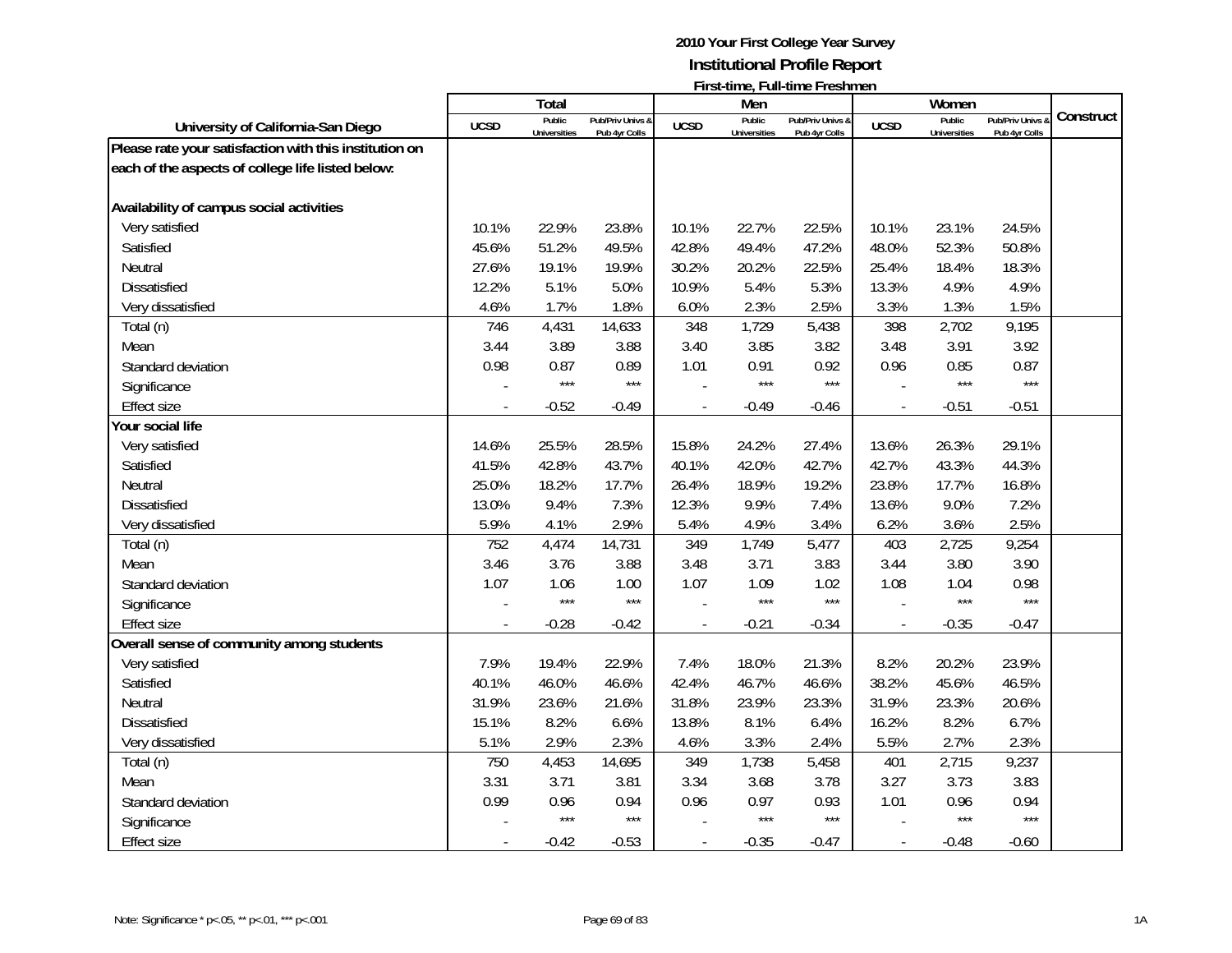|                                                        |             | Total                         |                                   |             | Men                           |                                   |             | Women                         |                                              |              |
|--------------------------------------------------------|-------------|-------------------------------|-----------------------------------|-------------|-------------------------------|-----------------------------------|-------------|-------------------------------|----------------------------------------------|--------------|
| University of California-San Diego                     | <b>UCSD</b> | Public<br><b>Universities</b> | Pub/Priv Univs &<br>Pub 4yr Colls | <b>UCSD</b> | Public<br><b>Universities</b> | Pub/Priv Univs &<br>Pub 4yr Colls | <b>UCSD</b> | Public<br><b>Universities</b> | <b>Pub/Priv Univs &amp;</b><br>Pub 4yr Colls | Construct    |
| Please rate your satisfaction with this institution on |             |                               |                                   |             |                               |                                   |             |                               |                                              |              |
| each of the aspects of college life listed below:      |             |                               |                                   |             |                               |                                   |             |                               |                                              |              |
| Overall college experience                             |             |                               |                                   |             |                               |                                   |             |                               |                                              |              |
| Very satisfied                                         | 15.8%       | 29.0%                         | 32.0%                             | 17.5%       | 28.8%                         | 30.8%                             | 14.4%       | 29.2%                         | 32.7%                                        |              |
| Satisfied                                              | 48.3%       | 47.8%                         | 45.9%                             | 47.9%       | 47.8%                         | 45.4%                             | 48.8%       | 47.8%                         | 46.2%                                        |              |
| Neutral                                                | 25.2%       | 15.9%                         | 16.0%                             | 24.9%       | 16.0%                         | 17.4%                             | 25.5%       | 15.9%                         | 15.1%                                        |              |
| <b>Dissatisfied</b>                                    | 7.8%        | 5.3%                          | 4.3%                              | 6.9%        | 5.1%                          | 4.4%                              | 8.7%        | 5.5%                          | 4.3%                                         | Overall      |
| Very dissatisfied                                      | 2.8%        | 1.9%                          | 1.8%                              | 2.9%        | 2.3%                          | 2.0%                              | 2.7%        | 1.6%                          | 1.7%                                         | Satisfaction |
| Total (n)                                              | 753         | 4,483                         | 14,752                            | 349         | 1,753                         | 5,482                             | 404         | 2,730                         | 9,270                                        |              |
| Mean                                                   | 3.67        | 3.97                          | 4.02                              | 3.70        | 3.96                          | 3.99                              | 3.63        | 3.97                          | 4.04                                         |              |
| Standard deviation                                     | 0.93        | 0.91                          | 0.90                              | 0.93        | 0.93                          | 0.91                              | 0.93        | 0.90                          | 0.90                                         |              |
| Significance                                           |             | $***$                         | $***$                             |             | $***$                         | $***$                             |             | ***                           | $***$                                        |              |
| <b>Effect size</b>                                     |             | $-0.33$                       | $-0.39$                           |             | $-0.28$                       | $-0.32$                           |             | $-0.38$                       | $-0.46$                                      |              |
| What is your overall grade average (as of your most    |             |                               |                                   |             |                               |                                   |             |                               |                                              |              |
| recently completed academic term)?                     |             |                               |                                   |             |                               |                                   |             |                               |                                              |              |
| A or A+                                                | 9.5%        | 20.7%                         | 19.1%                             | 13.1%       | 20.4%                         | 17.6%                             | 6.4%        | 21.0%                         | 20.1%                                        |              |
| А-                                                     | 19.4%       | 22.3%                         | 22.3%                             | 17.7%       | 21.3%                         | 20.6%                             | 21.0%       | 23.0%                         | 23.4%                                        |              |
| $B+$                                                   | 21.8%       | 18.1%                         | 18.5%                             | 22.2%       | 17.9%                         | 18.1%                             | 21.5%       | 18.2%                         | 18.7%                                        |              |
| Β                                                      | 22.1%       | 17.9%                         | 18.5%                             | 21.1%       | 17.5%                         | 18.8%                             | 23.0%       | 18.1%                         | 18.3%                                        |              |
| <b>B-</b>                                              | 11.1%       | 8.6%                          | 9.5%                              | 9.7%        | 9.3%                          | 10.4%                             | 12.3%       | 8.1%                          | 9.0%                                         |              |
| $C +$                                                  | 8.2%        | 6.5%                          | 6.1%                              | 9.1%        | 6.9%                          | 6.9%                              | 7.4%        | 6.1%                          | 5.6%                                         |              |
| $\mathsf{C}$                                           | 6.9%        | 4.5%                          | 4.0%                              | 6.3%        | 5.2%                          | 5.3%                              | 7.4%        | 4.0%                          | 3.3%                                         |              |
| D                                                      | 0.5%        | 1.3%                          | 1.5%                              | 0.6%        | 1.4%                          | 2.0%                              | 0.5%        | 1.3%                          | 1.2%                                         |              |
| I did not receive grades in my courses                 | 0.4%        | 0.2%                          | 0.5%                              | 0.3%        | 0.1%                          | 0.5%                              | 0.5%        | 0.3%                          | 0.5%                                         |              |
| Total (n)                                              | 756         | 4,496                         | 14,784                            | 351         | 1,759                         | 5,503                             | 405         | 2,737                         | 9,281                                        |              |
| Mean                                                   | 6.37        | 6.84                          | 6.79                              | 6.46        | 6.77                          | 6.62                              | 6.29        | 6.88                          | 6.89                                         |              |
| Standard deviation                                     | 1.72        | 1.80                          | 1.80                              | 1.76        | 1.83                          | 1.87                              | 1.69        | 1.78                          | 1.75                                         |              |
| Significance                                           |             | $***$                         | $***$                             |             | $\star\star$                  |                                   |             | $***$                         | $***$                                        |              |
| <b>Effect size</b>                                     |             | $-0.26$                       | $-0.23$                           |             | $-0.17$                       | $-0.09$                           |             | $-0.33$                       | $-0.34$                                      |              |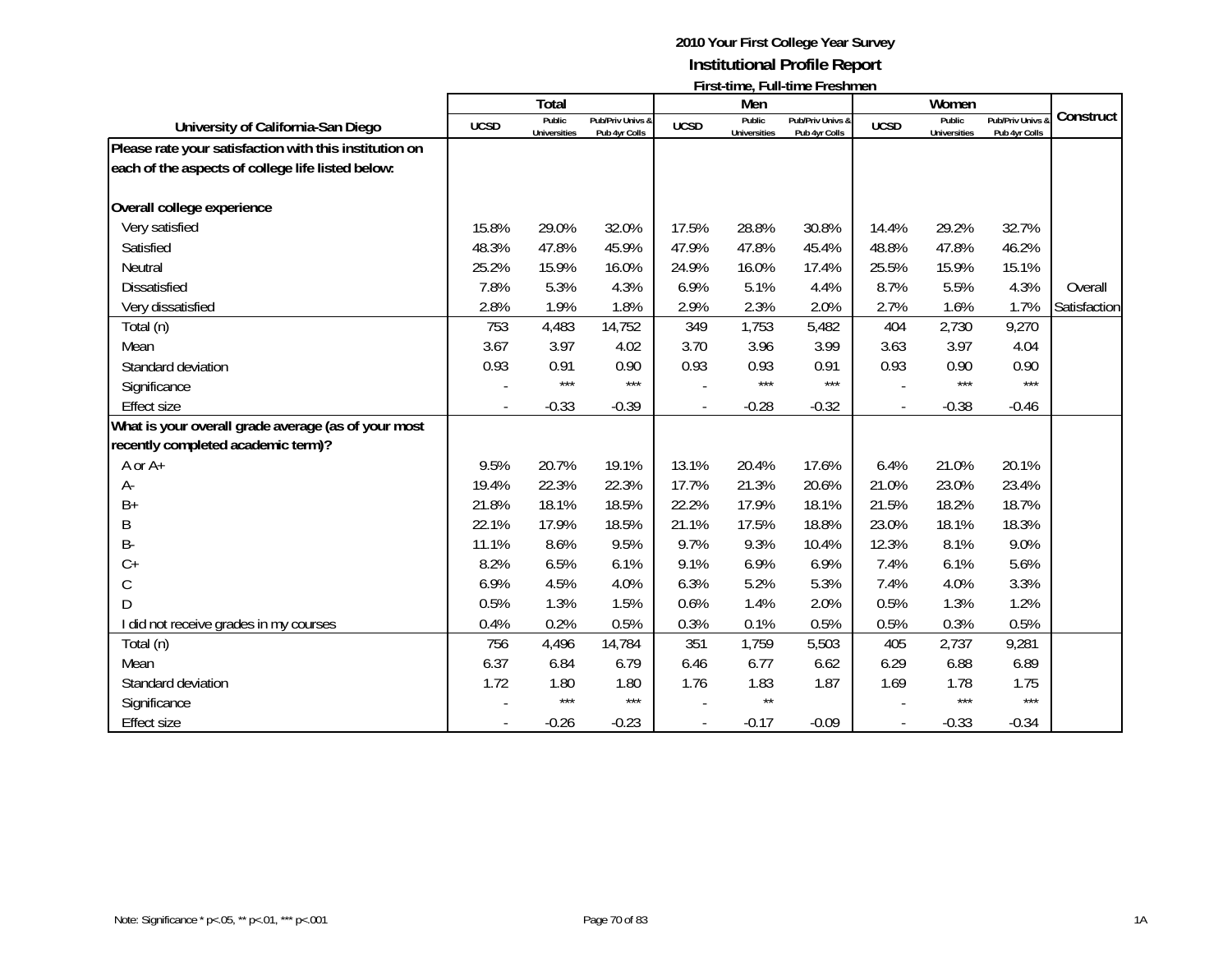|                                                       |             |                               |                                   |             |                               | $\mathsf{L}$ is a contribution of the set $\mathsf{L}$ |             |                               |                                        |           |
|-------------------------------------------------------|-------------|-------------------------------|-----------------------------------|-------------|-------------------------------|--------------------------------------------------------|-------------|-------------------------------|----------------------------------------|-----------|
|                                                       |             | Total                         |                                   |             | Men                           |                                                        |             | Women                         |                                        |           |
| University of California-San Diego                    | <b>UCSD</b> | Public<br><b>Universities</b> | Pub/Priv Univs &<br>Pub 4yr Colls | <b>UCSD</b> | Public<br><b>Universities</b> | Pub/Priv Univs &<br>Pub 4yr Colls                      | <b>UCSD</b> | Public<br><b>Universities</b> | <b>Pub/Priv Univs</b><br>Pub 4yr Colls | Construct |
| Since entering this college have you:                 |             |                               |                                   |             |                               |                                                        |             |                               |                                        |           |
|                                                       |             |                               |                                   |             |                               |                                                        |             |                               |                                        |           |
| Decided to pursue a different major                   |             |                               |                                   |             |                               |                                                        |             |                               |                                        |           |
| Yes                                                   | 40.5%       | 37.8%                         | 35.5%                             | 36.8%       | 34.3%                         | 33.4%                                                  | 43.8%       | 40.0%                         | 36.8%                                  |           |
| <b>No</b>                                             | 59.5%       | 62.2%                         | 64.5%                             | 63.2%       | 65.7%                         | 66.6%                                                  | 56.2%       | 60.0%                         | 63.2%                                  |           |
| Total (n)                                             | 755         | 4,497                         | 14,829                            | 351         | 1,761                         | 5,540                                                  | 404         | 2,736                         | 9,289                                  |           |
| Remained undecided about a major                      |             |                               |                                   |             |                               |                                                        |             |                               |                                        |           |
| Yes                                                   | 22.1%       | 20.4%                         | 21.8%                             | 18.8%       | 19.0%                         | 24.0%                                                  | 25.0%       | 21.3%                         | 20.6%                                  |           |
| No                                                    | 77.9%       | 79.6%                         | 78.2%                             | 81.2%       | 81.0%                         | 76.0%                                                  | 75.0%       | 78.7%                         | 79.4%                                  |           |
| Total (n)                                             | 755         | 4,497                         | 14,830                            | 351         | 1,761                         | 5,536                                                  | 404         | 2,736                         | 9,294                                  |           |
| Changed your career choice                            |             |                               |                                   |             |                               |                                                        |             |                               |                                        |           |
| Yes                                                   | 33.7%       | 33.9%                         | 31.4%                             | 28.2%       | 28.5%                         | 27.5%                                                  | 38.5%       | 37.3%                         | 33.7%                                  |           |
| No                                                    | 66.3%       | 66.1%                         | 68.6%                             | 71.8%       | 71.5%                         | 72.5%                                                  | 61.5%       | 62.7%                         | 66.3%                                  |           |
| Total (n)                                             | 754         | 4,492                         | 14,826                            | 351         | 1,760                         | 5,540                                                  | 403         | 2,732                         | 9,286                                  |           |
| Participated in student government                    |             |                               |                                   |             |                               |                                                        |             |                               |                                        |           |
| Yes                                                   | 8.3%        | 8.1%                          | 8.1%                              | 6.8%        | 9.0%                          | 10.0%                                                  | 9.7%        | 7.5%                          | 7.0%                                   |           |
| No                                                    | 91.7%       | 91.9%                         | 91.9%                             | 93.2%       | 91.0%                         | 90.0%                                                  | 90.3%       | 92.5%                         | 93.0%                                  |           |
| Total (n)                                             | 755         | 4,495                         | 14,830                            | 351         | 1,761                         | 5,538                                                  | 404         | 2,734                         | 9,292                                  |           |
| Held a full-time job during an academic term          |             |                               |                                   |             |                               |                                                        |             |                               |                                        |           |
| Yes                                                   | 4.1%        | 4.2%                          | 6.1%                              | 4.3%        | 4.4%                          | 7.1%                                                   | 4.0%        | 4.1%                          | 5.5%                                   |           |
| No                                                    | 95.9%       | 95.8%                         | 93.9%                             | 95.7%       | 95.6%                         | 92.9%                                                  | 96.0%       | 95.9%                         | 94.5%                                  |           |
| Total (n)                                             | 755         | 4,494                         | 14,824                            | 351         | 1,761                         | 5,540                                                  | 404         | 2,733                         | 9,284                                  |           |
| Joined a social fraternity or sorority                |             |                               |                                   |             |                               |                                                        |             |                               |                                        |           |
| Yes                                                   | 6.5%        | 14.7%                         | 15.1%                             | 4.8%        | 14.4%                         | 14.6%                                                  | 7.9%        | 14.8%                         | 15.4%                                  |           |
| No                                                    | 93.5%       | 85.3%                         | 84.9%                             | 95.2%       | 85.6%                         | 85.4%                                                  | 92.1%       | 85.2%                         | 84.6%                                  |           |
| Total (n)                                             | 755         | 4,497                         | 14,823                            | 351         | 1,761                         | 5,534                                                  | 404         | 2,736                         | 9,289                                  |           |
| Played club, intramural, or recreational sports       |             |                               |                                   |             |                               |                                                        |             |                               |                                        |           |
| Yes                                                   | 37.2%       | 42.7%                         | 42.6%                             | 44.7%       | 53.0%                         | 55.9%                                                  | 30.6%       | 36.1%                         | 34.8%                                  |           |
| No                                                    | 62.8%       | 57.3%                         | 57.4%                             | 55.3%       | 47.0%                         | 44.1%                                                  | 69.4%       | 63.9%                         | 65.2%                                  |           |
| Total (n)                                             | 756         | 4,498                         | 14,814                            | 351         | 1,761                         | 5,534                                                  | 405         | 2,737                         | 9,280                                  |           |
| Played intercollegiate athletics (e.g., NCAA or NAIA- |             |                               |                                   |             |                               |                                                        |             |                               |                                        |           |
| sponsored)                                            |             |                               |                                   |             |                               |                                                        |             |                               |                                        |           |
| Yes                                                   | 4.9%        | 3.6%                          | 7.9%                              | 6.9%        | 4.1%                          | 9.2%                                                   | 3.2%        | 3.3%                          | 7.2%                                   |           |
| No                                                    | 95.1%       | 96.4%                         | 92.1%                             | 93.1%       | 95.9%                         | 90.8%                                                  | 96.8%       | 96.7%                         | 92.8%                                  |           |
| Total (n)                                             | 754         | 4,496                         | 14,820                            | 350         | 1,760                         | 5,535                                                  | 404         | 2,736                         | 9,285                                  |           |
| Participated in volunteer or community service work   |             |                               |                                   |             |                               |                                                        |             |                               |                                        |           |
| Yes                                                   | 42.8%       | 59.7%                         | 60.0%                             | 36.8%       | 51.6%                         | 52.4%                                                  | 48.0%       | 65.0%                         | 64.5%                                  |           |
| No                                                    | 57.2%       | 40.3%                         | 40.0%                             | 63.2%       | 48.4%                         | 47.6%                                                  | 52.0%       | 35.0%                         | 35.5%                                  |           |
| Total (n)                                             | 755         | 4,496                         | 14,810                            | 351         | 1,761                         | 5,527                                                  | 404         | 2,735                         | 9,283                                  |           |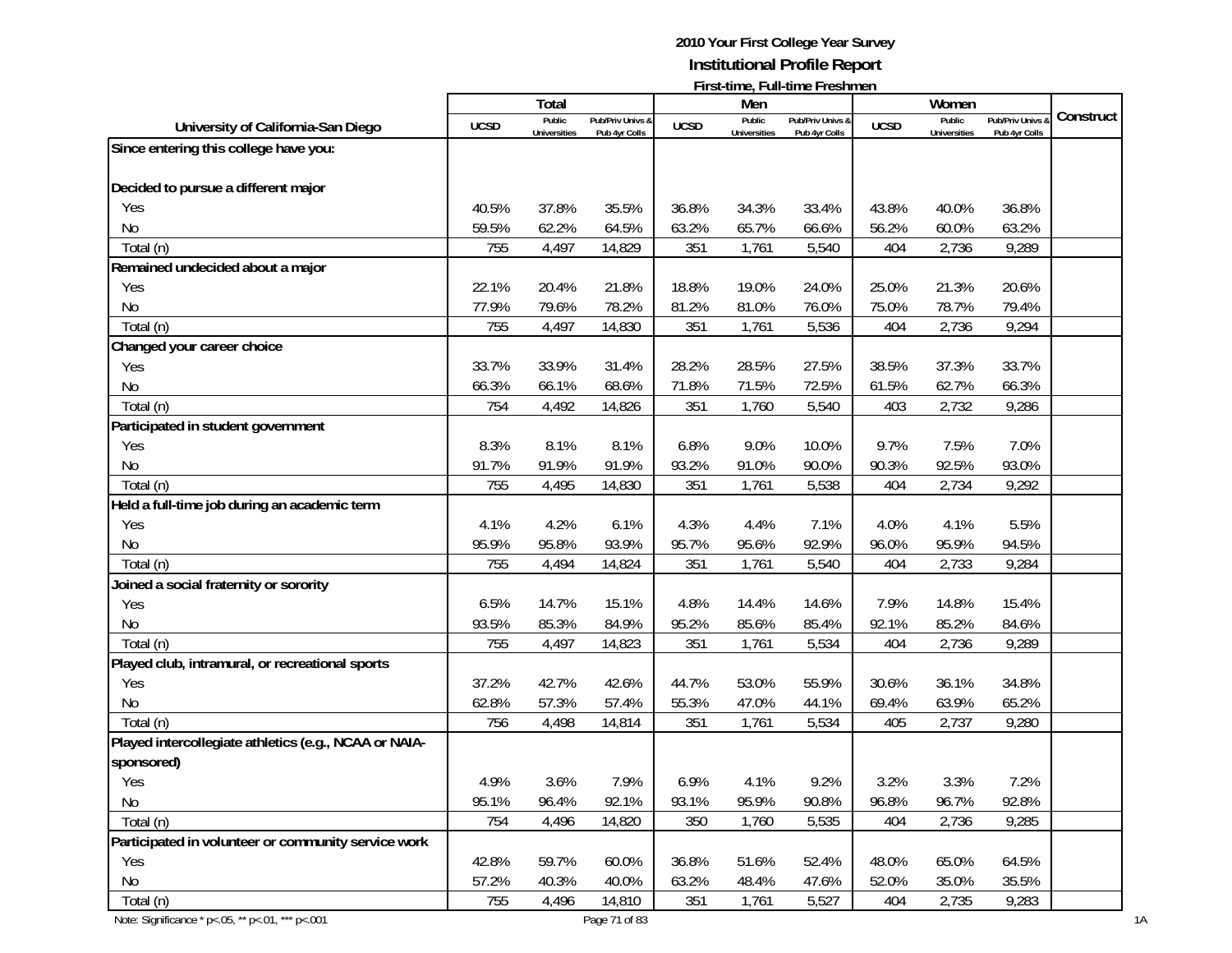|                                                        |             |                               |                                   |             |                               | <u>ı il semne, Fun-mile Fleshineli</u> |             |                               |                                   |            |
|--------------------------------------------------------|-------------|-------------------------------|-----------------------------------|-------------|-------------------------------|----------------------------------------|-------------|-------------------------------|-----------------------------------|------------|
|                                                        |             | Total                         |                                   |             | Men                           |                                        |             | Women                         |                                   | Construct  |
| University of California-San Diego                     | <b>UCSD</b> | Public<br><b>Universities</b> | Pub/Priv Univs &<br>Pub 4yr Colls | <b>UCSD</b> | Public<br><b>Universities</b> | Pub/Priv Univs &<br>Pub 4yr Colls      | <b>UCSD</b> | Public<br><b>Universities</b> | Pub/Priv Univs &<br>Pub 4yr Colls |            |
| Since entering this college have you:                  |             |                               |                                   |             |                               |                                        |             |                               |                                   |            |
|                                                        |             |                               |                                   |             |                               |                                        |             |                               |                                   |            |
| Participated in student groups/clubs                   |             |                               |                                   |             |                               |                                        |             |                               |                                   |            |
| Yes                                                    | 64.2%       | 69.5%                         | 66.3%                             | 60.4%       | 66.2%                         | 62.6%                                  | 67.6%       | 71.6%                         | 68.5%                             |            |
| <b>No</b>                                              | 35.8%       | 30.5%                         | 33.7%                             | 39.6%       | 33.8%                         | 37.4%                                  | 32.4%       | 28.4%                         | 31.5%                             |            |
| Total (n)                                              | 755         | 4,495                         | 14,811                            | 351         | 1,761                         | 5,533                                  | 404         | 2,734                         | 9,278                             |            |
| Sought personal counseling                             |             |                               |                                   |             |                               |                                        |             |                               |                                   |            |
| Yes                                                    | 21.4%       | 18.1%                         | 16.3%                             | 20.5%       | 16.8%                         | 16.2%                                  | 22.1%       | 18.9%                         | 16.4%                             |            |
| <b>No</b>                                              | 78.6%       | 81.9%                         | 83.7%                             | 79.5%       | 83.2%                         | 83.8%                                  | 77.9%       | 81.1%                         | 83.6%                             |            |
| Total (n)                                              | 754         | 4,494                         | 14,815                            | 351         | 1,760                         | 5,533                                  | 403         | 2,734                         | 9,282                             |            |
| Strengthened your religious beliefs/convictions        |             |                               |                                   |             |                               |                                        |             |                               |                                   |            |
| Yes                                                    | 30.3%       | 34.2%                         | 36.9%                             | 29.1%       | 32.4%                         | 34.6%                                  | 31.4%       | 35.4%                         | 38.2%                             |            |
| No                                                     | 69.7%       | 65.8%                         | 63.1%                             | 70.9%       | 67.6%                         | 65.4%                                  | 68.6%       | 64.6%                         | 61.8%                             |            |
| Total (n)                                              | 755         | 4,495                         | 14,818                            | 351         | 1,761                         | 5,535                                  | 404         | 2,734                         | 9,283                             |            |
| Failed one or more courses                             |             |                               |                                   |             |                               |                                        |             |                               |                                   |            |
| Yes                                                    | 13.4%       | 9.6%                          | 9.7%                              | 13.7%       | 10.5%                         | 12.3%                                  | 13.1%       | 9.1%                          | 8.2%                              |            |
| N <sub>0</sub>                                         | 86.6%       | 90.4%                         | 90.3%                             | 86.3%       | 89.5%                         | 87.7%                                  | 86.9%       | 90.9%                         | 91.8%                             |            |
| Total (n)                                              | 755         | 4,496                         | 14,819                            | 351         | 1,761                         | 5,531                                  | 404         | 2,735                         | 9,288                             |            |
| Participated in leadership training                    |             |                               |                                   |             |                               |                                        |             |                               |                                   |            |
| Yes                                                    | 17.9%       | 20.6%                         | 21.6%                             | 16.5%       | 21.2%                         | 22.3%                                  | 19.1%       | 20.2%                         | 21.2%                             |            |
| <b>No</b>                                              | 82.1%       | 79.4%                         | 78.4%                             | 83.5%       | 78.8%                         | 77.7%                                  | 80.9%       | 79.8%                         | 78.8%                             | Leadership |
| Total (n)                                              | 755         | 4,495                         | 14,816                            | 351         | 1,761                         | 5,530                                  | 404         | 2,734                         | 9,286                             |            |
| Enrolled in an honors or advanced course               |             |                               |                                   |             |                               |                                        |             |                               |                                   |            |
| Yes                                                    | 15.9%       | 27.1%                         | 22.9%                             | 17.4%       | 30.1%                         | 25.1%                                  | 14.6%       | 25.2%                         | 21.6%                             |            |
| No                                                     | 84.1%       | 72.9%                         | 77.1%                             | 82.6%       | 69.9%                         | 74.9%                                  | 85.4%       | 74.8%                         | 78.4%                             |            |
| Total (n)                                              | 755         | 4,496                         | 14,815                            | 351         | 1,761                         | 5,534                                  | 404         | 2,735                         | 9,281                             |            |
| Enrolled in a remedial or developmental course         |             |                               |                                   |             |                               |                                        |             |                               |                                   |            |
| Yes                                                    | 8.2%        | 7.6%                          | 8.7%                              | 8.5%        | 7.7%                          | 8.9%                                   | 7.9%        | 7.6%                          | 8.6%                              |            |
| <b>No</b>                                              | 91.8%       | 92.4%                         | 91.3%                             | 91.5%       | 92.3%                         | 91.1%                                  | 92.1%       | 92.4%                         | 91.4%                             |            |
| Total (n)                                              | 755         | 4,494                         | 14,792                            | 351         | 1,760                         | 5,524                                  | 404         | 2,734                         | 9,268                             |            |
| Enrolled in a formal program where a group of          |             |                               |                                   |             |                               |                                        |             |                               |                                   |            |
| students take two or more courses together (e.g., FIG, |             |                               |                                   |             |                               |                                        |             |                               |                                   |            |
| learning community, linked courses)                    |             |                               |                                   |             |                               |                                        |             |                               |                                   |            |
| Yes                                                    | 5.2%        | 13.7%                         | 16.1%                             | 5.7%        | 12.0%                         | 16.1%                                  | 4.7%        | 14.7%                         | 16.1%                             |            |
| N <sub>0</sub>                                         | 94.8%       | 86.3%                         | 83.9%                             | 94.3%       | 88.0%                         | 83.9%                                  | 95.3%       | 85.3%                         | 83.9%                             |            |
| Total (n)                                              | 755         | 4,495                         | 14,795                            | 351         | 1,761                         | 5,525                                  | 404         | 2,734                         | 9,270                             |            |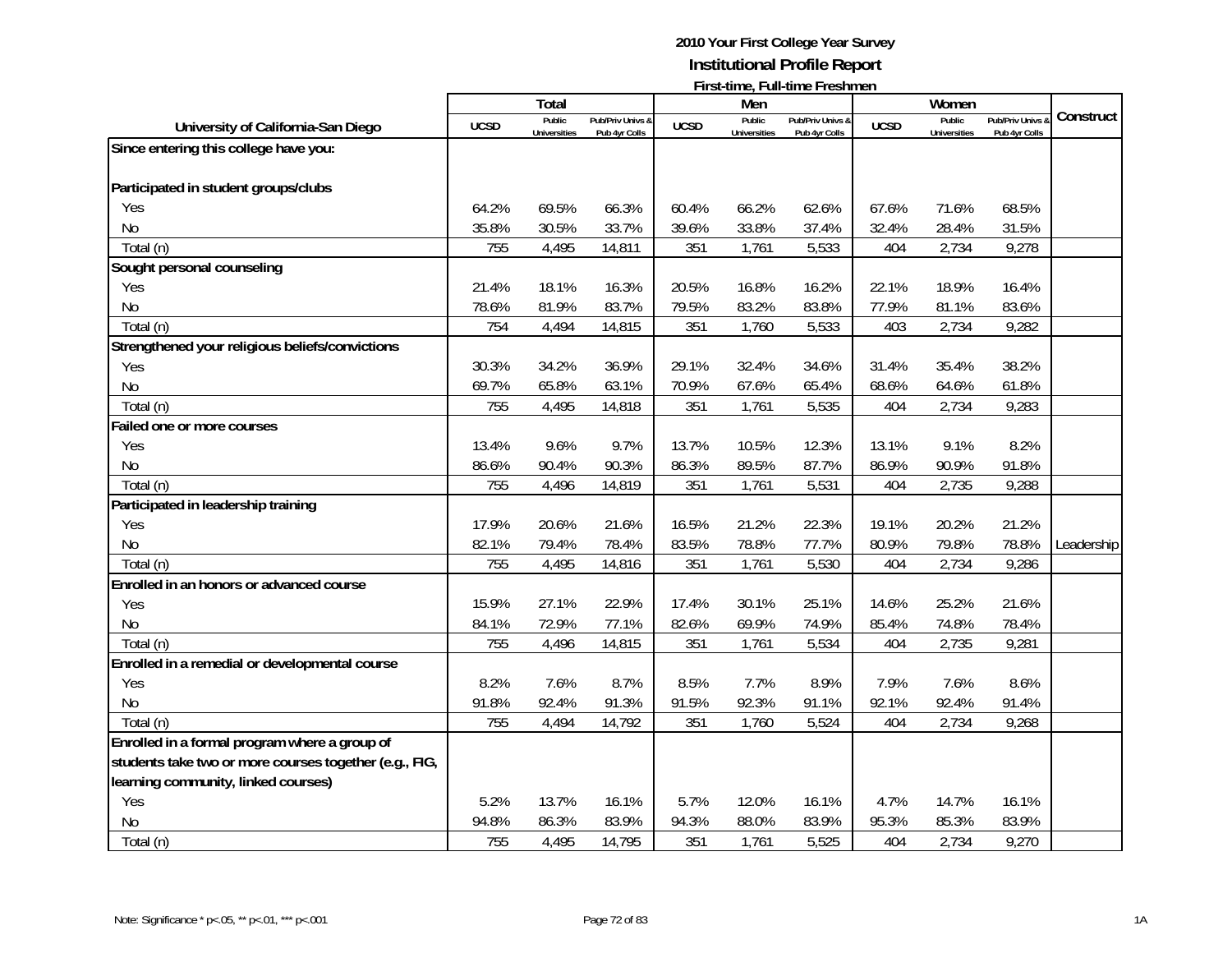|                                                       |             | <b>Total</b>        |                  |             | Men                 |                  |             | Women               |                |            |
|-------------------------------------------------------|-------------|---------------------|------------------|-------------|---------------------|------------------|-------------|---------------------|----------------|------------|
|                                                       |             | Public              | Pub/Priv Univs & |             | Public              | Pub/Priv Univs & |             | Public              | Pub/Priv Univs | Construct  |
| University of California-San Diego                    | <b>UCSD</b> | <b>Universities</b> | Pub 4yr Colls    | <b>UCSD</b> | <b>Universities</b> | Pub 4yr Colls    | <b>UCSD</b> | <b>Universities</b> | Pub 4yr Colls  |            |
| Since entering this college have you:                 |             |                     |                  |             |                     |                  |             |                     |                |            |
| Participated in academic support program              |             |                     |                  |             |                     |                  |             |                     |                |            |
| Yes                                                   | 16.8%       | 16.8%               | 15.4%            | 16.2%       | 16.4%               | 15.4%            | 17.3%       | 17.1%               | 15.3%          |            |
| No                                                    | 83.2%       | 83.2%               | 84.6%            | 83.8%       | 83.6%               | 84.6%            | 82.7%       | 82.9%               | 84.7%          |            |
| Total (n)                                             | 755         | 4,496               | 14,807           | 351         | 1,761               | 5,525            | 404         | 2,735               | 9,282          |            |
| Had a roommate of a different race/ethnicity          |             |                     |                  |             |                     |                  |             |                     |                |            |
| Yes                                                   | 65.6%       | 38.2%               | 34.0%            | 65.8%       | 40.5%               | 36.0%            | 65.3%       | 36.8%               | 32.8%          |            |
| N <sub>o</sub>                                        | 34.4%       | 61.8%               | 66.0%            | 34.2%       | 59.5%               | 64.0%            | 34.7%       | 63.2%               | 67.2%          |            |
| Total (n)                                             | 755         | 4,497               | 14,807           | 351         | 1,761               | 5,530            | 404         | 2,736               | 9,277          |            |
| Accumulated excessive credit card debt                |             |                     |                  |             |                     |                  |             |                     |                |            |
| Yes                                                   | 6.5%        | 3.7%                | 4.0%             | 6.6%        | 3.5%                | 4.8%             | 6.4%        | 3.9%                | 3.5%           |            |
| <b>No</b>                                             | 93.5%       | 96.3%               | 96.0%            | 93.4%       | 96.5%               | 95.2%            | 93.6%       | 96.1%               | 96.5%          |            |
| Total (n)                                             | 755         | 4,491               | 14,780           | 351         | 1,759               | 5,516            | 404         | 2,732               | 9,264          |            |
| Taken a course or first-year seminar designed to      |             |                     |                  |             |                     |                  |             |                     |                |            |
| connect faculty and students in focused academic      |             |                     |                  |             |                     |                  |             |                     |                |            |
| inquiry                                               |             |                     |                  |             |                     |                  |             |                     |                |            |
| Yes                                                   | 25.0%       | 26.8%               | 31.3%            | 23.1%       | 25.7%               | 31.1%            | 26.7%       | 27.6%               | 31.4%          |            |
| <b>No</b>                                             | 75.0%       | 73.2%               | 68.7%            | 76.9%       | 74.3%               | 68.9%            | 73.3%       | 72.4%               | 68.6%          |            |
| Total (n)                                             | 755         | 4,494               | 14,786           | 351         | 1,761               | 5,522            | 404         | 2,733               | 9,264          |            |
| Taken a course or first-year seminar designed to help |             |                     |                  |             |                     |                  |             |                     |                |            |
| students adjust to college-level academics            |             |                     |                  |             |                     |                  |             |                     |                |            |
| Yes                                                   | 11.0%       | 31.0%               | 36.9%            | 12.0%       | 28.5%               | 34.9%            | 10.1%       | 32.7%               | 38.1%          |            |
| <b>No</b>                                             | 89.0%       | 69.0%               | 63.1%            | 88.0%       | 71.5%               | 65.1%            | 89.9%       | 67.3%               | 61.9%          |            |
| Total (n)                                             | 755         | 4,492               | 14,785           | 351         | 1,760               | 5,529            | 404         | 2,732               | 9,256          |            |
| Taken a course or first-year seminar designed to help |             |                     |                  |             |                     |                  |             |                     |                |            |
| students adjust to college life                       |             |                     |                  |             |                     |                  |             |                     |                |            |
| Yes                                                   | 9.5%        | 33.5%               | 38.0%            | 10.8%       | 29.9%               | 34.9%            | 8.4%        | 35.8%               | 39.9%          |            |
| <b>No</b>                                             | 90.5%       | 66.5%               | 62.0%            | 89.2%       | 70.1%               | 65.1%            | 91.6%       | 64.2%               | 60.1%          |            |
| Total (n)                                             | 754         | 4,493               | 14,793           | 351         | 1,761               | 5,531            | 403         | 2,732               | 9,262          |            |
| Been a leader in an organization                      |             |                     |                  |             |                     |                  |             |                     |                |            |
| Yes                                                   | 18.4%       | 21.0%               | 22.4%            | 17.9%       | 22.4%               | 24.3%            | 18.8%       | 20.1%               | 21.3%          |            |
| <b>No</b>                                             | 81.6%       | 79.0%               | 77.6%            | 82.1%       | 77.6%               | 75.7%            | 81.2%       | 79.9%               | 78.7%          | Leadership |
| Total (n)                                             | 755         | 4,493               | 14,782           | 351         | 1,761               | 5,520            | 404         | 2,732               | 9,262          |            |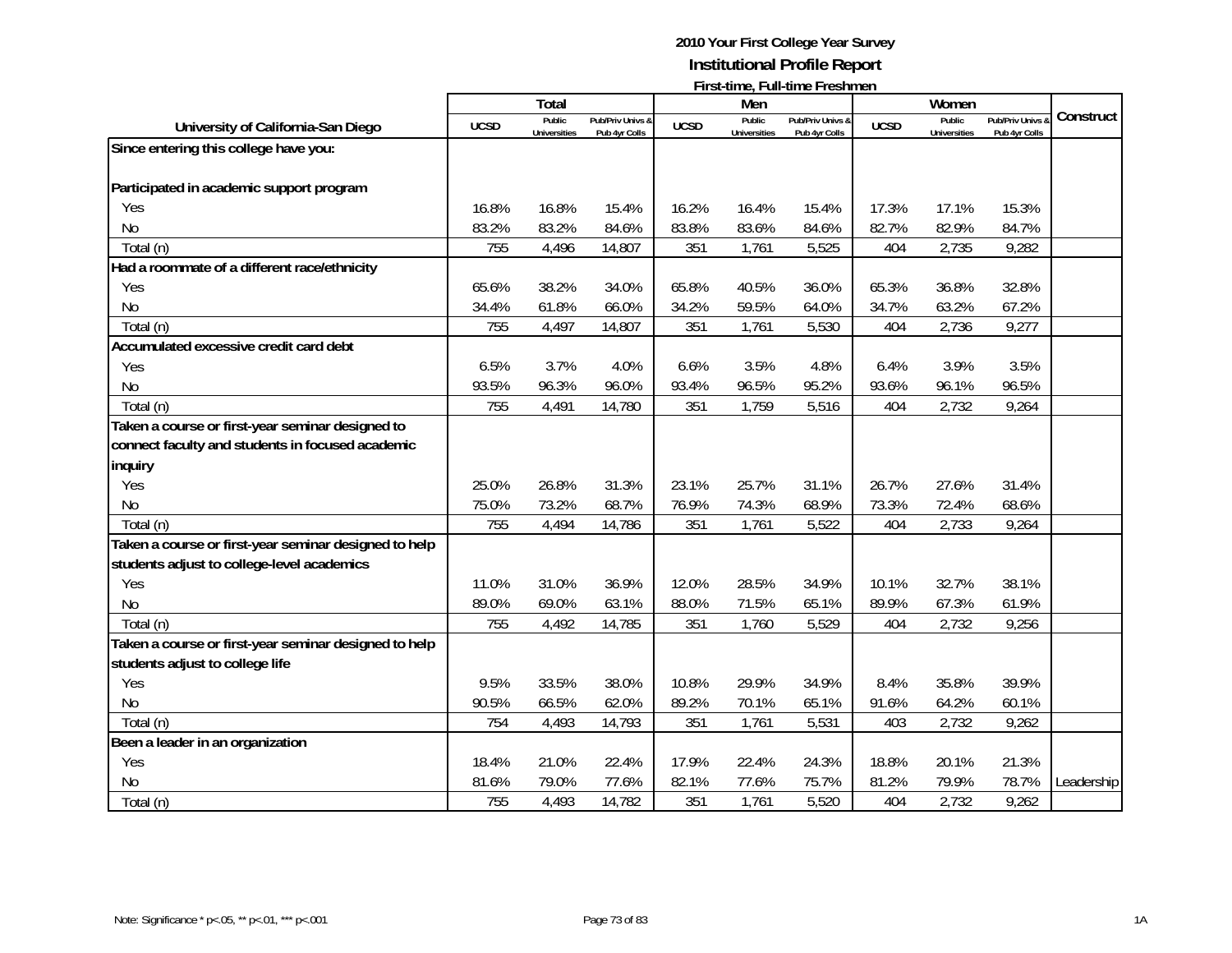# **2010 Your First College Year Survey Institutional Profile Report**

|                                                        | First-time, Full-time Freshmen |                               |                                   |             |                               |                                   |             |                               |                                 |            |
|--------------------------------------------------------|--------------------------------|-------------------------------|-----------------------------------|-------------|-------------------------------|-----------------------------------|-------------|-------------------------------|---------------------------------|------------|
|                                                        |                                | Total                         |                                   |             | Men                           |                                   |             | Women                         |                                 | Construct  |
| University of California-San Diego                     | <b>UCSD</b>                    | Public<br><b>Universities</b> | Pub/Priv Univs &<br>Pub 4yr Colls | <b>UCSD</b> | Public<br><b>Universities</b> | Pub/Priv Univs &<br>Pub 4yr Colls | <b>UCSD</b> | Public<br><b>Universities</b> | Pub/Priv Univs<br>Pub 4yr Colls |            |
| Since entering this college, indicate how often you:   |                                |                               |                                   |             |                               |                                   |             |                               |                                 |            |
|                                                        |                                |                               |                                   |             |                               |                                   |             |                               |                                 |            |
| Turned in course assignment(s) late                    |                                |                               |                                   |             |                               |                                   |             |                               |                                 |            |
| Frequently                                             | 3.3%                           | 3.0%                          | 3.9%                              | 2.6%        | 2.6%                          | 4.4%                              | 4.0%        | 3.4%                          | 3.6%                            | Academic   |
| Occasionally                                           | 25.9%                          | 28.0%                         | 30.7%                             | 31.1%       | 33.7%                         | 37.4%                             | 21.5%       | 24.3%                         | 26.7%                           | Disengage- |
| Not at all                                             | 70.8%                          | 69.0%                         | 65.4%                             | 66.4%       | 63.7%                         | 58.2%                             | 74.6%       | 72.3%                         | 69.7%                           | ment       |
| Total (n)                                              | 756                            | 4,493                         | 14,810                            | 351         | 1,757                         | 5,529                             | 405         | 2,736                         | 9,281                           |            |
| Mean                                                   | 1.33                           | 1.34                          | 1.38                              | 1.36        | 1.39                          | 1.46                              | 1.29        | 1.31                          | 1.34                            |            |
| Standard deviation                                     | 0.53                           | 0.53                          | 0.56                              | 0.53        | 0.54                          | 0.58                              | 0.54        | 0.53                          | 0.54                            |            |
| Significance                                           |                                |                               |                                   |             |                               | $\star\star$                      |             |                               |                                 |            |
| <b>Effect size</b>                                     |                                | $-0.02$                       | $-0.09$                           |             | $-0.06$                       | $-0.17$                           |             | $-0.04$                       | $-0.09$                         |            |
| Contributed to class discussions                       |                                |                               |                                   |             |                               |                                   |             |                               |                                 |            |
| Frequently                                             | 28.6%                          | 32.5%                         | 36.8%                             | 27.9%       | 31.9%                         | 36.9%                             | 29.1%       | 32.9%                         | 36.8%                           |            |
| Occasionally                                           | 64.8%                          | 61.5%                         | 58.2%                             | 65.0%       | 61.5%                         | 57.5%                             | 64.7%       | 61.6%                         | 58.6%                           |            |
| Not at all                                             | 6.6%                           | 6.0%                          | 5.0%                              | 7.1%        | 6.6%                          | 5.6%                              | 6.2%        | 5.6%                          | 4.6%                            |            |
| Total (n)                                              | 756                            | 4,492                         | 14,818                            | 351         | 1,758                         | 5,531                             | 405         | 2,734                         | 9,287                           |            |
| Mean                                                   | 2.22                           | 2.27                          | 2.32                              | 2.21        | 2.25                          | 2.31                              | 2.23        | 2.27                          | 2.32                            |            |
| Standard deviation                                     | 0.55                           | 0.56                          | 0.56                              | 0.56        | 0.57                          | 0.57                              | 0.55        | 0.56                          | 0.56                            |            |
| Significance                                           |                                |                               | $***$                             |             |                               | $\star\star$                      |             |                               | $***$                           |            |
| <b>Effect size</b>                                     |                                | $-0.09$                       | $-0.18$                           |             | $-0.07$                       | $-0.18$                           |             | $-0.07$                       | $-0.16$                         |            |
| Discussed course content with students outside of      |                                |                               |                                   |             |                               |                                   |             |                               |                                 |            |
| class                                                  |                                |                               |                                   |             |                               |                                   |             |                               |                                 |            |
| Frequently                                             | 37.8%                          | 43.0%                         | 42.7%                             | 34.8%       | 42.6%                         | 40.8%                             | 40.5%       | 43.2%                         | 43.8%                           |            |
| Occasionally                                           | 57.1%                          | 52.5%                         | 53.1%                             | 59.5%       | 52.8%                         | 54.3%                             | 55.1%       | 52.3%                         | 52.5%                           |            |
| Not at all                                             | 5.0%                           | 4.5%                          | 4.1%                              | 5.7%        | 4.6%                          | 4.9%                              | 4.4%        | 4.5%                          | 3.7%                            |            |
| Total (n)                                              | 756                            | 4,494                         | 14,804                            | 351         | 1,758                         | 5,528                             | 405         | 2,736                         | 9,276                           |            |
| Mean                                                   | 2.33                           | 2.38                          | 2.39                              | 2.29        | 2.38                          | 2.36                              | 2.36        | 2.39                          | 2.40                            |            |
| Standard deviation                                     | 0.57                           | 0.57                          | 0.57                              | 0.57        | 0.57                          | 0.57                              | 0.57        | 0.57                          | 0.56                            |            |
| Significance                                           |                                |                               | $\star\star$                      |             | $\star\star$                  |                                   |             |                               |                                 |            |
| <b>Effect size</b>                                     |                                | $-0.09$                       | $-0.11$                           |             | $-0.16$                       | $-0.12$                           |             | $-0.05$                       | $-0.07$                         |            |
| Skipped class                                          |                                |                               |                                   |             |                               |                                   |             |                               |                                 |            |
| Frequently                                             | 9.5%                           | 6.9%                          | 5.5%                              | 10.5%       | 8.8%                          | 7.1%                              | 8.6%        | 5.7%                          | 4.6%                            | Academic   |
| Occasionally                                           | 73.1%                          | 67.3%                         | 66.0%                             | 74.6%       | 66.5%                         | 64.6%                             | 71.9%       | 67.9%                         | 66.8%                           | Disengage- |
| Not at all                                             | 17.3%                          | 25.8%                         | 28.5%                             | 14.8%       | 24.7%                         | 28.3%                             | 19.5%       | 26.4%                         | 28.6%                           | ment       |
| Total (n)                                              | 756                            | 4,493                         | 14,811                            | 351         | 1,758                         | 5,533                             | 405         | 2,735                         | 9,278                           |            |
| Mean                                                   | 1.92                           | 1.81                          | 1.77                              | 1.96        | 1.84                          | 1.79                              | 1.89        | 1.79                          | 1.76                            |            |
| Standard deviation                                     | 0.51                           | 0.54                          | 0.54                              | 0.50        | 0.56                          | 0.56                              | 0.52        | 0.53                          | 0.52                            |            |
| Significance                                           |                                | $***$                         | $\star\star\star$                 |             | $***$                         | $\star\star\star$                 |             | $***$                         | $***$                           |            |
| <b>Effect size</b>                                     | $\blacksquare$                 | 0.20                          | 0.28                              |             | 0.21                          | 0.30                              |             | 0.19                          | 0.25                            |            |
| Note: Significance * p <. 05, ** p <. 01, *** p <. 001 |                                |                               | Page 74 of 83                     |             |                               |                                   |             |                               |                                 |            |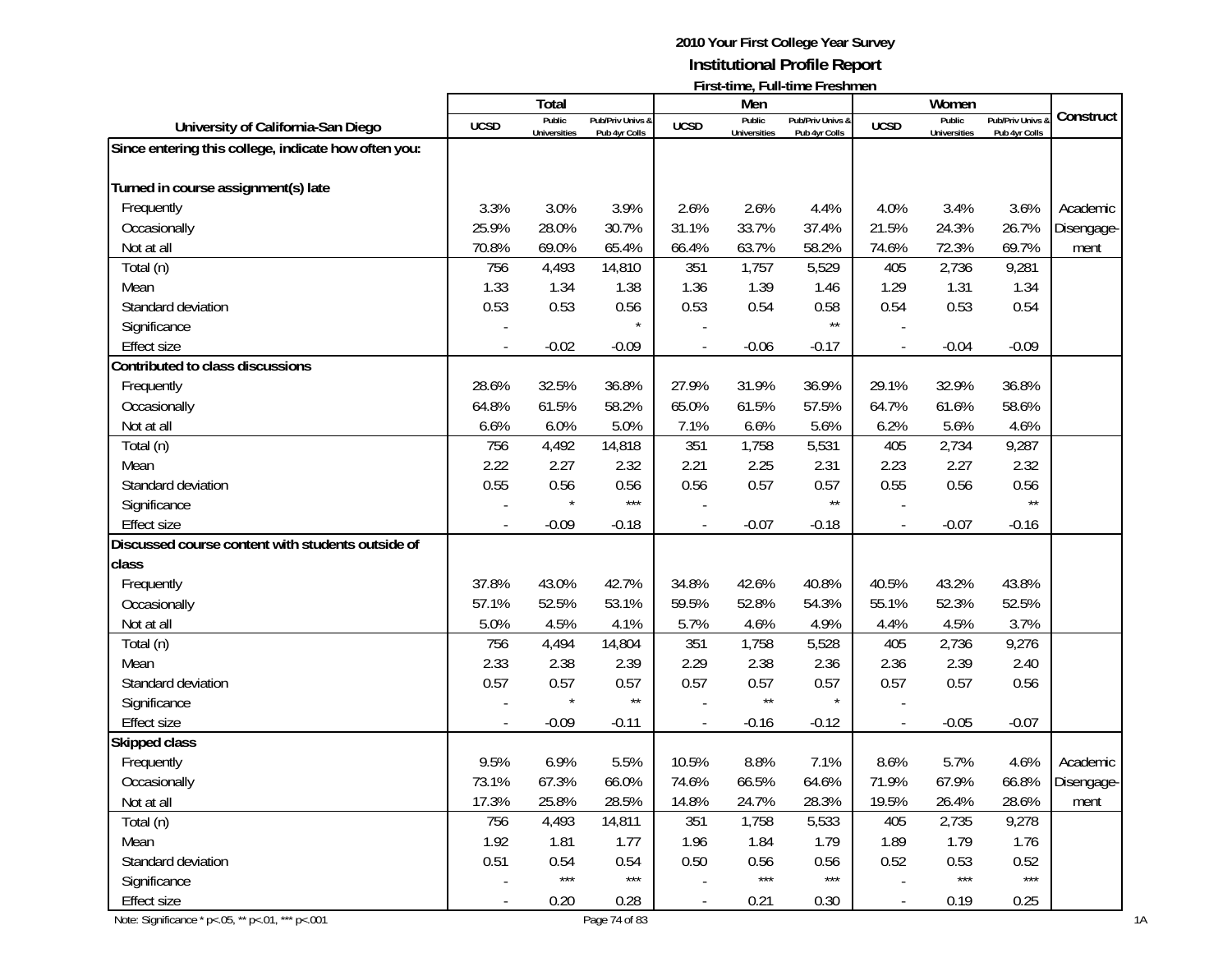|                                                        |             | <b>Total</b>                  |                                              |             | Men                           | <b>FILSI-ULIIE, FUII-ULIIE FIESIIIIEII</b> |             | Women                         |                                   |            |
|--------------------------------------------------------|-------------|-------------------------------|----------------------------------------------|-------------|-------------------------------|--------------------------------------------|-------------|-------------------------------|-----------------------------------|------------|
| University of California-San Diego                     | <b>UCSD</b> | Public<br><b>Universities</b> | <b>Pub/Priv Univs &amp;</b><br>Pub 4yr Colls | <b>UCSD</b> | Public<br><b>Universities</b> | Pub/Priv Univs &<br>Pub 4yr Colls          | <b>UCSD</b> | Public<br><b>Universities</b> | Pub/Priv Univs &<br>Pub 4yr Colls | Construct  |
| Since entering this college, indicate how often you:   |             |                               |                                              |             |                               |                                            |             |                               |                                   |            |
|                                                        |             |                               |                                              |             |                               |                                            |             |                               |                                   |            |
| <b>Received tutoring</b>                               |             |                               |                                              |             |                               |                                            |             |                               |                                   |            |
| Frequently                                             | 7.3%        | 7.0%                          | 6.6%                                         | 5.7%        | 6.2%                          | 6.1%                                       | 8.6%        | 7.5%                          | 6.9%                              |            |
| Occasionally                                           | 36.1%       | 34.2%                         | 37.6%                                        | 35.9%       | 34.8%                         | 38.0%                                      | 36.3%       | 33.7%                         | 37.3%                             |            |
| Not at all                                             | 56.6%       | 58.8%                         | 55.9%                                        | 58.4%       | 59.0%                         | 55.9%                                      | 55.1%       | 58.7%                         | 55.8%                             |            |
| Total (n)                                              | 756         | 4,494                         | 14,820                                       | 351         | 1,758                         | 5,535                                      | 405         | 2,736                         | 9,285                             |            |
| Mean                                                   | 1.51        | 1.48                          | 1.51                                         | 1.47        | 1.47                          | 1.50                                       | 1.54        | 1.49                          | 1.51                              |            |
| Standard deviation                                     | 0.63        | 0.62                          | 0.62                                         | 0.60        | 0.61                          | 0.61                                       | 0.65        | 0.63                          | 0.62                              |            |
| Significance                                           |             |                               |                                              |             |                               |                                            |             |                               |                                   |            |
| <b>Effect size</b>                                     |             | 0.05                          | 0.00                                         |             | 0.00                          | $-0.05$                                    |             | 0.08                          | 0.05                              |            |
| Worked on a professor's research project               |             |                               |                                              |             |                               |                                            |             |                               |                                   |            |
| Frequently                                             | 2.4%        | 3.1%                          | 4.3%                                         | 2.6%        | 3.3%                          | 4.7%                                       | 2.2%        | 3.0%                          | 4.1%                              |            |
| Occasionally                                           | 9.1%        | 9.7%                          | 15.9%                                        | 12.0%       | 11.6%                         | 19.3%                                      | 6.7%        | 8.6%                          | 13.9%                             |            |
| Not at all                                             | 88.5%       | 87.2%                         | 79.8%                                        | 85.5%       | 85.1%                         | 76.0%                                      | 91.1%       | 88.4%                         | 82.0%                             |            |
| Total (n)                                              | 756         | 4,491                         | 14,776                                       | 351         | 1,757                         | 5,520                                      | 405         | 2,734                         | 9,256                             |            |
| Mean                                                   | 1.14        | 1.16                          | 1.25                                         | 1.17        | 1.18                          | 1.29                                       | 1.11        | 1.15                          | 1.22                              |            |
| Standard deviation                                     | 0.41        | 0.44                          | 0.52                                         | 0.44        | 0.46                          | 0.55                                       | 0.38        | 0.43                          | 0.50                              |            |
| Significance                                           |             |                               | $***$                                        |             |                               | $***$                                      |             |                               | $***$                             |            |
| <b>Effect size</b>                                     |             | $-0.05$                       | $-0.21$                                      |             | $-0.02$                       | $-0.22$                                    |             | $-0.09$                       | $-0.22$                           |            |
| Turned in course assignments that did not reflect your |             |                               |                                              |             |                               |                                            |             |                               |                                   |            |
| best work                                              |             |                               |                                              |             |                               |                                            |             |                               |                                   |            |
| Frequently                                             | 10.1%       | 5.8%                          | 5.7%                                         | 12.3%       | 8.7%                          | 8.1%                                       | 8.1%        | 4.0%                          | 4.3%                              | Academic   |
| Occasionally                                           | 72.5%       | 71.0%                         | 70.6%                                        | 73.5%       | 70.5%                         | 70.4%                                      | 71.6%       | 71.4%                         | 70.7%                             | Disengage- |
| Not at all                                             | 17.5%       | 23.1%                         | 23.7%                                        | 14.2%       | 20.8%                         | 21.5%                                      | 20.2%       | 24.6%                         | 24.9%                             | ment       |
| Total (n)                                              | 756         | 4,493                         | 14,804                                       | 351         | 1,758                         | 5,529                                      | 405         | 2,735                         | 9,275                             |            |
| Mean                                                   | 1.93        | 1.83                          | 1.82                                         | 1.98        | 1.88                          | 1.87                                       | 1.88        | 1.79                          | 1.79                              |            |
| Standard deviation                                     | 0.52        | 0.51                          | 0.51                                         | 0.52        | 0.53                          | 0.53                                       | 0.52        | 0.49                          | 0.50                              |            |
| Significance                                           |             | $***$                         | $***$                                        |             | $\star\star$                  | $***$                                      |             | $***$                         | $***$                             |            |
| <b>Effect size</b>                                     |             | 0.20                          | 0.22                                         |             | 0.19                          | 0.21                                       |             | 0.18                          | 0.18                              |            |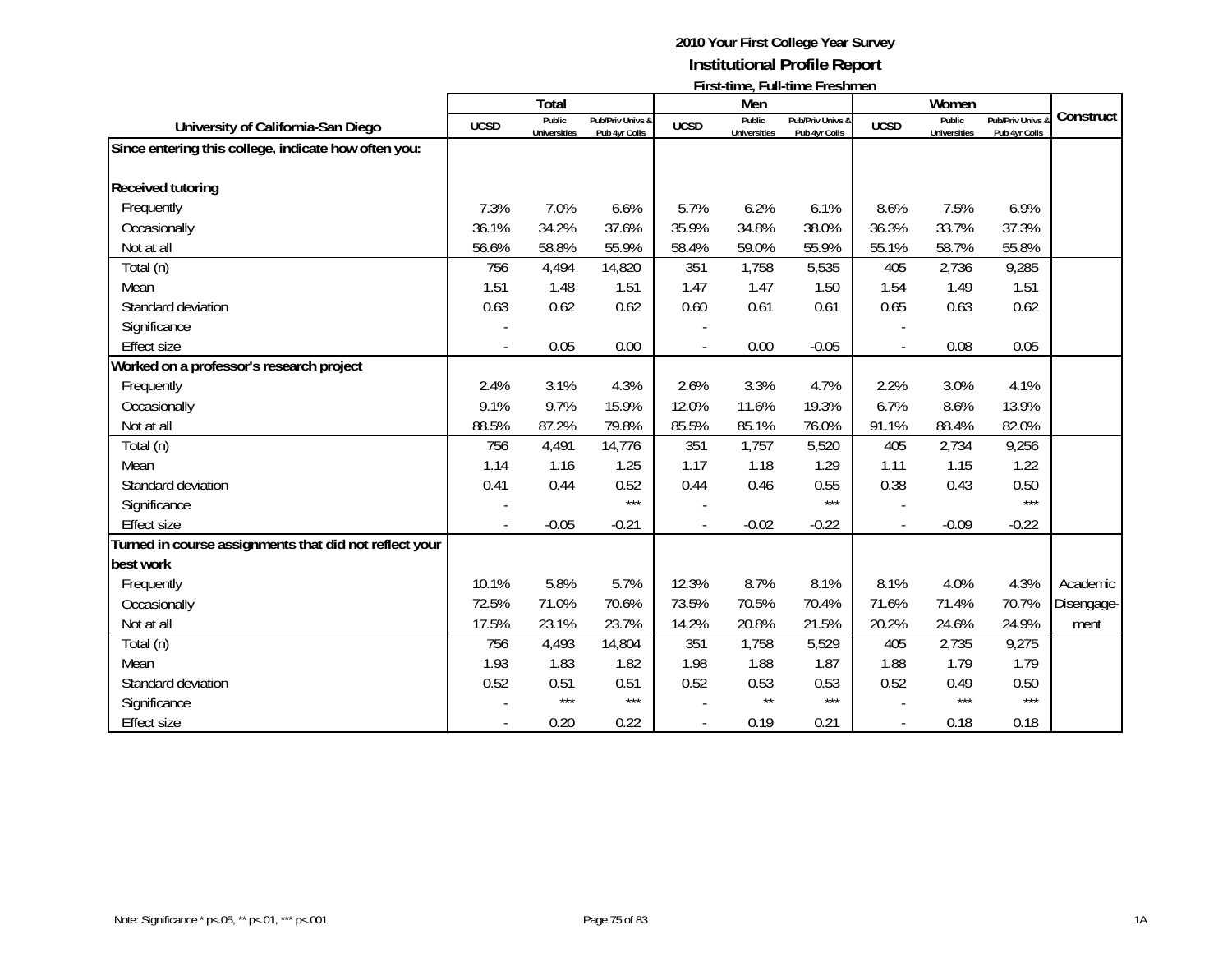|                                                      |             | Total                         |                                   |                | Men                           | <u>Electric, Funcility Freshing i</u> |             | Women                         |                                 |             |
|------------------------------------------------------|-------------|-------------------------------|-----------------------------------|----------------|-------------------------------|---------------------------------------|-------------|-------------------------------|---------------------------------|-------------|
| University of California-San Diego                   | <b>UCSD</b> | Public<br><b>Universities</b> | Pub/Priv Univs &<br>Pub 4yr Colls | <b>UCSD</b>    | Public<br><b>Universities</b> | Pub/Priv Univs &<br>Pub 4yr Colls     | <b>UCSD</b> | Public<br><b>Universities</b> | Pub/Priv Univs<br>Pub 4yr Colls | Construct   |
| Since entering this college, indicate how often you: |             |                               |                                   |                |                               |                                       |             |                               |                                 |             |
| Had difficulty getting along with your roommate(s) / |             |                               |                                   |                |                               |                                       |             |                               |                                 |             |
| housemate(s)                                         |             |                               |                                   |                |                               |                                       |             |                               |                                 |             |
| Frequently                                           | 9.9%        | 10.2%                         | 10.6%                             | 8.3%           | 9.2%                          | 8.5%                                  | 11.4%       | 10.9%                         | 11.8%                           |             |
| Occasionally                                         | 45.9%       | 38.2%                         | 38.4%                             | 47.9%          | 37.0%                         | 37.3%                                 | 44.2%       | 39.0%                         | 39.0%                           |             |
| Not at all                                           | 44.2%       | 51.6%                         | 51.1%                             | 43.9%          | 53.8%                         | 54.2%                                 | 44.4%       | 50.2%                         | 49.2%                           |             |
| Total (n)                                            | 756         | 4,491                         | 14,784                            | 351            | 1,757                         | 5,520                                 | 405         | 2,734                         | 9,264                           |             |
| Mean                                                 | 1.66        | 1.59                          | 1.59                              | 1.64           | 1.55                          | 1.54                                  | 1.67        | 1.61                          | 1.63                            |             |
| Standard deviation                                   | 0.65        | 0.67                          | 0.67                              | 0.63           | 0.66                          | 0.65                                  | 0.67        | 0.68                          | 0.69                            |             |
| Significance                                         |             | $\star\star$                  | $\star\star$                      |                |                               | $\star\star$                          |             |                               |                                 |             |
| <b>Effect size</b>                                   |             | 0.10                          | 0.10                              | $\overline{a}$ | 0.14                          | 0.15                                  |             | 0.09                          | 0.06                            |             |
| Received from your professor advice or guidance      |             |                               |                                   |                |                               |                                       |             |                               |                                 |             |
| about your educational program                       |             |                               |                                   |                |                               |                                       |             |                               |                                 |             |
| Frequently                                           | 3.6%        | 9.0%                          | 12.6%                             | 4.0%           | 9.3%                          | 12.1%                                 | 3.2%        | 8.9%                          | 12.9%                           | Student     |
| Occasionally                                         | 39.2%       | 52.5%                         | 57.6%                             | 40.2%          | 51.9%                         | 58.5%                                 | 38.4%       | 52.8%                         | 57.1%                           | Faculty     |
| Not at all                                           | 57.2%       | 38.5%                         | 29.7%                             | 55.8%          | 38.8%                         | 29.3%                                 | 58.4%       | 38.3%                         | 30.0%                           | Interaction |
| Total (n)                                            | 755         | 4,489                         | 14,805                            | 351            | 1,756                         | 5,526                                 | 404         | 2,733                         | 9,279                           |             |
| Mean                                                 | 1.46        | 1.71                          | 1.83                              | 1.48           | 1.71                          | 1.83                                  | 1.45        | 1.71                          | 1.83                            |             |
| Standard deviation                                   | 0.57        | 0.62                          | 0.63                              | 0.57           | 0.63                          | 0.62                                  | 0.56        | 0.62                          | 0.63                            |             |
| Significance                                         |             | $***$                         | $***$                             |                | $***$                         | $***$                                 |             | $***$                         | $***$                           |             |
| <b>Effect size</b>                                   |             | $-0.40$                       | $-0.59$                           | $\overline{a}$ | $-0.37$                       | $-0.56$                               |             | $-0.42$                       | $-0.60$                         |             |
| Received from your professor emotional support or    |             |                               |                                   |                |                               |                                       |             |                               |                                 |             |
| encouragement                                        |             |                               |                                   |                |                               |                                       |             |                               |                                 |             |
| Frequently                                           | 2.8%        | 5.9%                          | 8.4%                              | 2.6%           | 4.6%                          | 7.2%                                  | 3.0%        | 6.8%                          | 9.0%                            |             |
| Occasionally                                         | 28.5%       | 35.6%                         | 41.8%                             | 26.5%          | 33.3%                         | 41.5%                                 | 30.2%       | 37.1%                         | 42.0%                           |             |
| Not at all                                           | 68.7%       | 58.5%                         | 49.8%                             | 70.9%          | 62.2%                         | 51.2%                                 | 66.8%       | 56.1%                         | 48.9%                           |             |
| Total (n)                                            | 755         | 4,490                         | 14,786                            | 351            | 1,757                         | 5,521                                 | 404         | 2,733                         | 9,265                           |             |
| Mean                                                 | 1.34        | 1.47                          | 1.59                              | 1.32           | 1.42                          | 1.56                                  | 1.36        | 1.51                          | 1.60                            |             |
| Standard deviation                                   | 0.53        | 0.61                          | 0.64                              | 0.52           | 0.58                          | 0.63                                  | 0.54        | 0.62                          | 0.65                            |             |
| Significance                                         |             | $***$                         | $***$                             |                | $\star\star$                  | $***$                                 |             | $***$                         | $***$                           |             |
| <b>Effect size</b>                                   |             | $-0.21$                       | $-0.39$                           |                | $-0.17$                       | $-0.38$                               |             | $-0.24$                       | $-0.37$                         |             |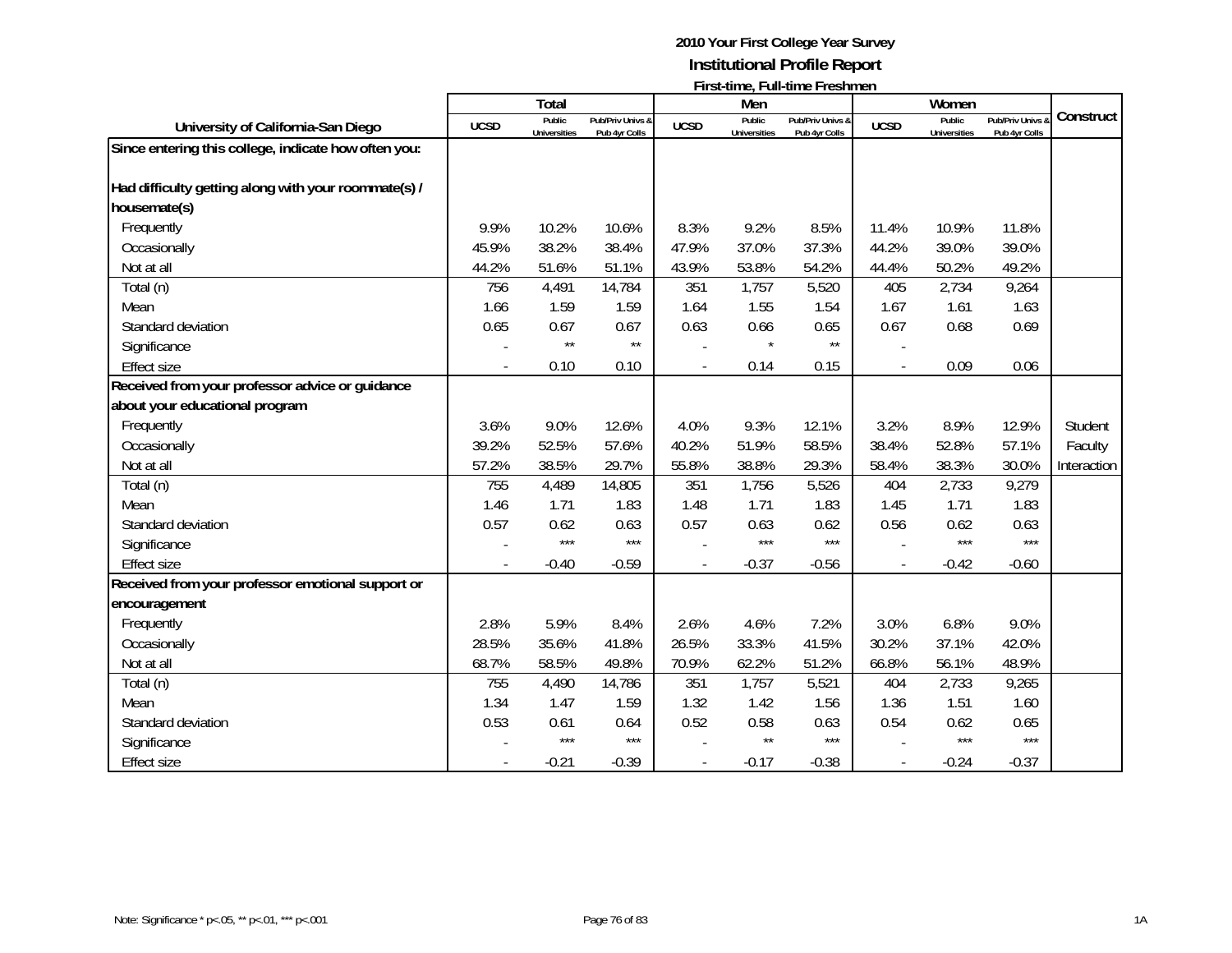|                                                      |             | <b>Total</b>                  |                                   |             | Men                           | $\mathbf{1}$ ii st-time, i un-time i resument |                          | Women                                |                                              |           |
|------------------------------------------------------|-------------|-------------------------------|-----------------------------------|-------------|-------------------------------|-----------------------------------------------|--------------------------|--------------------------------------|----------------------------------------------|-----------|
| University of California-San Diego                   | <b>UCSD</b> | Public<br><b>Universities</b> | Pub/Priv Univs &<br>Pub 4yr Colls | <b>UCSD</b> | Public<br><b>Universities</b> | Pub/Priv Univs &<br>Pub 4yr Colls             | <b>UCSD</b>              | <b>Public</b><br><b>Universities</b> | <b>Pub/Priv Univs &amp;</b><br>Pub 4yr Colls | Construct |
| Since entering this college, indicate how often you: |             |                               |                                   |             |                               |                                               |                          |                                      |                                              |           |
|                                                      |             |                               |                                   |             |                               |                                               |                          |                                      |                                              |           |
| Received from your professor negative feedback about |             |                               |                                   |             |                               |                                               |                          |                                      |                                              |           |
| your academic work                                   |             |                               |                                   |             |                               |                                               |                          |                                      |                                              |           |
| Frequently                                           | 2.0%        | 2.0%                          | 2.7%                              | 3.1%        | 2.5%                          | 3.6%                                          | 1.0%                     | 1.8%                                 | 2.1%                                         |           |
| Occasionally                                         | 33.1%       | 35.5%                         | 41.2%                             | 31.9%       | 37.0%                         | 45.3%                                         | 34.2%                    | 34.6%                                | 38.7%                                        |           |
| Not at all                                           | 64.9%       | 62.4%                         | 56.2%                             | 65.0%       | 60.5%                         | 51.1%                                         | 64.9%                    | 63.6%                                | 59.2%                                        |           |
| Total (n)                                            | 755         | 4,490                         | 14,793                            | 351         | 1,757                         | 5,520                                         | 404                      | 2,733                                | 9,273                                        |           |
| Mean                                                 | 1.37        | 1.40                          | 1.47                              | 1.38        | 1.42                          | 1.53                                          | 1.36                     | 1.38                                 | 1.43                                         |           |
| Standard deviation                                   | 0.52        | 0.53                          | 0.55                              | 0.55        | 0.54                          | 0.57                                          | 0.50                     | 0.52                                 | 0.54                                         |           |
| Significance                                         |             |                               | $***$                             |             |                               | $***$                                         |                          |                                      |                                              |           |
| <b>Effect size</b>                                   |             | $-0.06$                       | $-0.18$                           |             | $-0.07$                       | $-0.26$                                       | $\overline{\phantom{a}}$ | $-0.04$                              | $-0.13$                                      |           |
| Witnessed academic dishonesty/cheating               |             |                               |                                   |             |                               |                                               |                          |                                      |                                              |           |
| Frequently                                           | 6.1%        | 4.2%                          | 4.7%                              | 6.8%        | 5.4%                          | 6.0%                                          | 5.4%                     | 3.4%                                 | 3.9%                                         |           |
| Occasionally                                         | 43.8%       | 41.0%                         | 41.6%                             | 45.0%       | 44.6%                         | 46.2%                                         | 42.8%                    | 38.7%                                | 38.8%                                        |           |
| Not at all                                           | 50.1%       | 54.8%                         | 53.8%                             | 48.1%       | 50.0%                         | 47.8%                                         | 51.7%                    | 57.9%                                | 57.3%                                        |           |
| Total (n)                                            | 755         | 4,490                         | 14,781                            | 351         | 1,757                         | 5,523                                         | 404                      | 2,733                                | 9,258                                        |           |
| Mean                                                 | 1.56        | 1.49                          | 1.51                              | 1.59        | 1.55                          | 1.58                                          | 1.54                     | 1.46                                 | 1.47                                         |           |
| Standard deviation                                   | 0.61        | 0.58                          | 0.59                              | 0.62        | 0.60                          | 0.60                                          | 0.60                     | 0.56                                 | 0.57                                         |           |
| Significance                                         |             | $\star\star$                  | $\star$                           |             |                               |                                               |                          | $\star\star$                         |                                              |           |
| <b>Effect size</b>                                   |             | 0.12                          | 0.08                              |             | 0.07                          | 0.02                                          |                          | 0.14                                 | 0.12                                         |           |
| Went home for the weekend                            |             |                               |                                   |             |                               |                                               |                          |                                      |                                              |           |
| Frequently                                           | 20.2%       | 21.8%                         | 22.7%                             | 15.1%       | 18.3%                         | 18.4%                                         | 24.5%                    | 24.0%                                | 25.3%                                        |           |
| Occasionally                                         | 49.9%       | 56.3%                         | 51.3%                             | 50.9%       | 56.8%                         | 52.2%                                         | 49.0%                    | 56.0%                                | 50.8%                                        |           |
| Not at all                                           | 30.0%       | 22.0%                         | 26.0%                             | 34.0%       | 24.9%                         | 29.4%                                         | 26.5%                    | 20.1%                                | 23.9%                                        |           |
| Total (n)                                            | 754         | 4,485                         | 14,761                            | 350         | 1,753                         | 5,512                                         | 404                      | 2,732                                | 9,249                                        |           |
| Mean                                                 | 1.90        | 2.00                          | 1.97                              | 1.81        | 1.93                          | 1.89                                          | 1.98                     | 2.04                                 | 2.01                                         |           |
| Standard deviation                                   | 0.70        | 0.66                          | 0.70                              | 0.68        | 0.65                          | 0.68                                          | 0.71                     | 0.66                                 | 0.70                                         |           |
| Significance                                         |             | $***$                         | $\star\star$                      |             | $\star\star$                  | $\star$                                       |                          |                                      |                                              |           |
| <b>Effect size</b>                                   |             | $-0.15$                       | $-0.10$                           |             | $-0.18$                       | $-0.12$                                       |                          | $-0.09$                              | $-0.04$                                      |           |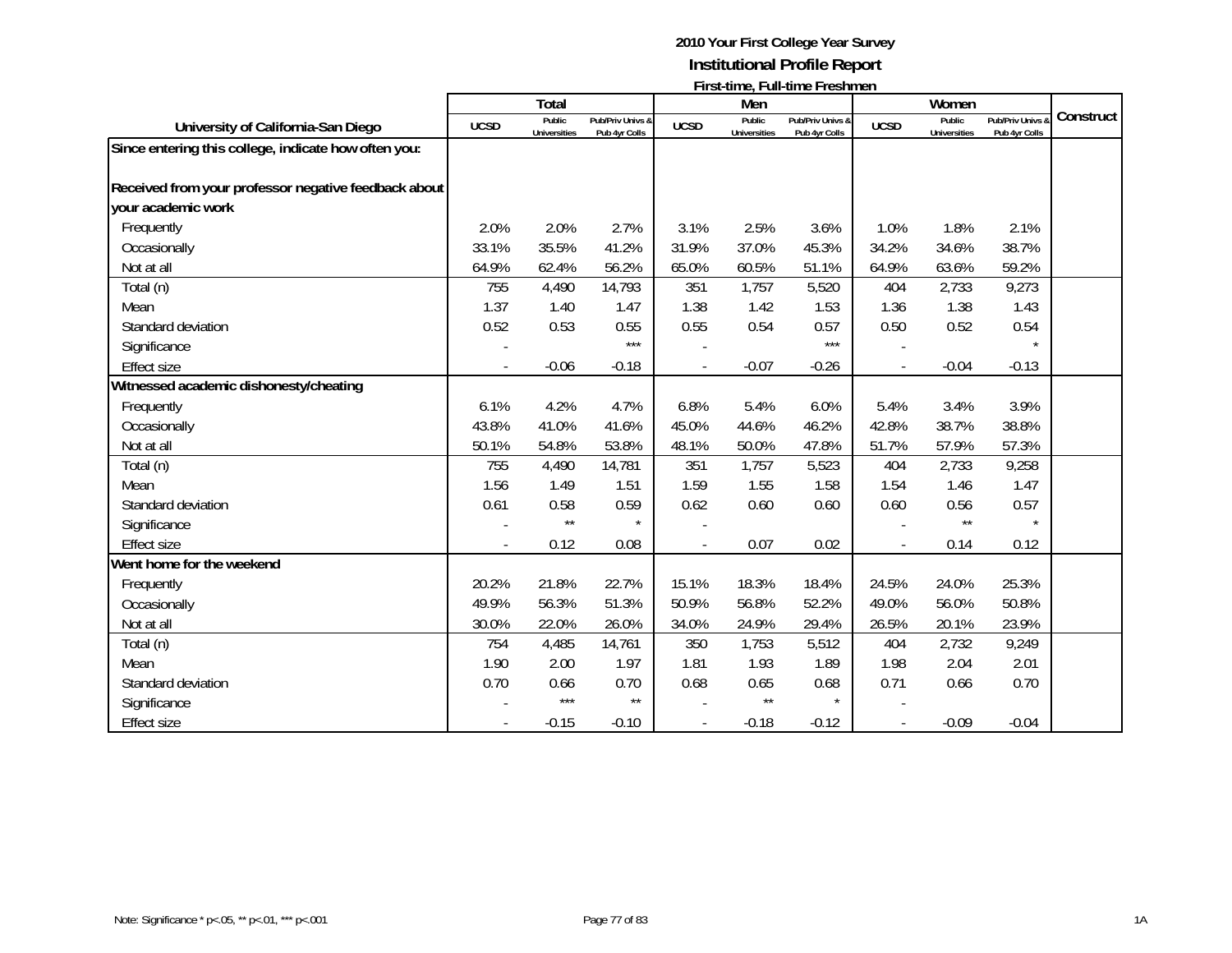|                                                      |                | Total                         |                                   |                | Men                           | <b>FILSI-ULIIC, FULL-ULIIC FICSHILICII</b> |                          | Women                         |                                 |            |
|------------------------------------------------------|----------------|-------------------------------|-----------------------------------|----------------|-------------------------------|--------------------------------------------|--------------------------|-------------------------------|---------------------------------|------------|
| University of California-San Diego                   | <b>UCSD</b>    | Public<br><b>Universities</b> | Pub/Priv Univs &<br>Pub 4yr Colls | <b>UCSD</b>    | Public<br><b>Universities</b> | Pub/Priv Univs &<br>Pub 4yr Colls          | <b>UCSD</b>              | Public<br><b>Universities</b> | Pub/Priv Univs<br>Pub 4yr Colls | Construct  |
| Since entering this college, indicate how often you: |                |                               |                                   |                |                               |                                            |                          |                               |                                 |            |
|                                                      |                |                               |                                   |                |                               |                                            |                          |                               |                                 |            |
| Met with academic advisors to select courses         |                |                               |                                   |                |                               |                                            |                          |                               |                                 |            |
| Frequently                                           | 4.9%           | 9.7%                          | 12.4%                             | 4.3%           | 8.7%                          | 11.4%                                      | 5.4%                     | 10.3%                         | 13.0%                           |            |
| Occasionally                                         | 47.8%          | 73.0%                         | 74.6%                             | 45.6%          | 70.4%                         | 73.9%                                      | 49.8%                    | 74.6%                         | 75.0%                           |            |
| Not at all                                           | 47.3%          | 17.3%                         | 13.0%                             | 50.1%          | 20.9%                         | 14.8%                                      | 44.8%                    | 15.1%                         | 12.0%                           |            |
| Total (n)                                            | 755            | 4,490                         | 14,765                            | 351            | 1,755                         | 5,508                                      | 404                      | 2,735                         | 9,257                           |            |
| Mean                                                 | 1.58           | 1.92                          | 1.99                              | 1.54           | 1.88                          | 1.97                                       | 1.61                     | 1.95                          | 2.01                            |            |
| Standard deviation                                   | 0.59           | 0.51                          | 0.50                              | 0.58           | 0.53                          | 0.51                                       | 0.59                     | 0.50                          | 0.50                            |            |
| Significance                                         |                | $***$                         | $***$                             |                | $***$                         | $***$                                      |                          | $***$                         | $***$                           |            |
| Effect size                                          | $\overline{a}$ | $-0.67$                       | $-0.82$                           | $\overline{a}$ | $-0.64$                       | $-0.84$                                    | $\blacksquare$           | $-0.68$                       | $-0.80$                         |            |
| Received advice/counseling from another student      |                |                               |                                   |                |                               |                                            |                          |                               |                                 |            |
| Frequently                                           | 10.6%          | 13.1%                         | 13.5%                             | 8.5%           | 11.4%                         | 11.5%                                      | 12.4%                    | 14.2%                         | 14.6%                           |            |
| Occasionally                                         | 69.5%          | 68.1%                         | 65.8%                             | 70.1%          | 66.8%                         | 66.2%                                      | 69.1%                    | 68.9%                         | 65.5%                           |            |
| Not at all                                           | 19.9%          | 18.8%                         | 20.8%                             | 21.4%          | 21.8%                         | 22.2%                                      | 18.6%                    | 16.9%                         | 19.9%                           |            |
| Total (n)                                            | 755            | 4,492                         | 14,787                            | 351            | 1,757                         | 5,522                                      | 404                      | 2,735                         | 9,265                           |            |
| Mean                                                 | 1.91           | 1.94                          | 1.93                              | 1.87           | 1.90                          | 1.89                                       | 1.94                     | 1.97                          | 1.95                            |            |
| Standard deviation                                   | 0.54           | 0.56                          | 0.58                              | 0.53           | 0.57                          | 0.57                                       | 0.55                     | 0.56                          | 0.59                            |            |
| Significance                                         |                |                               |                                   |                |                               |                                            |                          |                               |                                 |            |
| <b>Effect size</b>                                   |                | $-0.05$                       | $-0.03$                           |                | $-0.05$                       | $-0.04$                                    | $\overline{a}$           | $-0.05$                       | $-0.02$                         |            |
| Fell asleep in class                                 |                |                               |                                   |                |                               |                                            |                          |                               |                                 |            |
| Frequently                                           | 8.7%           | 5.2%                          | 4.7%                              | 9.1%           | 6.3%                          | 6.5%                                       | 8.4%                     | 4.5%                          | 3.6%                            | Academic   |
| Occasionally                                         | 49.3%          | 42.1%                         | 39.1%                             | 54.1%          | 47.1%                         | 46.0%                                      | 45.0%                    | 38.9%                         | 35.1%                           | Disengage- |
| Not at all                                           | 42.0%          | 52.7%                         | 56.2%                             | 36.8%          | 46.7%                         | 47.5%                                      | 46.5%                    | 56.6%                         | 61.3%                           | ment       |
| Total (n)                                            | 755            | 4,491                         | 14,790                            | 351            | 1,757                         | 5,519                                      | 404                      | 2,734                         | 9,271                           |            |
| Mean                                                 | 1.67           | 1.53                          | 1.48                              | 1.72           | 1.60                          | 1.59                                       | 1.62                     | 1.48                          | 1.42                            |            |
| Standard deviation                                   | 0.63           | 0.59                          | 0.59                              | 0.62           | 0.61                          | 0.61                                       | 0.64                     | 0.58                          | 0.56                            |            |
| Significance                                         |                | $***$                         | $***$                             |                | $***$                         | $***$                                      |                          | $***$                         | $***$                           |            |
| <b>Effect size</b>                                   |                | 0.24                          | 0.32                              | $\overline{a}$ | 0.20                          | 0.21                                       | $\overline{a}$           | 0.24                          | 0.36                            |            |
| Had difficulty getting the courses you need          |                |                               |                                   |                |                               |                                            |                          |                               |                                 |            |
| Frequently                                           | 30.1%          | 17.2%                         | 16.3%                             | 31.6%          | 16.9%                         | 15.0%                                      | 28.7%                    | 17.4%                         | 17.1%                           |            |
| Occasionally                                         | 46.2%          | 48.3%                         | 48.9%                             | 45.0%          | 47.6%                         | 49.5%                                      | 47.3%                    | 48.8%                         | 48.5%                           |            |
| Not at all                                           | 23.7%          | 34.4%                         | 34.8%                             | 23.4%          | 35.5%                         | 35.5%                                      | 24.0%                    | 33.7%                         | 34.5%                           |            |
| Total (n)                                            | 755            | 4,491                         | 14,778                            | 351            | 1,757                         | 5,519                                      | 404                      | 2,734                         | 9,259                           |            |
| Mean                                                 | 2.06           | 1.83                          | 1.81                              | 2.08           | 1.81                          | 1.80                                       | 2.05                     | 1.84                          | 1.83                            |            |
| Standard deviation                                   | 0.73           | 0.70                          | 0.69                              | 0.74           | 0.70                          | 0.68                                       | 0.73                     | 0.70                          | 0.70                            |            |
| Significance                                         |                | $***$                         | $***$                             |                | $***$                         | $***$                                      |                          | $***$                         | $***$                           |            |
| <b>Effect size</b>                                   | $\overline{a}$ | 0.33                          | 0.36                              | $\overline{a}$ | 0.39                          | 0.41                                       | $\overline{\phantom{a}}$ | 0.30                          | 0.31                            |            |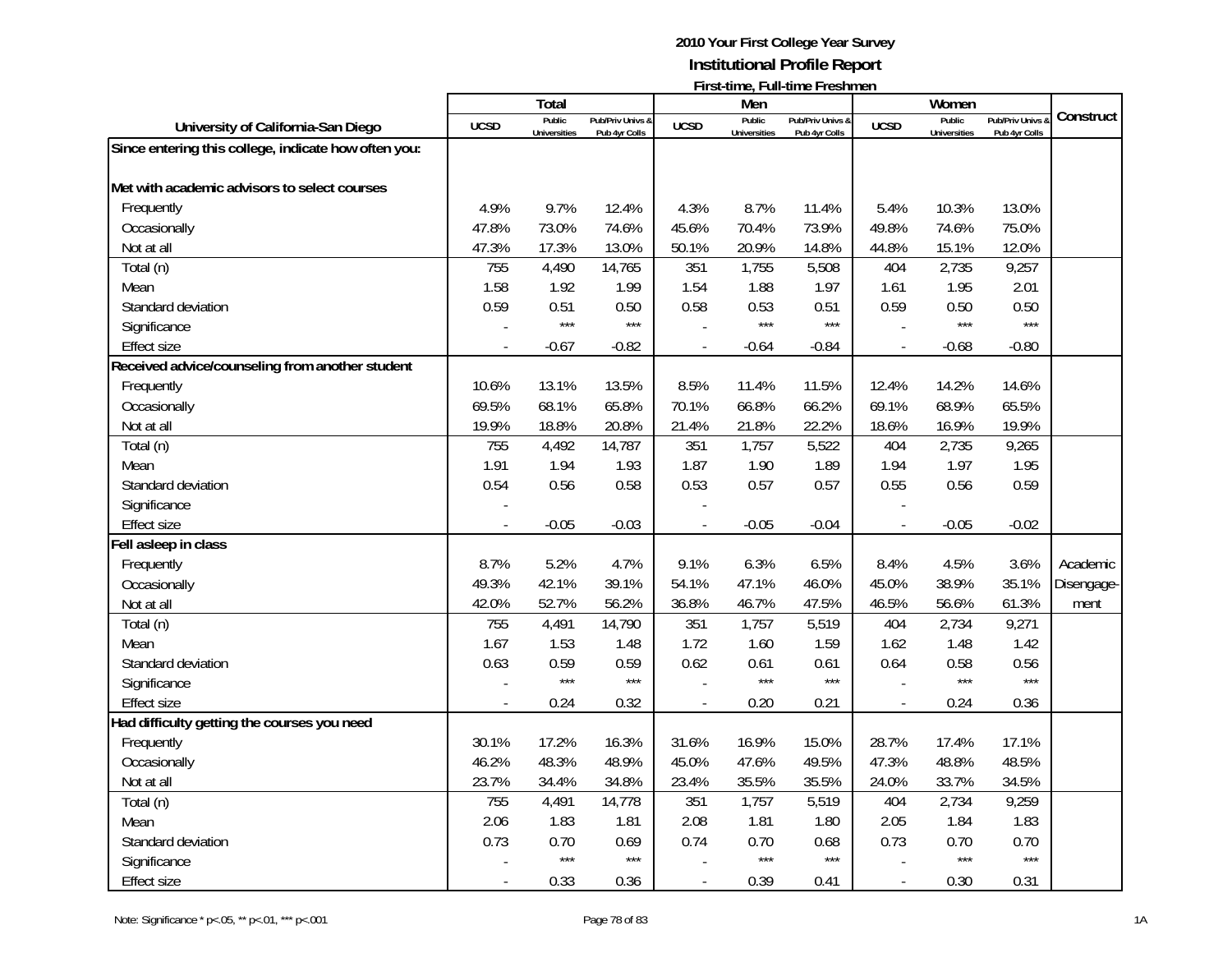|                                                      |             |                                      |                                   |             |                               | <b>FILSI-ULLIC, FULL-ULLIC FLESHILICH</b> |             |                               |                                              |             |
|------------------------------------------------------|-------------|--------------------------------------|-----------------------------------|-------------|-------------------------------|-------------------------------------------|-------------|-------------------------------|----------------------------------------------|-------------|
|                                                      |             | Total                                |                                   |             | Men                           |                                           |             | Women                         |                                              | Construct   |
| University of California-San Diego                   | <b>UCSD</b> | <b>Public</b><br><b>Universities</b> | Pub/Priv Univs &<br>Pub 4yr Colls | <b>UCSD</b> | Public<br><b>Universities</b> | Pub/Priv Univs &<br>Pub 4yr Colls         | <b>UCSD</b> | Public<br><b>Universities</b> | <b>Pub/Priv Univs &amp;</b><br>Pub 4yr Colls |             |
| Since entering this college, indicate how often you: |             |                                      |                                   |             |                               |                                           |             |                               |                                              |             |
|                                                      |             |                                      |                                   |             |                               |                                           |             |                               |                                              |             |
| Instant messaged/texted during class                 |             |                                      |                                   |             |                               |                                           |             |                               |                                              |             |
| Frequently                                           | 25.9%       | 32.4%                                | 29.1%                             | 20.5%       | 26.1%                         | 23.6%                                     | 30.6%       | 36.5%                         | 32.4%                                        |             |
| Occasionally                                         | 52.8%       | 52.1%                                | 54.9%                             | 59.0%       | 54.6%                         | 57.3%                                     | 47.4%       | 50.5%                         | 53.4%                                        |             |
| Not at all                                           | 21.3%       | 15.5%                                | 16.0%                             | 20.5%       | 19.3%                         | 19.1%                                     | 22.0%       | 13.0%                         | 14.2%                                        |             |
| Total (n)                                            | 756         | 4,492                                | 14,790                            | 351         | 1,757                         | 5,521                                     | 405         | 2,735                         | 9,269                                        |             |
| Mean                                                 | 2.05        | 2.17                                 | 2.13                              | 2.00        | 2.07                          | 2.05                                      | 2.09        | 2.23                          | 2.18                                         |             |
| Standard deviation                                   | 0.69        | 0.67                                 | 0.66                              | 0.64        | 0.67                          | 0.65                                      | 0.72        | 0.66                          | 0.66                                         |             |
| Significance                                         |             | $***$                                | $\star\star$                      |             |                               |                                           |             | $***$                         | $\star\star$                                 |             |
| <b>Effect size</b>                                   |             | $-0.18$                              | $-0.12$                           |             | $-0.10$                       | $-0.08$                                   | ÷,          | $-0.21$                       | $-0.14$                                      |             |
| Communicated regularly with your professors          |             |                                      |                                   |             |                               |                                           |             |                               |                                              |             |
| Frequently                                           | 4.5%        | 8.6%                                 | 12.9%                             | 4.8%        | 9.0%                          | 12.6%                                     | 4.2%        | 8.4%                          | 13.1%                                        | Student     |
| Occasionally                                         | 36.1%       | 51.2%                                | 60.1%                             | 37.0%       | 50.8%                         | 59.9%                                     | 35.2%       | 51.4%                         | 60.2%                                        | Faculty     |
| Not at all                                           | 59.4%       | 40.2%                                | 27.0%                             | 58.1%       | 40.2%                         | 27.5%                                     | 60.5%       | 40.2%                         | 26.6%                                        | Interaction |
| Total (n)                                            | 754         | 4,487                                | 14,749                            | 351         | 1,755                         | 5,506                                     | 403         | 2,732                         | 9,243                                        |             |
| Mean                                                 | 1.45        | 1.68                                 | 1.86                              | 1.47        | 1.69                          | 1.85                                      | 1.44        | 1.68                          | 1.86                                         |             |
| Standard deviation                                   | 0.58        | 0.62                                 | 0.62                              | 0.59        | 0.63                          | 0.62                                      | 0.58        | 0.62                          | 0.62                                         |             |
| Significance                                         |             | $***$                                | $***$                             |             | $***$                         | $***$                                     |             | $***$                         | $***$                                        |             |
| <b>Effect size</b>                                   |             | $-0.37$                              | $-0.66$                           |             | $-0.35$                       | $-0.61$                                   |             | $-0.39$                       | $-0.68$                                      |             |
| Worked with classmates on group projects during      |             |                                      |                                   |             |                               |                                           |             |                               |                                              |             |
| class                                                |             |                                      |                                   |             |                               |                                           |             |                               |                                              |             |
| Frequently                                           | 9.3%        | 17.4%                                | 18.8%                             | 7.4%        | 16.3%                         | 18.3%                                     | 10.9%       | 18.2%                         | 19.1%                                        |             |
| Occasionally                                         | 56.8%       | 65.9%                                | 65.9%                             | 58.9%       | 65.1%                         | 65.7%                                     | 55.1%       | 66.4%                         | 66.0%                                        |             |
| Not at all                                           | 33.9%       | 16.6%                                | 15.3%                             | 33.7%       | 18.6%                         | 16.0%                                     | 34.1%       | 15.4%                         | 15.0%                                        |             |
| Total (n)                                            | 755         | 4,491                                | 14,779                            | 350         | 1,756                         | 5,515                                     | 405         | 2,735                         | 9,264                                        |             |
| Mean                                                 | 1.75        | 2.01                                 | 2.03                              | 1.74        | 1.98                          | 2.02                                      | 1.77        | 2.03                          | 2.04                                         |             |
| Standard deviation                                   | 0.61        | 0.58                                 | 0.58                              | 0.59        | 0.59                          | 0.59                                      | 0.63        | 0.58                          | 0.58                                         |             |
| Significance                                         |             | $***$                                | $***$                             |             | $***$                         | $***$                                     |             | ***                           | $***$                                        |             |
| <b>Effect size</b>                                   |             | $-0.45$                              | $-0.48$                           |             | $-0.41$                       | $-0.47$                                   |             | $-0.45$                       | $-0.47$                                      |             |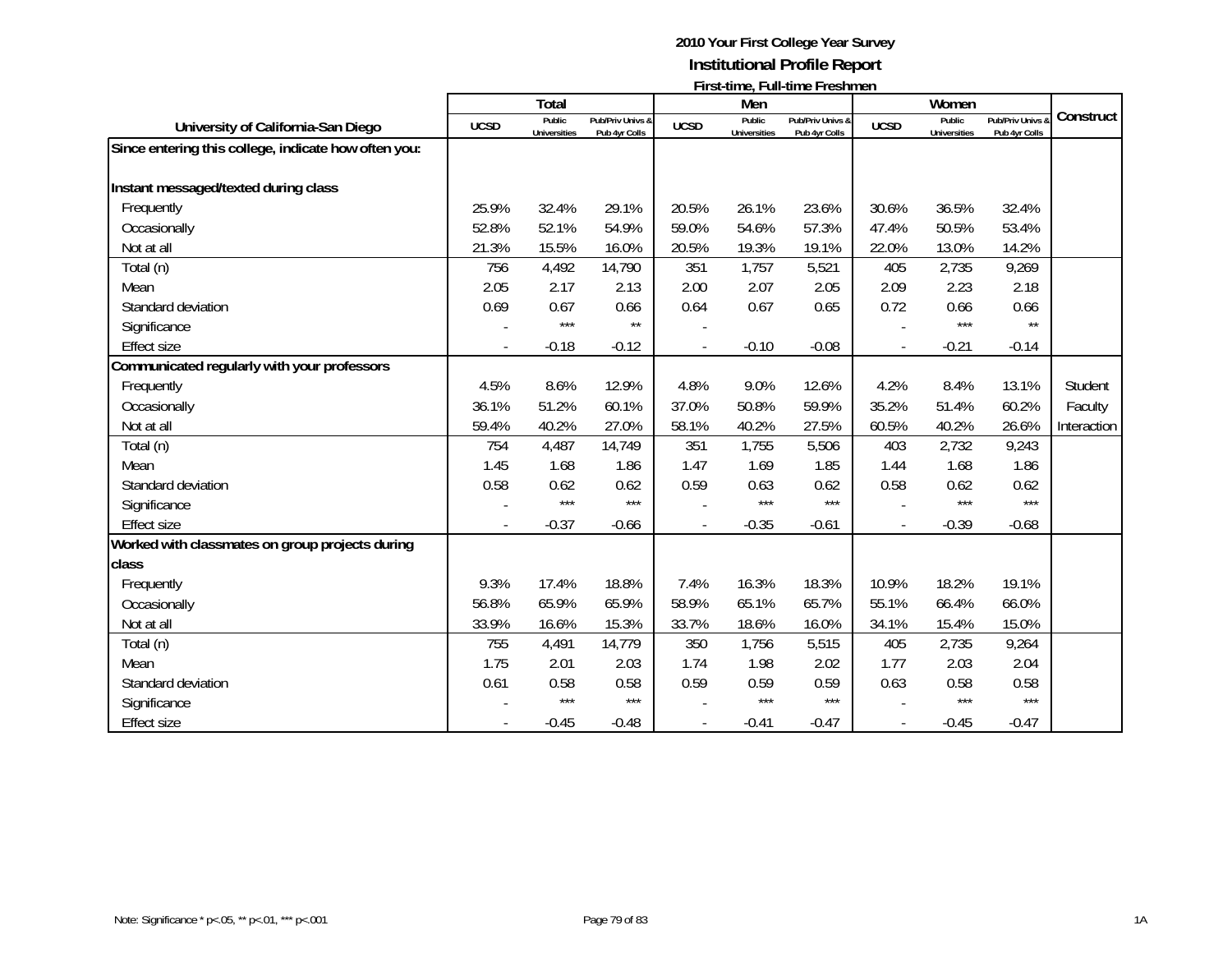|                                                      |             | <b>Total</b>                  |                                   |                | Men                           |                                   |             | Women                         |                                              |           |
|------------------------------------------------------|-------------|-------------------------------|-----------------------------------|----------------|-------------------------------|-----------------------------------|-------------|-------------------------------|----------------------------------------------|-----------|
| University of California-San Diego                   | <b>UCSD</b> | Public<br><b>Universities</b> | Pub/Priv Univs &<br>Pub 4yr Colls | <b>UCSD</b>    | Public<br><b>Universities</b> | Pub/Priv Univs &<br>Pub 4yr Colls | <b>UCSD</b> | Public<br><b>Universities</b> | <b>Pub/Priv Univs &amp;</b><br>Pub 4yr Colls | Construct |
| Since entering this college, indicate how often you: |             |                               |                                   |                |                               |                                   |             |                               |                                              |           |
| Worked with classmates on group projects outside of  |             |                               |                                   |                |                               |                                   |             |                               |                                              |           |
| class                                                |             |                               |                                   |                |                               |                                   |             |                               |                                              |           |
| Frequently                                           | 9.9%        | 17.1%                         | 18.9%                             | 8.8%           | 16.9%                         | 18.8%                             | 10.9%       | 17.2%                         | 19.0%                                        |           |
| Occasionally                                         | 61.1%       | 66.2%                         | 66.6%                             | 62.4%          | 65.9%                         | 66.5%                             | 60.0%       | 66.4%                         | 66.7%                                        |           |
| Not at all                                           | 29.0%       | 16.7%                         | 14.5%                             | 28.8%          | 17.2%                         | 14.7%                             | 29.1%       | 16.4%                         | 14.3%                                        |           |
| Total (n)                                            | 756         | 4,492                         | 14,792                            | 351            | 1,757                         | 5,519                             | 405         | 2,735                         | 9,273                                        |           |
| Mean                                                 | 1.81        | 2.00                          | 2.04                              | 1.80           | 2.00                          | 2.04                              | 1.82        | 2.01                          | 2.05                                         |           |
| Standard deviation                                   | 0.59        | 0.58                          | 0.58                              | 0.58           | 0.58                          | 0.58                              | 0.61        | 0.58                          | 0.58                                         |           |
| Significance                                         |             | $***$                         | $***$                             |                | $***$                         | ***                               |             | $***$                         | $***$                                        |           |
| <b>Effect size</b>                                   |             | $-0.33$                       | $-0.40$                           |                | $-0.34$                       | $-0.41$                           |             | $-0.33$                       | $-0.40$                                      |           |
| Accessed your campus' library resources              |             |                               |                                   |                |                               |                                   |             |                               |                                              |           |
| electronically                                       |             |                               |                                   |                |                               |                                   |             |                               |                                              |           |
| Frequently                                           | 18.5%       | 25.7%                         | 27.0%                             | 13.1%          | 22.4%                         | 22.5%                             | 23.3%       | 27.9%                         | 29.7%                                        |           |
| Occasionally                                         | 61.3%       | 60.8%                         | 59.7%                             | 63.5%          | 62.8%                         | 62.0%                             | 59.4%       | 59.6%                         | 58.3%                                        |           |
| Not at all                                           | 20.1%       | 13.4%                         | 13.3%                             | 23.4%          | 14.9%                         | 15.4%                             | 17.3%       | 12.5%                         | 12.0%                                        |           |
| Total (n)                                            | 755         | 4,490                         | 14,777                            | 351            | 1,757                         | 5,512                             | 404         | 2,733                         | 9,265                                        |           |
| Mean                                                 | 1.98        | 2.12                          | 2.14                              | 1.90           | 2.08                          | 2.07                              | 2.06        | 2.15                          | 2.18                                         |           |
| <b>Standard Deviation</b>                            | 0.62        | 0.61                          | 0.62                              | 0.60           | 0.61                          | 0.61                              | 0.64        | 0.62                          | 0.62                                         |           |
| Significance                                         |             | $***$                         | $***$                             |                | $***$                         | ***                               |             | $\star\star$                  | $***$                                        |           |
| <b>Effect Size</b>                                   |             | $-0.23$                       | $-0.26$                           | $\overline{a}$ | $-0.30$                       | $-0.28$                           |             | $-0.15$                       | $-0.19$                                      |           |
| Made a presentation in class                         |             |                               |                                   |                |                               |                                   |             |                               |                                              |           |
| Frequently                                           | 4.8%        | 11.4%                         | 14.0%                             | 3.7%           | 10.1%                         | 13.1%                             | 5.7%        | 12.1%                         | 14.5%                                        |           |
| Occasionally                                         | 54.2%       | 68.3%                         | 71.5%                             | 54.4%          | 67.1%                         | 71.1%                             | 54.1%       | 69.2%                         | 71.7%                                        |           |
| Not at all                                           | 41.0%       | 20.3%                         | 14.6%                             | 41.9%          | 22.8%                         | 15.8%                             | 40.2%       | 18.7%                         | 13.8%                                        |           |
| Total (n)                                            | 756         | 4,492                         | 14,784                            | 351            | 1,756                         | 5,517                             | 405         | 2,736                         | 9,267                                        |           |
| Mean                                                 | 1.64        | 1.91                          | 1.99                              | 1.62           | 1.87                          | 1.97                              | 1.65        | 1.93                          | 2.01                                         |           |
| Standard deviation                                   | 0.57        | 0.56                          | 0.53                              | 0.56           | 0.56                          | 0.54                              | 0.58        | 0.55                          | 0.53                                         |           |
| Significance                                         |             | $***$                         | $***$                             |                | $***$                         | $***$                             |             | $***$                         | $***$                                        |           |
| <b>Effect size</b>                                   |             | $-0.48$                       | $-0.66$                           |                | $-0.45$                       | $-0.65$                           |             | $-0.51$                       | $-0.68$                                      |           |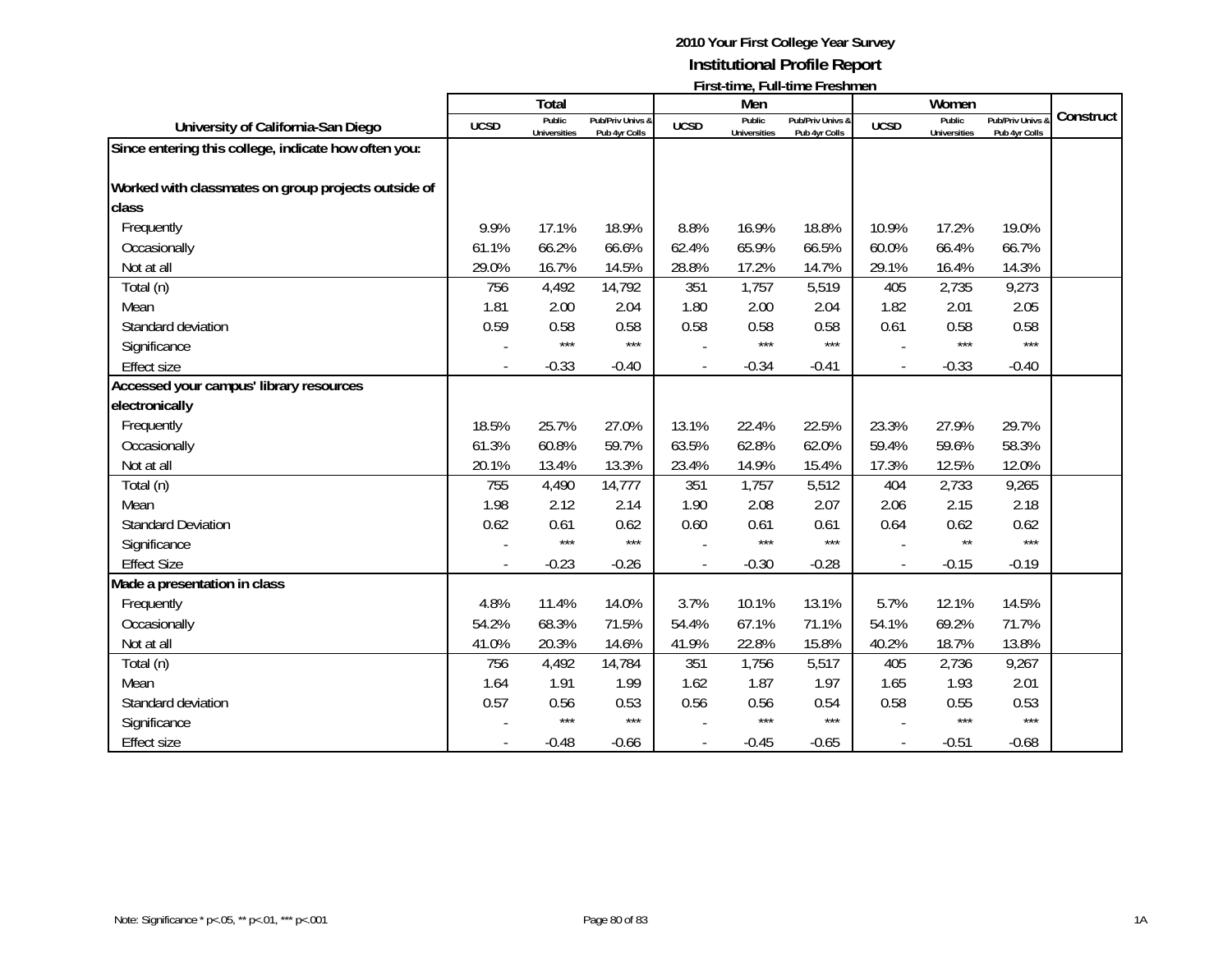|                                                         |             |                               |                                   |                |                               | <u>I II SUUILLE, LUILLUILLE LI ESIIILLEIT</u> |                          |                               |                                              |              |
|---------------------------------------------------------|-------------|-------------------------------|-----------------------------------|----------------|-------------------------------|-----------------------------------------------|--------------------------|-------------------------------|----------------------------------------------|--------------|
|                                                         |             | Total                         |                                   |                | Men                           |                                               |                          | Women                         |                                              | Construct    |
| University of California-San Diego                      | <b>UCSD</b> | Public<br><b>Universities</b> | Pub/Priv Univs &<br>Pub 4yr Colls | <b>UCSD</b>    | Public<br><b>Universities</b> | Pub/Priv Univs &<br>Pub 4yr Colls             | <b>UCSD</b>              | Public<br><b>Universities</b> | <b>Pub/Priv Univs &amp;</b><br>Pub 4yr Colls |              |
| Since entering this college, indicate how often you:    |             |                               |                                   |                |                               |                                               |                          |                               |                                              |              |
|                                                         |             |                               |                                   |                |                               |                                               |                          |                               |                                              |              |
| Applied concepts from courses to everyday life          |             |                               |                                   |                |                               |                                               |                          |                               |                                              |              |
| Frequently                                              | 12.7%       | 20.0%                         | 20.2%                             | 10.0%          | 17.9%                         | 18.4%                                         | 15.1%                    | 21.3%                         | 21.2%                                        |              |
| Occasionally                                            | 66.0%       | 66.9%                         | 68.0%                             | 68.4%          | 66.7%                         | 67.9%                                         | 63.9%                    | 67.1%                         | 68.1%                                        |              |
| Not at all                                              | 21.3%       | 13.1%                         | 11.8%                             | 21.7%          | 15.4%                         | 13.7%                                         | 21.0%                    | 11.6%                         | 10.7%                                        |              |
| Total (n)                                               | 755         | 4,491                         | 14,788                            | 351            | 1,757                         | 5,521                                         | 404                      | 2,734                         | 9,267                                        |              |
| Mean                                                    | 1.91        | 2.07                          | 2.08                              | 1.88           | 2.02                          | 2.05                                          | 1.94                     | 2.10                          | 2.11                                         |              |
| Standard deviation                                      | 0.58        | 0.57                          | 0.56                              | 0.55           | 0.58                          | 0.57                                          | 0.60                     | 0.57                          | 0.55                                         |              |
| Significance                                            |             | $***$                         | $***$                             |                | $***$                         | $***$                                         |                          | $***$                         | $***$                                        |              |
| <b>Effect size</b>                                      |             | $-0.28$                       | $-0.30$                           | $\overline{a}$ | $-0.24$                       | $-0.30$                                       | $\blacksquare$           | $-0.28$                       | $-0.31$                                      |              |
| If you could make your college choice over, would you   |             |                               |                                   |                |                               |                                               |                          |                               |                                              |              |
| still choose to enroll at your current (or most recent) |             |                               |                                   |                |                               |                                               |                          |                               |                                              |              |
| college?                                                |             |                               |                                   |                |                               |                                               |                          |                               |                                              |              |
| Definitely yes                                          | 34.0%       | 46.9%                         | 49.0%                             | 31.6%          | 45.1%                         | 47.4%                                         | 36.0%                    | 48.1%                         | 50.0%                                        |              |
| Probably yes                                            | 39.6%       | 35.5%                         | 33.4%                             | 39.9%          | 36.7%                         | 34.0%                                         | 39.3%                    | 34.7%                         | 33.1%                                        |              |
| Probably not                                            | 14.0%       | 9.1%                          | 7.0%                              | 15.1%          | 9.1%                          | 6.7%                                          | 13.1%                    | 9.1%                          | 7.2%                                         |              |
| Definitely not                                          | 6.3%        | 4.0%                          | 5.5%                              | 7.1%           | 3.9%                          | 6.0%                                          | 5.7%                     | 4.0%                          | 5.2%                                         | Overall      |
| Not sure yet                                            | 6.1%        | 4.5%                          | 5.0%                              | 6.3%           | 5.1%                          | 5.9%                                          | 5.9%                     | 4.1%                          | 4.4%                                         | Satisfaction |
| Total (n)                                               | 756         | 4,498                         | 14,883                            | 351            | 1,761                         | 5,565                                         | 405                      | 2,737                         | 9,318                                        |              |
| Mean                                                    | 3.89        | 4.16                          | 4.16                              | 3.83           | 4.13                          | 4.11                                          | 3.94                     | 4.19                          | 4.19                                         |              |
| Standard deviation                                      | 1.13        | 1.05                          | 1.10                              | 1.14           | 1.07                          | 1.14                                          | 1.12                     | 1.03                          | 1.07                                         |              |
| Significance                                            |             | $***$                         | $***$                             |                | $***$                         | $***$                                         |                          | $***$                         | $***$                                        |              |
| <b>Effect size</b>                                      |             | $-0.26$                       | $-0.25$                           |                | $-0.28$                       | $-0.25$                                       | $\overline{\phantom{a}}$ | $-0.24$                       | $-0.23$                                      |              |
| What do you think you will be doing in Fall 2010?       |             |                               |                                   |                |                               |                                               |                          |                               |                                              |              |
| Attending your current (or most recent) institution     | 97.4%       | 94.2%                         | 92.7%                             | 98.3%          | 94.8%                         | 92.4%                                         | 96.5%                    | 93.8%                         | 92.9%                                        |              |
| Attending another institution                           | 0.8%        | 2.9%                          | 3.9%                              | 0.9%           | 2.3%                          | 3.9%                                          | 0.7%                     | 3.3%                          | 3.9%                                         |              |
| Don't know / have not decided yet                       | 1.7%        | 2.8%                          | 3.1%                              | 0.6%           | 2.7%                          | 3.4%                                          | 2.7%                     | 2.9%                          | 3.0%                                         |              |
| Not attending any institution                           | 0.1%        | 0.2%                          | 0.3%                              | 0.3%           | 0.2%                          | 0.4%                                          | 0.0%                     | 0.1%                          | 0.2%                                         |              |
| Total (n)                                               | 756         | 4,500                         | 14,878                            | 351            | 1,762                         | 5,557                                         | 405                      | 2,738                         | 9,321                                        |              |
| Are you currently a full-time or part-time student?     |             |                               |                                   |                |                               |                                               |                          |                               |                                              |              |
| Full-time                                               | 100.0%      | 100.0%                        | 100.0%                            | 100.0%         | 100.0%                        | 100.0%                                        | 100.0%                   | 100.0%                        | 100.0%                                       |              |
| Part-time                                               | 0.0%        | 0.0%                          | 0.0%                              | 0.0%           | 0.0%                          | 0.0%                                          | 0.0%                     | 0.0%                          | 0.0%                                         |              |
| Not enrolled                                            | 0.0%        | 0.0%                          | 0.0%                              | 0.0%           | 0.0%                          | 0.0%                                          | 0.0%                     | 0.0%                          | 0.0%                                         |              |
| Total (n)                                               | 756         | 4,500                         | 14,906                            | 351            | 1,762                         | 5,573                                         | 405                      | 2,738                         | 9,333                                        |              |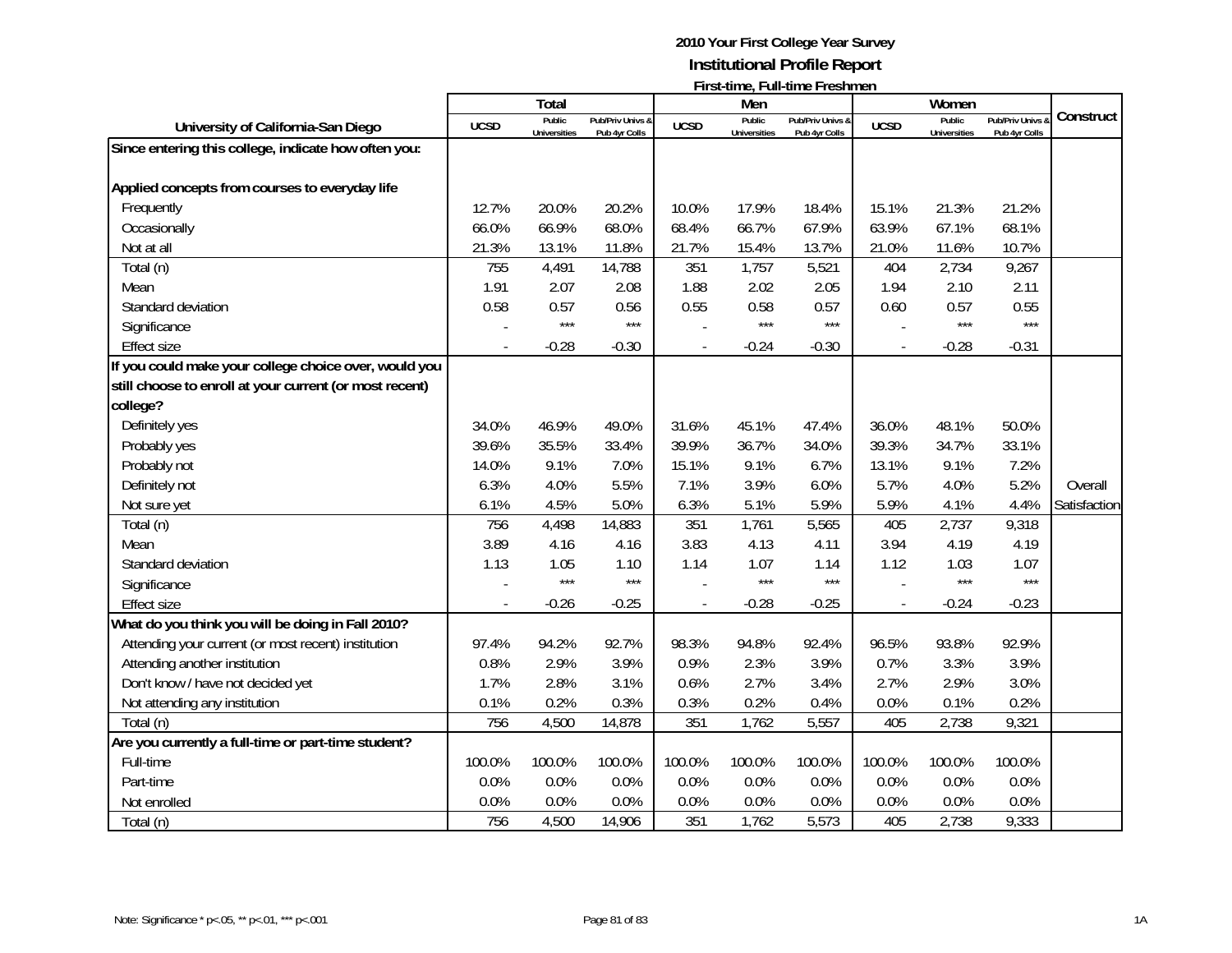|                                                     | First-unie, Fun-unie Freshinen |                               |                                   |             |                               |                                   |             |                               |                                   |           |
|-----------------------------------------------------|--------------------------------|-------------------------------|-----------------------------------|-------------|-------------------------------|-----------------------------------|-------------|-------------------------------|-----------------------------------|-----------|
|                                                     |                                | Total                         |                                   |             | Men                           |                                   |             | Women                         |                                   |           |
| University of California-San Diego                  | <b>UCSD</b>                    | Public<br><b>Universities</b> | Pub/Priv Univs &<br>Pub 4yr Colls | <b>UCSD</b> | Public<br><b>Universities</b> | Pub/Priv Univs &<br>Pub 4yr Colls | <b>UCSD</b> | Public<br><b>Universities</b> | Pub/Priv Univs &<br>Pub 4yr Colls | Construct |
| Did you transfer into this institution from another |                                |                               |                                   |             |                               |                                   |             |                               |                                   |           |
| college/university?                                 |                                |                               |                                   |             |                               |                                   |             |                               |                                   |           |
| Yes                                                 | 3.2%                           | 1.0%                          | 1.2%                              | 4.6%        | 1.4%                          | 1.5%                              | 2.0%        | 0.7%                          | 1.0%                              |           |
| No                                                  | 96.8%                          | 99.0%                         | 98.8%                             | 95.4%       | 98.6%                         | 98.5%                             | 98.0%       | 99.3%                         | 99.0%                             |           |
| Total (n)                                           | 756.0                          | 4,500.0                       | 14,861.0                          | 351.0       | 1,762.0                       | 5,552.0                           | 405.0       | 2,738.0                       | 9,309.0                           |           |
| What year did you first enter this college:         |                                |                               |                                   |             |                               |                                   |             |                               |                                   |           |
| 2005 or earlier                                     | 0.1%                           | 0.2%                          | 0.1%                              | 0.3%        | 0.1%                          | 0.0%                              | 0.0%        | 0.2%                          | 0.1%                              |           |
| 2006                                                | 0.0%                           | 0.0%                          | 0.0%                              | 0.0%        | 0.0%                          | 0.0%                              | 0.0%        | 0.0%                          | 0.0%                              |           |
| 2007                                                | 0.0%                           | 0.0%                          | 0.0%                              | $0.0\%$     | 0.1%                          | 0.0%                              | 0.0%        | 0.0%                          | 0.0%                              |           |
| 2008                                                | 0.3%                           | 0.1%                          | 0.0%                              | 0.6%        | 0.1%                          | 0.1%                              | 0.0%        | 0.1%                          | 0.0%                              |           |
| 2009 or 2010                                        | 99.6%                          | 99.7%                         | 99.9%                             | 99.1%       | 99.7%                         | 99.9%                             | 100.0%      | 99.7%                         | 99.9%                             |           |
| Total (n)                                           | 755                            | 4,480                         | 14,480                            | 350         | 1,753                         | 5,402                             | 405         | 2,727                         | 9,078                             |           |
| What year did you first enter your 1st college:     |                                |                               |                                   |             |                               |                                   |             |                               |                                   |           |
| 2005 or earlier                                     | 0.0%                           | 0.0%                          | 0.0%                              | 0.0%        | 0.0%                          | 0.0%                              | 0.0%        | 0.0%                          | 0.0%                              |           |
| 2006                                                | 0.0%                           | 0.0%                          | 0.0%                              | 0.0%        | 0.0%                          | 0.0%                              | 0.0%        | 0.0%                          | 0.0%                              |           |
| 2007                                                | 0.0%                           | 0.0%                          | 0.0%                              | 0.0%        | 0.0%                          | 0.0%                              | 0.0%        | 0.0%                          | 0.0%                              |           |
| 2008                                                | 0.0%                           | 0.0%                          | 0.0%                              | 0.0%        | 0.0%                          | 0.0%                              | 0.0%        | 0.0%                          | 0.0%                              |           |
| 2009 or 2010                                        | 100.0%                         | 100.0%                        | 100.0%                            | 100.0%      | 100.0%                        | 100.0%                            | 100.0%      | 100.0%                        | 100.0%                            |           |
| Total (n)                                           | 723                            | 4,184                         | 11,726                            | 339         | 1,649                         | 4,290                             | 384         | 2,535                         | 7,436                             |           |
| Is English your native language?                    |                                |                               |                                   |             |                               |                                   |             |                               |                                   |           |
| Yes                                                 | 67.1%                          | 86.7%                         | 91.3%                             | 70.7%       | 85.6%                         | 90.7%                             | 64.0%       | 87.3%                         | 91.7%                             |           |
| No                                                  | 32.9%                          | 13.3%                         | 8.7%                              | 29.3%       | 14.4%                         | 9.3%                              | 36.0%       | 12.7%                         | 8.3%                              |           |
| Total (n)                                           | 756.0                          | 4,500.0                       | 14,884.0                          | 351.0       | 1,762.0                       | 5,567.0                           | 405.0       | 2,738.0                       | 9,317.0                           |           |